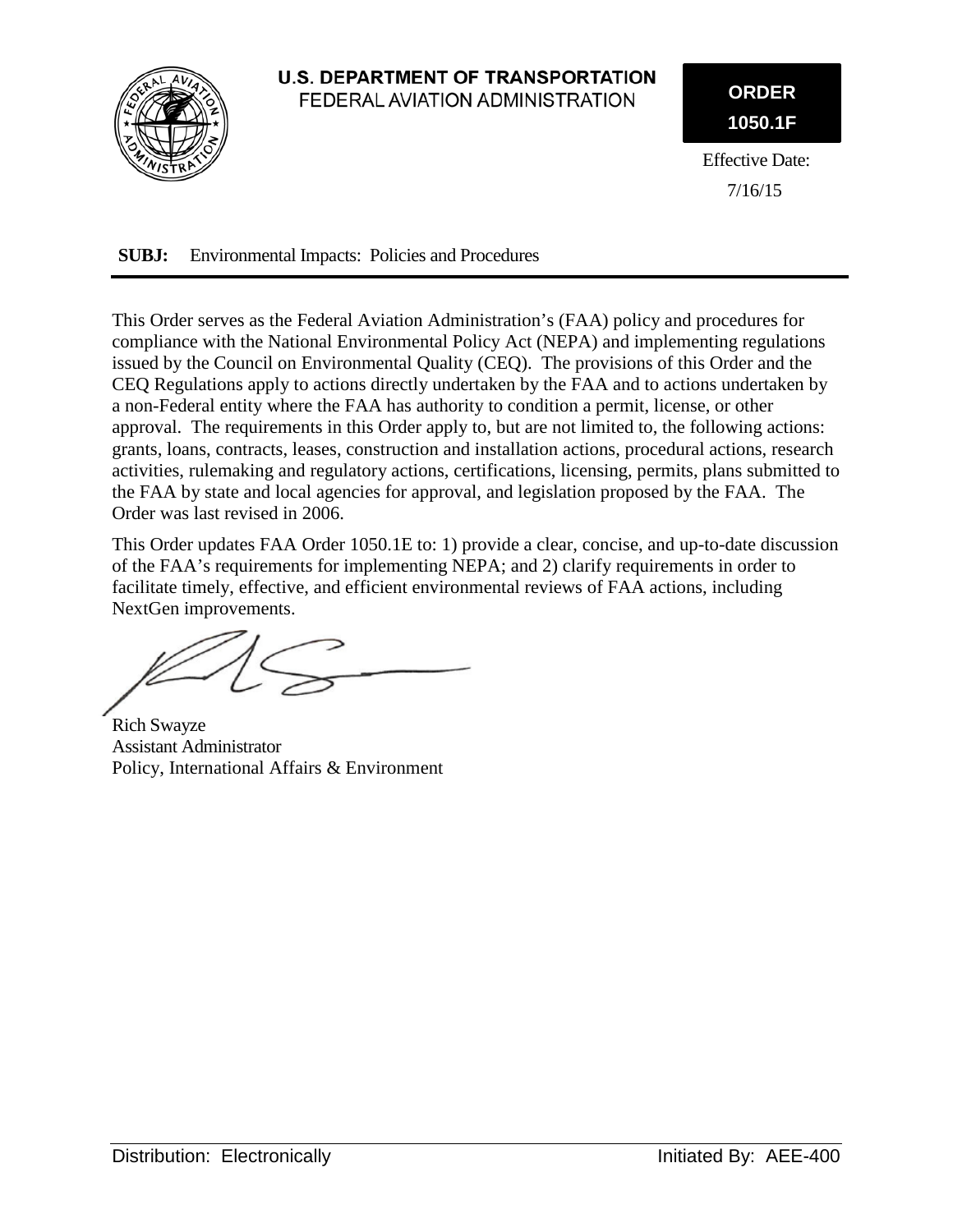## **TABLE OF CONTENTS**

| Page                                                                                |  |
|-------------------------------------------------------------------------------------|--|
|                                                                                     |  |
|                                                                                     |  |
|                                                                                     |  |
|                                                                                     |  |
|                                                                                     |  |
|                                                                                     |  |
|                                                                                     |  |
| 1-7. The National Environmental Policy Act and the Council on Environmental Quality |  |
|                                                                                     |  |
|                                                                                     |  |
|                                                                                     |  |
|                                                                                     |  |
|                                                                                     |  |
|                                                                                     |  |
|                                                                                     |  |
|                                                                                     |  |
| 1-10.6. Clarification of Policy that Applies to Environmental Assessments  1-4      |  |
|                                                                                     |  |
|                                                                                     |  |
| 1-10.9. Actions Normally Requiring an Environmental Assessment  1-4                 |  |
| 1-10.10. Actions Normally Requiring an Environmental Impact Statement  1-5          |  |
| 1-10.11. Programmatic National Environmental Policy Act Documents and Tiering 1-5   |  |
|                                                                                     |  |
|                                                                                     |  |
|                                                                                     |  |
|                                                                                     |  |
|                                                                                     |  |
|                                                                                     |  |
|                                                                                     |  |
|                                                                                     |  |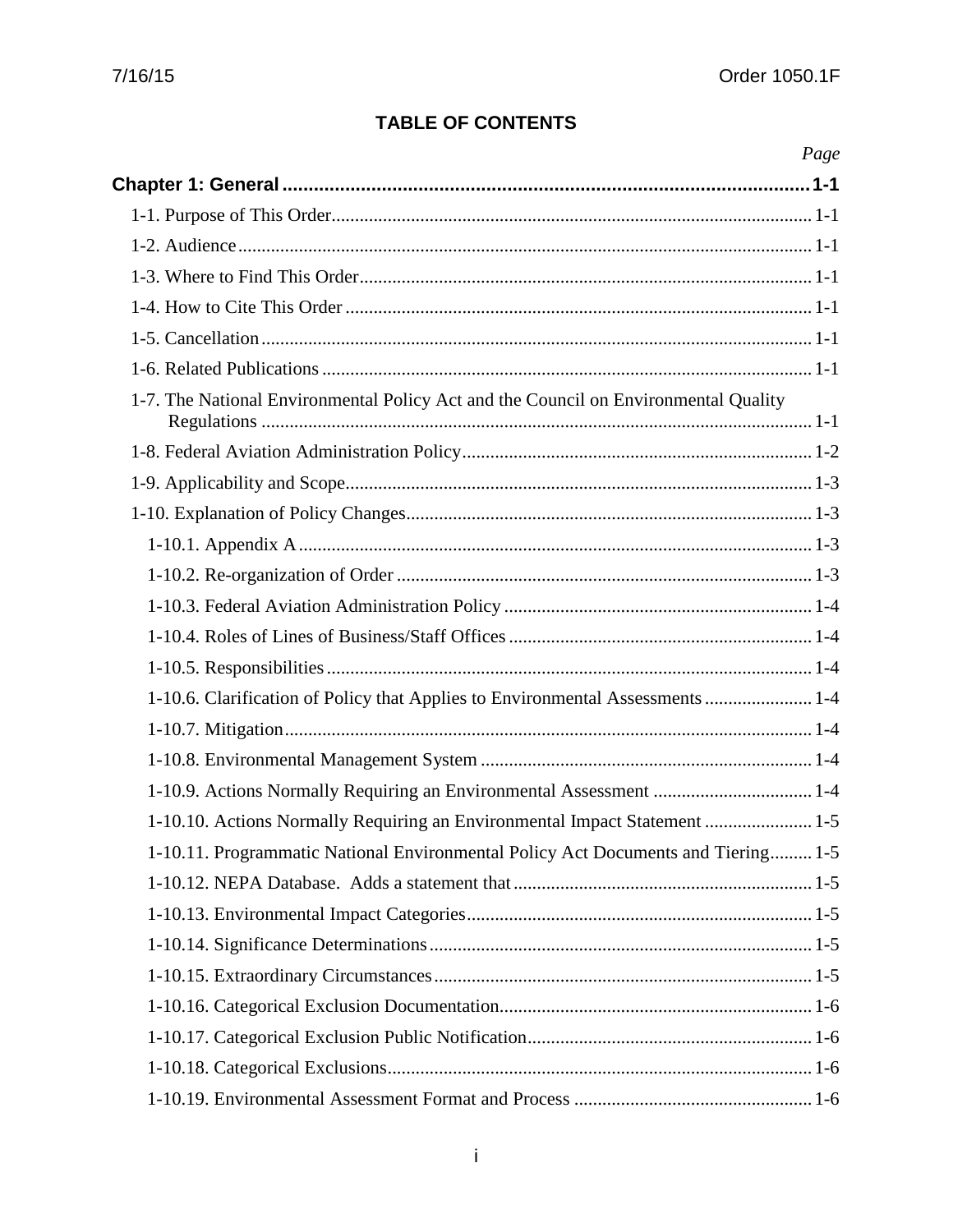| Page                                                                                   |
|----------------------------------------------------------------------------------------|
|                                                                                        |
|                                                                                        |
| 1-10.22. Termination of Environmental Impact Statement Preparation  1-6                |
| 1-10.23. Adoption of Other Agencies' National Environmental Policy Act Documents  1-6  |
| 1-10.24. Actions within the United States with Potential Transboundary Impacts  1-6    |
| 1-10.25. Environmental Effects of Major Federal Aviation Administration Actions        |
|                                                                                        |
|                                                                                        |
|                                                                                        |
|                                                                                        |
|                                                                                        |
|                                                                                        |
|                                                                                        |
| Chapter 2: National Environmental Policy Act Planning and Integration 2-1              |
| 2-1. Applicability of National Environmental Policy Act Procedures to Federal Aviation |
| 2-1.1. Federal Aviation Administration Actions Subject to National Environmental       |
| 2-1.2. Federal Aviation Administration Actions Not Subject to National Environmental   |
|                                                                                        |
|                                                                                        |
|                                                                                        |
|                                                                                        |
|                                                                                        |
|                                                                                        |
|                                                                                        |
|                                                                                        |
|                                                                                        |
|                                                                                        |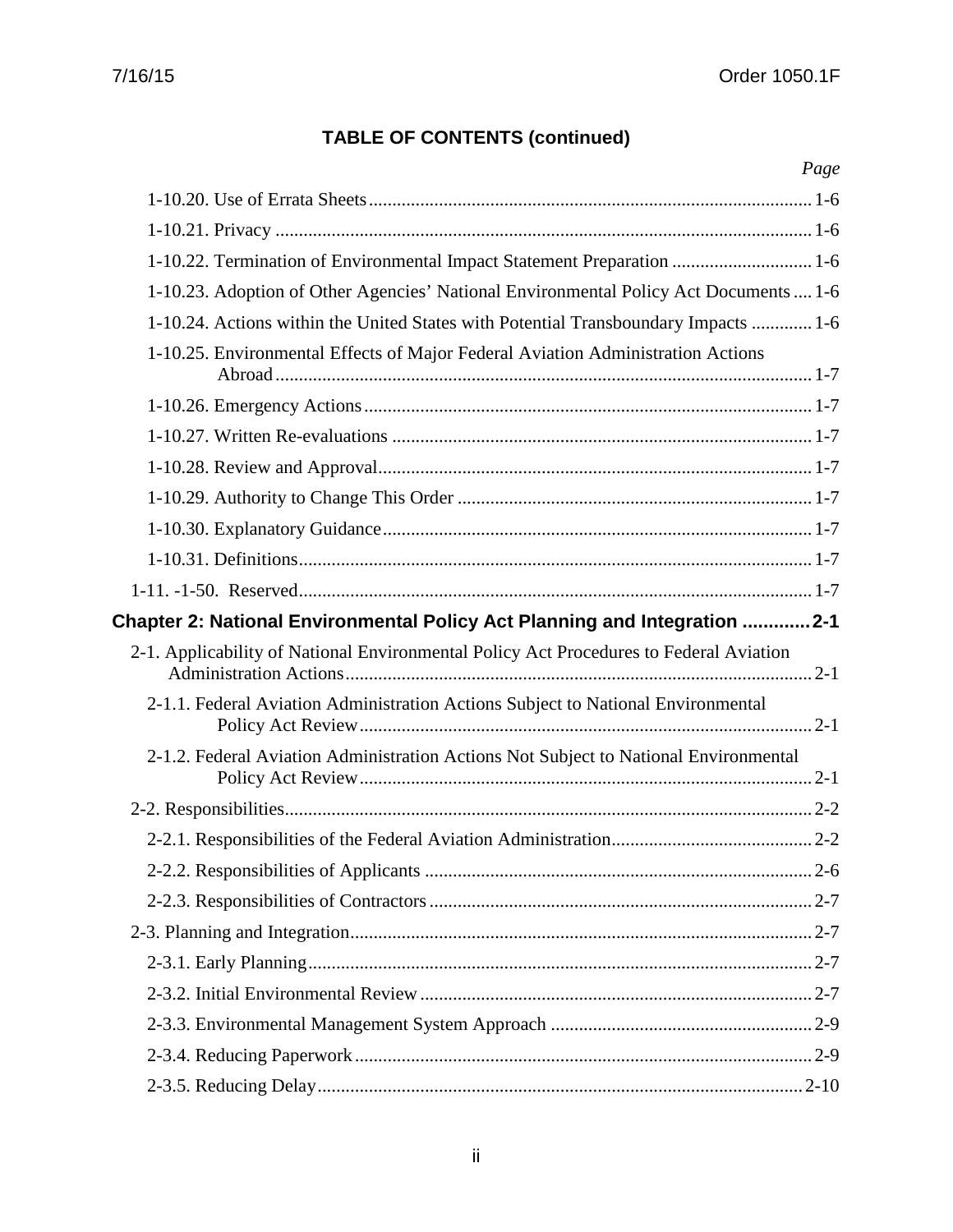|                                                                                  | Page |
|----------------------------------------------------------------------------------|------|
|                                                                                  |      |
|                                                                                  |      |
|                                                                                  |      |
|                                                                                  |      |
|                                                                                  |      |
|                                                                                  |      |
|                                                                                  |      |
|                                                                                  |      |
| 2-5.2. Federal Aviation Administration Requirements for Public Involvement  2-12 |      |
|                                                                                  |      |
|                                                                                  |      |
| 2-7. Limitations on Actions Involving Real Property Prior to Completing National |      |
|                                                                                  |      |
| Chapter 3: Levels of National Environmental Policy Act Review3-1                 |      |
|                                                                                  |      |
|                                                                                  |      |
|                                                                                  |      |
| 3-1.3. Actions Normally Requiring an Environmental Impact Statement 3-3          |      |
| 3-2. Programmatic National Environmental Policy Act Documents and Tiering  3-3   |      |
|                                                                                  |      |
|                                                                                  |      |
| Chapter 4: Impact Categories, Significance, and Mitigation  4-1                  |      |
|                                                                                  |      |
|                                                                                  |      |
|                                                                                  |      |
|                                                                                  |      |
|                                                                                  |      |
|                                                                                  |      |
|                                                                                  |      |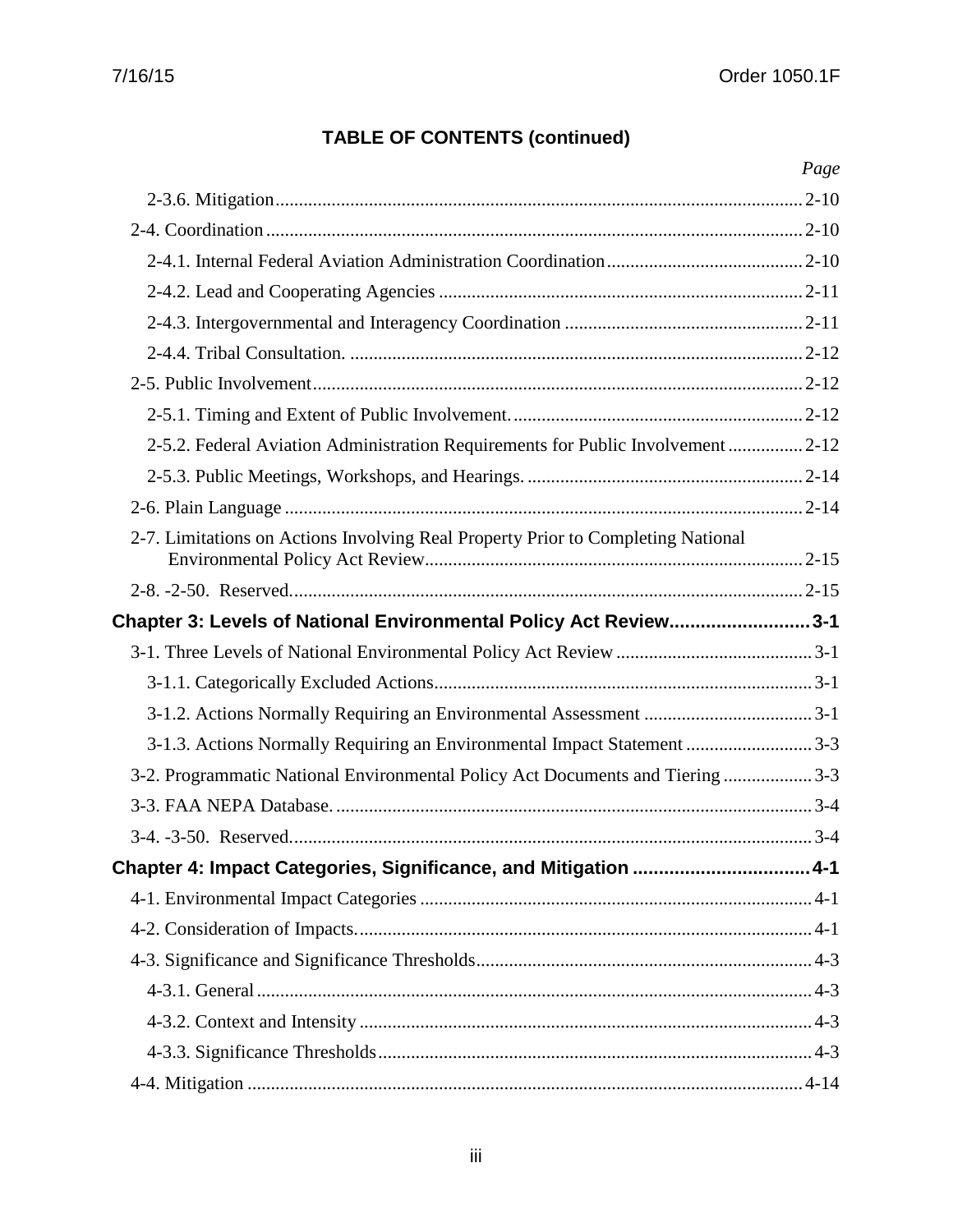|                                                                                        | Page |
|----------------------------------------------------------------------------------------|------|
|                                                                                        |      |
|                                                                                        |      |
|                                                                                        |      |
|                                                                                        |      |
|                                                                                        |      |
|                                                                                        |      |
|                                                                                        |      |
|                                                                                        |      |
|                                                                                        |      |
|                                                                                        |      |
|                                                                                        |      |
| 5-6.4. Categorical Exclusions for Facility Siting, Construction, and Maintenance  5-10 |      |
|                                                                                        |      |
|                                                                                        |      |
|                                                                                        |      |
| <b>Chapter 6: Environmental Assessments and Findings of No Significant</b>             |      |
|                                                                                        |      |
|                                                                                        |      |
|                                                                                        |      |
|                                                                                        |      |
|                                                                                        |      |
|                                                                                        |      |
|                                                                                        |      |
|                                                                                        |      |
|                                                                                        |      |
| Chapter 7: Environmental Impact Statements and Records of Decision7-1                  |      |
|                                                                                        |      |
|                                                                                        |      |
|                                                                                        |      |
| 7-1.3. Decision Not to Prepare an Environmental Impact Statement 7-12                  |      |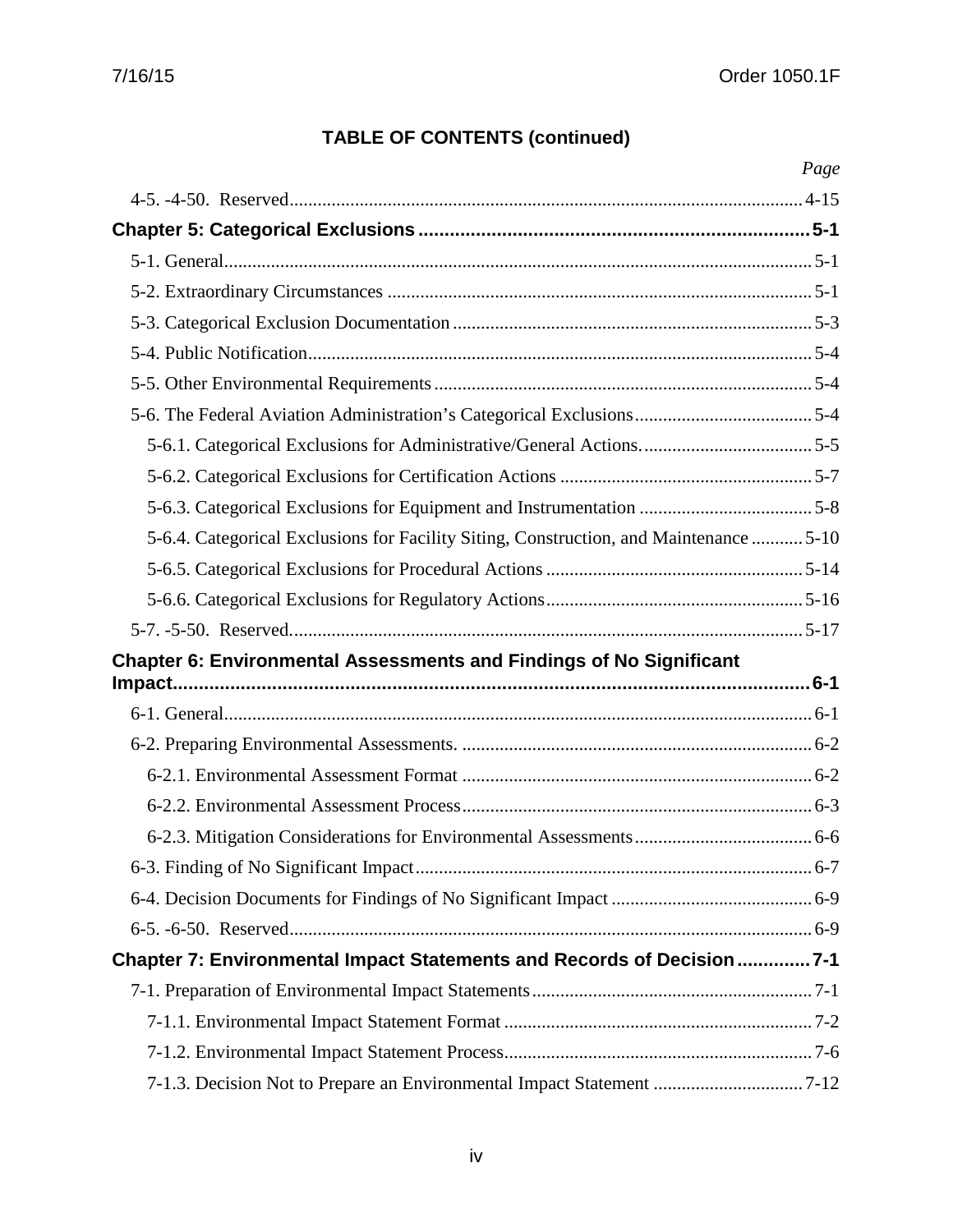|                                                                                                                                                               | Page |
|---------------------------------------------------------------------------------------------------------------------------------------------------------------|------|
|                                                                                                                                                               |      |
|                                                                                                                                                               |      |
|                                                                                                                                                               |      |
|                                                                                                                                                               |      |
|                                                                                                                                                               |      |
| <b>Chapter 8: Federal Aviation Administration Actions Subject to Special</b>                                                                                  |      |
| 8-1. Commenting on Other Agencies' National Environmental Policy Act Documents  8-1                                                                           |      |
| 8-2. Adoption of Other Agencies' National Environmental Policy Act Documents 8-2                                                                              |      |
|                                                                                                                                                               |      |
|                                                                                                                                                               |      |
| 8-5. Actions within the United States with Potential Transboundary Impacts  8-4                                                                               |      |
|                                                                                                                                                               |      |
|                                                                                                                                                               |      |
|                                                                                                                                                               |      |
|                                                                                                                                                               |      |
| Chapter 9: Time Limits, Written Re-Evaluations, and Supplemental National                                                                                     |      |
|                                                                                                                                                               |      |
|                                                                                                                                                               |      |
|                                                                                                                                                               |      |
| 9-3. Supplemental Environmental Assessments and Environmental Impact Statements 9-3                                                                           |      |
|                                                                                                                                                               |      |
| <b>Chapter 10: Review and Approval of National Environmental Policy Act</b>                                                                                   |      |
|                                                                                                                                                               |      |
| 10-2. Review and Approval of Environmental Assessments, Findings of No Significant<br>Impact, and Findings of No Significant Impact/Records of Decision  10-1 |      |
| 10-3. Review and Approval of Draft Environmental Impact Statements 10-2                                                                                       |      |
| 10-4. Review and Approval of Final Environmental Impact Statements  10-2                                                                                      |      |
| 10-5. Review and Approval of Supplemental Environmental Impact Statements.  10-3                                                                              |      |
|                                                                                                                                                               |      |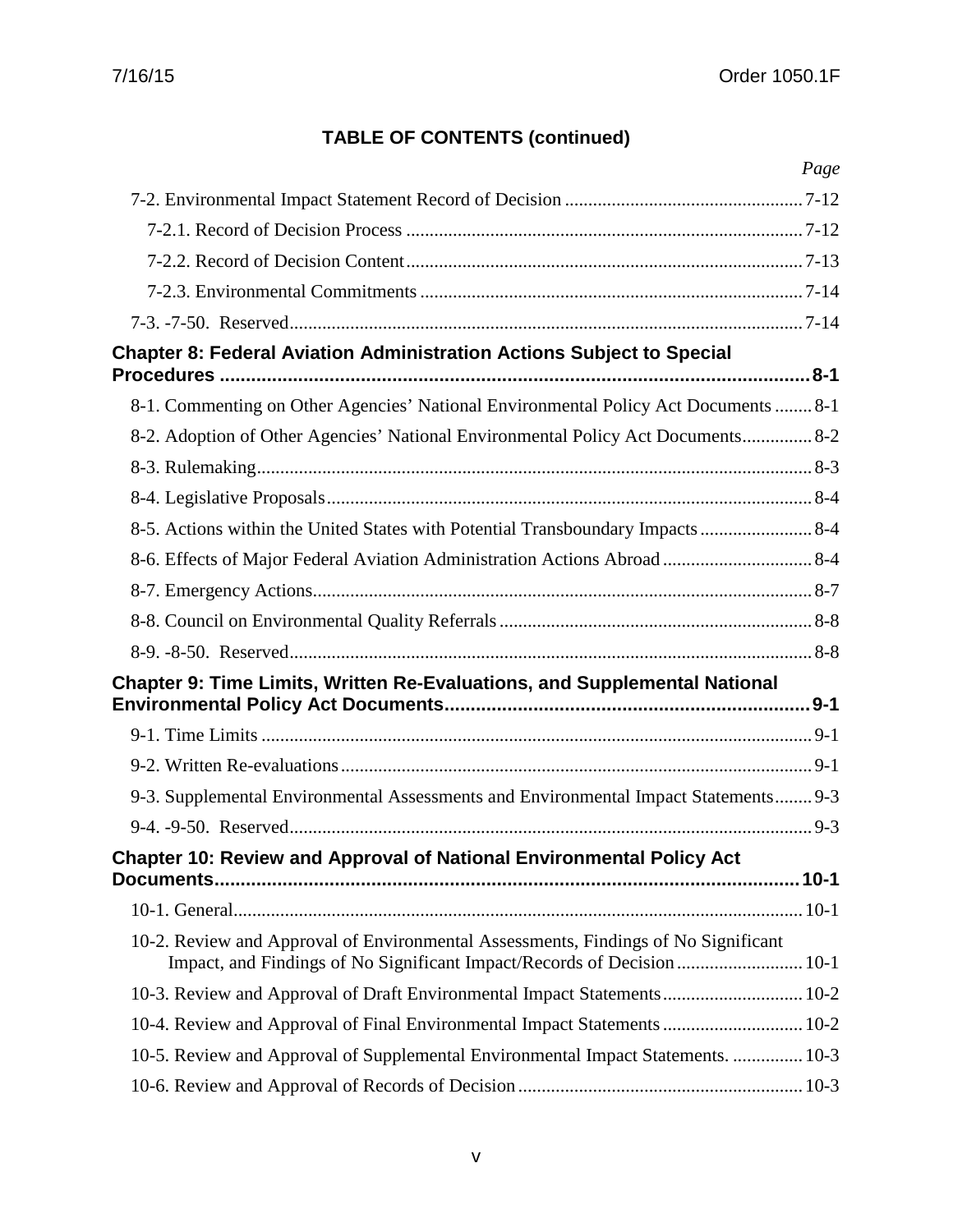| Page                                                                                                                                                     |
|----------------------------------------------------------------------------------------------------------------------------------------------------------|
|                                                                                                                                                          |
|                                                                                                                                                          |
|                                                                                                                                                          |
|                                                                                                                                                          |
|                                                                                                                                                          |
|                                                                                                                                                          |
|                                                                                                                                                          |
|                                                                                                                                                          |
|                                                                                                                                                          |
| Appendix B. Federal Aviation Administration Requirements for Assessing<br>Impacts Related to Noise and Noise-Compatible Land Use and Section 4(f) of the |
| Appendix C. Federal Aviation Administration Guidance on Third Party<br>Contracting for Environmental Impact Statement Preparation 1                      |
| Appendix D. National Environmental Policy Act Process Flowcharts 1                                                                                       |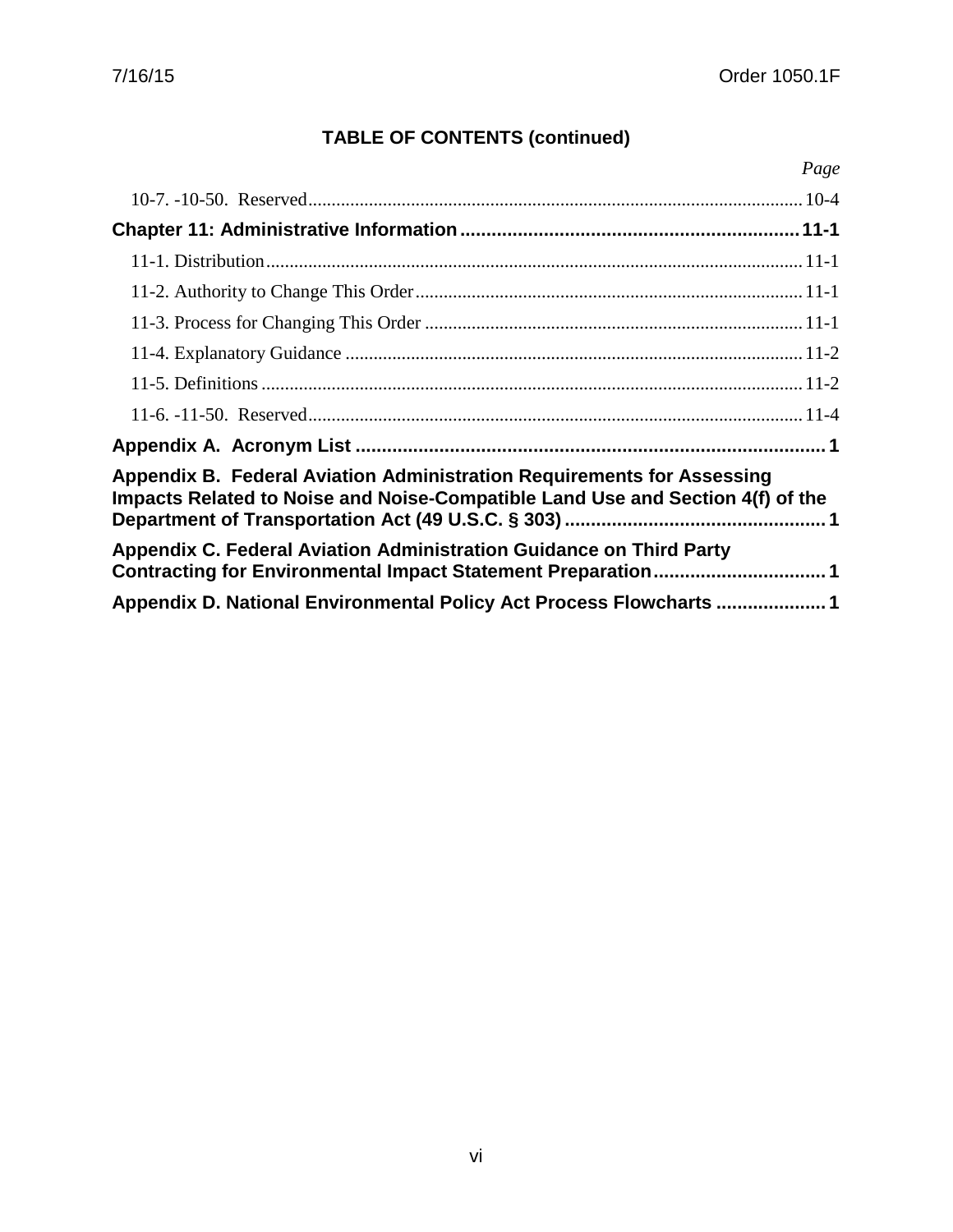## **Chapter 1: General**

<span id="page-7-1"></span><span id="page-7-0"></span>**1-1. Purpose of This Order.** This Order provides the Federal Aviation Administration's (FAA) policies and procedures to ensure agency compliance with the National Environmental Policy Act (NEPA) (42 United States Code [U.S.C.] §§ 4321-4335), the requirements set forth in the Council on Environmental Quality (CEQ), Title 40, Code of Federal Regulations (CFR), parts 1500-1508, *Regulations for Implementing the Procedural Provisions of the National Environmental Policy Act* (CEQ Regulations), and Department of Transportation (DOT) Order 5610.1C, *Procedures for Considering Environmental Impacts*. The CEQ Regulations establish procedures for complying with NEPA. In accordance with 40 CFR § 1507.3 of the CEQ Regulations, this Order contains the FAA's implementing procedures, which supplement those regulations.

<span id="page-7-2"></span>**1-2. Audience.** All FAA employees who approve, manage, or otherwise participate in actions requiring FAA compliance with NEPA, the CEQ Regulations, or DOT Order 5610.1C, and all FAA contractors and applicants involved in such actions.

<span id="page-7-3"></span>**1-3. Where to Find This Order.** This Order can be found on the FAA's website at: [https://employees.faa.gov/tools\\_resources/orders\\_notices/.](https://employees.faa.gov/tools_resources/orders_notices/) This Order is available to the public at [http://www.faa.gov/regulations\\_policies/orders\\_notices/](http://www.faa.gov/regulations_policies/orders_notices/) by clicking on the topic "Environment."

<span id="page-7-4"></span>**1-4. How to Cite This Order.** This Order should be cited as FAA Order 1050.1F. The body of the Order is organized by paragraphs. If citing a particular paragraph, the format "FAA Order 1050.1F, Paragraph \_\_\_" should be used. For example, if referencing the definition for Noise Sensitive Area, the proper citation is "FAA Order 1050.1F, Paragraph 11-5.b.(10)."

<span id="page-7-5"></span>**1-5. Cancellation**.FAA Order 1050.1E, *Environmental Impacts: Policies and Procedures,* dated June 8, 2004 (as updated by Change 1, dated March 20, 2006), is cancelled.

<span id="page-7-6"></span>**1-6. Related Publications.** The latest version of referenced publications should be used in conjunction with this order. The FAA Order 1050.1F Desk Reference (1050.1F Desk Reference) provides details on current guidance and updated technical information. This includes information about permits, licenses, consultations, and other forms of approval or review; up-todate details on technical information such as FAA-approved tools for analyzing noise and air emissions; overviews of special purpose laws and requirements; and specific responsibilities and guidance for gathering data, assessing impacts, consulting other agencies, and involving the public. The 1050.1F Desk Reference can be found on the FAA's website at: [http://www.faa.gov/regulations\\_policies/orders\\_notices/](http://www.faa.gov/regulations_policies/orders_notices/) by clicking on the topic, "Environment."

<span id="page-7-7"></span>**1-7. The National Environmental Policy Act and the Council on Environmental Quality Regulations.** NEPA and the CEQ Regulations establish a broad national policy to protect and enhance the quality of the human environment, and require Federal agencies to develop programs and measures to meet national environmental goals. Section 102(2) of NEPA provides specific direction to Federal agencies, sometimes called "action-forcing" provisions (see 40 CFR §§ 1500.1(a), 1500.3, and 1507, CEQ Regulations) on how to implement the goals of NEPA. The major provisions include the requirement to use a systematic, interdisciplinary approach and develop implementing methods and procedures. Section 102(2)(C) requires detailed analysis in the form of Environmental Impact Statements (EISs) for proposed major Federal actions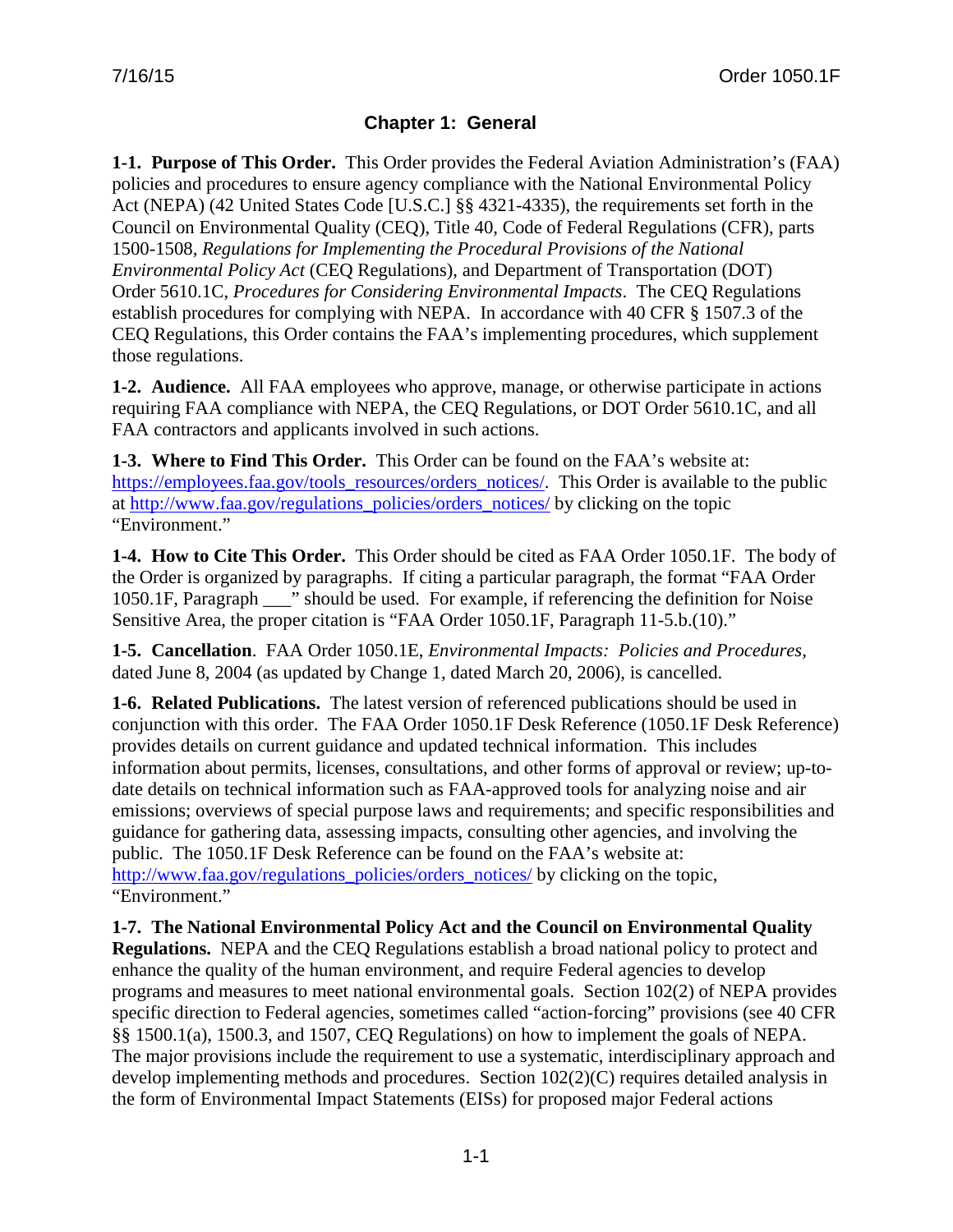significantly affecting the quality of the human environment. The CEQ Regulations additionally provide for Environmental Assessments (EAs) to assist agencies in determining whether potential environmental impacts are significant and Categorical Exclusions (CATEXs), which are categories of actions that the FAA has determined, based on previous experience, do not have significant individual or cumulative impact on the quality of the human environment except in extraordinary circumstances. The presence of extraordinary circumstances would preclude the use of a CATEX and would merit additional review in an EA or EIS. In addition to NEPA and the CEQ Regulations, other laws, regulations, and Executive Orders address aspects of the environment and require compliance by Federal agencies. The CEQ Regulations direct Federal agencies to list all Federal permits, licenses, and other approvals that must be obtained in implementing the proposed action, and, to the fullest extent possible, integrate compliance with such requirements with the NEPA process.

This Order implements the mandate of NEPA, as defined and discussed in the CEQ Regulations, within the programs of the FAA. The Order is not a substitute for the CEQ Regulations; rather, it supplements the CEQ Regulations for FAA programs. All FAA Lines of Business and Staff Offices (LOB/SOs) must comply with the CEQ Regulations as further implemented and supplemented by this Order.

<span id="page-8-0"></span>**1-8. Federal Aviation Administration Policy**.The FAA's primary mission is to provide the safest, most efficient aerospace system in the world. NEPA compliance and other environmental responsibilities are integral components of that mission. The FAA is responsible for complying with the procedures and policies of NEPA and other environmental laws, regulations, and orders applicable to FAA actions. The FAA decision-making process must consider and disclose the potential impacts of a proposed action and its alternatives on the quality of the human environment. In meeting its NEPA obligations, the FAA should seek to achieve the policy objectives of 40 CFR § 1500.2 to the fullest extent possible. The FAA must integrate NEPA and other environmental reviews and consultations into agency planning processes as early as possible. Funding requirements must be justified and requested in accordance with existing budgetary and fiscal policies. Each FAA LOB/SO is responsible for seeking sufficient funds through the budget process to implement the provisions of this Order.

The Next Generation Air Transportation System (NextGen) involves operational and infrastructure improvements that require the FAA's environmental review in accordance with NEPA. The FAA's goal is to ensure timely, effective, and efficient environmental reviews of proposed NextGen improvements, consistent with Executive Order 13604, *Improving Performance of Federal Permitting and Review of Infrastructure Projects*, 77 *Federal Register* 18887 (March 28, 2012). The FAA is using an environmental management system (EMS) approach to improve the integration of environmental performance into the planning, decisionmaking, and operation of NextGen in furtherance of the goal of environmental protection that allows sustained aviation growth.

It is FAA policy to ensure the integrity of environmental reviews while emphasizing and implementing instructions in 40 CFR §§ 1500.4 and 1500.5 of the CEQ Regulations to reduce excessive paperwork and environmental process delays. The FAA implements an expedited and coordinated environmental review process for aviation safety projects, aviation security projects, and airport capacity projects at congested airports in accordance with Title III of Vision 100- Century of Aviation Reauthorization Act, also cited as the Aviation Streamlining Approval Process Act of 2003, 49 U.S.C. §§ 47171-47175. The FAA has also established expedited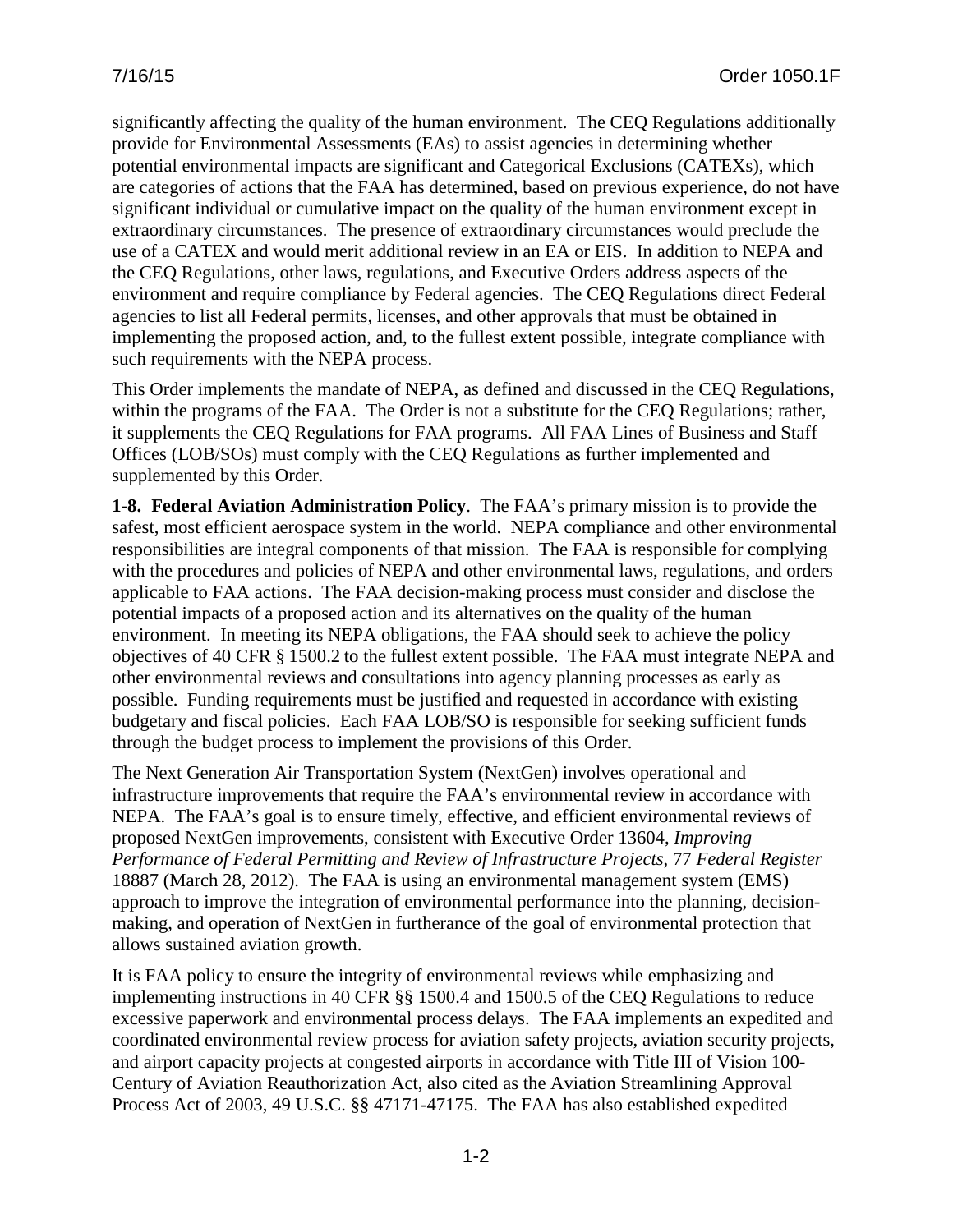environmental review procedures and processes for area navigation (RNAV) and required navigation performance (RNP) that offer efficiency improvements. In addition, Section 213 of the FAA Modernization and Reform Act of 2012, Public Law 112-95, established two legislative CATEXs that are included in this Order.

For projects subject to expedited environmental review, the FAA must comply with this Order, maintain the integrity of the environmental process, and respect the environmental responsibilities of other agencies. Expedited environmental reviews will be used to give review priority to certain projects, manage timelines during the review process, improve and expedite interagency coordination, reduce undue delays, and emphasize accountability. Certain airport capacity projects, aviation safety projects, and aviation security projects may be subject to special designation and treatment in accordance with provisions of the Aviation Streamlining Approval Process Act. Airport infrastructure projects may also be selected for review under Executive Order 13274, *Environmental Stewardship and Transportation Infrastructure Project Reviews*, 67 *Federal Register* 59449 (September 23, 2002). In addition, Executive Order 13604, *Improving Performance of Federal Permitting and Review of Infrastructure Projects,* 77 *Federal Register* 18887 (March 28, 2012) calls for the execution of Federal permitting and review processes, including environmental review processes, with maximum efficiency and effectiveness. *The Implementation Plan for the Presidential Memorandum on Modernizing Infrastructure Permitting* provides strategies for agencies to improve the Federal government's role in permitting and review processes, including improved coordination and project planning, and increased use of programmatic approaches and information technology tools. It is the responsibility of the FAA office that has the primary responsibility for a proposed action and that is leading the environmental review to ensure that applicable special review provisions are applied effectively.

<span id="page-9-0"></span>**1-9. Applicability and Scope**.The provisions of this Order and the CEQ Regulations apply to actions directly undertaken by the FAA and to actions undertaken by a non-Federal entity where the FAA has authority to condition a permit, license or approval. The requirements in this Order apply, but are not limited, to the following actions: grants, loans, contracts, leases, construction and installation actions, procedural actions, research activities, rulemaking and regulatory actions, certifications, licensing, permits, plans submitted to the FAA by state or local agencies for approval, and legislation proposed by the FAA. Exceptions to these requirements are listed in Paragraph 2-1.2. The procedures in this Order apply to the extent practicable to ongoing activities and environmental documents begun before the effective date. However, procedures contained in this Order should not apply to ongoing environmental reviews where substantial revisions to ongoing environmental documents would be required. This Order does not apply to decisions made and final environmental documents issued prior to the effective date of this Order.

<span id="page-9-1"></span>**1-10. Explanation of Policy Changes**. This paragraph briefly highlights significant changes from FAA Order 1050.1E.

<span id="page-9-2"></span>**1-10.1. Appendix A.** Moves the information in Appendix A of FAA Order 1050.1E, *Analysis of Environmental Impact Categories*, to the 1050.1F Desk Reference, which can be easily updated, as necessary.

<span id="page-9-3"></span>**1-10.2. Re-organization of Order.** Restructures the Order to make environmental compliance more efficient and effective, and to focus the discussion, reduce redundancies,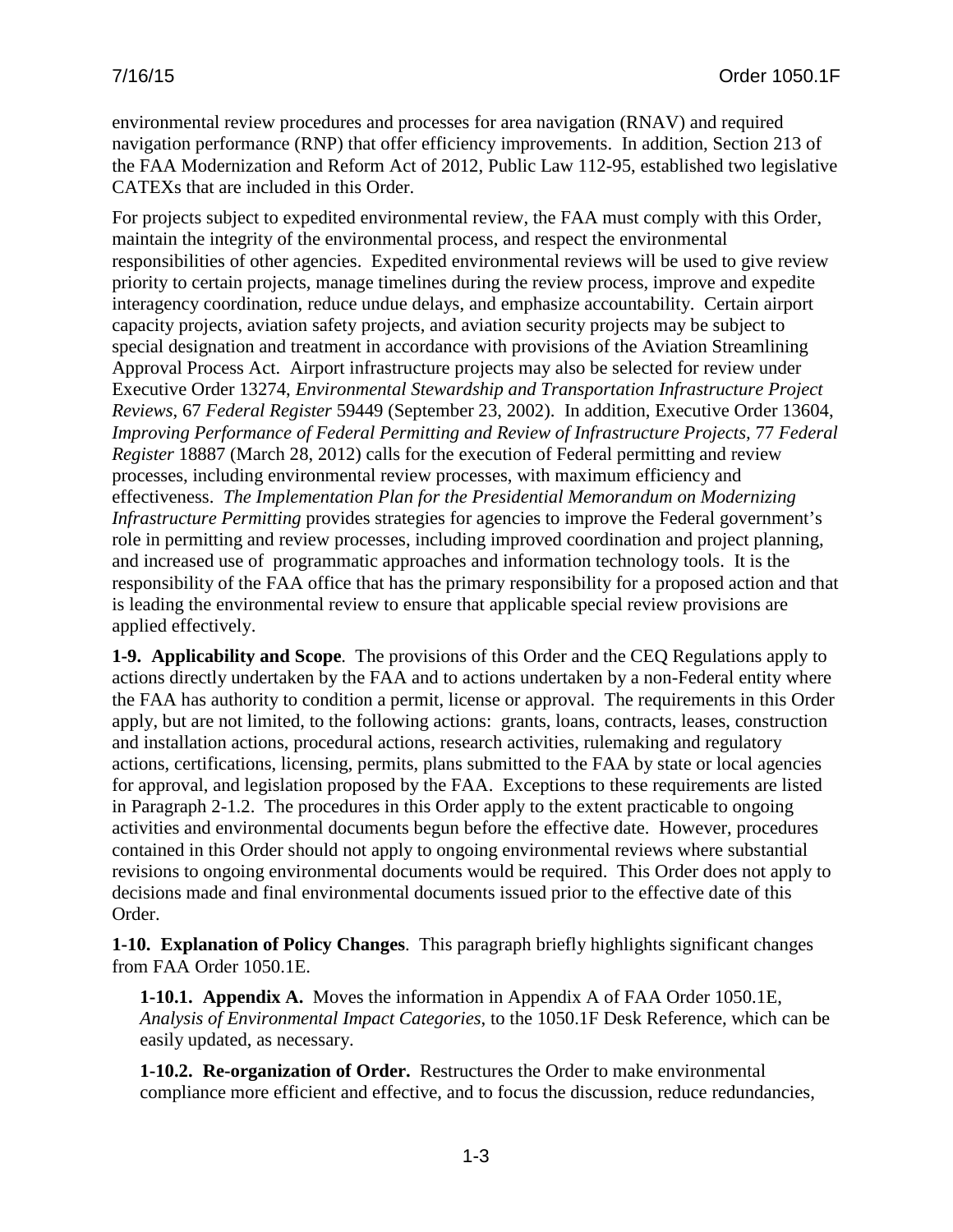and provide FAA NEPA practitioners with a more user-friendly and clear document. Revises the numbering and structure to more closely follow FAA Order 1320.1, *FAA Directives Management*. Includes systematic editorial changes to ensure consistency with the FAA's plain language guidelines as established in FAA Order 1000.36, *FAA Writing Standards.*

<span id="page-10-0"></span>**1-10.3. Federal Aviation Administration Policy.** Expands and updates the FAA's policy statement to include NextGen. The updated policy also includes an EMS approach to improve the integration of environmental performance into the planning, decision-making, and operation of NextGen in furtherance of the goal of environmental protection that allows sustained aviation growth. Finally, the policy reflects legislative provisions in FAA reauthorization to expedite the environmental review process for certain air traffic procedures and project delivery improvement.

<span id="page-10-1"></span>**1-10.4. Roles of Lines of Business/Staff Offices.** Updates the titles and roles of FAA LOB/SOs to reflect changes to the FAA's organizational structure and initiatives since publication of FAA Order 1050.1E (see Paragraph 2-2.1.b).

<span id="page-10-2"></span>**1-10.5. Responsibilities.** Clarifies the FAA's responsibilities (see Paragraph 2-2.1) and the role of applicants and contractors in the FAA's NEPA process (see Paragraphs 2-2.2 and 2- 2.3). Includes a section on the state's role in the State Block Grant Program (see Paragraph 2-2.1e).

<span id="page-10-3"></span>**1-10.6. Clarification of Policy that Applies to Environmental Assessments.** Explains in more detail than FAA Order 1050.1E Paragraphs 405 d, e, and f the differences between EAs and EISs and the requirement to consider connected actions in EAs.

<span id="page-10-4"></span>**1-10.7. Mitigation.** Reorganizes and clarifies provisions relating to mitigation (see Paragraphs 2-3.6, 4-4, 6-2.3, and 7-1.1.h). Updates the FAA's policy regarding mitigation to be consistent with CEQ's Guidance on *Appropriate use of Mitigation and Monitoring and Clarifying the Appropriate use of Mitigated Findings of No Significant Impact*, 76 *Federal Register* 3843 (January 21, 2011). Clarifies which projects warrant environmental monitoring and the type and extent of monitoring*.*

<span id="page-10-5"></span>**1-10.8. Environmental Management System.** Adds a discussion of EMS to highlight the importance of EMS and its application to all FAA programs, including NextGen (see Paragraph 2-3.3).

<span id="page-10-6"></span>**1-10.9. Actions Normally Requiring an Environmental Assessment.** Adds new and revises existing actions normally requiring an EA to more clearly and accurately describe those FAA actions which normally require preparation of an EA. The new actions normally requiring an EA (see Paragraphs 3-1.2.b(13) and (16)) are:

(13) Establishment or modification of an Instrument Flight Rules Military Training Route (IR MTRs).

(16) Formal and informal runway use programs that may significantly increase noise over noise sensitive areas.

Actions normally requiring an EA that were substantively amended are included in Paragraphs 3-1.2.b(2), (10)-(12), and (14)-(15). FAA Order 1050.1E Paragraph 401o has been omitted from FAA Order 1050.1F.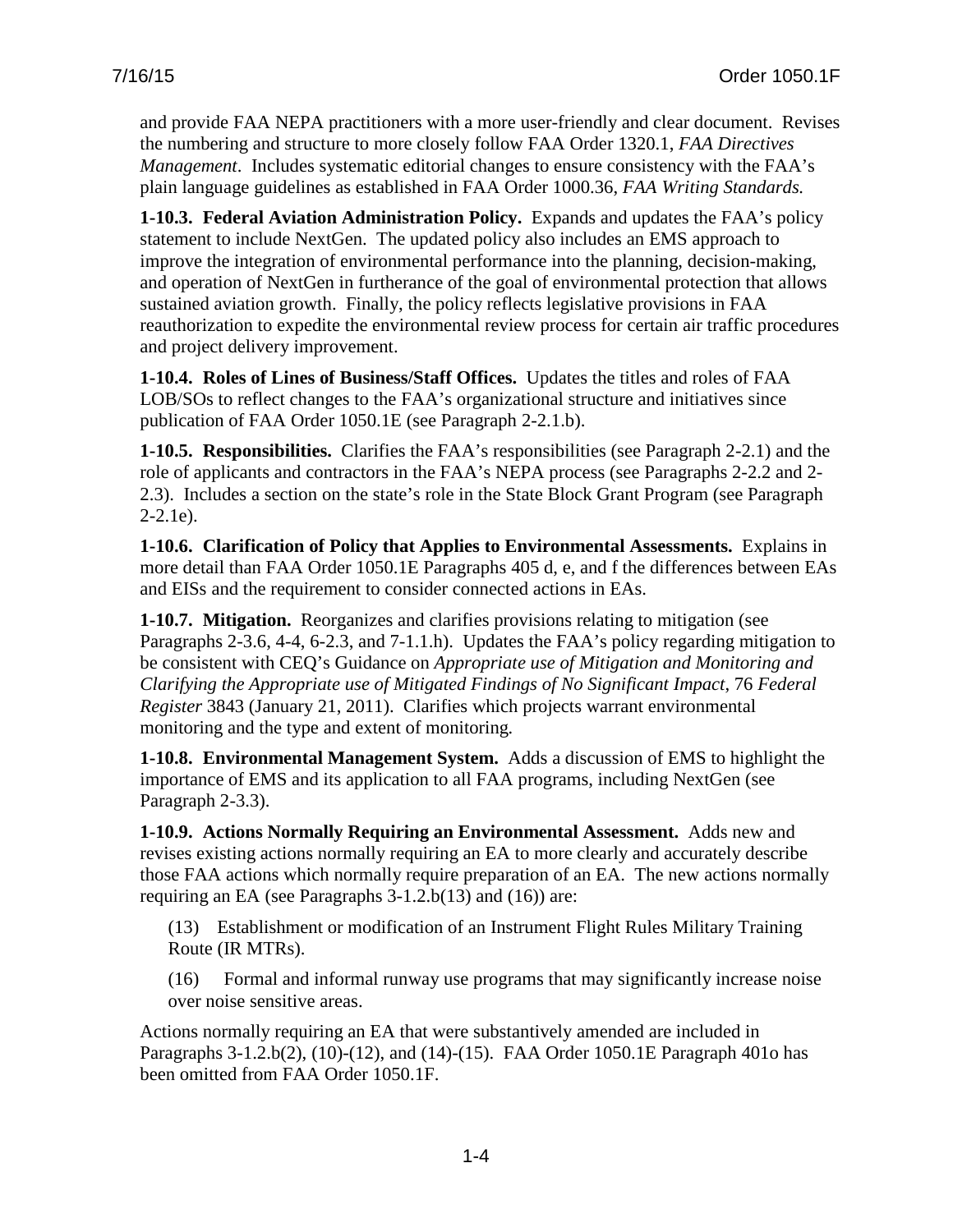<span id="page-11-0"></span>**1-10.10. Actions Normally Requiring an Environmental Impact Statement.** Modifies and re-organizes the text in Paragraph 501 of FAA Order 1050.1E and adds specific examples of actions normally requiring an EIS (see Paragraph 3-1.3.b).

<span id="page-11-1"></span>**1-10.11. Programmatic National Environmental Policy Act Documents and Tiering.**  Combines the discussion of programmatic NEPA documents and tiering and revises the text to align with CEQ Regulations and guidance (see Paragraph 3-2).

<span id="page-11-2"></span>**1-10.12. NEPA Database.** Adds a statement that FAA LOB/SOs should whenever possible, use the FAA NEPA Database to track projects and make final documents available to others in the FAA (see Paragraph 3-3).

<span id="page-11-3"></span>**1-10.13. Environmental Impact Categories.** Adds a new Paragraph 4-1 to discuss the FAA's Environmental Impact Categories, previously discussed in Appendix A of FAA Order 1050.1E and now found in the accompanying 1050.1F Desk Reference. Adds Climate to the list of impact categories that must be considered in FAA NEPA documents. Combines Noise and Noise-Compatible Land Use as it relates to noise compatibility into a single impact category and creates a separate category for non-noise land use issues. Renames Fish, Wildlife, and Plants as Biological Resources and renames Light Emissions and Visual Impacts as Visual Effects. Renames Water Quality as Water Resources, which includes Wetlands, Floodplains, Surface Waters, Groundwater, and Wild and Scenic Rivers under the new category. Removes construction impacts and secondary impacts as separate impact categories; instead, they are to be analyzed within each applicable environmental impact category.

<span id="page-11-4"></span>**1-10.14. Significance Determinations.** Provides an exhibit in Paragraph 4-3.3 that summarizes the FAA's Significance Thresholds formerly described under individual environmental impact categories in Appendix A of FAA Order 1050.1E. This table also includes Factors to Consider in making determinations of significant impacts. Adds "Contaminate a public drinking water supply such that public health may be adversely affected" as a threshold under Surface Waters, and "Contaminate an aquifer used for public water supply such that public health may be adversely affected" as a new threshold under Groundwater (see Exhibit 4-1, Significance Determination for FAA Actions). The FAA has also added clarifying language to the Air Quality significance threshold to include instances where the increase in frequency or severity of an existing violation would be significant.

<span id="page-11-5"></span>**1-10.15. Extraordinary Circumstances.** Adds national marine sanctuaries and wilderness areas to the list of resources that must be considered in evaluating actions for extraordinary circumstances that would preclude the use of a CATEX for a proposed action. Makes other text revisions, including modifying: (1) the description of wild and scenic rivers to be consistent with CEQ's August 10, 1980, memorandum, *Interagency Consultation to Avoid or Mitigate Adverse Effects on Rivers in the Nationwide Inventory*; and (2) the description of actions likely to cause environmental contamination by hazardous materials, or likely to disturb an existing hazardous material contamination site such that new environmental contamination risks are created.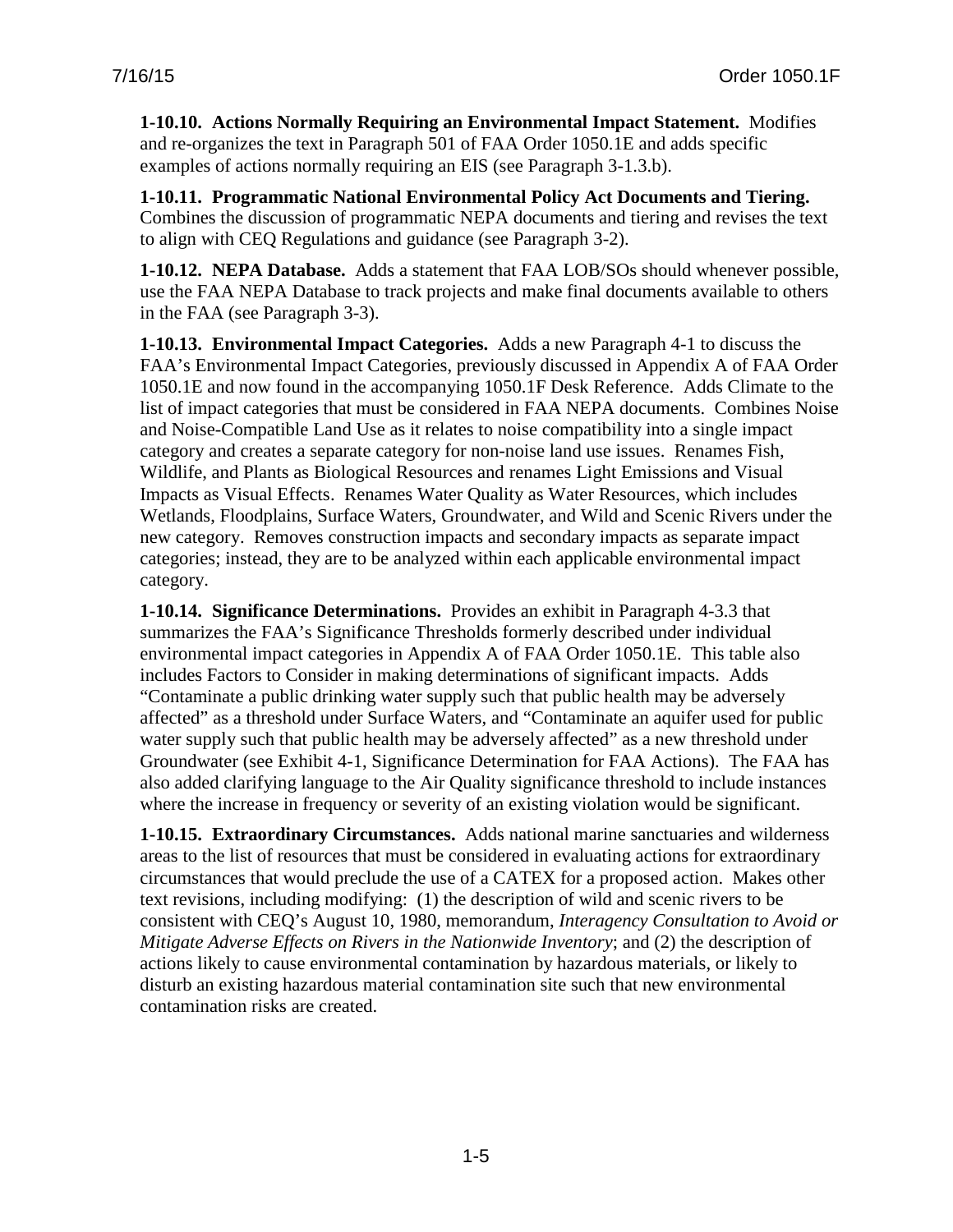<span id="page-12-0"></span>**1-10.16. Categorical Exclusion Documentation.** Updates the FAA's policy regarding CATEX documentation to be consistent with CEQ's Guidance on *Establishing, Applying, and Revising Categorical Exclusions under the National Environmental Policy Act*, 75 *Federal Register* 75628 (December 6, 2010) (see Paragraph 5-3). These updates include: clarifying when and what level of documentation is needed in the application of a CATEX and explaining what to include in CATEX documentation. Adds discussion of decision documents in connection with CATEXs (known as CATEX/Records of Decision [RODs]), which are not commonly used but may be advisable in unique circumstances.

<span id="page-12-1"></span>**1-10.17. Categorical Exclusion Public Notification.** Adds discussion of public notification of CATEX use, consistent with CEQ's Guidance on *Establishing, Applying, and Revising Categorical Exclusions under the National Environmental Policy Act*, 75 *Federal Register* 75628 (December 6, 2010) (see Paragraph 5-4).

<span id="page-12-2"></span>**1-10.18. Categorical Exclusions.** Adds new CATEXs and revises existing CATEXs to accommodate actions that do not significantly affect the environment. The new CATEXs are in Paragraphs 5-6.3i, 5-6.4bb, 5-6.4cc, 5-6.4dd, 5-6.4ee, 5-6.4ff, and 5-6.5f. In addition, two legislative CATEXs, consistent with Section 213(c) of the FAA Modernization and Reform Act of 2012*,* are added (see Paragraphs 5-6.5q and 5-6.5r). CATEXs that are substantively amended are in Paragraphs 5-6.4e (formerly 310e), 5-6.4i (formerly 310i), 5-6.4u (formerly 310u), and 5-6.5l (formerly 311l).

<span id="page-12-3"></span>**1-10.19. Environmental Assessment Format and Process.** Revises the discussion of EA format and process to make the process more efficient and effective, explain each element, and clarify that an EA does not have to be as detailed as an EIS (see Paragraph 6-2). Adds cross-references to the EIS section, and makes additional minor revisions.

<span id="page-12-4"></span>**1-10.20. Use of Errata Sheets**.The Order clarifies when errata sheets may be used in lieu of a final EA (see Paragraph 6-2.2.i) and final EIS (see Paragraph 7-1.2.f).

<span id="page-12-5"></span>**1-10.21. Privacy.** Requires language in notices soliciting public comment on draft EAs and draft EISs stating that personal information provided by commenters (e.g., addresses, phone numbers, and email addresses) may be made publicly available (see Paragraphs 6-2.2.g and  $7-1.2.d(1)(a)$ .

<span id="page-12-6"></span>**1-10.22. Termination of Environmental Impact Statement Preparation.** Adds a new paragraph to explain the conditions under which the FAA may choose to terminate preparation of an EIS and clarifies what steps the FAA must take when this situation occurs (see Paragraph 7-1.3).

<span id="page-12-7"></span>**1-10.23. Adoption of Other Agencies' National Environmental Policy Act Documents.**  Clarifies and expands on requirements relating to FAA adoption of other agencies' NEPA documents (see Paragraph 8-2). Adds requirements for legal sufficiency review of adopted documents to clarify when this review is required (see Paragraph 8-2.c). Also adds a discussion of recirculation requirements to highlight that in some circumstances adopted documents must be recirculated (see Paragraph 8-2.e).

<span id="page-12-8"></span>**1-10.24. Actions within the United States with Potential Transboundary Impacts.** Adds discussion of FAA policy with respect to consideration of transboundary impacts resulting from FAA actions (see Paragraph 8-5).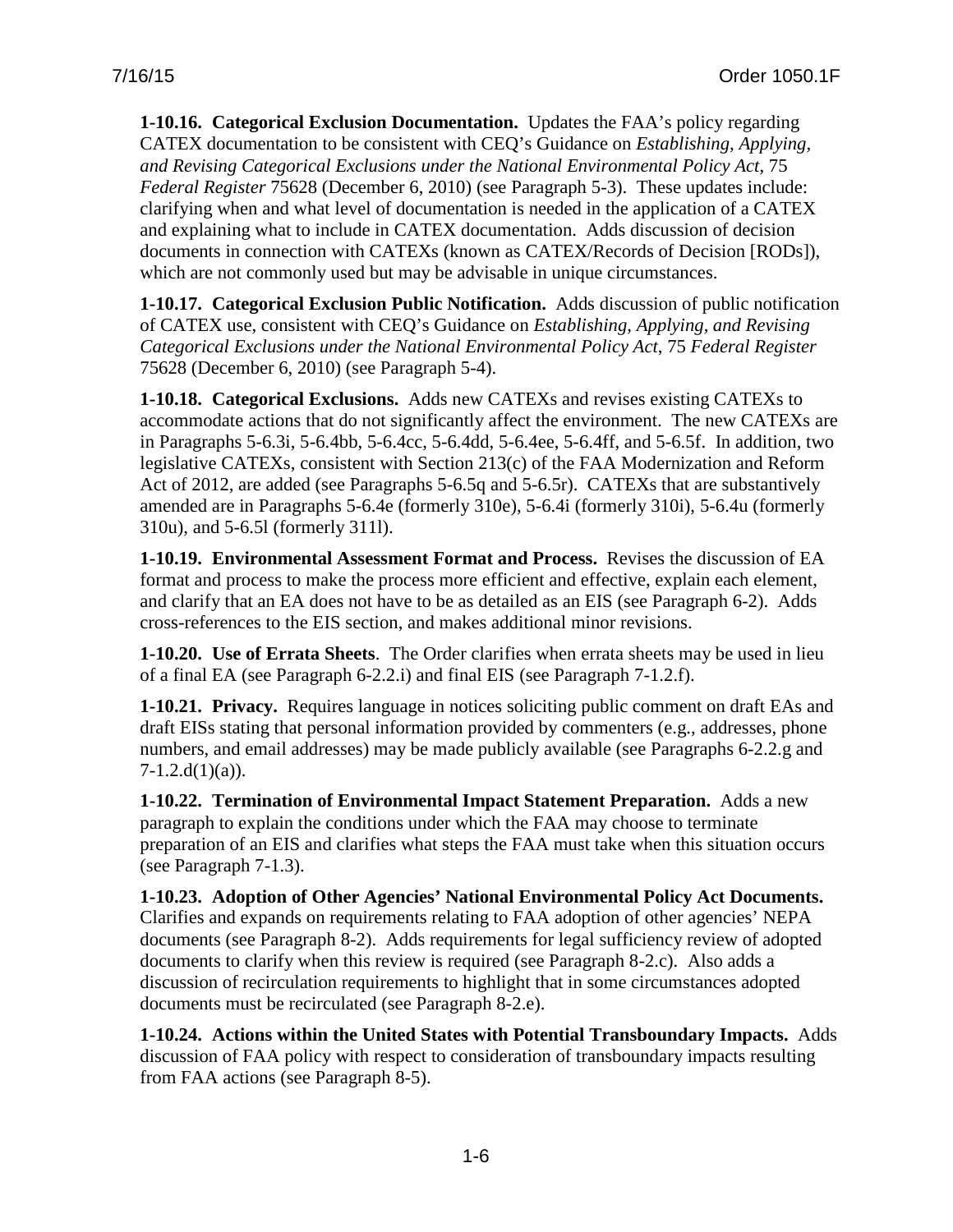#### <span id="page-13-0"></span>**1-10.25. Environmental Effects of Major Federal Aviation Administration Actions Abroad.** Updates the discussion of international actions to include how to coordinate communication with foreign governments within the FAA to clarify the correct practice. (See Paragraph 8-6).

<span id="page-13-1"></span>**1-10.26. Emergency Actions.** Clarifies an alternative process to consider environmental impacts before taking emergency actions necessary to protect the lives and safety of the public. These alternative arrangements are limited to actions necessary to control the immediate impacts of an emergency. Adds text to provide for emergency procedures when a CATEX or an EA would be the appropriate level of NEPA review (see Paragraph 8-7). FAA Order 1050.1E only addressed emergency procedures for EISs.

<span id="page-13-2"></span>**1-10.27. Written Re-evaluations.** Modifies and clarifies requirements relating to written re-evaluations. Adds a statement to explain that written re-evaluations may be prepared even when they are not required. Adds discussion of decision documents in connection with written re-evaluations (i.e., a "WR/ROD"). (See Paragraph 9-2)

<span id="page-13-3"></span>**1-10.28. Review and Approval.** Consolidates and clarifies provisions relating to review, approval, and signature authority for FAA NEPA documents (see Chapter 10).

<span id="page-13-4"></span>**1-10.29. Authority to Change This Order.** Revises text in Paragraph 11-2 to clarify the authority of various parties and to be consistent with other FAA Orders.

<span id="page-13-5"></span>**1-10.30. Explanatory Guidance.** Clarifies provisions relating to explanatory guidance (see Paragraph 11-4).

<span id="page-13-6"></span>**1-10.31. Definitions.** Adds definitions of "extraordinary circumstances," "NEPA lead," "special purpose laws and requirements," and "traditional cultural properties." Deletes definition of "Environmental Due Diligence Audit" because this term is no longer used in FAA Order 1050.1F. Revises the definitions of "environmental studies," "approving official," and "decisionmaker" to reflect current practice. Revises the definition of "human environment" to align with the CEQ Regulations. Changes "launch facility" to "commercial space launch site" to be consistent with 14 CFR part 420. Revises the definition of "noise" sensitive area" to include a reference to Table 1 of 14 CFR part 150 rather than Appendix A of FAA Order 1050.1E, to provide context in light of the removal of Appendix A from this Order. "Major federal action" was added to the list of definitions as a cross reference to the CEQ Regulations. (See Paragraph 11-5.)

<span id="page-13-7"></span>**1-11. -1-50. Reserved.**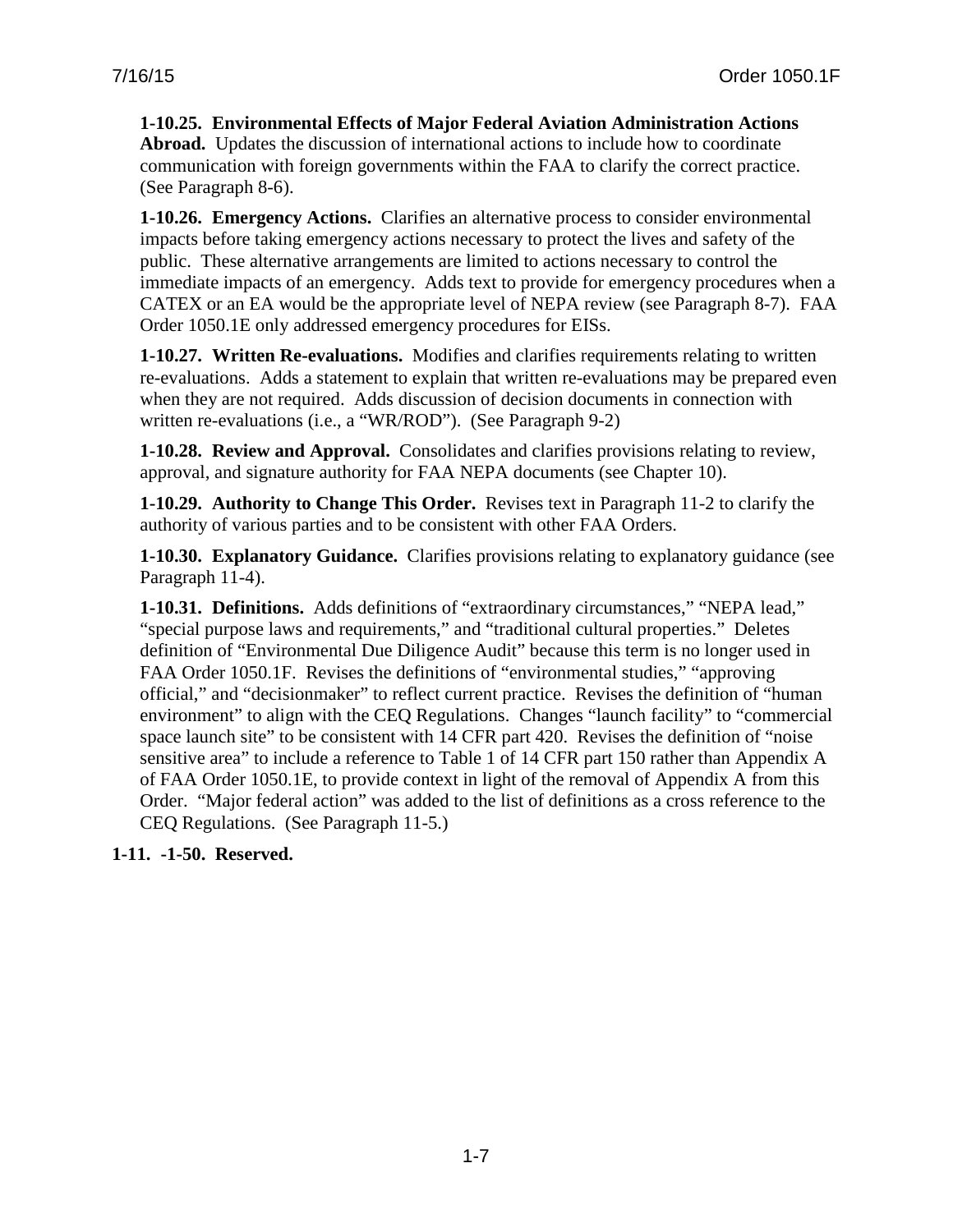## <span id="page-14-0"></span>**Chapter 2: National Environmental Policy Act Planning and Integration**

#### <span id="page-14-1"></span>**2-1. Applicability of National Environmental Policy Act Procedures to Federal Aviation Administration Actions.**

## <span id="page-14-2"></span>**2-1.1. Federal Aviation Administration Actions Subject to National Environmental**

**Policy Act Review.** Proposed actions and decisions by FAA officials are subject to NEPA review, except as provided in Paragraph 2-1.2 below. Specific FAA actions subject to NEPA review can include, but are not limited to, grants, loans, contracts, leases, construction and installation actions, procedural actions, research activities, rulemaking and regulatory actions, certifications, licensing, permits, plans submitted to the FAA that require the FAA's approval, and legislation proposed by the FAA. Although emergency actions are subject to NEPA review, special procedures may apply (see Paragraph 8-7). The FAA will not approve a proposed action until any required NEPA review has been completed.

#### <span id="page-14-3"></span>**2-1.2. Federal Aviation Administration Actions Not Subject to National Environmental Policy Act Review.**

a. General. Actions are not subject to NEPA review if applicable Federal law expressly prohibits or makes compliance with NEPA impossible.

b. Advisory Actions. Some Federal actions are of an advisory nature. Actions of this type are not considered major Federal actions under NEPA, and NEPA review is therefore not required. If it is known or anticipated that some subsequent Federal action would be subject to NEPA, the FAA must so indicate in the advisory action. Examples of advisory actions include:

(1) Determinations under 14 CFR part 77, *Safe, Efficient Use, and Preservation of the Navigable Airspace*;

(2) Determinations under 14 CFR part 157, *Notice of Construction, Alteration, Activation, and Deactivation of Airports*, which applies to civil or joint-use airports, helipads, and heliports; and

(3) Designation of alert areas and warning areas under [FAA Order 7400.2,](http://www.faa.gov/documentLibrary/media/Order/7400.2G.pdf)  *[Procedures for Handling Airspace Matters](http://www.faa.gov/documentLibrary/media/Order/7400.2G.pdf)*.

c. Judicial or Administrative Civil Enforcement Actions. These actions do not require NEPA analysis (i.e., 14 CFR part 13, *Investigative and Enforcement Procedures*, and other administrative actions pursuant to the following: 14 CFR part 14, *Rules Implementing the Equal Access to Justice Act of 1980*; 14 CFR part 15, *Administrative Claims Under Federal Tort Claims Act*; 14 CFR part 16, *Rules of Practice for Federally-Assisted Airport Enforcement Proceedings*; and 14 CFR part 17, *Procedures for Protests and Contracts Disputes*).

d. Administrative Actions. NEPA review is not required for the promulgation of this Order or similar orders issued by the FAA Administrator or organizational elements as authorized by the FAA Administrator that provide supplemental instructions for agency compliance with NEPA procedures. NEPA review is also not required for administrative actions associated with a NEPA review (e.g., contractor selection).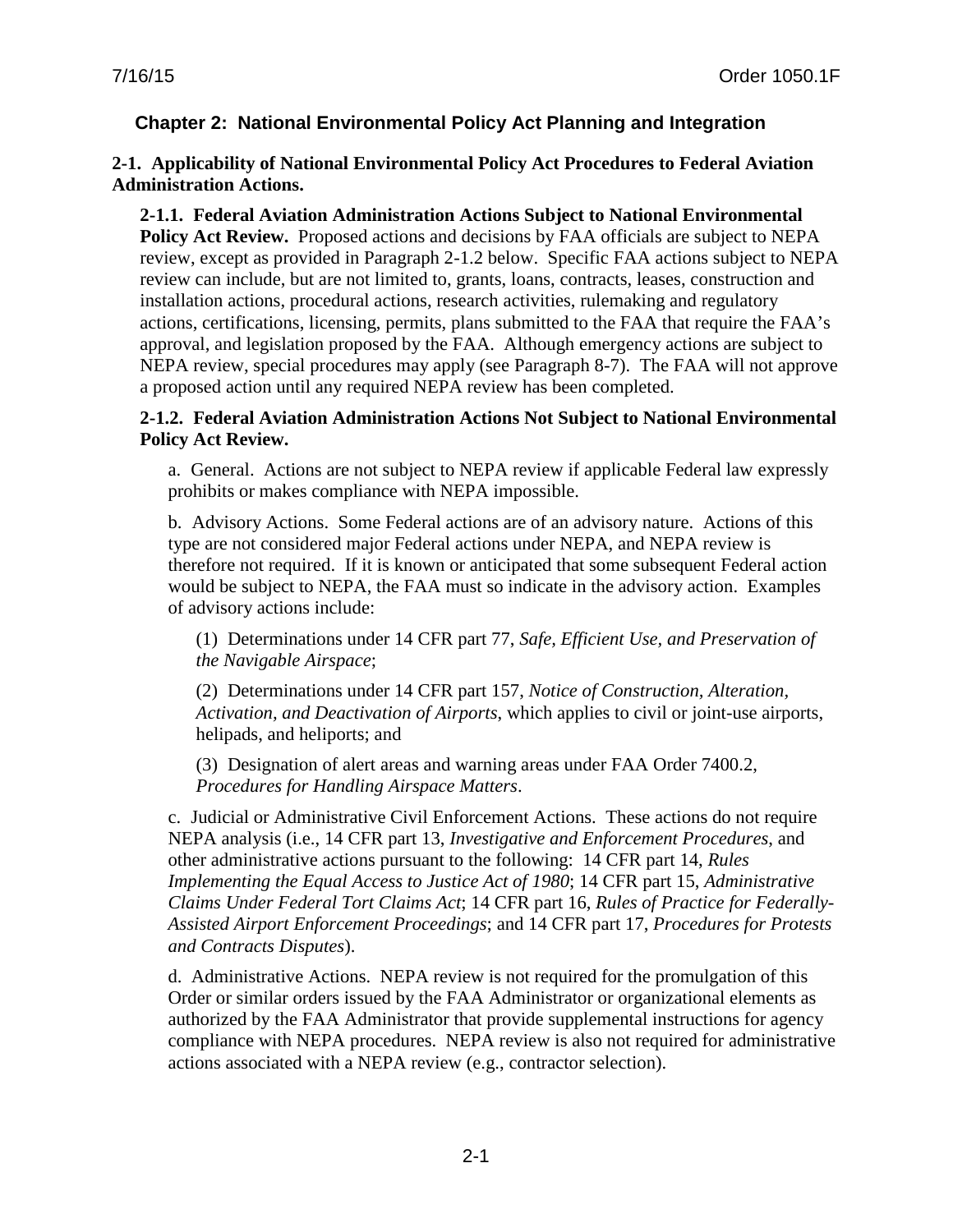#### <span id="page-15-1"></span><span id="page-15-0"></span>**2-2. Responsibilities.**

#### **2-2.1. Responsibilities of the Federal Aviation Administration.**

a. General FAA Responsibilities:

(1) Ensuring compliance with NEPA, the CEQ Regulations, this Order, and other environmental requirements;

(2) Requesting appropriate environmental information and documents (including EAs, where appropriate) from applicants and providing guidance to applicants on providing such information;

(3) Independently and objectively evaluating applicant-submitted information and EAs and taking responsibility for content and adequacy of any such information or documents used by the FAA for compliance with NEPA or other environmental requirements;

(4) Selecting contractors to prepare environmental documents, guiding their work, and taking responsibility for contractor-prepared documents used by the FAA for compliance with NEPA or other environmental requirements; and

(5) Making CATEX determinations, approving EAs and EISs, and issuing Finding of No Significant Impact (FONSIs) and RODs.

b. Roles of Lines of Business/Staff Offices (LOB/SOs).The Chief Operating Officer and Assistant or Associate Administrators within the various FAA organizations must ensure their respective offices, regions, service areas, and centers comply with this Order. Responsibilities may be delegated in accordance with appropriate FAA orders, such as FAA Order 1100.154, *Delegations of Authority*.

(1) *The FAA Administrator* is responsible for managing the FAA with the assistance of the *Deputy Administrator*. Ultimately, the FAA Administrator is responsible for all NEPA compliance within the FAA.

(2) Each *FAA Associate and Assistant Administrator, the Chief Counsel, and the Chief Operating Officer* reports to the FAA Administrator and has specific responsibilities for complying with the NEPA process within their LOB/SO. These responsibilities are outlined below.

(a) *The Assistant Administrator for Civil Rights (ACR)* is responsible for determining whether projects receiving Federal financial assistance from the FAA comply with the appropriate civil rights laws, regulations, and Executive Orders, including those requirements under Executive Order 12898, *Federal Actions to Address Environmental Justice in Minority Populations and Low-Income Populations*, 59 *Federal Register* 7629 (February 16, 1994); the accompanying Presidential Memorandum, *Environmental Justice for Minority Populations* (February 11, 1994) (available at

[http://www.epa.gov/environmentaljustice/resources/policy/index.html\)](http://www.epa.gov/environmentaljustice/resources/policy/index.html) concerning environmental justice; the *Memorandum of Understanding on Environmental Justice and Executive Order 12898* (August 4, 2011), the revised *Department of Transportation Environmental Justice Strategy,* 77 *Federal Register* 18879 (March 28, 2012), and DOT Order 5610.2(a), 77 *Federal Register*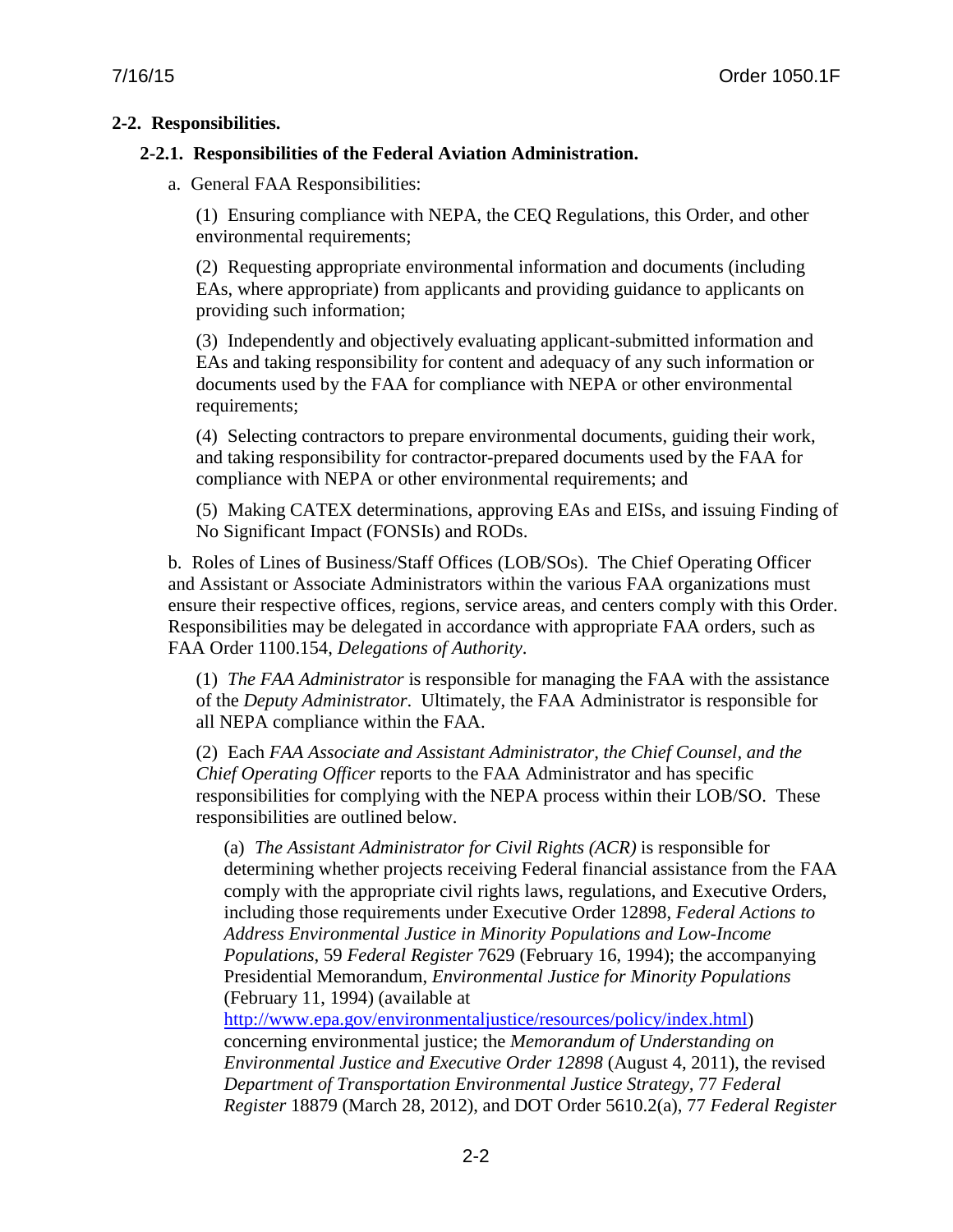$\overline{a}$ 

27534 (May 10, 2012), on environmental justice in the context of Title VI of the Civil Rights Act of 1964, as amended, 42 U.S.C. §§ 2000d-2000d-7.

(b) *The Office of the Chief Counsel (AGC)* consists of legal staff at FAA Headquarters, FAA regions, and the Mike Monroney Aeronautical Center and William J. Hughes Technical Center (collectively referred to as "Center"). AGC is responsible for providing legal advice on NEPA compliance and legal requirements. AGC reviews actions that involve determinations under Section 4(f), 49 U.S.C. § 303; counsels and assists headquarters staff and regional offices in accomplishing FAA environmental review; and advises on the legal sufficiency of environmental documents. Regional Counsel and Center Counsel are responsible for providing legal counsel, assistance, and review in the conduct of regional actions and environmental activities and advising on the legal sufficiency of regional and Center environmental documents.

(c) *The Assistant Administrator for Human Resource Management (AHR)* is responsible for supporting the training needs associated with this order by leveraging the resources in the Office of Talent Development (AHD). AHD will work collaboratively with the Office of Environment and Energy (AEE) to promote the training and education needed to reinforce the National Environmental Policy Act (NEPA). AHD will work in partnership with the Mike Monroney Aeronautical Center (MMAC) and the LOB/SO learning professionals to deliver designated content.

(d) *The Assistant Administrator for NextGen (ANG)* provides leadership in planning and developing the Next Generation Air Transportation System (NextGen) and coordinates NextGen initiatives, programs, and policy development across the various FAA LOB/SOs.

(e) *The Assistant Administrator for Policy, International Affairs, and Environment (APL)* is responsible for providing policy guidance to the agency on implementing a wide range of environmental laws and regulations. Within APL, AEE provides policy oversight on FAA environmental actions; issues regulations for aircraft noise and emissions under 14 CFR parts 34 and 36; provides assistance in developing guidelines and procedures for FAA program areas; serves as the designated FAA NEPA liaison in accordance with 40 CFR § 1507.2, CEQ Regulations, "to be responsible for overall review of agency NEPA compliance" and Federal Preservation Officer in accordance with Section 110 of the National Historic Preservation Act, 54 U.S.C. §§ 306[1](#page-16-0)01(a) and 306102<sup>1</sup>; interprets policies established in this Order; provides assistance with computerized environmental tools, such as the Aviation Environmental Design Tool (AEDT) for aircraft noise and air quality; and provides advice to and supplements NEPA training programs in cooperation with AHT and other applicable organizational elements.

<span id="page-16-0"></span><sup>&</sup>lt;sup>1</sup> The National Historic Preservation Act was previously codified at 16 U.S.C. § 470 et seq.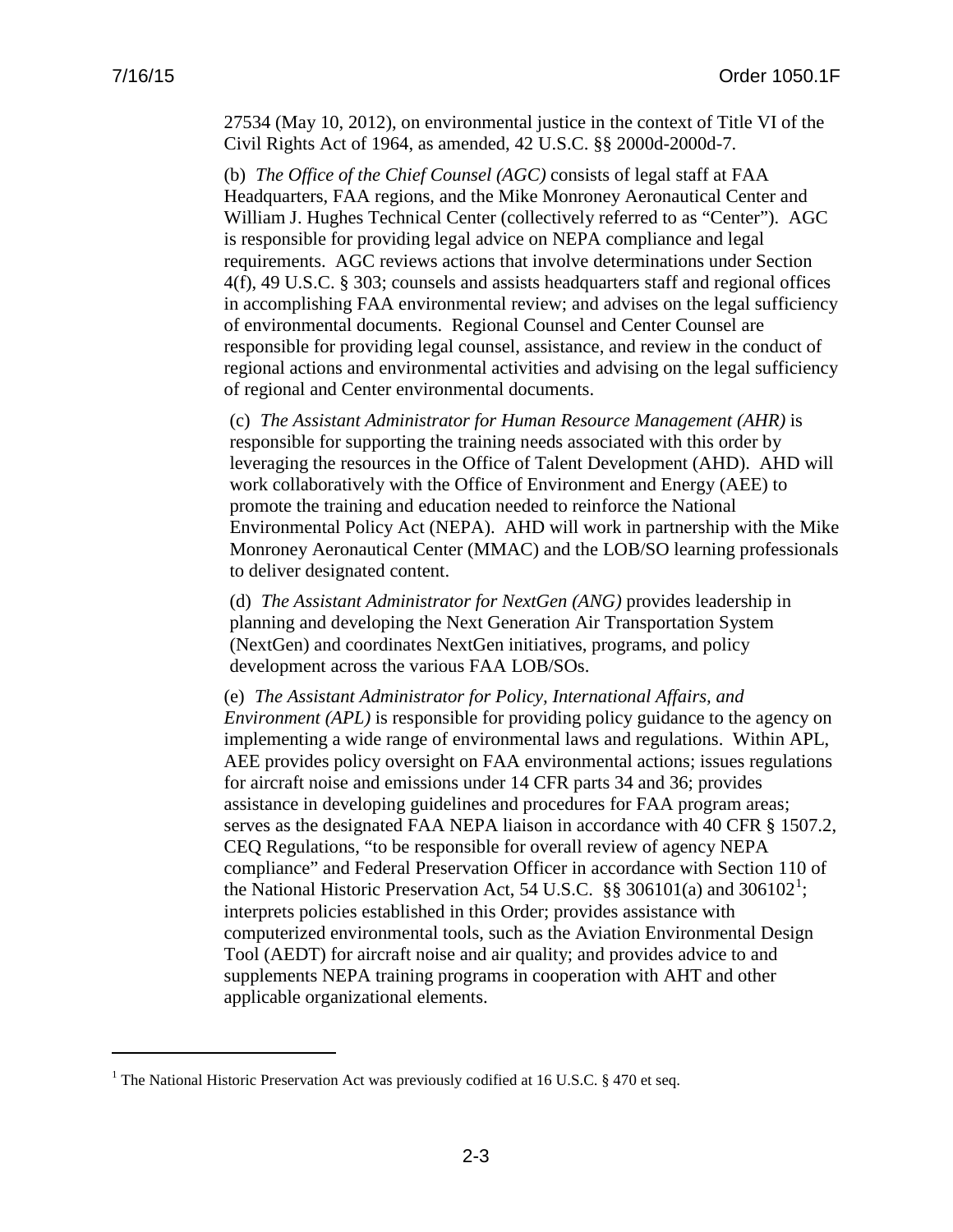(f) *The Assistant Administrator for Office of Finance and Management (AFN)* is responsible for considering the environmental impacts of actions arising out of Acquisition Management Operations.

(g) *The Associate Administrator for Airports (ARP)* is responsible for considering the environmental impacts of proposed FAA approvals of Airport Layout Plan (ALP) modifications (regardless of funding sources), FAA-funded airport actions, and ensuring compliance with NEPA requirements and other Federal environmental laws, regulations, and orders. Airports personnel must comply with the NEPA requirements in this Order, supplemented by the current version of FAA Order 5050.4, *National Environmental Policy Act (NEPA) Implementing Instructions for Airport Projects*. ARP's Office of Airport Planning and Programming, APP-400, provides guidance to Regional and District Airports personnel, airport sponsors, and environmental consultants concerning Federal, Departmental, and agency environmental policy regarding airport development actions.

(h) *The Assistant Administrator for Security and Hazardous Materials (ASH)* is responsible for considering the environmental impacts for all actions arising out of ASH initiatives that require compliance with NEPA and Federal environmental laws, regulations, and orders. ASH initiatives involve ensuring and promoting aviation safety in support of national security and the national aerospace system.

(i) *The Associate Administrator for Commercial Space Transportation (AST)* is responsible for considering the environmental impacts for all actions arising out of AST initiatives that require compliance with NEPA and other Federal environmental laws, regulations, and orders. Such initiatives include issuing licenses for the operation of commercial launch sites and licenses and experimental permits for the launch and reentry of commercial space launch vehicles.

(j) *The Chief Operating Officer for Air Traffic Organization (ATO)* is responsible for evaluating the environmental impacts for all actions arising out of ATO responsibilities that require compliance with NEPA and all other relevant Federal environmental laws, regulations, and orders, including changes in airspace and air traffic control procedures and FAA-funded construction and operation of National Airspace System (NAS) facilities.

(k) *The Associate Administrator for Aviation Safety (AVS)* is responsible for considering the environmental impacts of all actions arising out of AVS initiatives that require compliance with NEPA and other Federal environmental laws, regulations, and orders. AVS initiatives include the certification, production approval, and continued airworthiness of aircraft; and certification of pilots, mechanics, and others in safety-related positions.

c. Actions Undertaken by the FAA. The FAA may prepare environmental documentation in-house (i.e., using agency personnel and resources) or use a contractor in accordance with Paragraph 2-2.1.f below. For projects directly undertaken by the FAA and requiring an EA or EIS, the EA or EIS must be prepared at the feasibility analysis (go/no-go) stage and may be supplemented at a later stage.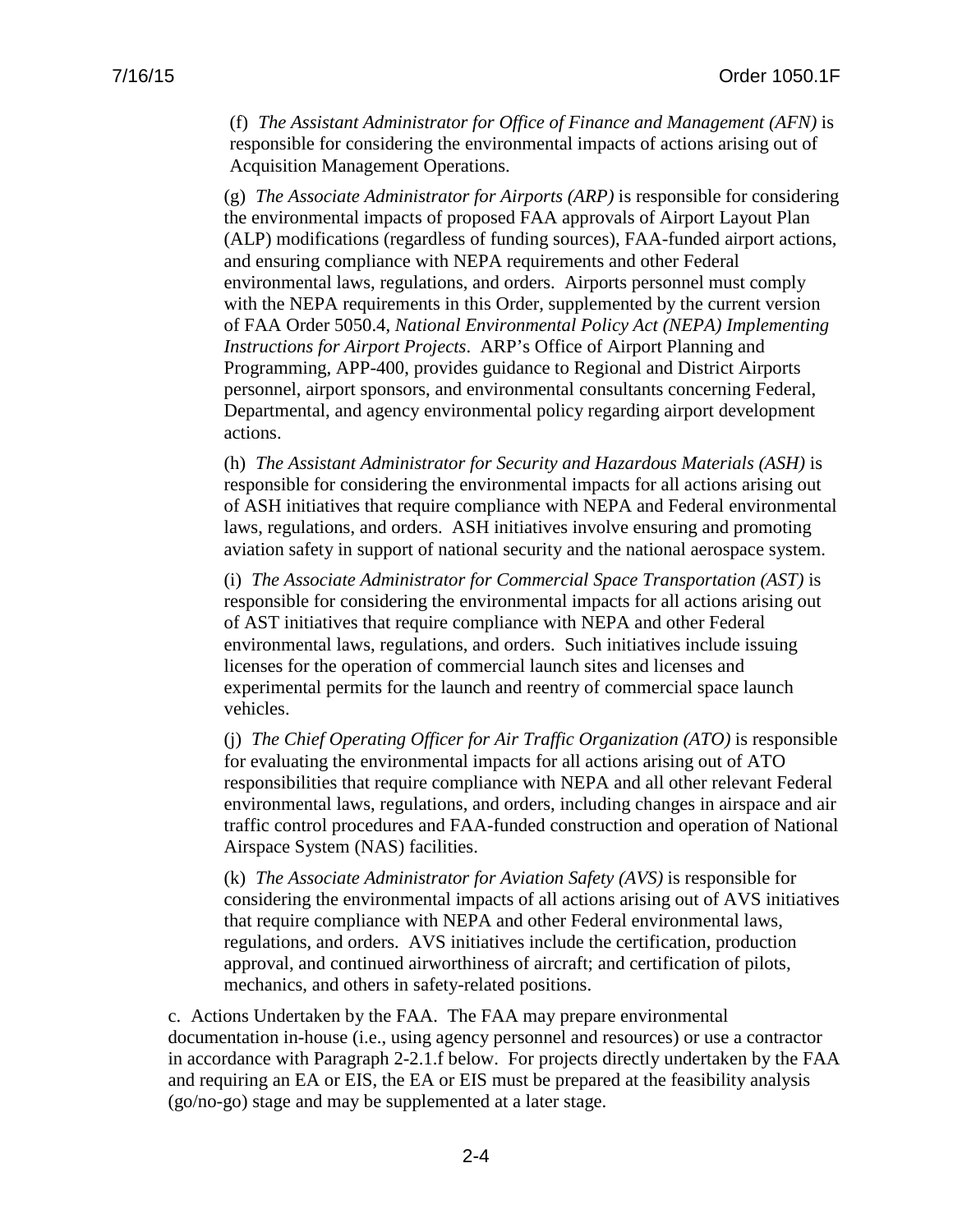d. FAA Approval of Applicant Actions. When an applicant requests FAA approval for an action, the FAA may request that the applicant submit information and analysis to support the required NEPA review. The FAA must independently evaluate any information or analysis submitted by an applicant before using it to support a NEPA review. The FAA may also request that an applicant prepare an EA. If an applicant prepares an EA, the FAA must ensure that the applicant complies with all requirements set forth in Paragraph 2-2.2, Responsibilities of Applicants. The FAA must advise and assist the applicant during preparation of the EA, and must independently evaluate and take responsibility for the EA to ensure that: (1) the applicant's potential conflict of interest does not impair the objectivity of the document; and (2) the EA meets the requirements of this Order.

The FAA may ask the applicant to correct any deficiencies in information, analysis, or an EA submitted by the applicant if the FAA is not satisfied with the original submittal or subsequent revisions. In such cases, the responsible FAA official will defer completion of the environmental review pending satisfactory correction of all identified deficiencies. Based on final review of an applicant submitted EA, the FAA determines whether to issue a FONSI or prepare an EIS. See Paragraph 6-2.1.a for a discussion on when an EA becomes a Federal document.

When an EIS is required, the FAA must prepare the EIS or select the contractor that will assist the FAA in preparing the EIS (see 40 CFR  $\S$  1506.5(c), CEQ Regulations). If "third-party contracting" is used to prepare an EIS, the FAA must select and supervise the contractor (see Paragraph 2-2.3). Third-party contracting refers to the preparation of an EIS by a contractor selected by the FAA and under contract to, and paid for by, an applicant (see Appendix C).<sup>[2](#page-18-0)</sup> The FAA must take responsibility for contractor-prepared documents used by the FAA and determine that they are in compliance with this Order.

e. State Block Grant Program Responsibilities for FAA Connected Actions. The State Block Grant Program participating states must ensure that they coordinate and obtain approval from the appropriate LOB/SO for any proposed action that involves aspects that are not authorized under the State Block Grant Program. Please see FAA Order 5050.4 for more information.

f. Use of Contractors.

 $\overline{a}$ 

(1) General. When contractors assist the FAA in preparing EAs or EISs, or when contractors directly assist applicants in preparing EAs, the FAA must ensure that the contractor complies with the provisions of this Order. When an EIS is required, the FAA must select the contractor that will assist the FAA in preparing the EIS (see 40 CFR § 1506.5(c), CEQ Regulations). If "third-party contracting" is used to prepare an EIS, the FAA must select and supervise the contractor (see Paragraph 2-2.3).

<span id="page-18-0"></span> $2$  The FAA may use third-party contracting for an EA when there is a high potential that the action may require an EIS.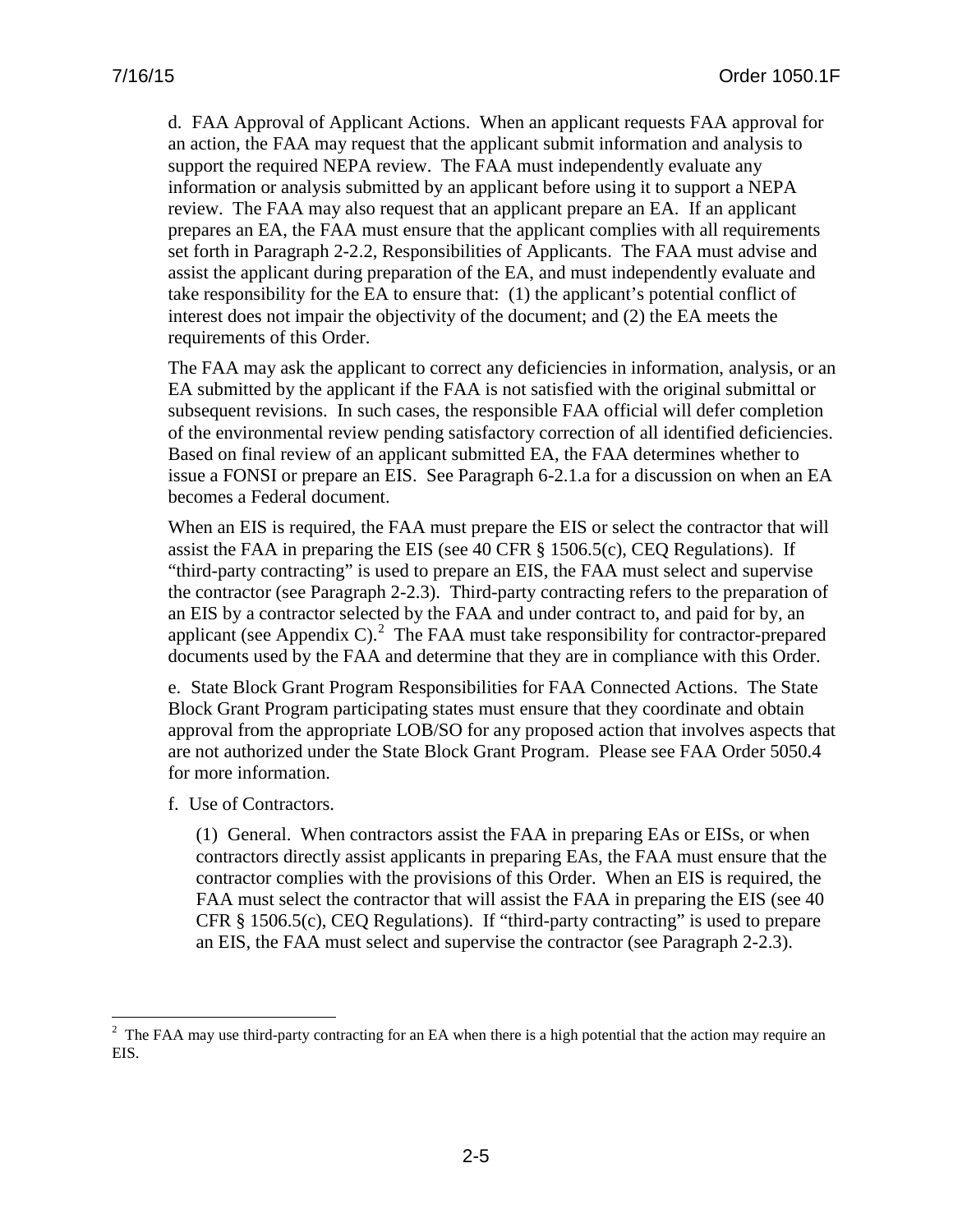(2) Conflict of Interest. In some circumstances, the FAA may choose to contract consulting services to prepare environmental documents for its direct Federal actions. Under FAA Acquisition Management System policy, procurements may not be awarded to contractors who have unacceptable actual or potential organizational conflicts of interest. Organizational conflicts of interest result when, because of activities or relationships with other persons, a person is unable or potentially unable to render impartial assistance to the agency, or the person's objectivity in performing the contract work is or might be impaired, or the person has an unfair competitive advantage (the term "person" includes any legal entity including a partnership, corporation, limited liability company, or association). For example, a contractor selected to prepare an EA or EIS would have a potential conflict of interest if also selected to conduct final design work when the final design work is part of the construction contract. "Final design work" means a bid-ready, site-specific design package containing drawings, design data handbook, and construction cost estimate. The FAA may select a contractor to prepare an EA or EIS and preliminary design work provided the design work is conceptual in nature. "Preliminary design work" means design to local criteria based on a national facility design. When an actual or potential conflict of interest is identified by either the contractor or the agency official, the agency official must consult with AGC or Regional Counsel to determine whether there is a conflict and, if so, whether the conflict can be avoided, mitigated, or waived at the FAA's discretion. Such determinations are made on a case-by-case basis (see the FAA's Procurement Toolbox Guidance, Section T3.1.7 Organizational Conflict of Interest, dated April 4, 2006).

(3) EIS Disclosure Statement. Before a contractor enters into a contract for preparation of an EIS, the FAA must obtain a "disclosure statement" from the NEPA contractor and subcontractors verifying that they have no financial interest in the outcome of the action (see 40 CFR § 1506.5(c), CEQ Regulations).

<span id="page-19-0"></span>**2-2.2. Responsibilities of Applicants.** When an applicant seeks FAA approval for an action that does not require an EIS, the FAA may request that the applicant provide the required environmental analysis to the FAA or the FAA may hire a contractor to provide the analysis. Applicants and contractors may provide data and analysis to assist the FAA in determining whether a CATEX applies (including whether an extraordinary circumstance exists); however, applicants and contractors may not determine the applicability of CATEXs or approve CATEX documentation. Applicants may prepare EAs, but may not prepare EISs. However, applicants may fund preparation of EISs through third-party contracting. In such cases, the FAA must select the contractor and supervise the contractor's duties and responsibilities. For applications to the FAA requiring an EA or EIS, preparation of the EA or EIS must begin immediately after the FAA receives the application or proposal. If required by the responsible FAA official, applicants must provide sufficient environmental information or analysis to ensure the environmental analysis meets the requirements of this Order. In a third-party contracting situation, the role of the applicant is limited to providing planning information, environmental studies (including studies to obtain incomplete information that the FAA finds to be required under the standards of 40 CFR § 1502.22, CEQ Regulations), other FAA-requested information, and financing for the EIS consultant's costs. For the FAA's role in applicant actions, see Paragraph 2-2.1.d.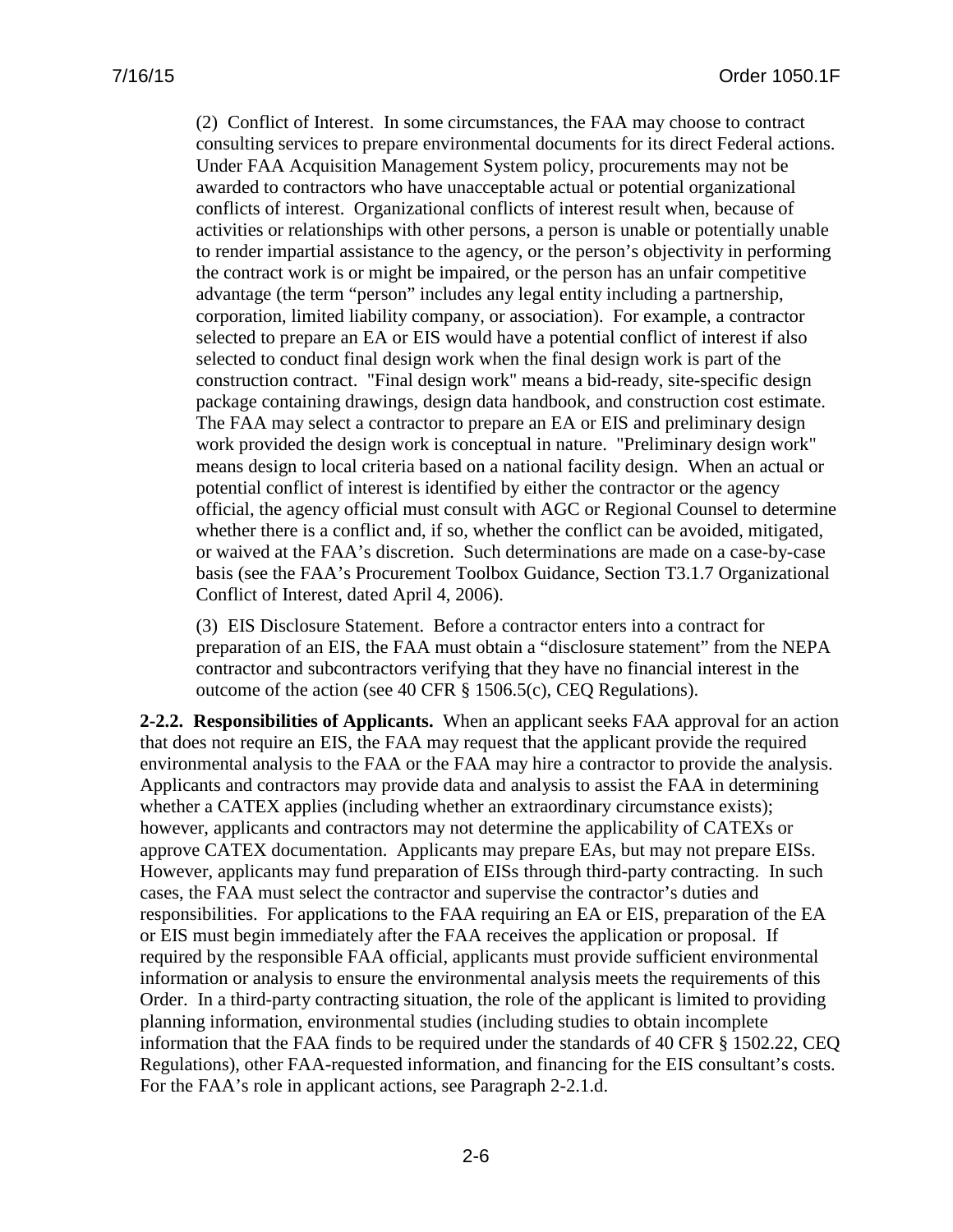<span id="page-20-0"></span>**2-2.3. Responsibilities of Contractors.** Contracted consulting services may be used to prepare environmental documents, technical reports, and other information. Contractors may also prepare background or supplemental material or otherwise assist in preparing draft or final environmental documents for the FAA. When a contractor assists the FAA in preparing an EA or EIS, the contractor must ensure that the EA or EIS meets the requirements of the CEQ Regulations, this Order, other FAA requirements applicable to contractors, and all other appropriate Federal, state, tribal, and local laws. The contractor for an EIS must also execute a disclosure statement specifying that it has no financial or other interest in the outcome of the action (see 40 CFR § 1506.5(c), CEQ Regulations). The disclosure statement must be prepared by the FAA or, where appropriate, a cooperating agency (e.g., where the contractor prepares a portion of an EIS for a cooperating agency under 40 CFR § 1501.6(b), CEQ Regulations).

### <span id="page-20-1"></span>**2-3. Planning and Integration.**

<span id="page-20-2"></span>**2-3.1. Early Planning.** Environmental issues should be identified and considered early in a proposed action's planning process to ensure efficient, timely, and effective environmental review. Initiating the appropriate level of environmental review at the earliest possible time facilitates the NEPA process. Preparation for any applicable permit application and other review process requirements should be part of the planning process to ensure that necessary information is collected and provided to the permitting or reviewing agencies in a timely manner. The FAA or applicant, as applicable, should identify known environmental impact categories that the proposed action and the alternatives could affect, including specially protected resources. These tasks should be completed at the earliest possible time during project planning to ensure full consideration of all environmental impact categories and facilitate the FAA's NEPA process. Sufficient planning and project justification should be available to support the environmental review.

If the FAA is considering a request from an applicant, and the FAA is aware that the applicant is about to take an action within the agency's jurisdiction that would have an adverse environmental impact or limit the choice of reasonable alternatives, the responsible FAA official will promptly notify the applicant that the FAA will take appropriate action to ensure that the objectives and procedures of NEPA are achieved (see number 11 in CEQ's *Forty Most Asked Questions Concerning CEQ's National Environmental Policy Act Regulations*, 46 *Federal Register* 18026 (March 23, 1981)). However, this does not preclude development by applicants of plans or designs or performance of other work necessary to support an application for Federal, state, or local permits or assistance.

### <span id="page-20-3"></span>**2-3.2. Initial Environmental Review.**

a. Review Proposed Action. The responsible FAA official should initially review whether the proposed action:

(1) Is within the scope of a CATEX;

(2) Has been addressed in an existing NEPA document, such as a broad system, program, or regional assessment (see Paragraph 3-2) or a NEPA document prepared by another Federal agency (see Paragraph 8-2);

(3) Could significantly affect the quality of the human environment with respect to noise; land; air; water; wildlife (e.g., threatened and endangered species, migratory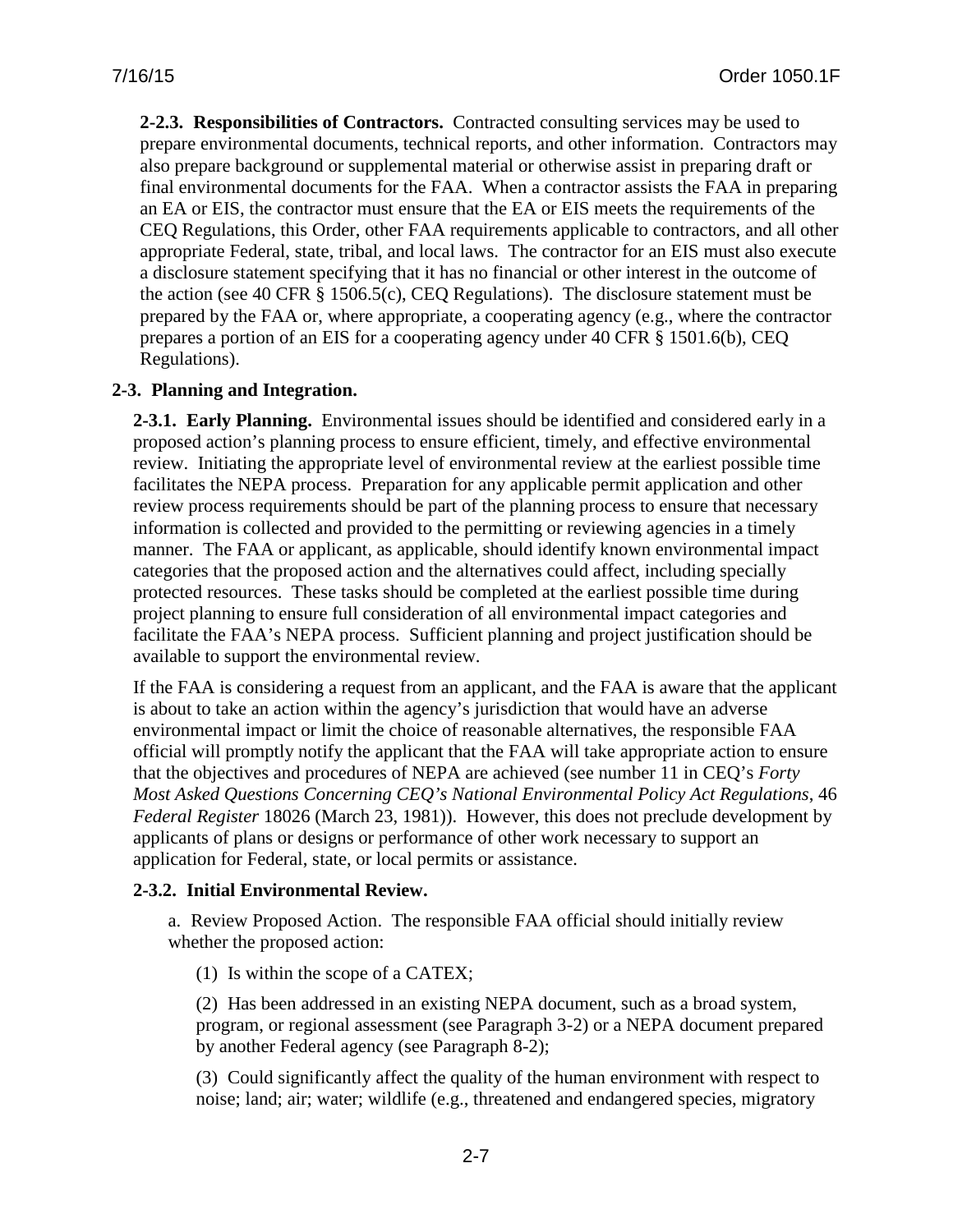$\overline{a}$ 

birds); energy supply and natural resources; or cultural, historic, or archeological resources;

(4) Would be located in wetlands; floodplains; coastal zones; prime or important farmlands; habitat of federally listed endangered, threatened, or other protected species; wild and scenic river areas; areas protected under Section 4(f), 49 U.S.C. §  $303$  $303$ ,<sup>3</sup> or Section 6(f) of the Land and Water Conservation Fund Act (16 U.S.C. §§  $460l-8(f)(3)$ ; or in or adjacent to minority or low income populations (Executive Order 12898 and DOT Order 5610.2(a)); or

(5) Would be highly controversial on environmental grounds (see Paragraph 5-  $2.b.(10)$ ).

b. Scope of Proposed Action. To determine the scope of an EA or EIS, the responsible FAA official must consider:

(1) Connected actions. Connected actions are closely related actions that: (a) automatically trigger other actions; (b) cannot or will not proceed unless other actions are taken previously or simultaneously; or (c) are interdependent parts of a larger action and depend on the larger action for their justification (see 40 CFR § 1508.25(a)(1), CEQ Regulations). Connected actions and other proposed actions or parts of proposed actions that are related to each other closely enough to be, in effect, a single course of action must be evaluated in the same EA or EIS (see 40 CFR §§ 1502.4(a) and 1508.25(a)(1), CEQ Regulations). A proposed action cannot be segmented by breaking it down into small component parts to attempt to reduce impacts (see 40 CFR § 1508.27(b)(7), CEQ Regulations).

(2) Cumulative actions. Cumulative actions, when viewed with other proposed actions, have cumulatively significant impacts. Cumulative actions should be discussed in the same EIS (see 40 CFR § 1508.25(a)(2), CEQ Regulations). (See Paragraph 4-2.d(3) for a discussion of cumulative impacts).

(3) Similar actions. Similar actions, such as those with common timing or geography, should be considered in the same environmental document when the best way to assess their combined impacts or reasonable alternatives to such actions is in a single document (see 40 CFR  $\S$ § 1502.4(b) through (c) and 1508.25(a)(3), CEQ Regulations).

c. Special Purpose Laws and Requirements. In addition to NEPA compliance, the FAA must comply with all other applicable special purpose laws and requirements. The FAA and applicants must involve other agencies during the NEPA process and meet the public involvement needs specified in all applicable special purpose laws and requirements.

d. Permits and Consultations. Environmental permits, licenses, and other forms of approval, concurrence, consultation, or cooperation may be required from other agencies. Pertinent permit application and other review processes must be included in the planning process to ensure that the necessary supporting information is collected and provided to

<span id="page-21-0"></span> $3$  49 U.S.C. § 303 was originally enacted as Section 4(f) of the Department of Transportation Act of 1966 and is still commonly referred to as "Section 4(f)".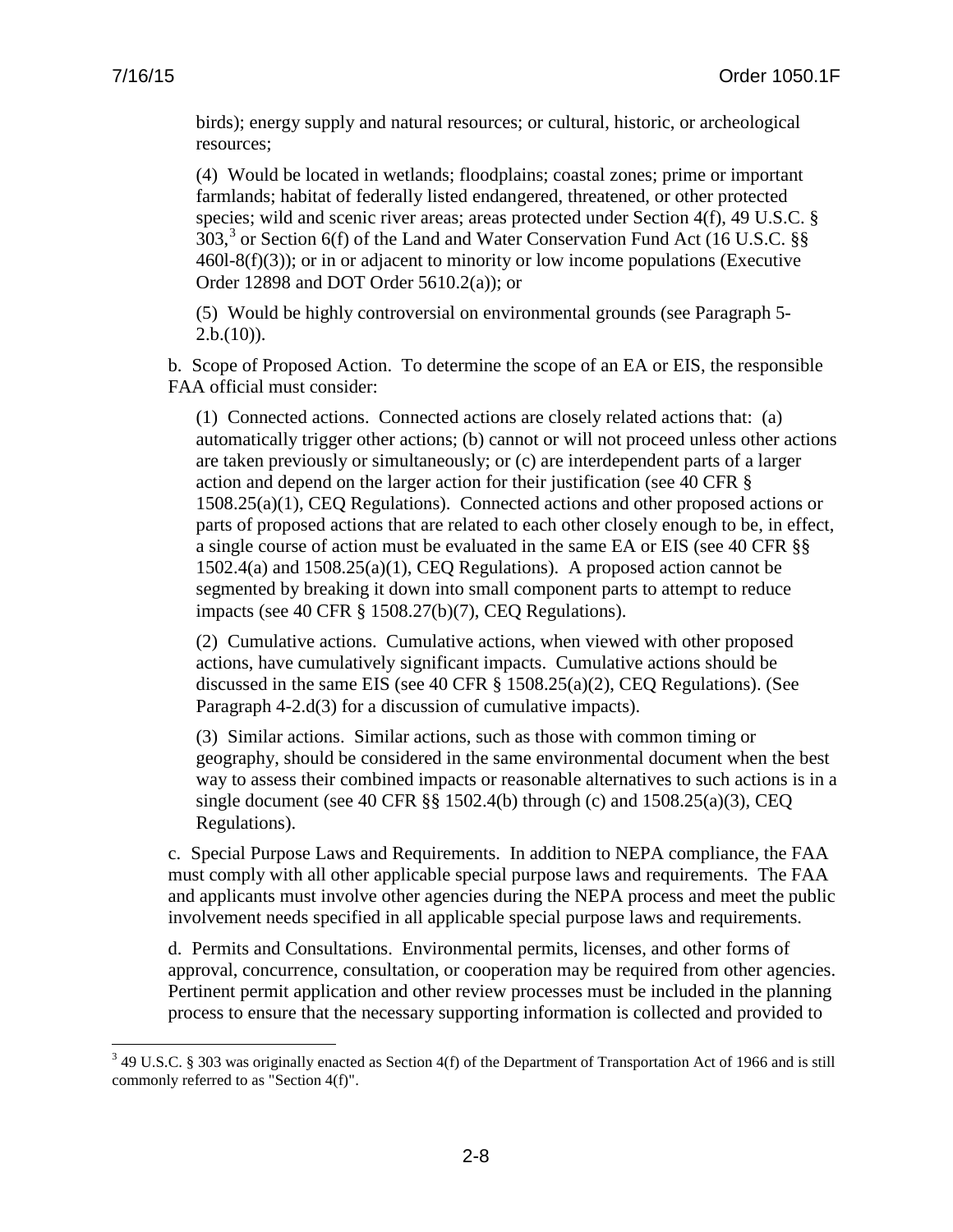the permitting or reviewing agencies in a timely manner, especially if the applicable special purpose laws and requirements specify timeframes for these processes.

<span id="page-22-0"></span>**2-3.3. Environmental Management System Approach.** EMSs provide a proactive systematic approach for managing and improving environmental performance and stewardship. Executive Order 13423, *Strengthening Federal Environmental, Energy, and Transportation Management,* 72 *Federal Register* 3919 (January 26, 2007), requires Federal agencies to use EMS as the primary management approach for addressing environmental aspects of agency operations and activities, including environmental aspects of transportation functions. The most common framework for an EMS is a plan-do-check-act process, with the goal of continual improvement in environmental performance. A strategic EMS approach provides the foundation for integrating environmental objectives into NextGen and other FAA initiatives in furtherance of the goal of environmental protection that allows sustained aviation growth.

The EMS approach may be used to support the early identification and consideration of potential environmental impacts and concerns in a proposed action's planning phase. EMS data collection, tracking, and analysis may also be useful in the preparation of NEPA documentation, including providing input to the affected environment, assessment of potential impacts, and consideration of appropriate mitigation measures. An EMS approach may also be used for tracking and monitoring mitigation commitments. An EMS approach can produce projects that are better tailored to site-specific circumstances, can benefit from expedited reviews due to reduced impacts (and therefore less NEPA documentation), and experience less public controversy.

CEQ has recognized the potential benefits of aligning EMS with NEPA in the guide *Aligning National Environmental Policy Act Processes with Environmental Management Systems – A Guide for NEPA and EMS Practitioner* (April 2007). The CEQ guide includes examples of ways that an EMS can complement the NEPA process and support the various phases of NEPA review.

<span id="page-22-1"></span>**2-3.4. Reducing Paperwork.** The CEQ Regulations (see 40 CFR § 1500.4, CEQ Regulations) encourage the reduction of excessive paperwork by, among other things:

- a. Reducing the length of EISs;
- b. Preparing analytic rather than encyclopedic EISs;
- c. Discussing only briefly issues other than significant issues;
- d. Writing EISs in plain language;
- e. Following a clear format for EISs;

f. Emphasizing portions of EISs that are useful to decisionmakers and the public and reducing emphasis on background material;

g. Using the scoping process to identify significant environmental issues deserving of study and de-emphasize insignificant issues, narrowing the scope of the EIS accordingly;

h. Incorporating material by reference;

i. Integrating NEPA requirements with other environmental review and consultation requirements; and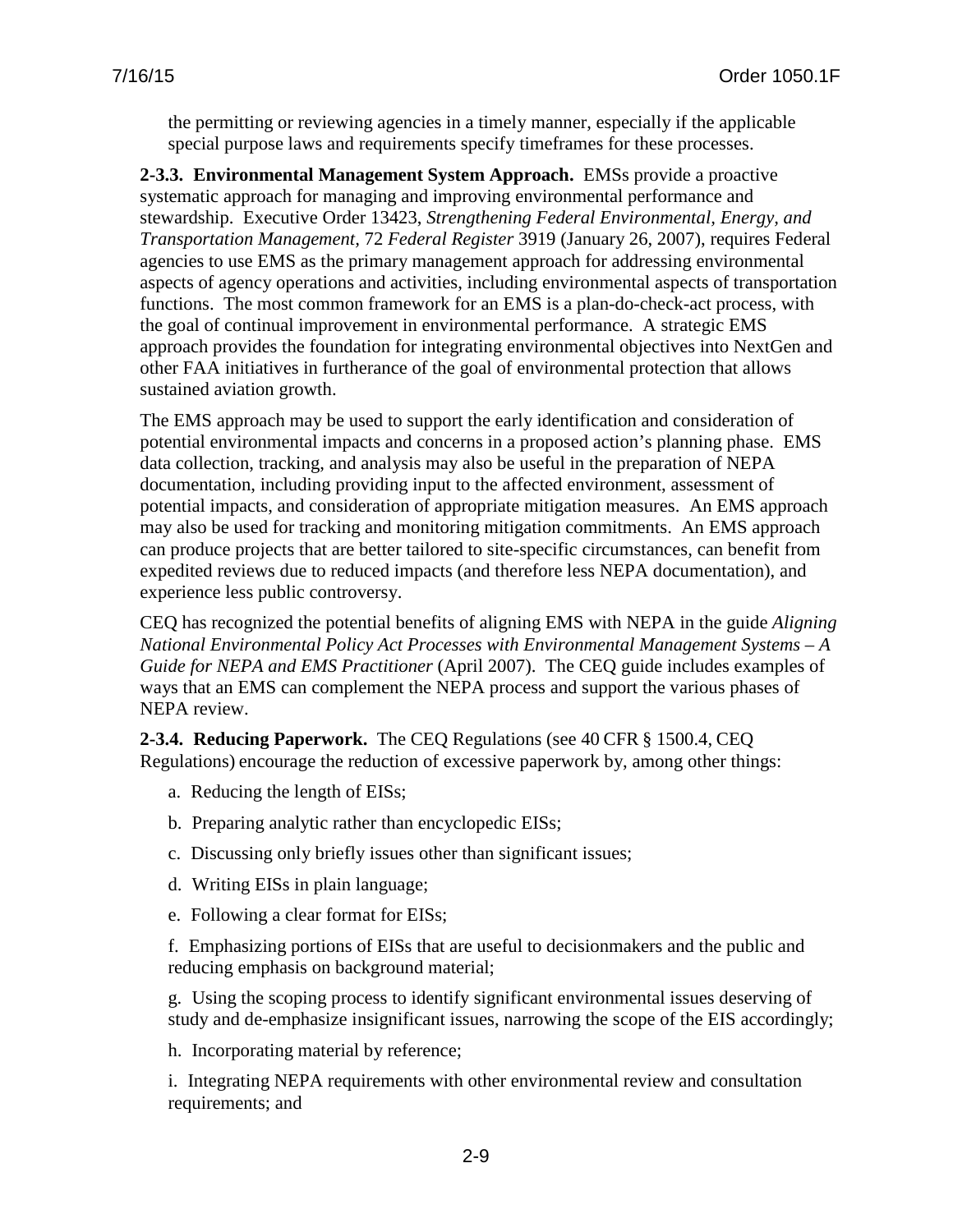j. Eliminating duplication with (1) state and local procedures by providing for joint document preparation, and (2) with other Federal procedures by providing for joint preparation, incorporation by reference, or adoption of appropriate environmental documents prepared by another agency.

The FAA will apply these concepts to all NEPA reviews (analyses and documents).

<span id="page-23-0"></span>**2-3.5. Reducing Delay**. The CEQ Regulations (see 40 CFR § 1500.5) encourage the reduction of delay while allowing for public involvement and interagency and intergovernmental consultation by, among other things:

a. Integrating the NEPA process into early planning;

b. Emphasizing interagency cooperation before an EIS is prepared;

c. Ensuring the swift and fair resolution of lead agency disputes;

d. Using the scoping process for early identification of what are and what are not the real issues;

e. Integrating NEPA requirements with other environmental review and consultation requirements; and

f. Eliminating duplication with state and local procedures and with other Federal procedures.

<span id="page-23-1"></span>The FAA will apply these concepts to all NEPA reviews (analyses and documents).

#### **2-3.6. Mitigation.**

a. Incorporation into Project Design. Throughout the environmental analysis process, the responsible FAA official is encouraged to incorporate mitigation into project design (e.g., by modifying the project) to avoid and minimize environmental impacts. Appropriate mitigation incorporated into project design can also have the advantage of reducing the level of required environmental review from an EIS to an EA and FONSI, or avoiding extraordinary circumstances that would preclude application of a CATEX. Mitigation incorporated into project design should be consistent with the project's purpose and need and must be clearly described in the appropriate alternatives. For projects involving an applicant, the FAA will coordinate proposed mitigation with the applicant for purposes of ascertaining the feasibility of the proposed mitigation and alternative mitigations. For further information on mitigation of project impacts see Paragraphs 4-4, 6-2.3, and 7-1.1.h.

b. Expertise. When identifying mitigation measures for specific environmental impact categories, the responsible FAA official must coordinate with subject matter experts that have expert knowledge, training, and experience related to the resource(s) potentially impacted by the proposed action.

#### <span id="page-23-3"></span><span id="page-23-2"></span>**2-4. Coordination.**

**2-4.1. Internal Federal Aviation Administration Coordination.** The FAA's internal review process is a means of coordinating NEPA reviews among appropriate management levels and across LOB/SOs. Internal review ensures effective coordination to (1) address the concerns of other offices in addition to the NEPA lead; (2) to include relevant actions of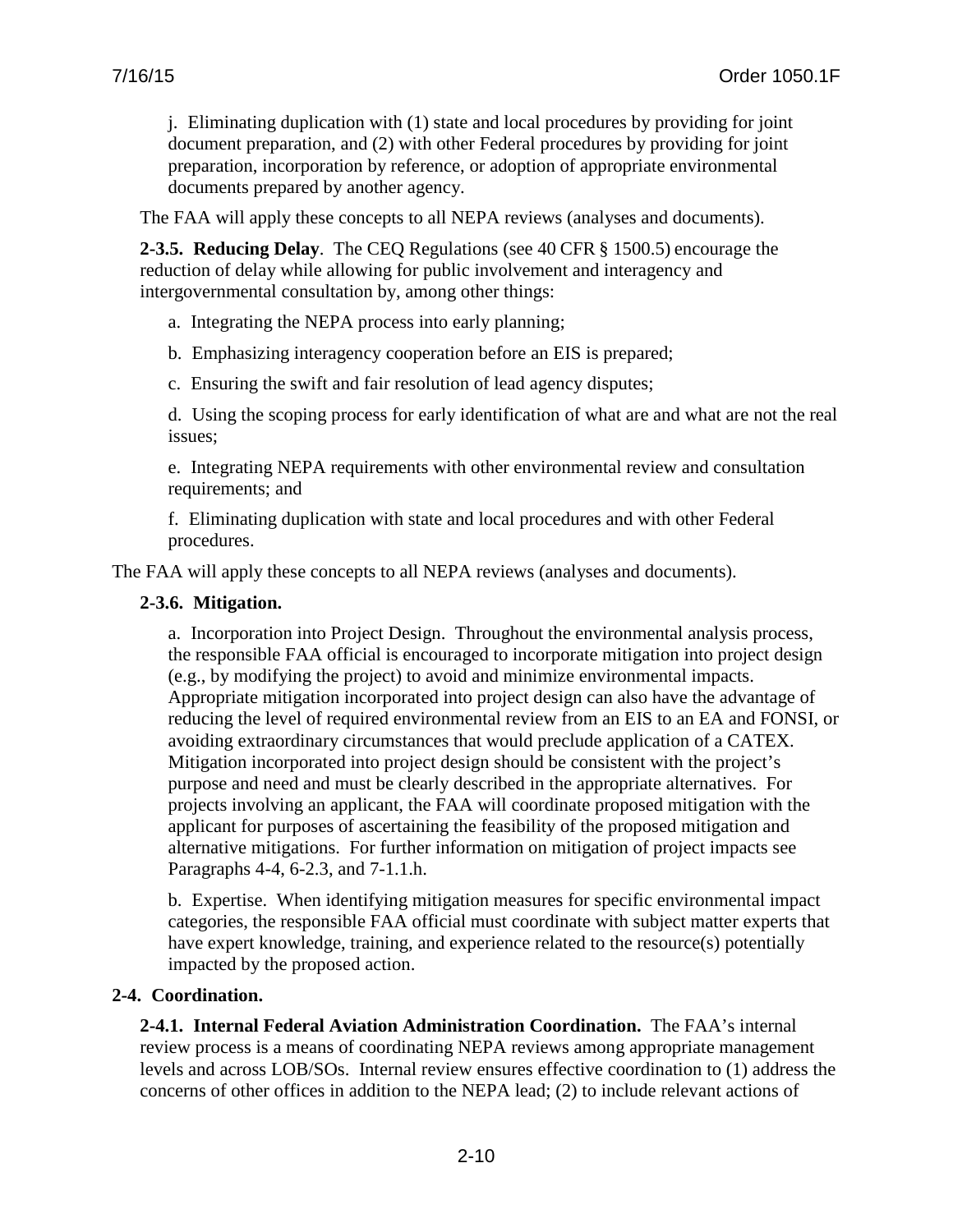other offices within the purview of the NEPA review; (3) to confirm any requirements or commitments of other offices; and (4) to provide for appropriate legal review. Additional information on the internal review and approval of NEPA documents is provided in Chapter 10 of this Order.

<span id="page-24-0"></span>**2-4.2. Lead and Cooperating Agencies.** The CEQ Regulations describe (1) the role of the lead agency in preparing EISs when more than one agency is involved in a proposed action; (2) the relationship of the lead agency with cooperating agencies; and (3) the role of the lead agency in the scoping process and in setting time limits (see 40 CFR §§ 1501.5-1501.8, CEQ Regulations). The regulations also allow for joint lead agencies (see 40 CFR § 1501.6(b)).

a. Lead Agency. When the FAA acts as the lead agency, the FAA has the primary responsibility for preparation of an EA or EIS (see 40 CFR §1501.5, CEQ Regulations and CEQ Memorandum, *Cooperating Agencies in Implementing the Procedural Requirements of the National Environmental Policy Act* (January 30, 2002)). If more than one FAA office is involved in the same action, the approving FAA officials of the FAA offices involved in the action should determine the lead FAA office responsible for the NEPA process. The other FAA offices should assist the FAA NEPA lead as that office deems necessary to prepare the document.

b. Cooperating Agency Invitation. The FAA NEPA lead should invite Federal, state, tribal, and local agencies with special expertise or jurisdiction by law to be cooperating agencies (see 40 CFR §§ 1501.6 and 1508.5, CEQ Regulations, and CEQ Memorandum, *Designation of Non-Federal Agencies to be Cooperating Agencies in Implementing the Procedural Requirements of the National Environmental Policy Act* (July 28, 1999)).

c. Role as a Cooperating Agency. If the FAA is acting as a cooperating agency, the responsible FAA official should ensure that the FAA's views are adequately reflected in the environmental document (see Paragraph 8-1.b). This should be facilitated by actively communicating with the lead agency early and often in the NEPA process.

<span id="page-24-1"></span>**2-4.3. Intergovernmental and Interagency Coordination.** The responsible FAA official, when appropriate, must consult affected Federal and state agencies, tribes, and local units of government early in the NEPA process. Early coordination should include coordinating with operators of facilities (e.g., airport sponsors) affected by proposed FAA actions. Applicants may also engage in intergovernmental and interagency coordination, subject to protocols for government-to-government consultation with tribes. Consultation comments on the potential environmental impacts of the proposed action must be considered in determining whether the proposed action requires an EA or EIS, and can aid in the preparation of the EA or EIS. See Paragraphs 2-3.2.c and 2-3.2.d and the 1050.1F Desk Reference regarding requirements for coordination and consultation that may apply under special purpose laws and requirements.

In accordance with Executive Order 12372, *Intergovernmental Review of Federal Programs,* 47 *Federal Register* 30959 (July 16, 1982) (as supplemented by Executive Order 13132, *Federalism,* 64 *Federal Register* 43255 (August 10, 1999), and 49 CFR part 17, *Intergovernmental Review of Department of Transportation Programs and Activities*), the responsible FAA official must provide the opportunity for state and local officials to review and comment on Federal actions for Federal assistance or actions affecting them. A few states have established a point of contact, often within the governor's office, to coordinate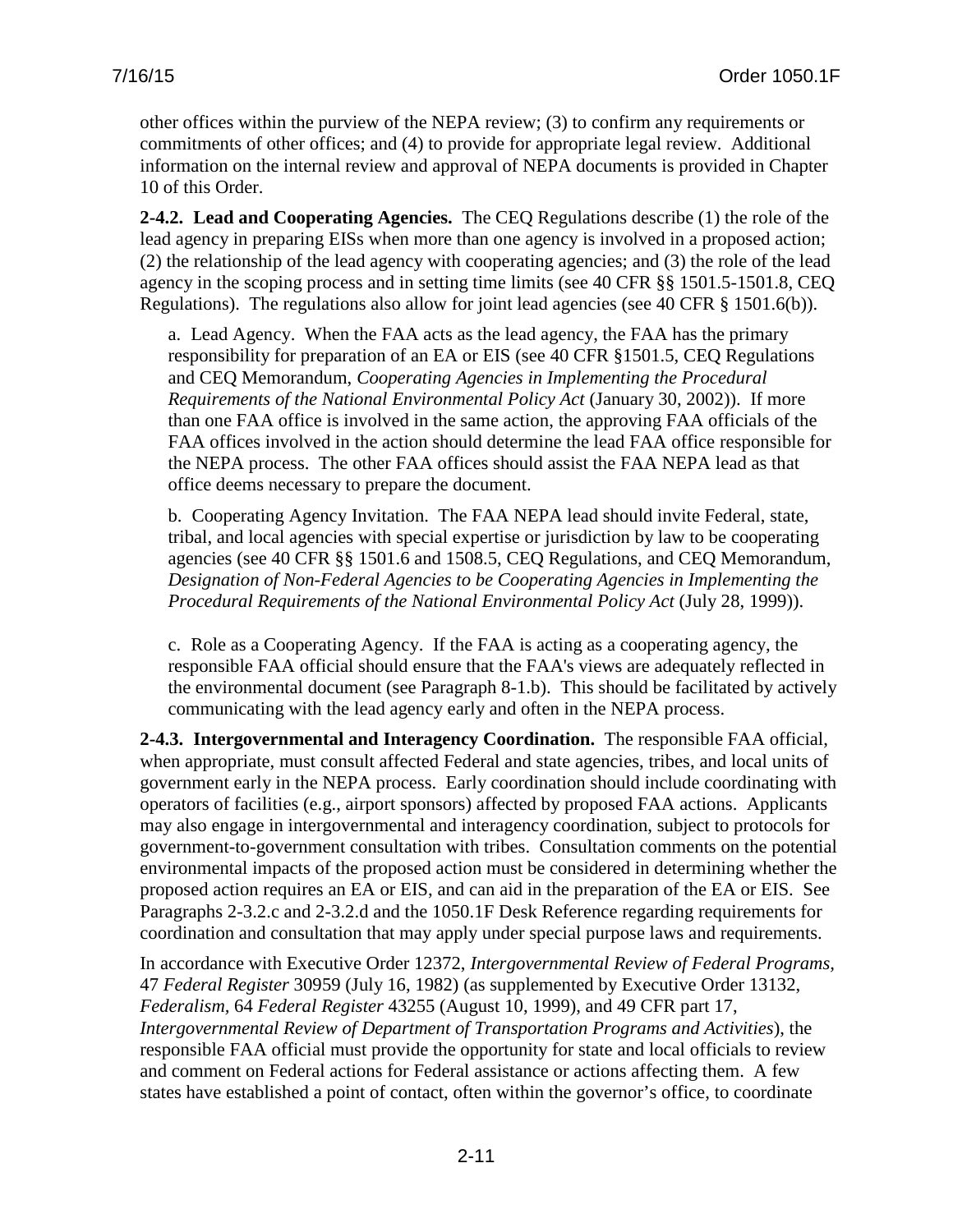comments by state agencies. Otherwise, the responsible FAA official should contact appropriate state agencies directly.

<span id="page-25-0"></span>**2-4.4. Tribal Consultation.** Government-to-government consultation must be conducted in accordance with the requirements of FAA Order 1210.20, *American Indian and Alaska Native Tribal Consultation Policy and Procedures*. In accordance with Executive Order 13175, *Consultation and Coordination with Indian Tribal Governments*, 65 *Federal Register* 67249 (November 9, 2000), the Federal government continues to work with tribes on a government-to-government basis to address issues concerning tribal self-government, trust resources, and tribal treaty and other rights. For regulations, legislative comments, or proposed legislation, and other policy statements or actions that have substantial direct effects on Federally Recognized Tribes, the appropriate FAA official should initiate consultation with the recognized leader of the Tribe and seek advice on how to proceed based on the tribal culture and the tribal organization as discussed in FAA Order 1210.20. Sources of information for addresses to contact tribes include, for example, State Historic Preservation Offices, the Bureau of Indian Affairs, the FAA's Federal Historic Preservation Officer, and the FAA's National or Regional Tribal Consultation Officials. (See also Paragraph 2-4.3, Intergovernmental and Interagency Coordination).

<span id="page-25-1"></span>**2-5. Public Involvement.** NEPA and the CEQ Regulations, in describing the public involvement process, require Federal agencies to: consider environmental information in their decision-making process; solicit appropriate information from the public; fully assess and disclose potential environmental impacts resulting from the proposed action and alternatives; and provide the public with this information and allow it to comment on these findings. Public involvement is also required when the FAA revises its rules, or proposes substantial changes to its NEPA implementing instructions. Strategic planning is needed to successfully integrate public involvement and NEPA. Failure to complete public participation can delay the process and, therefore, the proposed action.

<span id="page-25-2"></span>**2-5.1. Timing and Extent of Public Involvement.** The FAA, or when applicable, the applicant, must provide pertinent information to the affected communities and agencies and consider their comments at the earliest appropriate time and early in the process of preparing an EIS. The extent of early coordination will depend on the complexity, sensitivity, degree of Federal involvement, and anticipated environmental impacts. Comments received during early coordination/scoping and during public review of a draft NEPA document on the potential impacts of the proposed action and any reasonable alternatives identified must be considered. Additional information regarding public involvement is discussed in Paragraphs 6-2.2 for EAs and 7-1.2 for EISs. The length of public comment periods is discussed in Paragraphs 6-2.2.g and 7-1.2.d.

<span id="page-25-3"></span>**2-5.2. Federal Aviation Administration Requirements for Public Involvement.** The FAA's *[Community Involvement Policy Statement](http://www.faa.gov/air_traffic/publications/atpubs/AIR/airapp10.html)* (April 17, 1995) affirms the FAA's commitment to make complete, open, and effective public participation an essential part of its actions, programs, and decisions.

a. Special Purpose Laws and Requirements. The FAA and applicant must involve, and are encouraged to work cooperatively with, other agencies during the NEPA process and meet the public involvement needs specified in all the special purpose laws and requirements applicable to a proposed FAA action. The FAA and applicant should use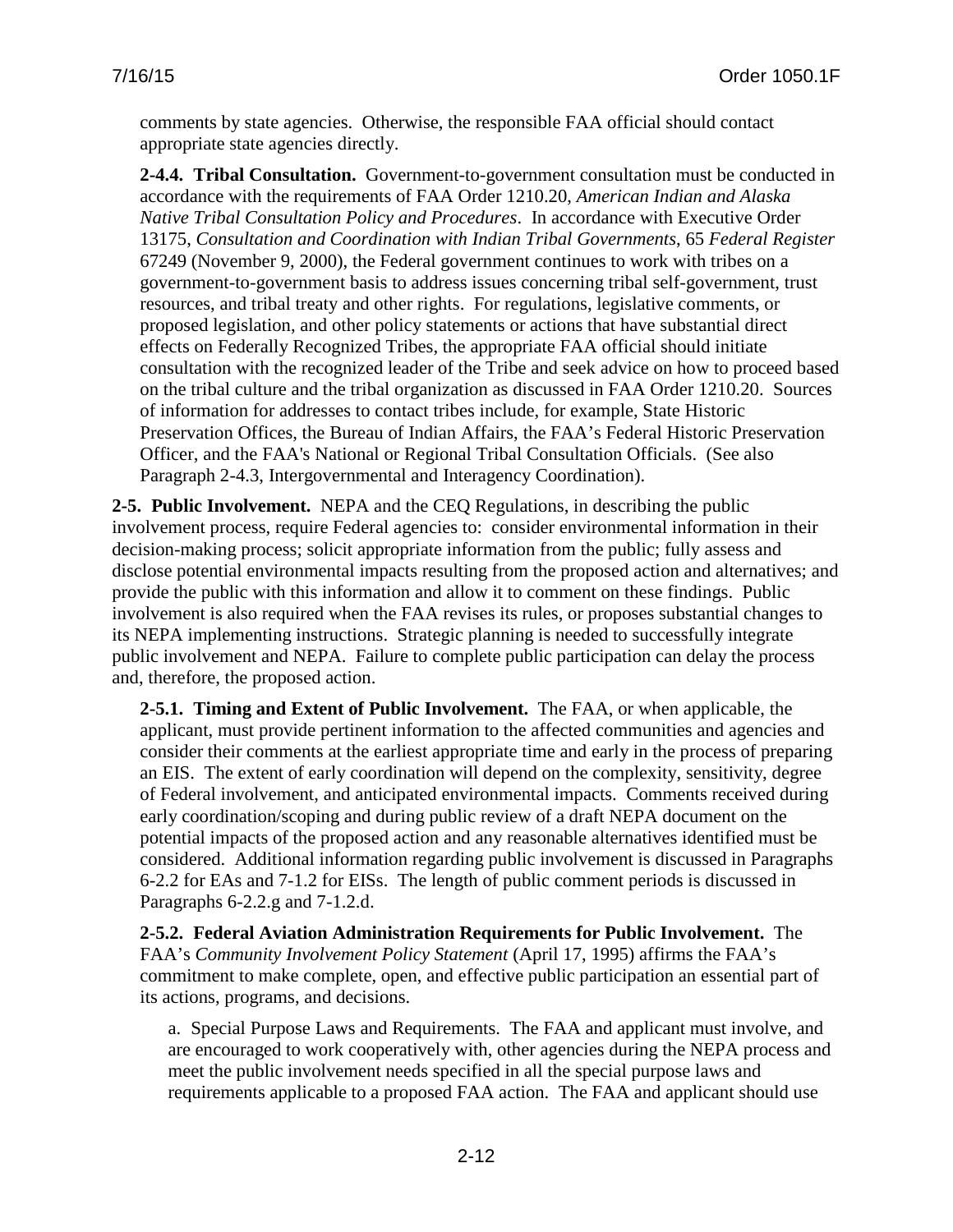available information technologies to inform the public about the progress of environmental reviews, the availability of draft environmental documents for review and the duration of public comment periods, where applicable, and the availability of final environmental documents. NEPA also serves as a framework statute for environmental compliance and the required public notice and comment period should, whenever possible, be completed in alignment with the public notice and participation requirements specified in other applicable special purpose laws and requirements, e.g., Section 106 of the National Historic Preservation Act, 54 U.S.C. § 36108, 36 CFR part 800, *Protection of Historic Properties*, Executive Order 12898, *Federal Actions to Address Environmental Justice in Minority Populations and Low-Income Populations,* 59 *Federal Register* 7629 (February 16, 1994) and DOT Order 5610.2(a), *Actions to Address Environmental Justice in Minority Populations and Low-Income Populations*.

b. Environmental Justice. The responsible FAA official must, to the extent practicable, make every effort to notify potentially affected minority populations and low-income populations of proposed actions and their impacts. The FAA should make direct contact with minority and low-income community groups, organizations, and/or leaders in communities affected by the activity. If direct contact is not practicable, the responsible FAA official must take steps to provide the public, including members of minority populations and low-income populations, access to public information concerning the human health or environmental impacts of the proposed action, including information that will address the concerns of minority and low income populations regarding the health and environmental impacts of the proposed action. The responsible FAA official should notify the public at the earliest stages of project planning. The FAA will provide public involvement opportunities and consider the results thereof, including soliciting input from affected minority and low-income populations on the proposed action and any alternatives. The FAA can hold public hearings, meetings, or workshops on NEPA documents to involve the public in the process. Provisions should be made to ensure that non-English speaking populations receive proper notification of the proposed action and any public hearings, meetings or workshops that are held. (See Executive Order 12898 and DOT Order 5610.2(a)).

c. Other Agency Public Involvement Requirements. When another Federal agency disposing of land is the lead agency pursuant to NEPA, the FAA should defer to the public involvement requirements of the agency having jurisdiction over those lands when those requirements do not curtail the FAA requirements.

d. Rulemaking. When the FAA prepares a draft EIS for a rulemaking activity that could cause significant environmental impacts, the responsible FAA official should consult with the Office of Rulemaking (ARM-1) and AGC to coordinate public involvement.

<span id="page-26-0"></span>e. Classified Information. When dealing with classified information, the responsible FAA official must consult FAA Order 1600.2, *[Safeguarding Classified National Security](http://rgl.faa.gov/Regulatory_and_Guidance_Library/rgOrders.nsf/0/20062dd5aea506728625759e005c829e/$FILE/ND1600-2E.pdf)  [Information](http://rgl.faa.gov/Regulatory_and_Guidance_Library/rgOrders.nsf/0/20062dd5aea506728625759e005c829e/$FILE/ND1600-2E.pdf)*.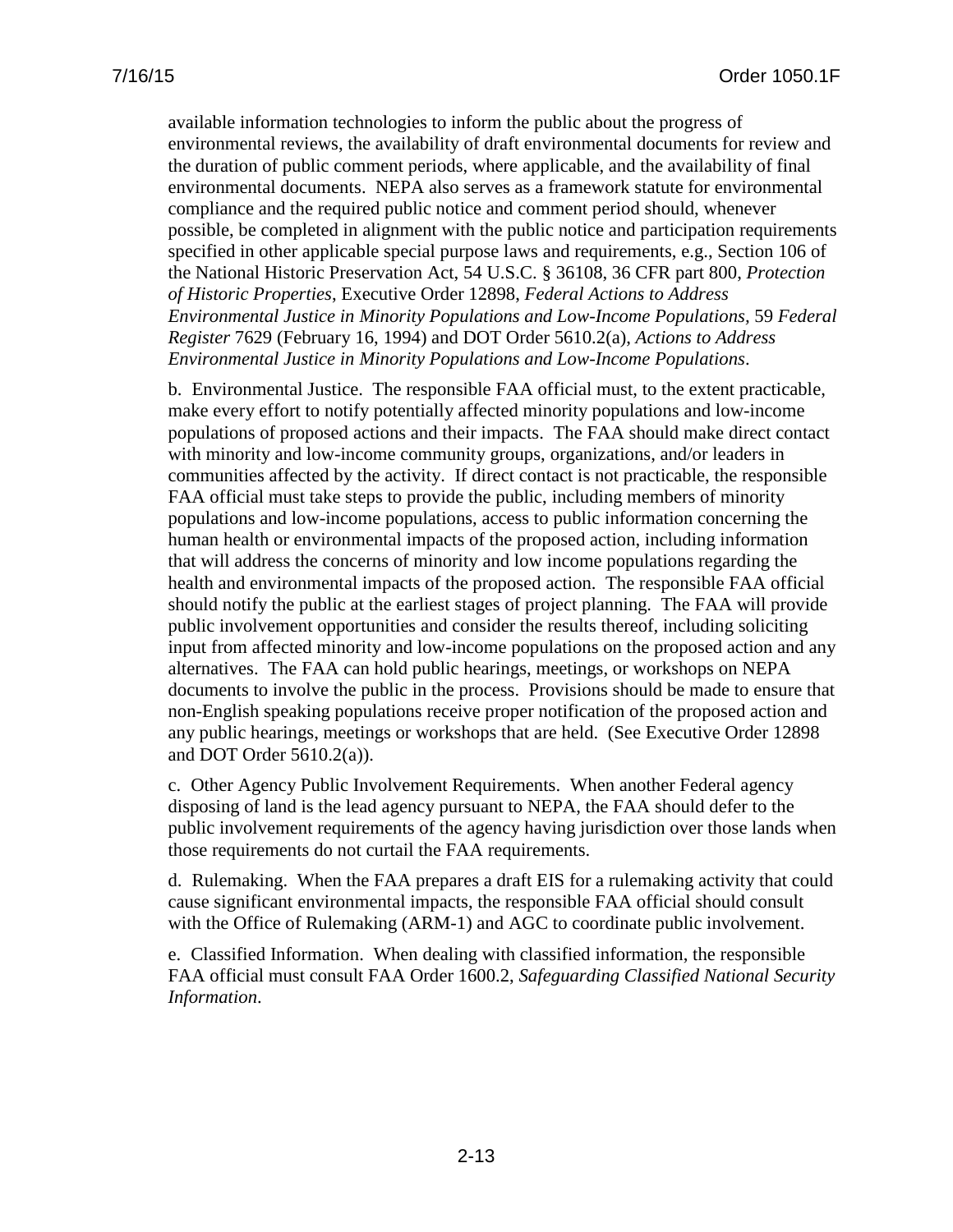#### **2-5.3. Public Meetings, Workshops, and Hearings.**

a. Holding Public Meetings, Workshops, and Hearings. The FAA should hold public meetings, workshops, or hearings, when appropriate. Such events can provide timely opportunities to discover potential controversial issues. Some factors that are helpful in deciding if a hearing, workshop, or meeting is appropriate include:

(1) The proposed action's magnitude in terms of environmental impact, environmental controversy, cost, and/or extent of the affected geographical area;

(2) The degree of interest that Federal, state, tribal, or local authorities or the public exhibit; and

(3) The complexity of issues.

The CEQ Regulations also contain criteria for determining whether to hold public meetings or hearings (see 40 CFR § 1506.6(c), CEQ Regulations).

b. Obtaining Comments on a Draft EIS or EA. If the FAA conducts a public meeting or hearing for the purpose of obtaining public comment on a draft EIS or EA, the FAA should ensure that the draft document is available for public review at least 30 days before the event occurs. A public hearing is a formal process that has a designated public hearing officer who presides over the meeting and a court reporter present to compile a transcript of all oral comments. Notice of a public meeting or hearing (including a scoping meeting, see Paragraph 7-1.2.c) should be published (e.g., in local, general circulation newspapers) at least 30 days prior to the event. Notice of actions having national implications must be published in the *Federal Register* and mailed to national organizations having an interest in the matter. The notice should provide the following:

- (1) Date, time, place, and interval during which written comments will be accepted;
- (2) Description of the proposed action;
- (3) Location and availability of the NEPA document; and
- (4) Name and contact information of the responsible FAA official.

c. Accommodations. When holding a public meeting or hearing, accommodations must be made for the needs of the elderly, disabled, non-English speaking, minority, and lowincome populations in accordance with the Americans with Disabilities Act of 1990, 42 U.S.C. §§ 12101-12213, Executive Order 12898, and DOT Order 5610.2(a).

<span id="page-27-0"></span>**2-6. Plain Language.** The CEQ Regulations at 40 CFR §§ 1500.4(d), 1502.1, 1502.2(c), and 1502.8, Paragraph 14 of DOT Order 5610.1C, and the Executive Orders on environmental justice and intergovernmental consultation encourage the availability of information to the public in a manner that will facilitate public involvement in decisions affecting the human environment. FAA NEPA documentation should be written in plain language and use appropriate graphics so that decisionmakers and the public can readily understand them. The FAA has plain language guidance in FAA Order 1000.36, *FAA Writing Standards*.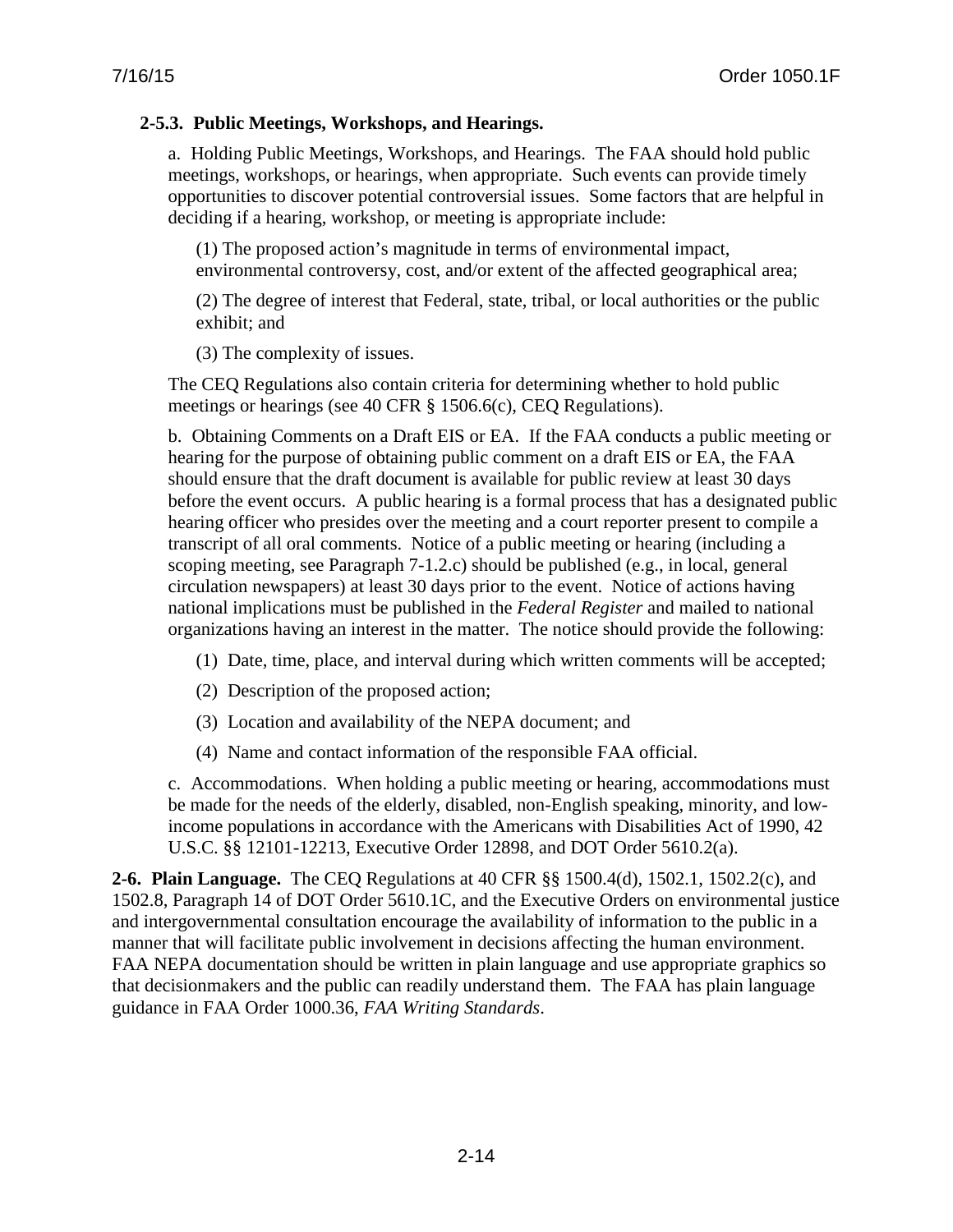#### <span id="page-28-0"></span>**2-7. Limitations on Actions Involving Real Property Prior to Completing National Environmental Policy Act Review.**

a. Restrictions on Acquisitions of Property. The transfer of title or other interests in real property, including land, may occur prior to the completion of the environmental review for a proposed project unless the acquisition of land is inextricable to the proposed project or effectively limits the choice of reasonable alternatives. The acquisition of land is inextricable to the proposed project where the acquisition is part of one continuous project leading inevitably to the proposed Federal action.

b. Other Circumstances. If the proposed action is not categorically excluded under this Order and acquisition of property is inextricable to the proposed action, no formal action to acquire the property, including any offer, may be taken prior to filing a final EIS or issuance of a FONSI, except for:

(1) emergency situations (see Paragraph 8-7);

(2) obtaining rights-of-way for purposes such as preparation for site testing, obtaining data, property surveys, etc.; and

(3) those cases where the NEPA review process indicates that the proposed site warrants further engineering study. In such cases, the FAA may obtain an option for future purchase of the property. No transfer of title occurs as a result of the option, but the option ensures the availability of the property pending completion of the environmental review. In this event, the environmental document should state that: the FAA has entered into an option and the reason for the option; that alternative sites are being considered; and that a decision whether to exercise the option will not be made until completion of the environmental review.

c. FAA Review. The FAA will review a proposed action by an applicant that has acquired land or constructed a facility for operation by the FAA, but without prior approval by the FAA, to determine whether the action was consistent with the policies of this Order and whether it has limited full and objective consideration of alternatives.

### <span id="page-28-1"></span>**2-8. -2-50. Reserved.**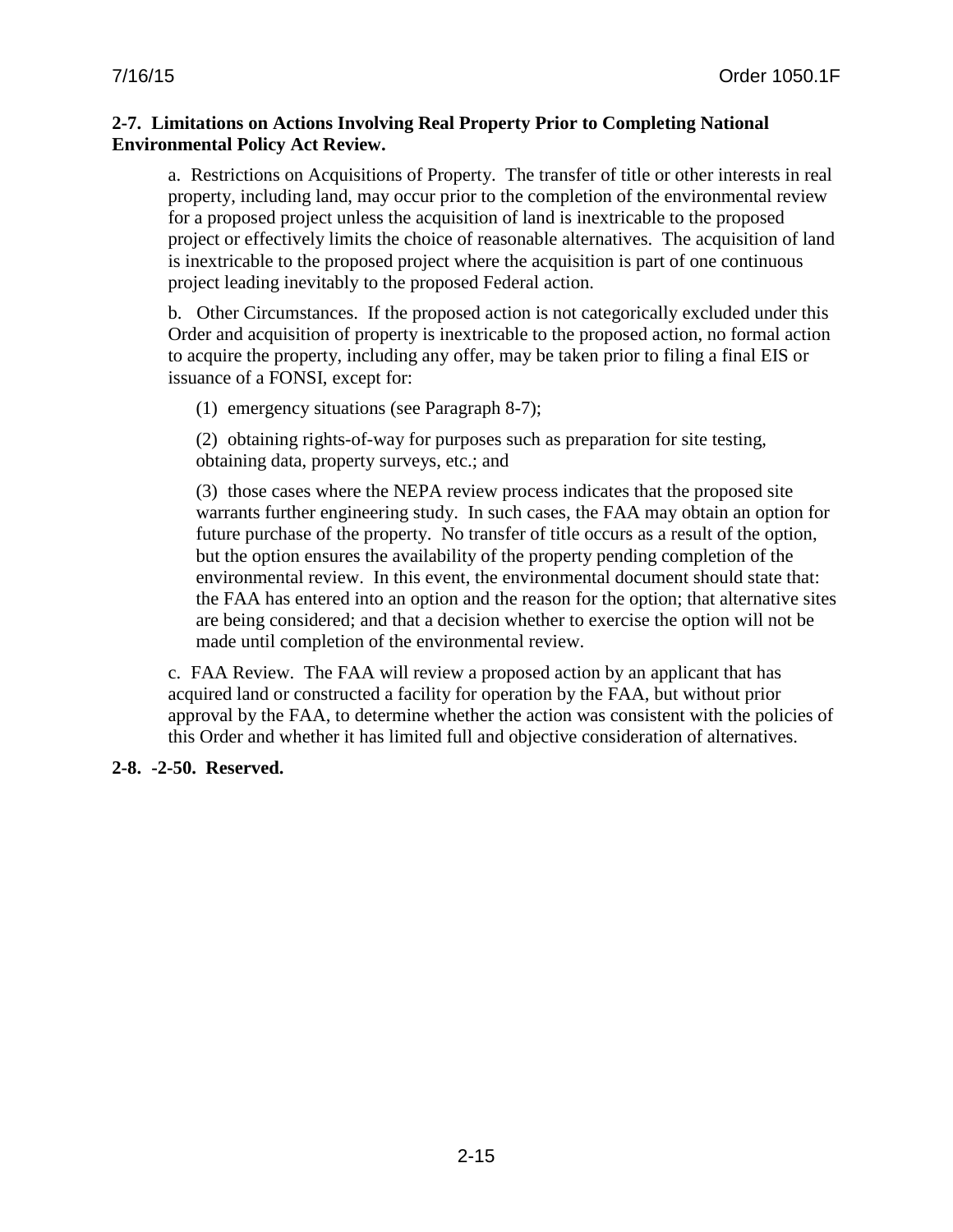## **Chapter 3: Levels of National Environmental Policy Act Review**

<span id="page-29-1"></span><span id="page-29-0"></span>**3-1. Three Levels of National Environmental Policy Act Review.** Once the FAA determines that NEPA applies to a proposed action, it needs to decide on the appropriate level of review. The three levels of NEPA review are Categorical Exclusion (CATEX), Environmental Assessment (EA), and Environmental Impact Statement (EIS). Each of the three levels of review is briefly described in the following paragraphs.

<span id="page-29-2"></span>**3-1.1. Categorically Excluded Actions.** A CATEX refers to a category of actions that do not individually or cumulatively have a significant effect on the human environment, and for which, neither an EA nor an EIS is required. A CATEX is not an exemption or waiver of NEPA review; it is a level of NEPA review. If a proposed action falls within the scope of a CATEX (see Paragraph 5-6, The Federal Aviation Administration's Categorical Exclusions), and there are no extraordinary circumstances (see Paragraph 5-2, Extraordinary Circumstances), an EA or EIS is not required. The FAA may, at its discretion, decide to prepare an EA in order to assist agency planning and decision-making even if a proposed action fits within a CATEX and extraordinary circumstances do not exist, except for actions subject to categorical exclusion under Section 213 of the FAA Modernization and Reform Act (see Paragraphs 5-6.5.q and 5-6.5.r).

<span id="page-29-3"></span>**3-1.2. Actions Normally Requiring an Environmental Assessment.** The purpose of an EA is to determine whether a proposed action has the potential to significantly affect the human environment (see Paragraph 4-3 for more information on determining significance). An EA is a concise public document that briefly provides sufficient evidence and analysis for determining whether to prepare an EIS or a FONSI. An EA may facilitate the preparation of an EIS, when one is necessary.

a. Environmental Assessments. An EA, at a minimum, must be prepared when the proposed action does not normally require an EIS (see Paragraph 3-1.3, Actions Normally Requiring an Environmental Impact Statement) and:

(1) does not fall within the scope of a CATEX (see Paragraph 5-6, The Federal Aviation Administration's Categorical Exclusions); or

(2) falls within the scope of a CATEX, but there are one or more extraordinary circumstances (see Paragraph 5-2, Extraordinary Circumstances).

b. Examples. The following FAA actions normally require an EA:

(1) Acquisition of land greater than three acres for, and the construction of, new office buildings and essentially similar FAA facilities.

(2) Issuance of certificates for new, amended, or supplemental aircraft types for which (a) environmental regulations have not been issued; or (b) new, amended, or supplemental engine types for which emission regulations have not been issued; or (c) where a NEPA analysis has not been prepared in connection with a regulatory action.

(3) Establishment of aircraft/avionics maintenance bases to be operated by the FAA.

(4) Authorization to exceed Mach 1 flight under 14 CFR § 91.817, *Civil Aircraft Sonic Boom*.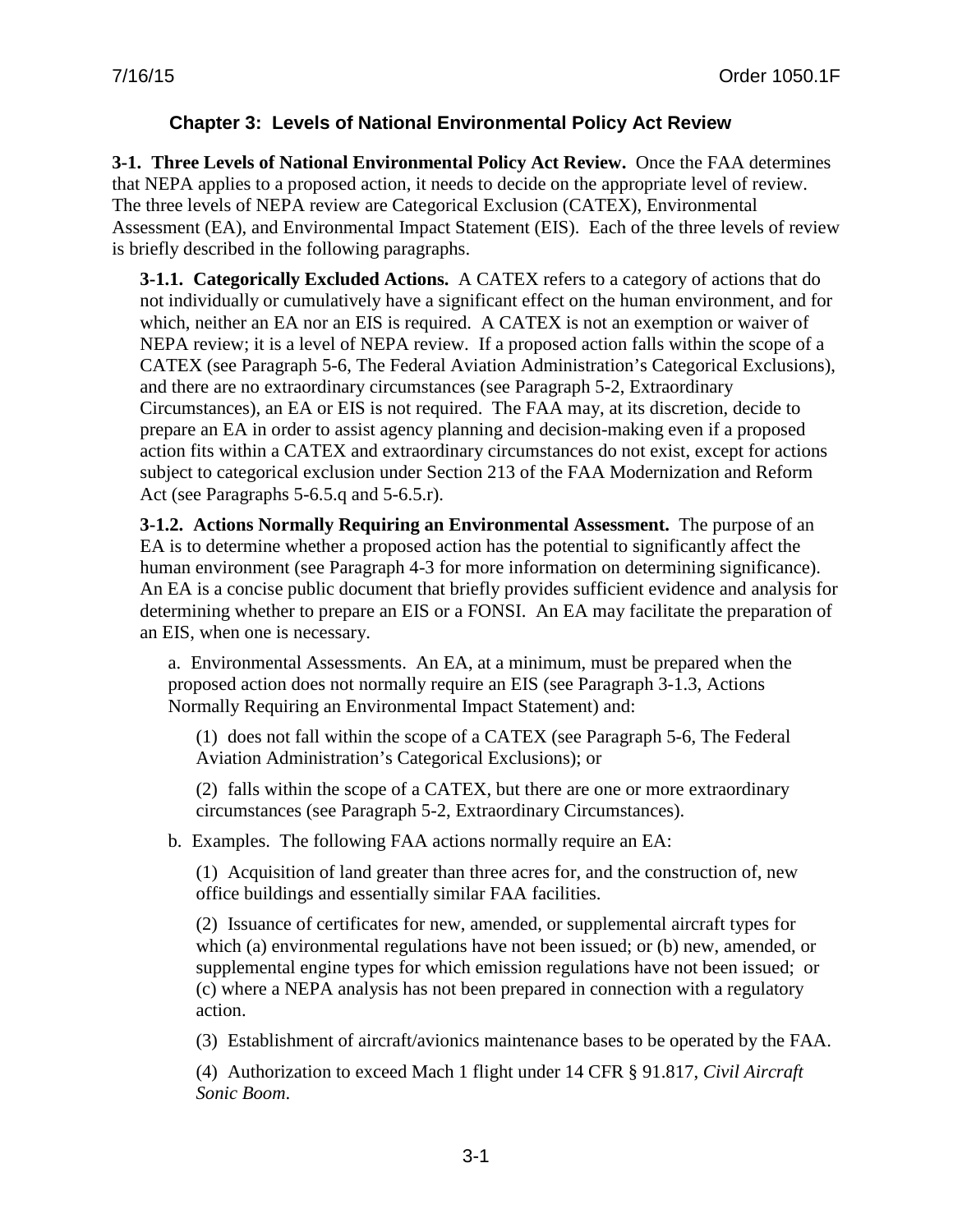(5) Establishment of FAA housing, sanitation systems, fuel storage and distribution systems, and power source and distribution systems.

(6) Establishment or relocation of facilities such as Air Route Traffic Control Centers (ARTCC), Airport Traffic Control Towers (ATCT), and off-airport Air Route Surveillance Radars (ARSR), Air Traffic Control Beacons (ATCB), and Next Generation Radar (NEXRAD).

(7) Establishment, relocation, or construction of facilities used for communications (except as provided under Paragraph 5-6.3a) and navigation that are not on airport property.

(8) Establishment or relocation of instrument landing systems (ILS).

(9) Establishment or relocation of approach lighting systems (ALS) that are not on airport property.

(10) Unconditional Airport Layout Plan (ALP) approval of, or Federal financial participation in, the following categories of airport actions:

(a) Location of a new airport that would serve only general aviation;

(b) Location of a new commercial service airport that would not be located in a Metropolitan Statistical Area (MSA);

(c) A new runway at an existing airport that is not located in an MSA;

(d) Runway strengthening having the potential to significantly increase offairport noise impacts (see Exhibit 4-1);

(e) Construction or relocation of entrance or service road connections to public roads that substantially reduce the level of service rating of such public roads below the acceptable level determined by the appropriate transportation agency (i.e., a highway agency); and

(f) Land acquisition associated with any of the items in  $(10)(a)$ –(f).

(11) Approval of operations specifications or amendments that may significantly change the character of the operational environment of an airport, including, but not limited to:

(a) Approval of operations specifications authorizing an operator to use aircraft to provide scheduled passenger or cargo service at an airport that may cause significant impacts to noise, air quality, or other environmental impact categories (see Exhibit 4-1); or

(b) Amendment of operations specifications authorizing an operator to serve an airport with different aircraft that may cause significant impacts to noise, air quality, or other environmental impact categories (see Exhibit 4-1).

(12) New air traffic control procedures (e.g., instrument approach procedures, departure procedures, en route procedures) and modifications to currently approved procedures that routinely route aircraft over noise sensitive areas at less than 3,000 feet above ground level (AGL) (unless otherwise categorically excluded under Paragraphs (procedures category) 5-6.5q and 5-6.5r).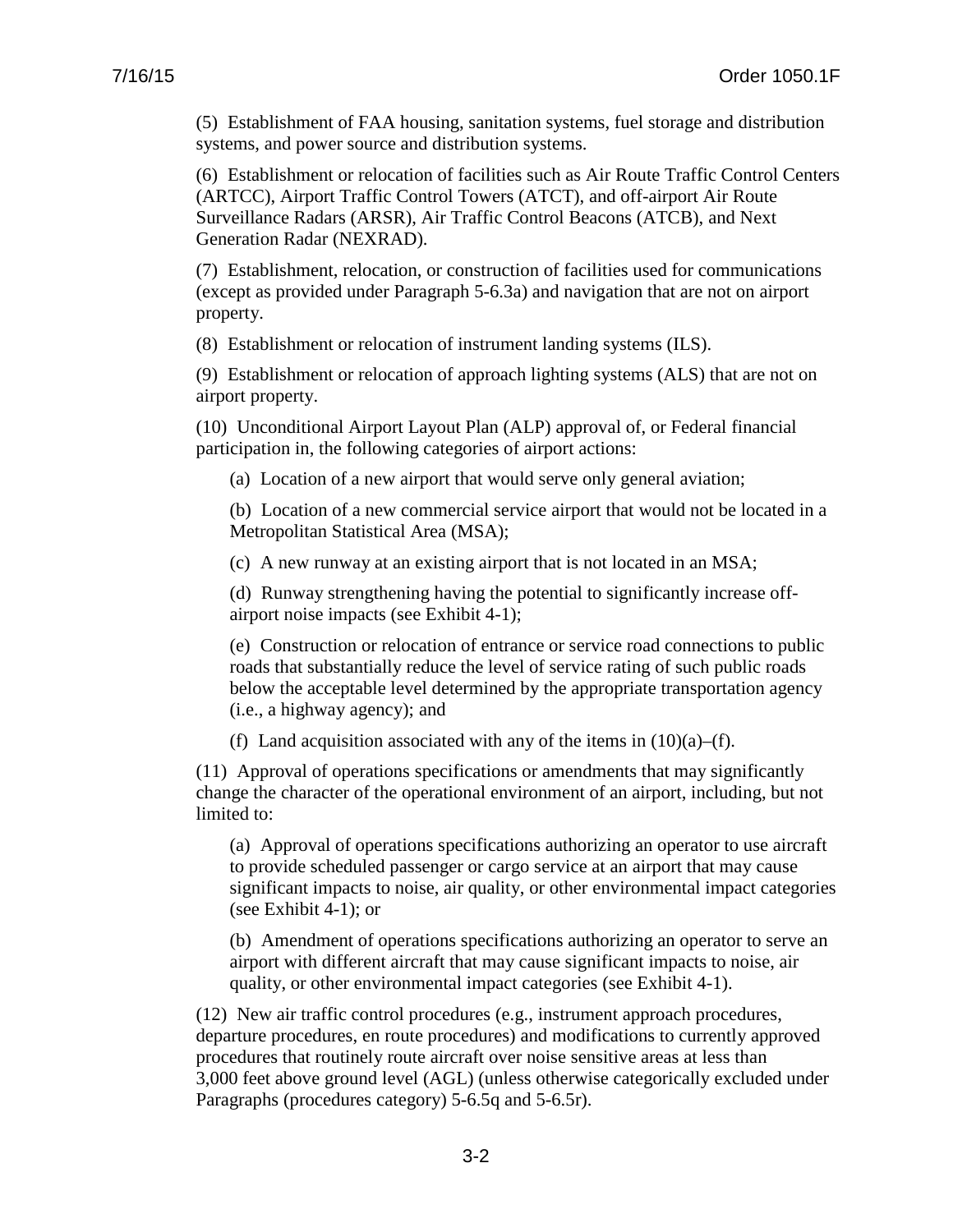(13) Establishment or modification of an Instrument Flight Rules Military Training Route (IR MTR).

(14) Special Use Airspace (SUA) (unless otherwise explicitly listed as an advisory action (see Paragraph 2-1.2.b, Advisory Actions) or categorically excluded (see Paragraph 5-6, The Federal Aviation Administration's Categorical Exclusions)).

(15) Issuance of any of the following:

(a) A commercial space launch site operator license for operation of a launch site at an existing facility on developed land where little to no infrastructure would be constructed (e.g., co-located with a Federal range or municipal airport); or

(b) A commercial space launch license, reentry license, or experimental permit to operate a vehicle to/from an existing site.

(16) Formal and informal runway use programs that may significantly increase noise over noise sensitive areas (see Exhibit 4-1).

## <span id="page-31-0"></span>**3-1.3. Actions Normally Requiring an Environmental Impact Statement.**

a. Environmental Impact Statements. Under NEPA, the FAA must prepare an EIS for actions significantly affecting the quality of the human environment (see Chapter 4 for additional information regarding significance of impacts). An EIS is a detailed written statement required under Section 102(2)(C) of NEPA when one or more environmental impacts would be significant and mitigation measures cannot reduce the impact(s) below significant levels. Direct, indirect, and cumulative impacts must be considered when determining significance (see Paragraphs 4-2.d and 4-3).

b. Examples. The following are actions that normally require an EIS:

(1) Unconditional ALP approval, or Federal financial participation in, the following categories of airport actions:

(a) Location of a new commercial service airport in an MSA;

(b) A new runway to accommodate air carrier aircraft at a commercial service airport in an MSA; and

(c) Major runway extension.

(2) Issuance of a commercial space launch site operator license, launch license, or experimental permit to support activities requiring the construction of a new commercial space launch site on undeveloped land.

<span id="page-31-1"></span>**3-2. Programmatic National Environmental Policy Act Documents and Tiering.** A programmatic review should assist decisionmakers and the public in understanding the environmental impact from proposed large scope federal actions and activities. A programmatic EIS or EA may be prepared to cover (1) a broad group of related actions; or (2) a program, policy, plan, system, or national level proposal that may later lead to individual actions, requiring subsequent NEPA analysis. A programmatic document is useful in analyzing the cumulative impacts of a group of related actions and when the proposed actions are adequately analyzed can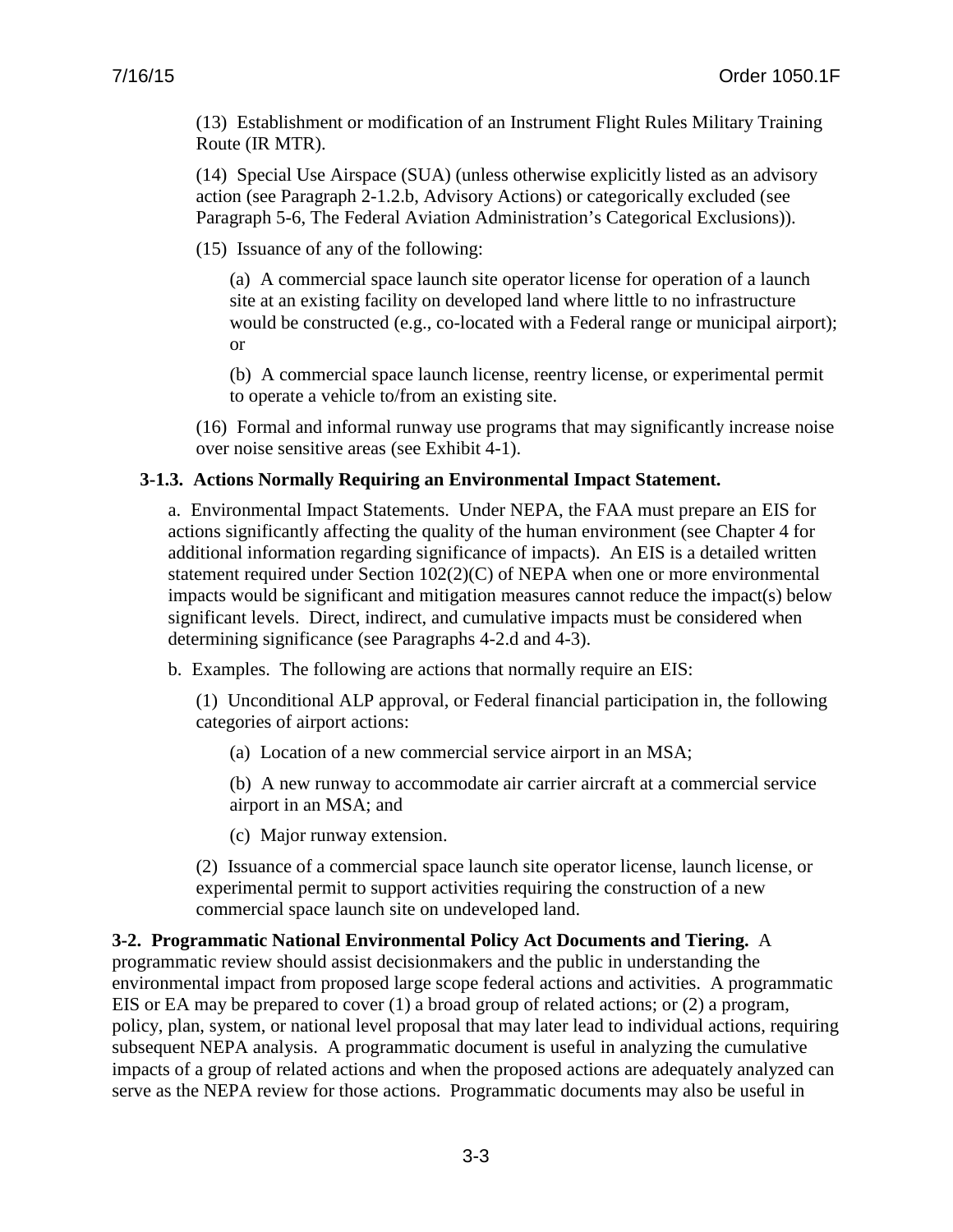providing the basis for subsequent project-level specific environmental review. A programmatic EIS or EA may contain a broader, less specific, analysis than is done for a specific proposed project. If a programmatic EIS or EA is prepared, the FAA will determine whether projectspecific EISs or EAs are needed for individual actions. Broad Federal actions analyzed in a programmatic EIS or EA may be evaluated geographically, generically, or by stage of technological development (see 40 CFR § 1502.4(c), CEQ Regulations).

When a programmatic EIS or EA has been prepared, any subsequent EIS or EA for proposed projects within the scope of the programmatic document only needs to incorporate by reference (40 CFR 1502.21) by summarizing the issues discussed in the programmatic document, providing access to the programmatic EIS or EA, and concentrating the subsequent project specific EIS or EA on site-specific impacts not covered by the programmatic document. The project specific document must state how to obtain a copy of the earlier programmatic document (i.e., a webpage or contact person/office).

The use of a programmatic EIS or EA, and subsequent preparation of a project specific EIS or EA is referred to as "tiering" the environmental review (see 40 CFR §§ 1502.20 and 1508.28, CEQ Regulations). Tiering can also be used to sequence environmental documents from the early stage of a proposed action (e.g., need for the action and site selection) to a subsequent stage (e.g., proposed construction) to help focus on issues that are ripe for decision and exclude from consideration issues not yet ripe or already decided. When this approach is used, the FAA must ensure that the proposed action is not being segmented by describing the independent utility of each stage. Programmatic and tiered EISs and EAs are subject to the same preparation and processing requirements as other EISs and EAs.

<span id="page-32-0"></span>**3-3. FAA NEPA Database.** FAA LOB/SOs will whenever possible, use the FAA NEPA Database to track projects and make final documents available to others in the FAA.

### <span id="page-32-1"></span>**3-4. -3-50. Reserved.**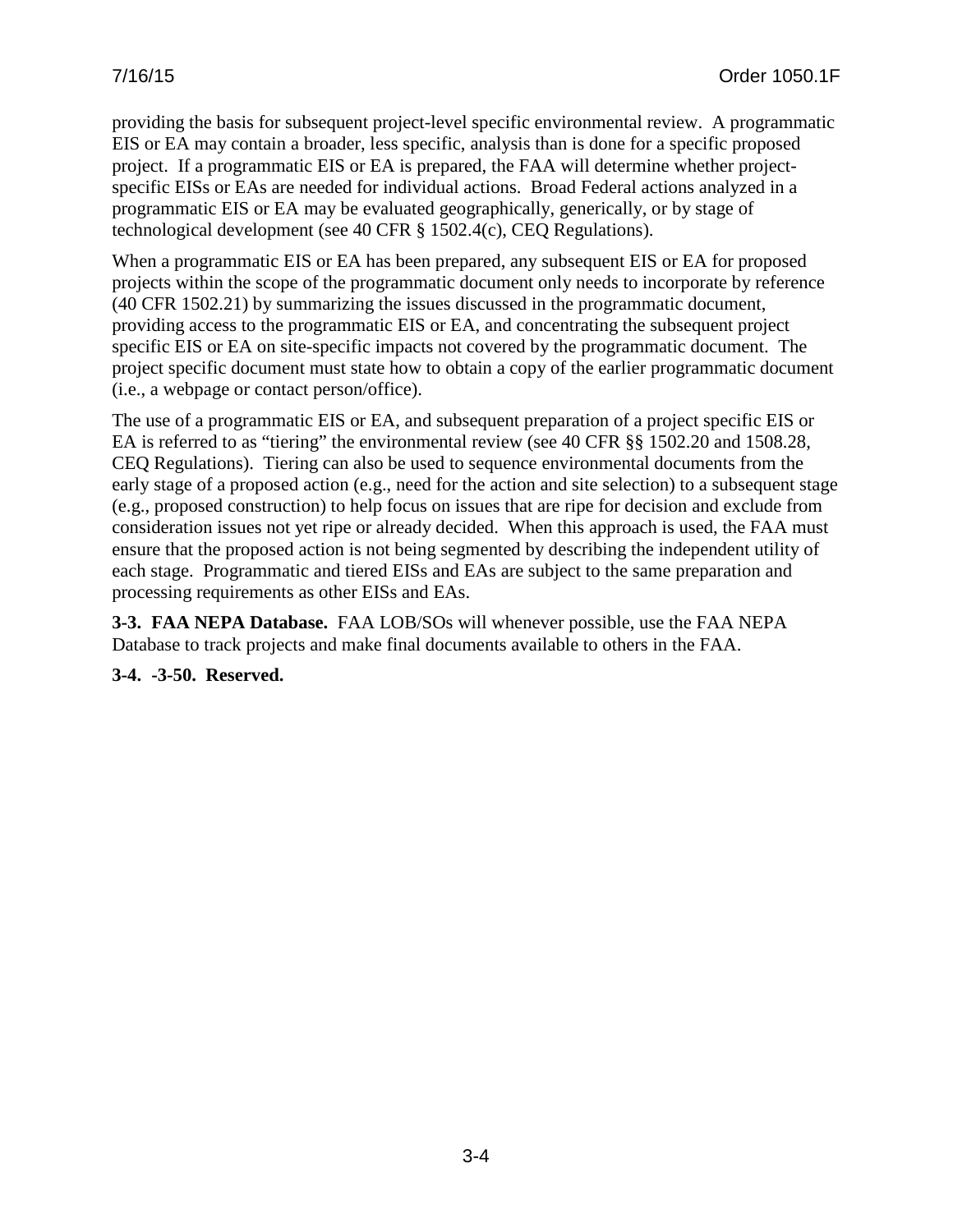## **Chapter 4: Impact Categories, Significance, and Mitigation**

<span id="page-33-1"></span><span id="page-33-0"></span>**4-1. Environmental Impact Categories.** Environmental impact categories that may be relevant to FAA actions are listed below. These categories are alphabetized below for ease of reference, but are not intended to impose an alphabetical order on the FAA's NEPA documents. Detailed guidance on evaluating impacts in these categories is located in the 1050.1F Desk Reference.<sup>[4](#page-33-3)</sup> Construction and secondary (induced) impacts are addressed within the relevant environmental impact category chapters of the FAA 1050.1F Desk Reference. FAA-specific requirements for assessing impacts are highlighted in Appendix B of this Order and discussed in detail in the 1050.1F Desk Reference.

- Air quality
- Biological resources (including fish, wildlife, and plants)
- Climate
- Coastal resources
- Department of Transportation Act, Section 4(f)
- Farmlands
- Hazardous materials, solid waste, and pollution prevention
- Historical, architectural, archeological, and cultural resources
- Land use
- Natural resources and energy supply
- Noise and compatible land use
- Socioeconomics, environmental justice, and children's environmental health and safety risks
- Visual effects (including light emissions)
- Water resources (including wetlands, floodplains, surface waters, groundwater, and wild and scenic rivers)

### <span id="page-33-2"></span>**4-2. Consideration of Impacts.**

 $\overline{a}$ 

a. Desk Reference. The 1050.1F Desk Reference provides details on current guidance and updated technical information for each environmental impact category that the FAA examines for its proposed actions and alternatives. The desk reference is available on the FAA website at http://www.faa.gov/about/office\_org/headquarters\_offices/apl /environ [policy\\_guidance/policy/.](http://www.faa.gov/about/office_org/headquarters_offices/apl/environ_policy_guidance/policy/) This includes references to current requirements; information about permits, licenses, certificates, or other forms of approval and review; an overview of specific responsibilities for gathering data, assessing impacts, consulting other

<sup>&</sup>lt;sup>4</sup> The Desk Reference is available on the FAA website at

<span id="page-33-3"></span>http://www.faa.gov/about/office\_org/headquarters\_offices/apl/environ\_policy\_guidance/policy/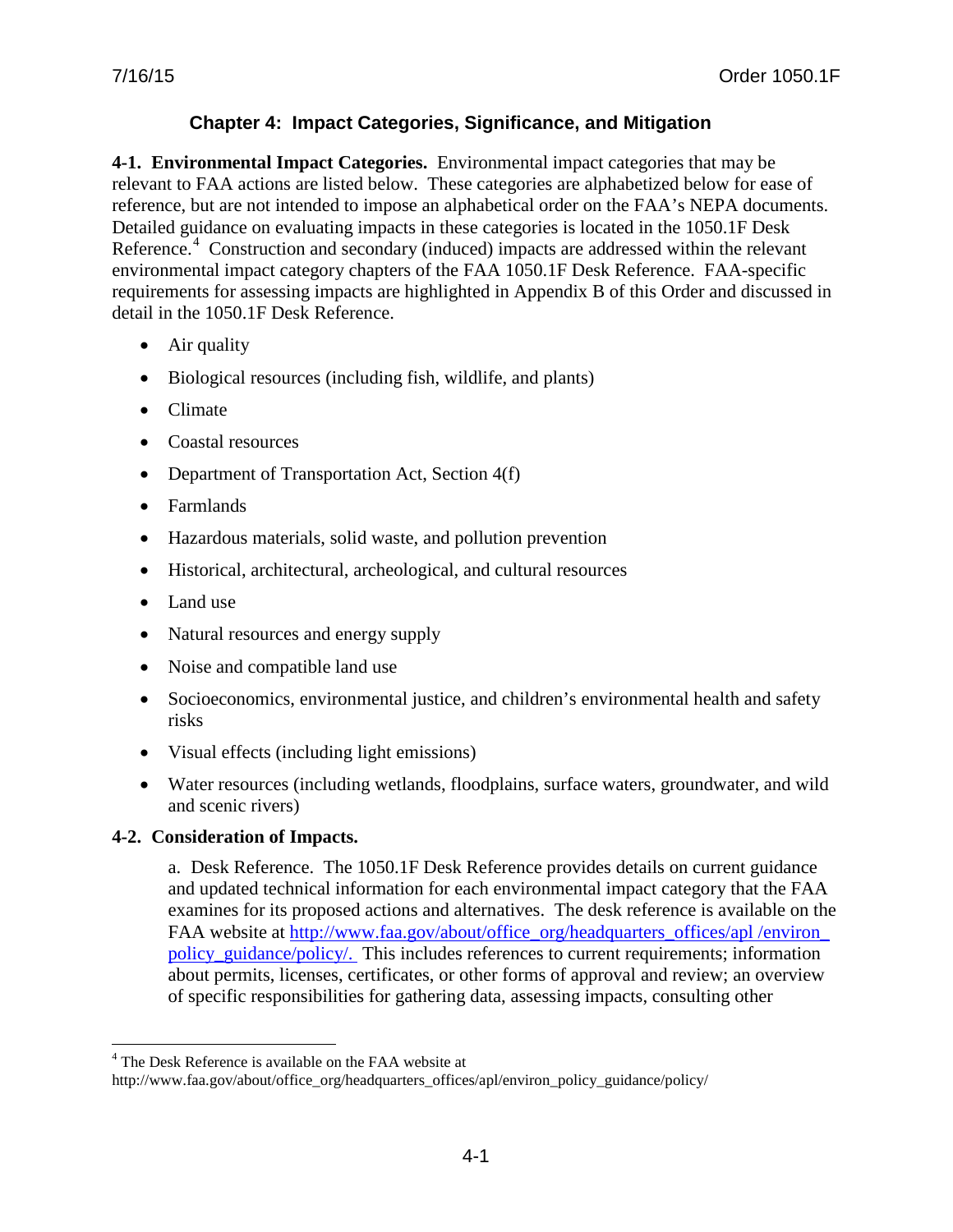agencies, and involving the public; significance thresholds; and factors to consider in evaluating impact significance when there is no significance threshold.

b. FAA-Approved Models. The latest FAA-approved model must be used for both air quality and noise analysis. A list of approved models for each type of analysis is available in the 1050.1F Desk Reference. Prior approval from AEE is required to use other models or methodologies. At the completion of the NEPA process, all input files used in the analysis and corresponding output files must be provided to AEE. Details on requirements for noise analysis are located in Appendix B. In the event a model is updated or replaced after the environmental analysis process is underway, the updated or replacement model may be used to provide additional disclosure concerning noise or air quality impacts, but use of the updated or replacement model is not required.

c. Environmental Impact Category Not Affected. If an environmental impact category is not relevant to the proposed action or any of the reasonable alternatives identified (i.e., the resources included in the category are not present or the category is not otherwise applicable to the proposed action and alternatives), the reason why should be briefly noted and no further analysis is required. Consistent with 40 CFR § 1502.2(b), CEQ Regulations, the responsible FAA official should discuss impacts in proportion to their significance for each applicable environmental impact category.

d. Types of Impacts. Within each applicable environmental impact category, the EA or EIS must address the following types of impacts (for further details, see the 1050.1F Desk Reference):

(1) Direct impacts (see 40 CFR § 1508.8(a), CEQ Regulations);

(2) Indirect (including induced) impacts (see 40 CFR § 1508.8(b), CEQ Regulations); and

(3) Cumulative impacts (see 40 CFR §§ 1508.7, 1508.8, 1508.25, and 1508.27(b)(7), CEQ Regulations, and CEQ Guidance on *Considering Cumulative Effects Under the National Environmental Policy Act* (January 1997)). Cumulative impacts are those that result from the incremental impact of the action when added to other past, present, and reasonably foreseeable future actions, whether Federal or non-Federal. If the proposed action would cause significant incremental additions to cumulative impacts, an EIS is required.

e. Multiple FAA Actions. Some FAA projects involve actions by multiple FAA LOB/SOs; impacts of such actions, when viewed together, govern whether an EA or an EIS is required. Absent independent utility, such actions must be considered in the same EA or EIS.

f. Special Purpose Laws and Requirements. The responsible FAA official should include in the EA or EIS, under appropriate impact categories, the information required to demonstrate compliance with other applicable requirements and should identify any permits, licenses, other approvals, or reviews that apply and indicate any known problems with obtaining them. The EA or EIS must report on the status of any special consultation required (e.g., under Section 7 of the Endangered Species Act, 16 U.S.C. § 1536, Section 106 of the National Historic Preservation Act, 54 U.S.C. § 306108, Section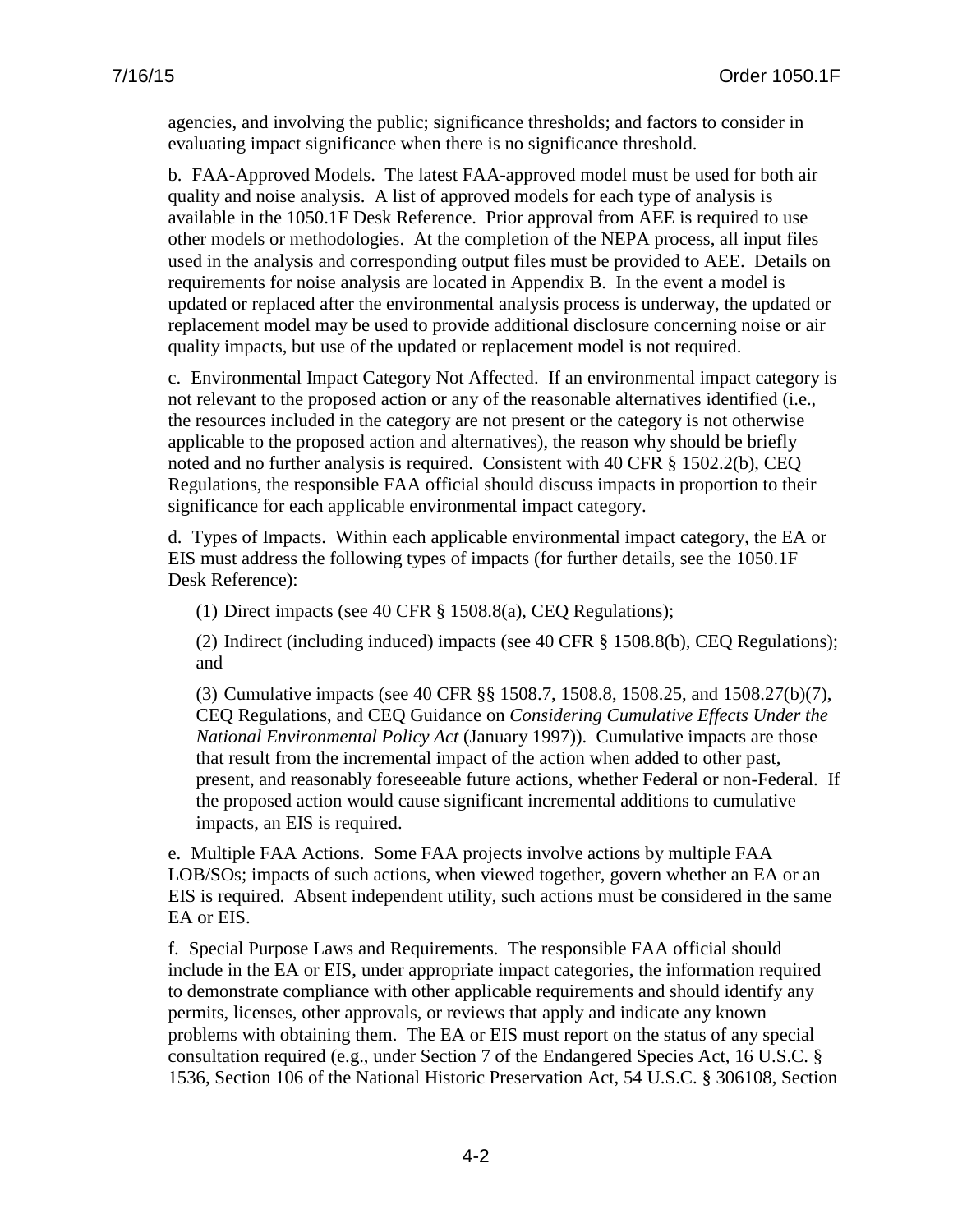4(f), 49 U.S.C. § 303, or the Coastal Zone Management Act, 16 U.S.C. §§ 1451-1466). Agency consultation(s) should occur concurrently with the NEPA process.

### <span id="page-35-1"></span><span id="page-35-0"></span>**4-3. Significance and Significance Thresholds.**

**4-3.1. General**. An EIS is required when any of the impacts of the proposed action, after incorporating any mitigation commitments, remain significant to the human environment.

<span id="page-35-2"></span>**4-3.2. Context and Intensity.** The CEQ Regulations state that the determination of a significant impact, as used in NEPA, requires consideration of both context and intensity (see 40 CFR § 1508.27). The significance of an impact may vary with the context and setting of a proposed action. Depending on the proposed action, the context may be society as a whole, nationwide, an affected region, affected interests, or a locality. For a site-specific action, significance would usually depend upon local impacts. Both short and long-term impacts are relevant. According to the CEQ Regulations, intensity refers to the severity of the impacts and includes, but is not limited to, consideration of the following:

- Unique characteristics of the geographic area (e.g., proximity to historic or cultural resources, parks, prime farmlands, wetlands, wild and scenic rivers, ecologically critical areas);
- Adverse impacts on properties listed or eligible for listing in the National Register of Historic Places;
- Loss or destruction of significant scientific, cultural, or historical resources;
- Adverse impacts on endangered or threatened species or critical habitat;
- Whether an action threatens a violation of Federal, state, or local law or requirements imposed for the protection of the environment;
- Impacts that may be both beneficial and adverse. A significant impact may exist even if the Federal agency believes that on balance the impact will be beneficial;
- The degree to which the effects on the quality of the human environment are likely to be highly controversial; and
- Whether the action is related to other actions with individually insignificant but cumulatively significant impacts. Significance cannot be avoided by terming an action temporary or by breaking it down into component parts.

<span id="page-35-3"></span>**4-3.3. Significance Thresholds.** The FAA uses thresholds that serve as specific indicators of significant impact for some environmental impact categories. FAA proposed actions that would result in impacts at or above these thresholds require the preparation of an EIS, unless impacts can be reduced below threshold levels. Quantitative significance thresholds do not exist for all impact categories; however, consistent with the CEQ Regulations, the FAA has identified factors that should be considered in evaluating the context and intensity of potential environmental impacts. If these factors exist, there is not necessarily a significant impact. Some impact categories may have both a significance threshold and significance factors to consider. In these instances, a conclusion of significance can be determined based on the factors to consider even if the impacts do not meet the significance threshold criteria. Depending on the proposed action and potential impacts, other factors may also need to be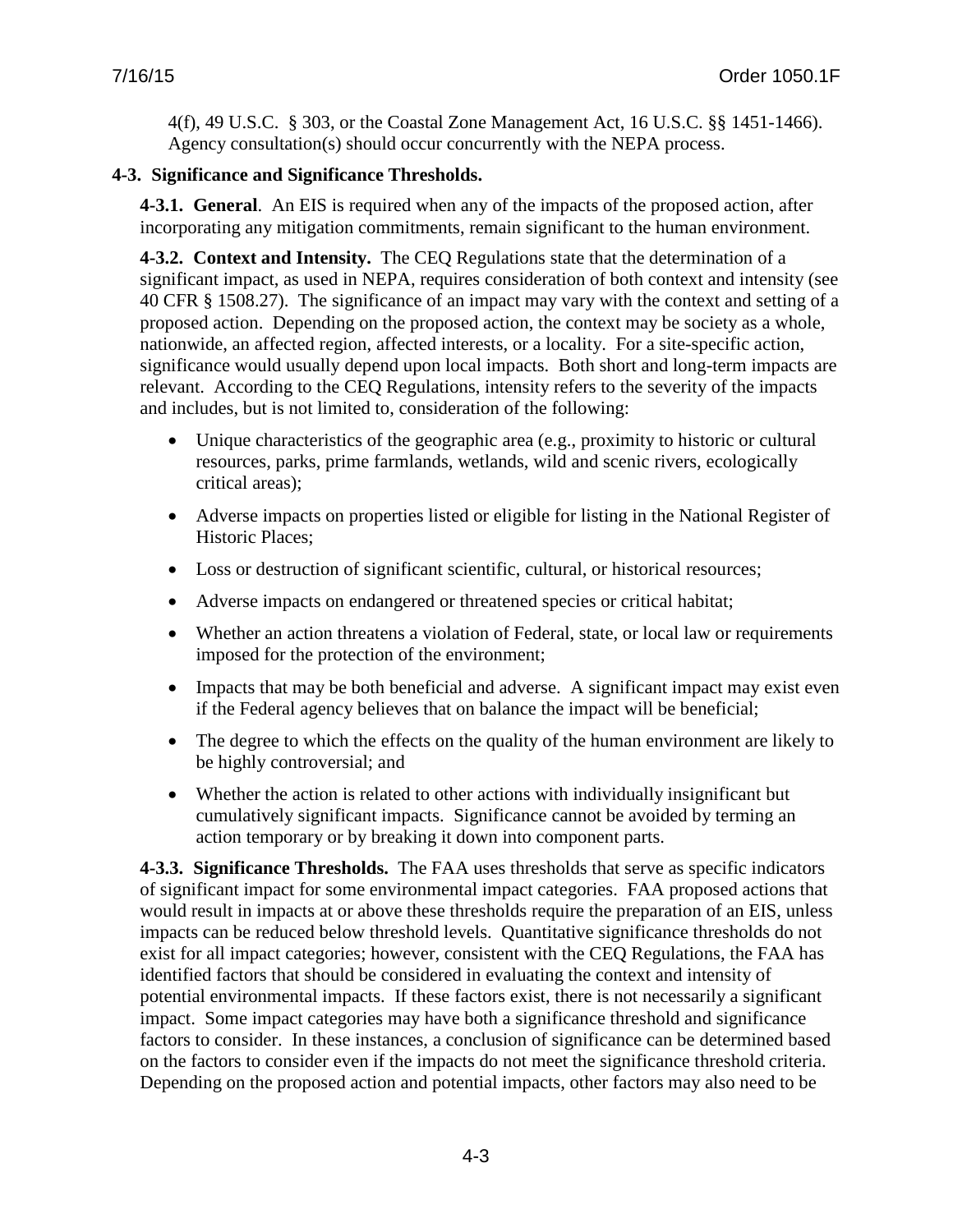evaluated to make a determination of significance. After consideration of all relevant factors, the FAA determines whether there would be a significant impact.

The responsible FAA official should use the most current FAA guidance on consideration of significant impacts for each applicable environmental impact category (identified below in Exhibit 4-1) in the 1050.1F Desk Reference. If the LOB/SO is uncertain whether a proposed action would have significant impacts, it should consult with AEE and AGC for guidance.

Exhibit 4-1 shows the FAA's significance thresholds and factors to consider for each relevant environmental impact category.

| <b>Environmental</b><br><b>Impact</b><br><b>Category</b>                              | <b>Significance Threshold</b>                                                                                                                                                                                                                                                                                                                                                                                                           | <b>Factors to Consider</b>                                                                                                                                                                                                                                                                                                                                                                                                                                                                                                                                                                                                                                                                                                                                                                                                                      |
|---------------------------------------------------------------------------------------|-----------------------------------------------------------------------------------------------------------------------------------------------------------------------------------------------------------------------------------------------------------------------------------------------------------------------------------------------------------------------------------------------------------------------------------------|-------------------------------------------------------------------------------------------------------------------------------------------------------------------------------------------------------------------------------------------------------------------------------------------------------------------------------------------------------------------------------------------------------------------------------------------------------------------------------------------------------------------------------------------------------------------------------------------------------------------------------------------------------------------------------------------------------------------------------------------------------------------------------------------------------------------------------------------------|
| <b>Air Quality</b>                                                                    | The action would cause pollutant<br>concentrations to exceed one or more<br>of the National Ambient Air Quality<br>Standards (NAAQS), as established<br>by the Environmental Protection<br>Agency under the Clean Air Act, for<br>any of the time periods analyzed, or<br>to increase the frequency or<br>severity of any such existing<br>violations.                                                                                  |                                                                                                                                                                                                                                                                                                                                                                                                                                                                                                                                                                                                                                                                                                                                                                                                                                                 |
| <b>Biological</b><br><b>Resources</b><br>(including fish,<br>wildlife, and<br>plants) | The U.S. Fish and Wildlife Service or<br>the National Marine Fisheries Service<br>determines that the action would be<br>likely to jeopardize the continued<br>existence of a federally listed<br>threatened or endangered species, or<br>would result in the destruction or<br>adverse modification of federally<br>designated critical habitat.<br>The FAA has not established a<br>significance threshold for non-listed<br>species. | The action would have the potential for:<br>A long-term or permanent loss of<br>unlisted plant or wildlife species, i.e.,<br>extirpation of the species from a large<br>project area (e.g., a new commercial<br>service airport);<br>Adverse impacts to special status<br>$\bullet$<br>species (e.g., state species of concern,<br>species proposed for listing,<br>migratory birds, bald and golden<br>eagles) or their habitats;<br>Substantial loss, reduction,<br>degradation, disturbance, or<br>fragmentation of native species'<br>habitats or their populations; or<br>Adverse impacts on a species'<br>$\bullet$<br>reproductive success rates, natural<br>mortality rates, non-natural mortality<br>(e.g., road kills and hunting), or<br>ability to sustain the minimum<br>population levels required for<br>population maintenance. |

**Exhibit 4-1. Significance Determination for FAA Actions.**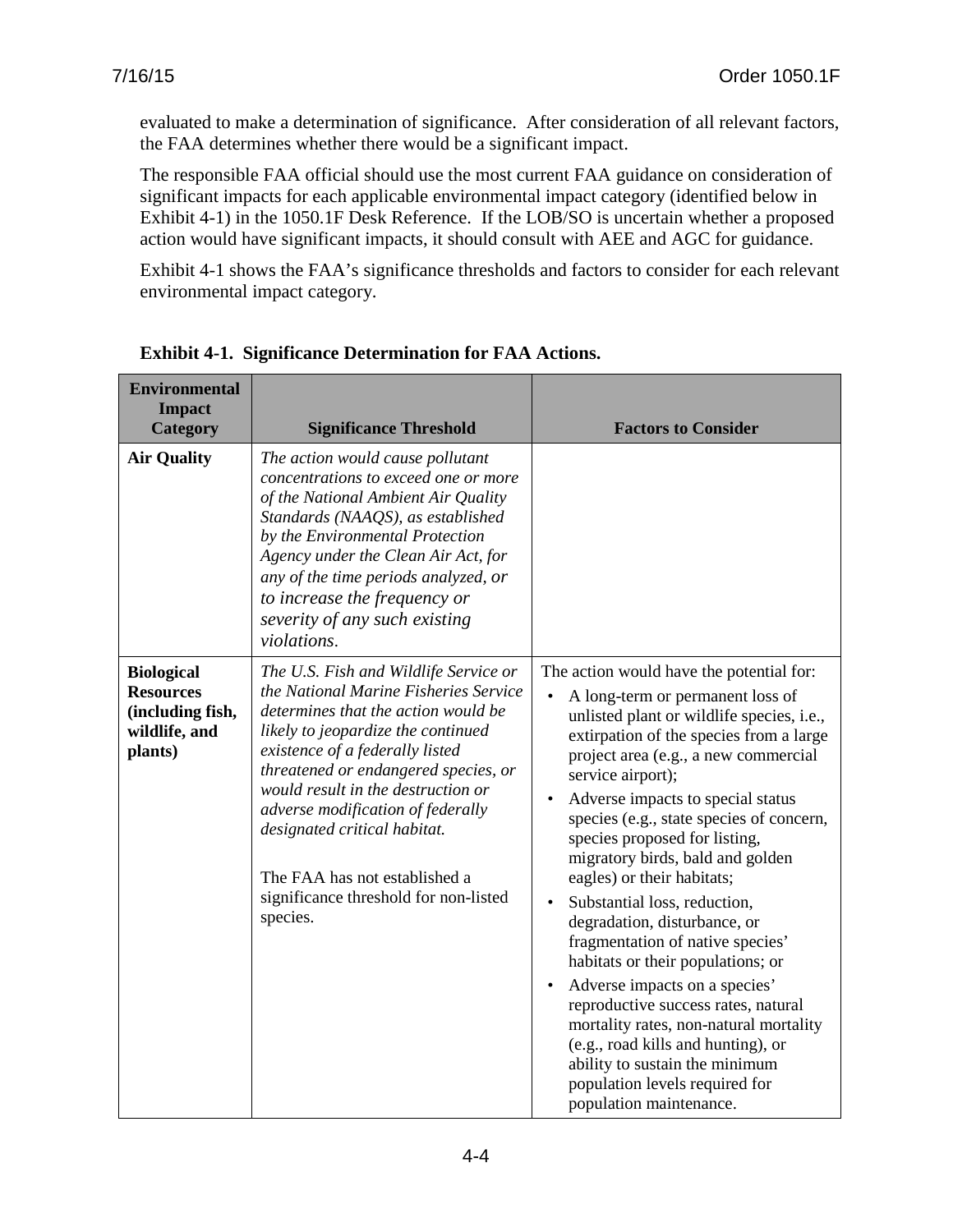| <b>Environmental</b><br><b>Impact</b><br><b>Category</b> | <b>Significance Threshold</b>                                                     | <b>Factors to Consider</b>                                                                                                                                                                                                                                                                                                                                                                                                                                                                                                                                                                |
|----------------------------------------------------------|-----------------------------------------------------------------------------------|-------------------------------------------------------------------------------------------------------------------------------------------------------------------------------------------------------------------------------------------------------------------------------------------------------------------------------------------------------------------------------------------------------------------------------------------------------------------------------------------------------------------------------------------------------------------------------------------|
| Climate <sup>5</sup>                                     | The FAA has not established a<br>significance threshold for Climate.              |                                                                                                                                                                                                                                                                                                                                                                                                                                                                                                                                                                                           |
| Coastal<br><b>Resources</b>                              | The FAA has not established a<br>significance threshold for Coastal<br>Resources. | The action would have the potential to:<br>Be inconsistent with the relevant state<br>$\bullet$<br>coastal zone management plan(s);<br>Impact a coastal barrier resources<br>$\bullet$<br>system unit (and the degree to which<br>the resource would be impacted);<br>Pose an impact to coral reef<br>$\bullet$<br>ecosystems (and the degree to which<br>the ecosystem would be affected);<br>Cause an unacceptable risk to human<br>$\bullet$<br>safety or property; or<br>Cause adverse impacts to the coastal<br>$\bullet$<br>environment that cannot be<br>satisfactorily mitigated. |

<span id="page-37-0"></span> $<sup>5</sup>$  Please refer to the 1050.1F Desk Reference for the most up-to-date methodology for examining impacts associated</sup> with climate change.  $\overline{a}$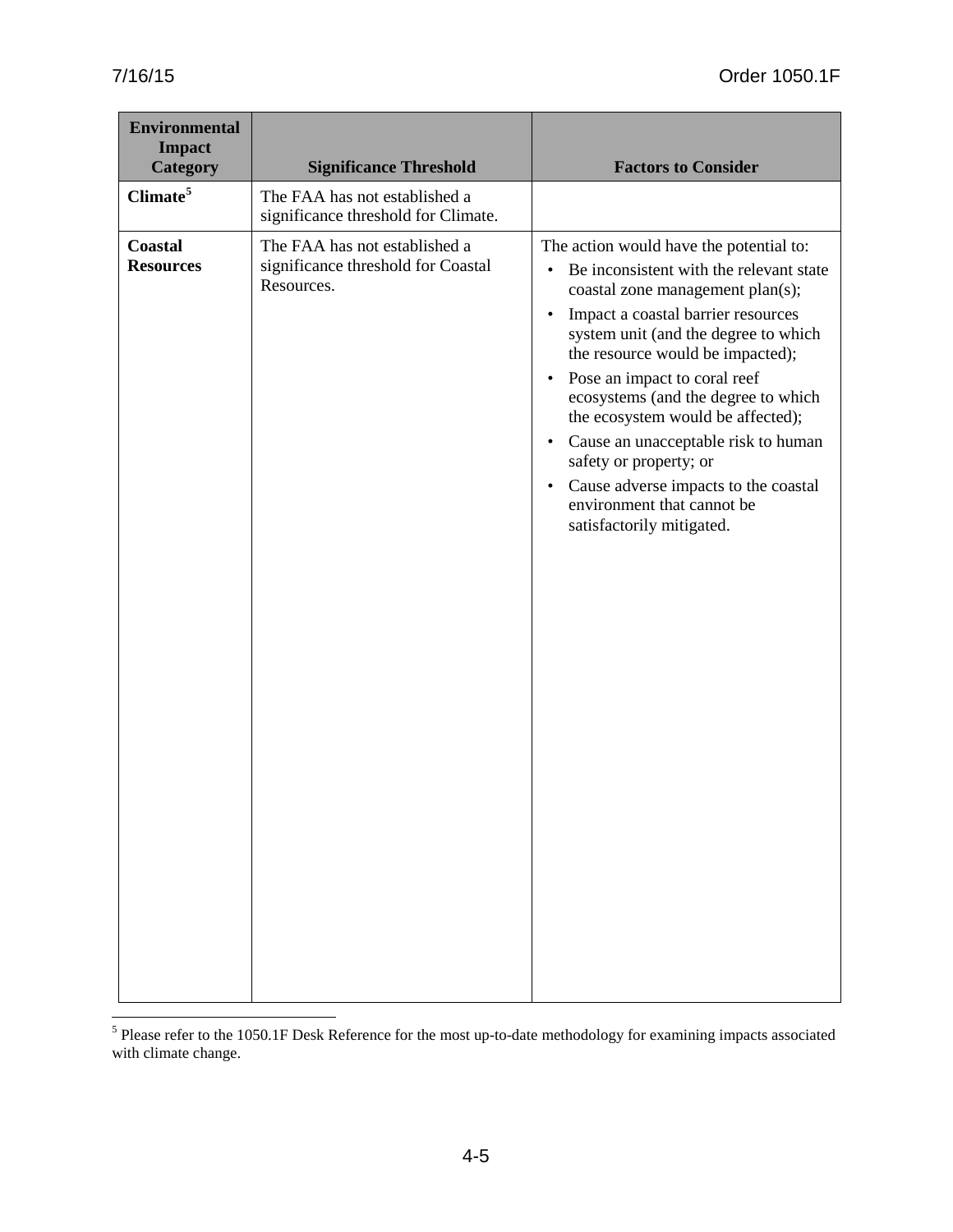$\overline{a}$ 

| <b>Environmental</b><br><b>Impact</b><br>Category                     | <b>Significance Threshold</b>                                                                                                                                                                                                                                                                                                                                                                                                                                                                                                                                                                                                                                                                                                                                        | <b>Factors to Consider</b>                                                                                                                                                                                                                         |
|-----------------------------------------------------------------------|----------------------------------------------------------------------------------------------------------------------------------------------------------------------------------------------------------------------------------------------------------------------------------------------------------------------------------------------------------------------------------------------------------------------------------------------------------------------------------------------------------------------------------------------------------------------------------------------------------------------------------------------------------------------------------------------------------------------------------------------------------------------|----------------------------------------------------------------------------------------------------------------------------------------------------------------------------------------------------------------------------------------------------|
| Department of<br><b>Transportation</b><br><b>Act, Section</b><br>4(f) | The action involves more than a<br>minimal physical use of a Section $4(f)$<br>resource or constitutes a<br>"constructive use" based on an FAA<br>determination that the aviation<br>project would substantially impair<br>the Section $4(f)$ resource. Resources<br>that are protected by Section 4(f) are<br>publicly owned land from a public<br>park, recreation area, or wildlife and<br>waterfowl refuge of national, state, or<br>local significance; and publicly or<br>privately owned land from an historic<br>site of national, state, or local<br>significance. Substantial impairment<br>occurs when the activities, features,<br>or attributes of the resource that<br>contribute to its significance or<br>enjoyment are substantially<br>diminished. |                                                                                                                                                                                                                                                    |
| <b>Farmlands</b>                                                      | The total combined score on Form<br>AD-1006, "Farmland Conversion<br>Impact Rating," ranges between 200<br>and 260 points.                                                                                                                                                                                                                                                                                                                                                                                                                                                                                                                                                                                                                                           | The action would have the potential to<br>convert important farmlands to non-<br>agricultural uses. Important farmlands<br>include pastureland, cropland, and forest<br>considered to be prime, unique, or<br>statewide or locally important land. |

<span id="page-38-0"></span> $6$  A "minimal physical use" is part of the FAA's significance threshold that has been continued from FAA Order 1050.1E. It is not the same as a *de minimis* impact determination established in Section 6009 of the Safe, Accountable, Flexible, Efficient Transportation Equity Act: A Legacy for Users (SAFETY-LU). A *de minimis* impact determination is described in Appendix B, B-2.2.3.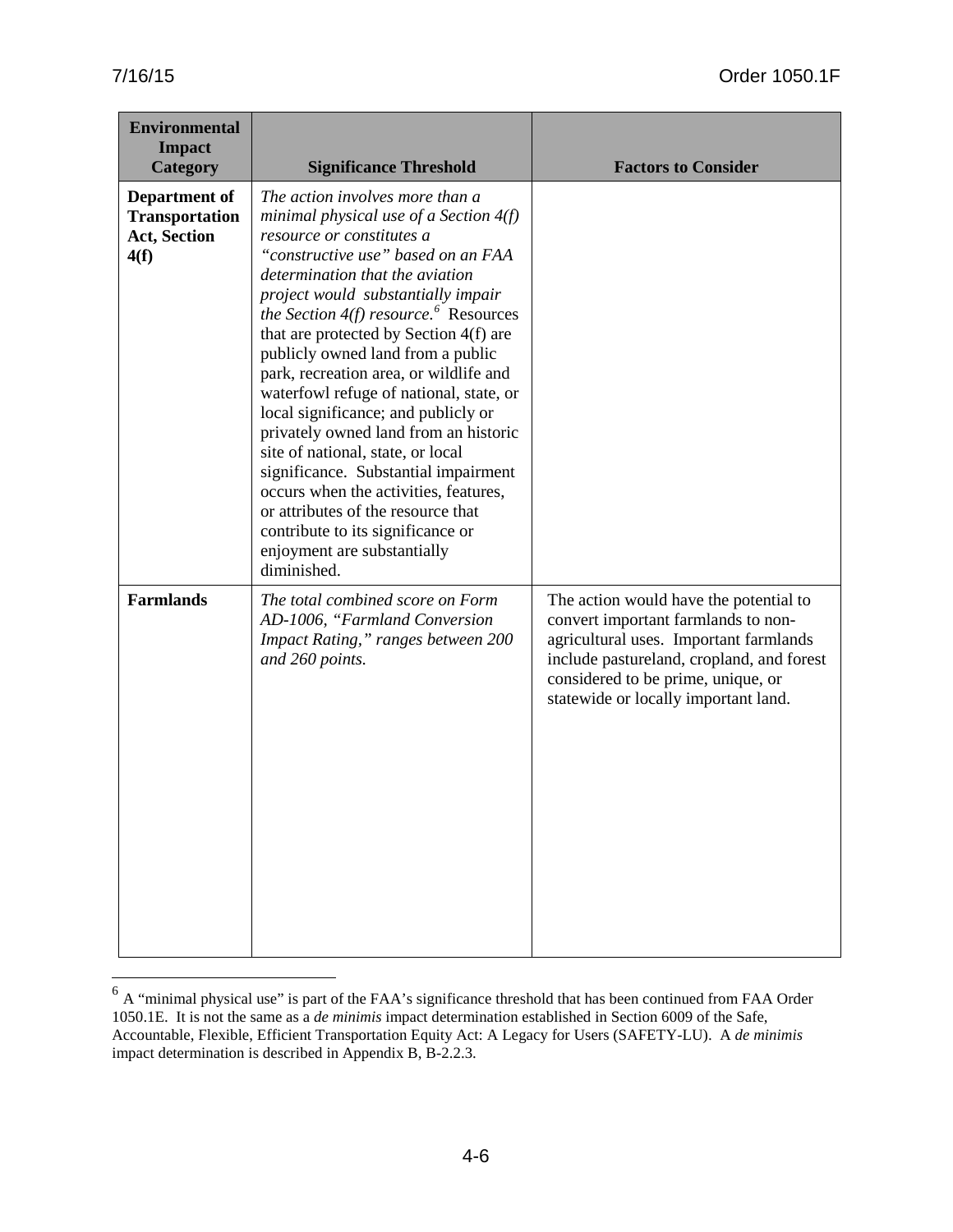| <b>Environmental</b><br><b>Impact</b><br><b>Category</b>                                    | <b>Significance Threshold</b>                                                                                                 | <b>Factors to Consider</b>                                                                                                                                                                                                                                                                                                                                                                                                                                                                                                                                                                                                                                                                                                                                                                                                                                                                                                                                                                                                                                                                                                                                                                                                                                                                                                                                                             |
|---------------------------------------------------------------------------------------------|-------------------------------------------------------------------------------------------------------------------------------|----------------------------------------------------------------------------------------------------------------------------------------------------------------------------------------------------------------------------------------------------------------------------------------------------------------------------------------------------------------------------------------------------------------------------------------------------------------------------------------------------------------------------------------------------------------------------------------------------------------------------------------------------------------------------------------------------------------------------------------------------------------------------------------------------------------------------------------------------------------------------------------------------------------------------------------------------------------------------------------------------------------------------------------------------------------------------------------------------------------------------------------------------------------------------------------------------------------------------------------------------------------------------------------------------------------------------------------------------------------------------------------|
| <b>Hazardous</b><br>Materials,<br><b>Solid Waste,</b><br>and Pollution<br><b>Prevention</b> | The FAA has not established a<br>significance threshold for Hazardous<br>Materials, Solid Waste, and Pollution<br>Prevention. | The action would have the potential to:<br>$\bullet$<br>Violate applicable Federal, state,<br>tribal, or local laws or regulations<br>regarding hazardous materials and/or<br>solid waste management;<br>Involve a contaminated site<br>$\bullet$<br>(including but not limited to a site<br>listed on the National Priorities List).<br>Contaminated sites may encompass<br>relatively large areas. However, not<br>all of the grounds within the<br>boundaries of a contaminated site are<br>contaminated, which leaves space for<br>siting a facility on non-contaminated<br>land within the boundaries of a<br>contaminated site. An EIS is not<br>necessarily required. Paragraph 6-<br>2.3.a of this Order allows for<br>mitigating impacts below significant<br>levels (e.g., modifying an action to<br>site it on non-contaminated grounds<br>within a contaminated site).<br>Therefore, if appropriately mitigated,<br>actions within the boundaries of a<br>contaminated site would not have<br>significant impacts;<br>Produce an appreciably different<br>$\bullet$<br>quantity or type of hazardous waste;<br>Generate an appreciably different<br>$\bullet$<br>quantity or type of solid waste or use<br>a different method of collection or<br>disposal and/or would exceed local<br>capacity; or<br>Adversely affect human health and<br>$\bullet$<br>the environment. |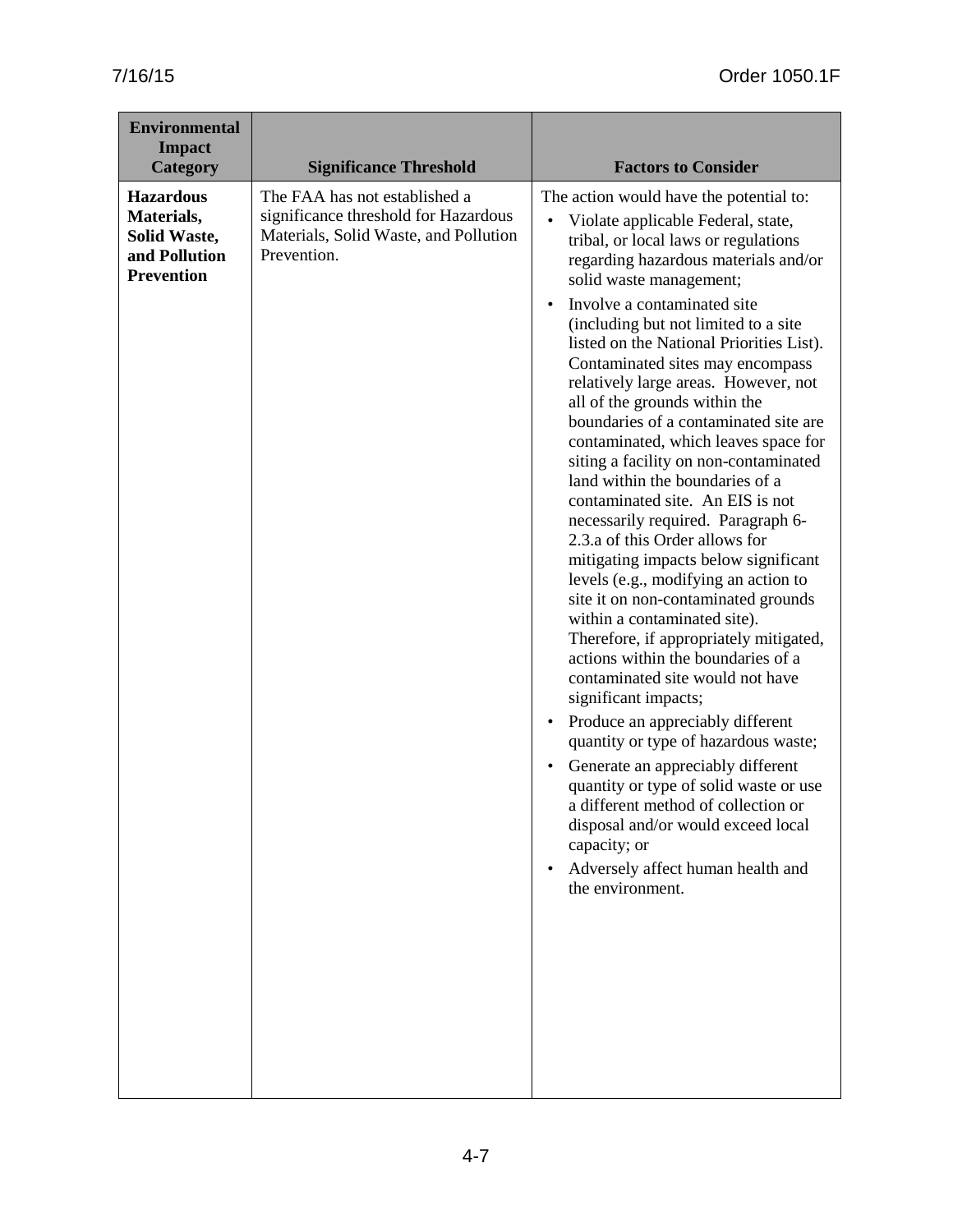$\overline{a}$ 

| <b>Environmental</b><br><b>Impact</b><br><b>Category</b>                           | <b>Significance Threshold</b>                                                                                                                                                                                                                                                                                                                                                                                                                                                                                | <b>Factors to Consider</b>                                                                                                                                                                                                                                                                                                                                                                                                                                                                                                                                                                                                                                                                                                                                                                                                          |
|------------------------------------------------------------------------------------|--------------------------------------------------------------------------------------------------------------------------------------------------------------------------------------------------------------------------------------------------------------------------------------------------------------------------------------------------------------------------------------------------------------------------------------------------------------------------------------------------------------|-------------------------------------------------------------------------------------------------------------------------------------------------------------------------------------------------------------------------------------------------------------------------------------------------------------------------------------------------------------------------------------------------------------------------------------------------------------------------------------------------------------------------------------------------------------------------------------------------------------------------------------------------------------------------------------------------------------------------------------------------------------------------------------------------------------------------------------|
| Historical,<br>Architectural,<br>Archeological<br>and Cultural<br><b>Resources</b> | The FAA has not established a<br>significance threshold for Historical,<br>Architectural, Archeological, and<br><b>Cultural Resources.</b>                                                                                                                                                                                                                                                                                                                                                                   | The action would result in a finding of<br>Adverse Effect through the Section 106<br>process. However, an adverse effect<br>finding does not automatically trigger<br>preparation of an EIS (i.e., a significant<br>impact).                                                                                                                                                                                                                                                                                                                                                                                                                                                                                                                                                                                                        |
| <b>Land Use</b>                                                                    | The FAA has not established a<br>significance threshold for Land Use.                                                                                                                                                                                                                                                                                                                                                                                                                                        | There are no specific independent factors<br>to consider for Land Use. The<br>determination that significant impacts<br>exist in the Land Use impact category is<br>normally dependent on the significance of<br>other impacts.                                                                                                                                                                                                                                                                                                                                                                                                                                                                                                                                                                                                     |
| <b>Natural</b><br><b>Resources and</b><br><b>Energy Supply</b>                     | The FAA has not established a<br>significance threshold for Natural<br>Resources and Energy Supply.                                                                                                                                                                                                                                                                                                                                                                                                          | The action would have the potential to<br>cause demand to exceed available or<br>future supplies of these resources.                                                                                                                                                                                                                                                                                                                                                                                                                                                                                                                                                                                                                                                                                                                |
| <b>Noise and</b><br>Noise-<br>Compatible<br><b>Land Use</b>                        | The action would increase noise by<br>$DNL71.5$ dB or more for a noise<br>sensitive area that is exposed to noise<br>at or above the DNL 65 dB noise<br>exposure level, or that will be<br>exposed at or above the DNL 65 dB<br>level due to a DNL $1.5$ dB or<br>greater increase, when compared to<br>the no action alternative for the same<br>timeframe. For example, an increase<br>from DNL 65.5 dB to 67 dB is<br>considered a significant impact, as is<br>an increase from DNL 63.5 dB to 65<br>dB. | Special consideration needs to be given to<br>the evaluation of the significance of noise<br>impacts on noise sensitive areas within<br>Section 4(f) properties (including, but not<br>limited to, noise sensitive areas within<br>national parks; national wildlife and<br>waterfowl refuges; and historic sites,<br>including traditional cultural properties)<br>where the land use compatibility<br>guidelines in 14 CFR part 150 are not<br>relevant to the value, significance, and<br>enjoyment of the area in question. For<br>example, the DNL 65 dB threshold does<br>not adequately address the impacts of<br>noise on visitors to areas within a national<br>park or national wildlife and waterfowl<br>refuge where other noise is very low and<br>a quiet setting is a generally recognized<br>purpose and attribute. |

<span id="page-40-0"></span> $<sup>7</sup>$  Day-Night Average Sound Level (DNL). The 24-hour average sound level, in decibels, for the period from</sup> midnight to midnight, obtained after the addition of ten decibels to sound levels for the periods between midnight and 7 a.m., and between 10 p.m., and midnight, local time. The symbol for DNL is  $L_{dn}$  (See 14 CFR § 150.7).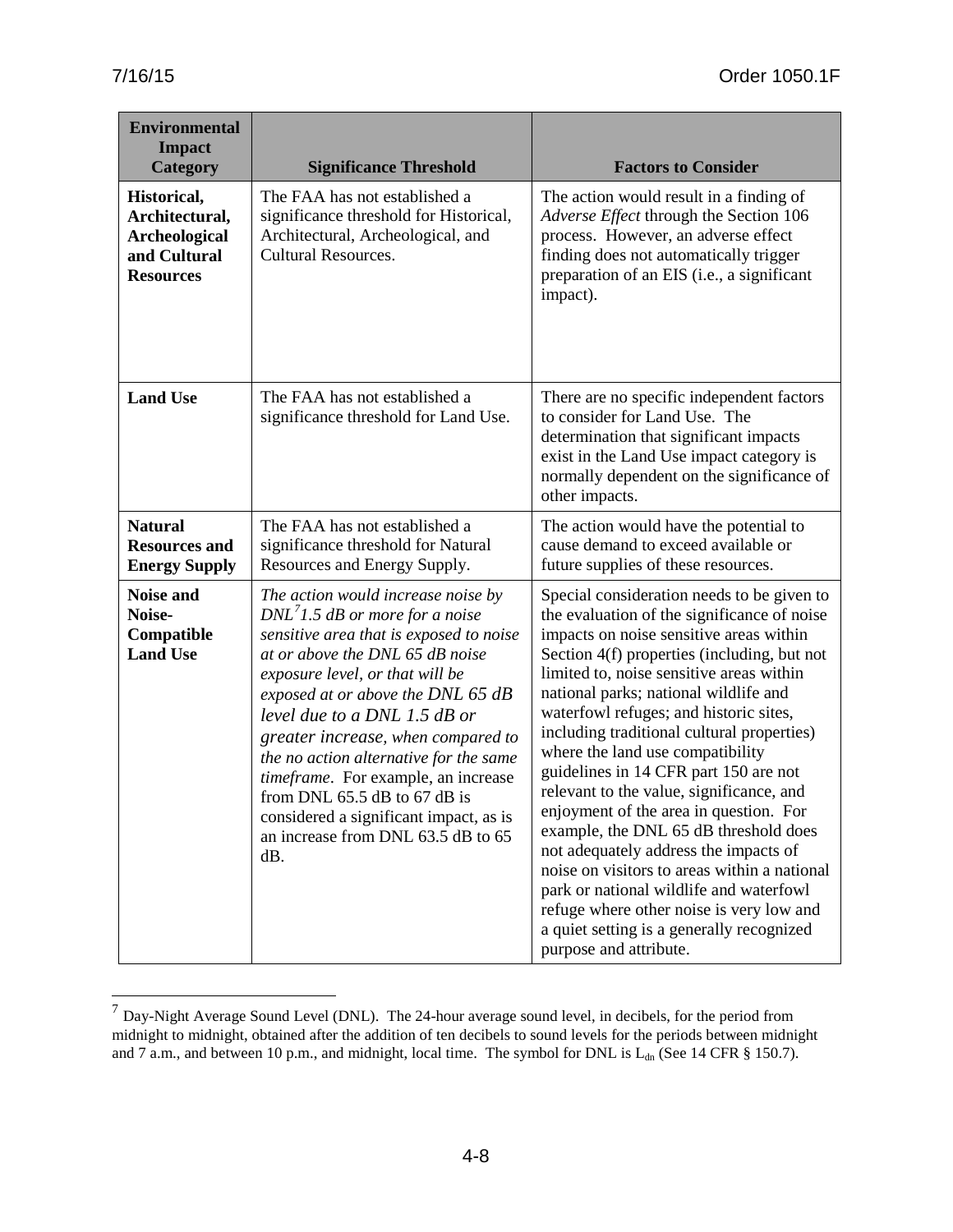| <b>Environmental</b><br><b>Impact</b>                                          |                                                                                                                            |                                                                                                                                                                                                                                                                                                                                                                                                                                                                                                                       |
|--------------------------------------------------------------------------------|----------------------------------------------------------------------------------------------------------------------------|-----------------------------------------------------------------------------------------------------------------------------------------------------------------------------------------------------------------------------------------------------------------------------------------------------------------------------------------------------------------------------------------------------------------------------------------------------------------------------------------------------------------------|
| <b>Category</b>                                                                | <b>Significance Threshold</b>                                                                                              | <b>Factors to Consider</b>                                                                                                                                                                                                                                                                                                                                                                                                                                                                                            |
|                                                                                | Socioeconomics, Environmental Justice, and Children's Health and Safety Risks                                              |                                                                                                                                                                                                                                                                                                                                                                                                                                                                                                                       |
| Socioeconomics<br>Socioeconomics.                                              | The FAA has not established a<br>significance threshold for                                                                | The action would have the potential to:<br>Induce substantial economic growth in<br>$\bullet$<br>an area, either directly or indirectly<br>(e.g., through establishing projects in<br>an undeveloped area);<br>Disrupt or divide the physical<br>$\bullet$<br>arrangement of an established<br>community;                                                                                                                                                                                                             |
|                                                                                |                                                                                                                            | Cause extensive relocation when<br>sufficient replacement housing is<br>unavailable;                                                                                                                                                                                                                                                                                                                                                                                                                                  |
|                                                                                |                                                                                                                            | Cause extensive relocation of<br>$\bullet$<br>community businesses that would<br>cause severe economic hardship for<br>affected communities;                                                                                                                                                                                                                                                                                                                                                                          |
|                                                                                |                                                                                                                            | Disrupt local traffic patterns and<br>$\bullet$<br>substantially reduce the levels of<br>service of roads serving an airport and<br>its surrounding communities; or<br>Produce a substantial change in the<br>$\bullet$                                                                                                                                                                                                                                                                                               |
|                                                                                |                                                                                                                            | community tax base.                                                                                                                                                                                                                                                                                                                                                                                                                                                                                                   |
| <b>Environmental</b><br><b>Justice</b>                                         | The FAA has not established a<br>significance threshold for<br><b>Environmental Justice.</b>                               | The action would have the potential to<br>lead to a disproportionately high and<br>adverse impact to an environmental<br>justice population, i.e., a low-income or<br>minority population, due to:<br>Significant impacts in other<br>environmental impact categories; or<br>Impacts on the physical or natural<br>environment that affect an<br>environmental justice population in a<br>way that the FAA determines are<br>unique to the environmental justice<br>population and significant to that<br>population. |
| Children's<br><b>Environmental</b><br><b>Health and</b><br><b>Safety Risks</b> | The FAA has not established a<br>significance threshold for Children's<br><b>Environmental Health and Safety</b><br>Risks. | The action would have the potential to<br>lead to a disproportionate health or safety<br>risk to children.                                                                                                                                                                                                                                                                                                                                                                                                            |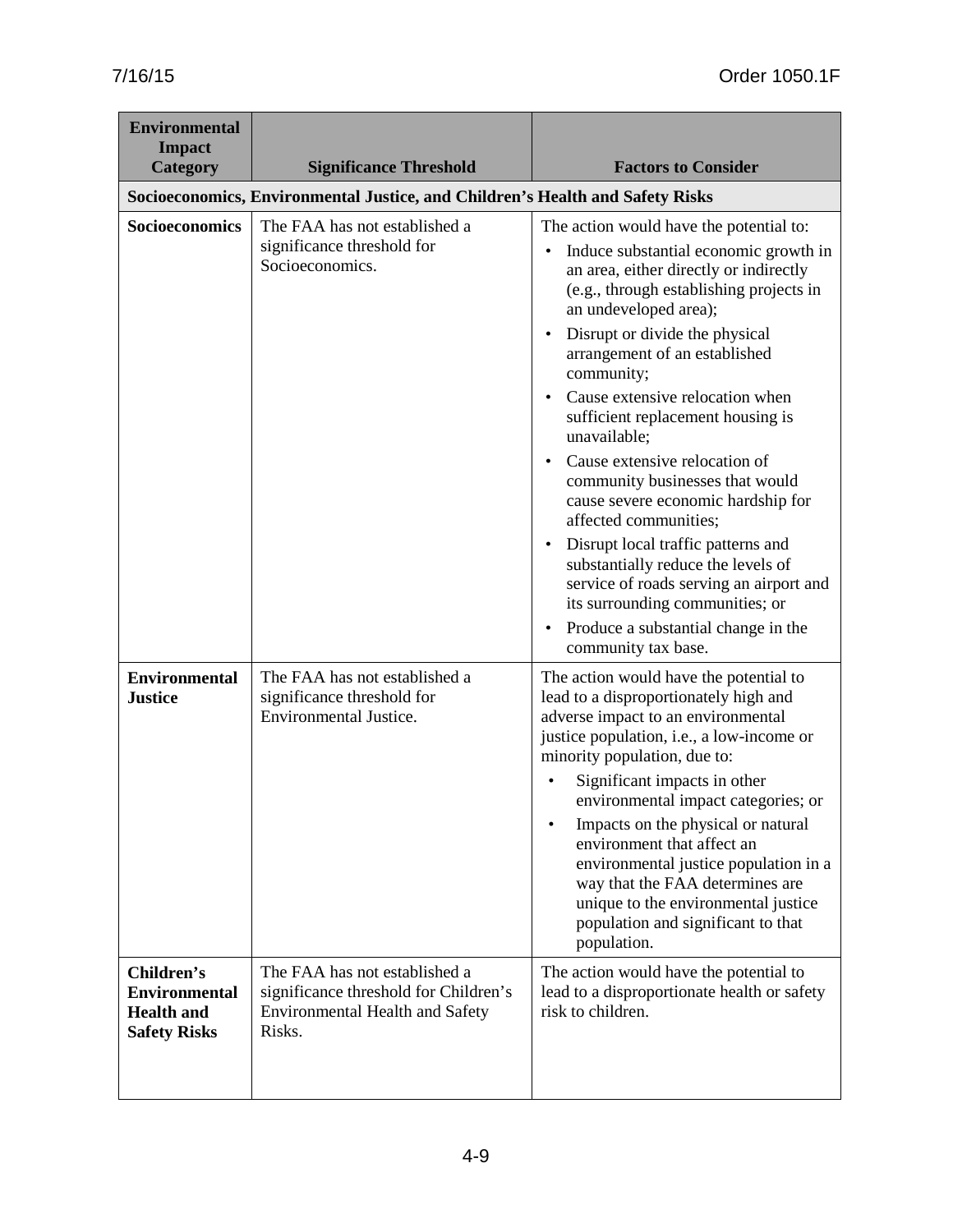| <b>Environmental</b><br><b>Impact</b><br><b>Category</b>                 | <b>Significance Threshold</b>                                                                       | <b>Factors to Consider</b>                                                                                                                                                                                                                                                                                                                                                                                                                                                                          |
|--------------------------------------------------------------------------|-----------------------------------------------------------------------------------------------------|-----------------------------------------------------------------------------------------------------------------------------------------------------------------------------------------------------------------------------------------------------------------------------------------------------------------------------------------------------------------------------------------------------------------------------------------------------------------------------------------------------|
| <b>Visual Effects</b>                                                    |                                                                                                     |                                                                                                                                                                                                                                                                                                                                                                                                                                                                                                     |
| Light<br><b>Emissions</b>                                                | The FAA has not established a<br>significance threshold for Light<br>Emissions.                     | The degree to which the action would<br>have the potential to:<br>Create annoyance or interfere with<br>$\bullet$<br>normal activities from light emissions;<br>and<br>Affect the visual character of the area<br>$\bullet$<br>due to the light emissions, including<br>the importance, uniqueness, and<br>aesthetic value of the affected visual<br>resources.                                                                                                                                     |
| <b>Visual</b><br><b>Resources /</b><br><b>Visual</b><br><b>Character</b> | The FAA has not established a<br>significance threshold for Visual<br>Resources / Visual Character. | The extent the action would have the<br>potential to:<br>Affect the nature of the visual<br>$\bullet$<br>character of the area, including the<br>importance, uniqueness, and aesthetic<br>value of the affected visual resources;<br>Contrast with the visual resources<br>$\bullet$<br>and/or visual character in the study<br>area; and<br>Block or obstruct the views of visual<br>$\bullet$<br>resources, including whether these<br>resources would still be viewable<br>from other locations. |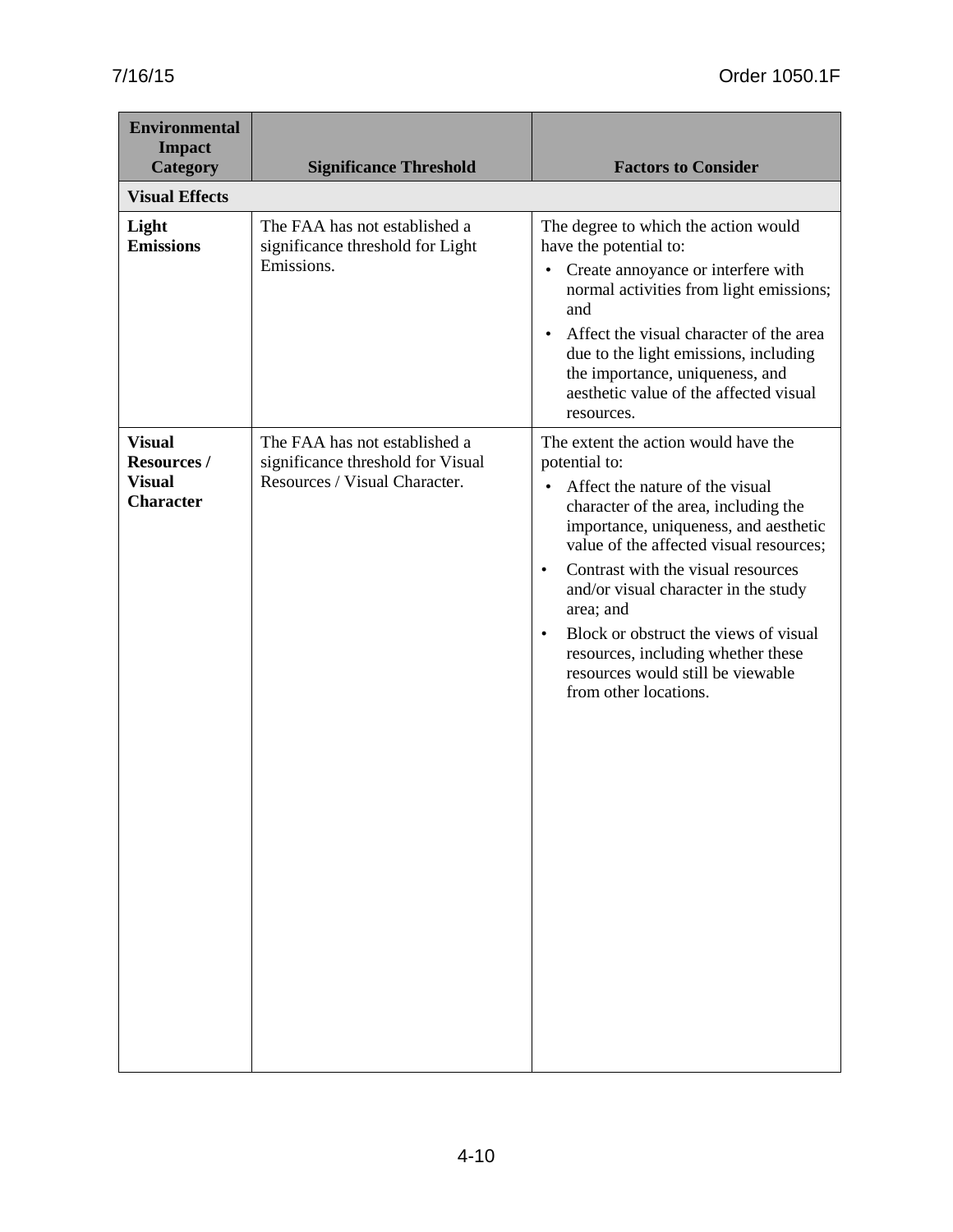| <b>Environmental</b><br><b>Impact</b><br>Category | <b>Significance Threshold</b>                                                                                                                                                                                                                                                                                                                                                                                                                                                                                                                                                                                                                                                                                                                                                                                                                                                                                                                                                                                                                                                                           | <b>Factors to Consider</b> |
|---------------------------------------------------|---------------------------------------------------------------------------------------------------------------------------------------------------------------------------------------------------------------------------------------------------------------------------------------------------------------------------------------------------------------------------------------------------------------------------------------------------------------------------------------------------------------------------------------------------------------------------------------------------------------------------------------------------------------------------------------------------------------------------------------------------------------------------------------------------------------------------------------------------------------------------------------------------------------------------------------------------------------------------------------------------------------------------------------------------------------------------------------------------------|----------------------------|
| and Scenic Rivers)                                | Water Resources (including Wetlands, Floodplains, Surface Waters, Groundwater, and Wild                                                                                                                                                                                                                                                                                                                                                                                                                                                                                                                                                                                                                                                                                                                                                                                                                                                                                                                                                                                                                 |                            |
| Wetlands                                          | The action would:<br>1. Adversely affect a wetland's<br>function to protect the quality or<br>quantity of municipal water<br>supplies, including surface waters<br>and sole source and other aquifers;<br>2. Substantially alter the hydrology<br>needed to sustain the affected<br>wetland system's values and<br>functions or those of a wetland to<br>which it is connected;<br>3. Substantially reduce the affected<br>wetland's ability to retain<br>floodwaters or storm runoff, thereby<br>threatening public health, safety or<br>welfare (the term welfare includes<br>cultural, recreational, and scientific<br>resources or property important to<br>the $public);$<br>4. Adversely affect the maintenance<br>of natural systems supporting<br>wildlife and fish habitat or<br>economically important timber,<br>food, or fiber resources of the<br>affected or surrounding wetlands;<br>5. Promote development of<br>secondary activities or services that<br>would cause the circumstances<br>listed above to occur; or<br>6. Be inconsistent with applicable<br>state wetland strategies. |                            |
| <b>Floodplains</b>                                | The action would cause notable<br>adverse impacts on natural and<br>beneficial floodplain values. Natural<br>and beneficial floodplain values are<br>defined in Paragraph 4.k of DOT<br>Order 5650.2, Floodplain<br>Management and Protection.                                                                                                                                                                                                                                                                                                                                                                                                                                                                                                                                                                                                                                                                                                                                                                                                                                                          |                            |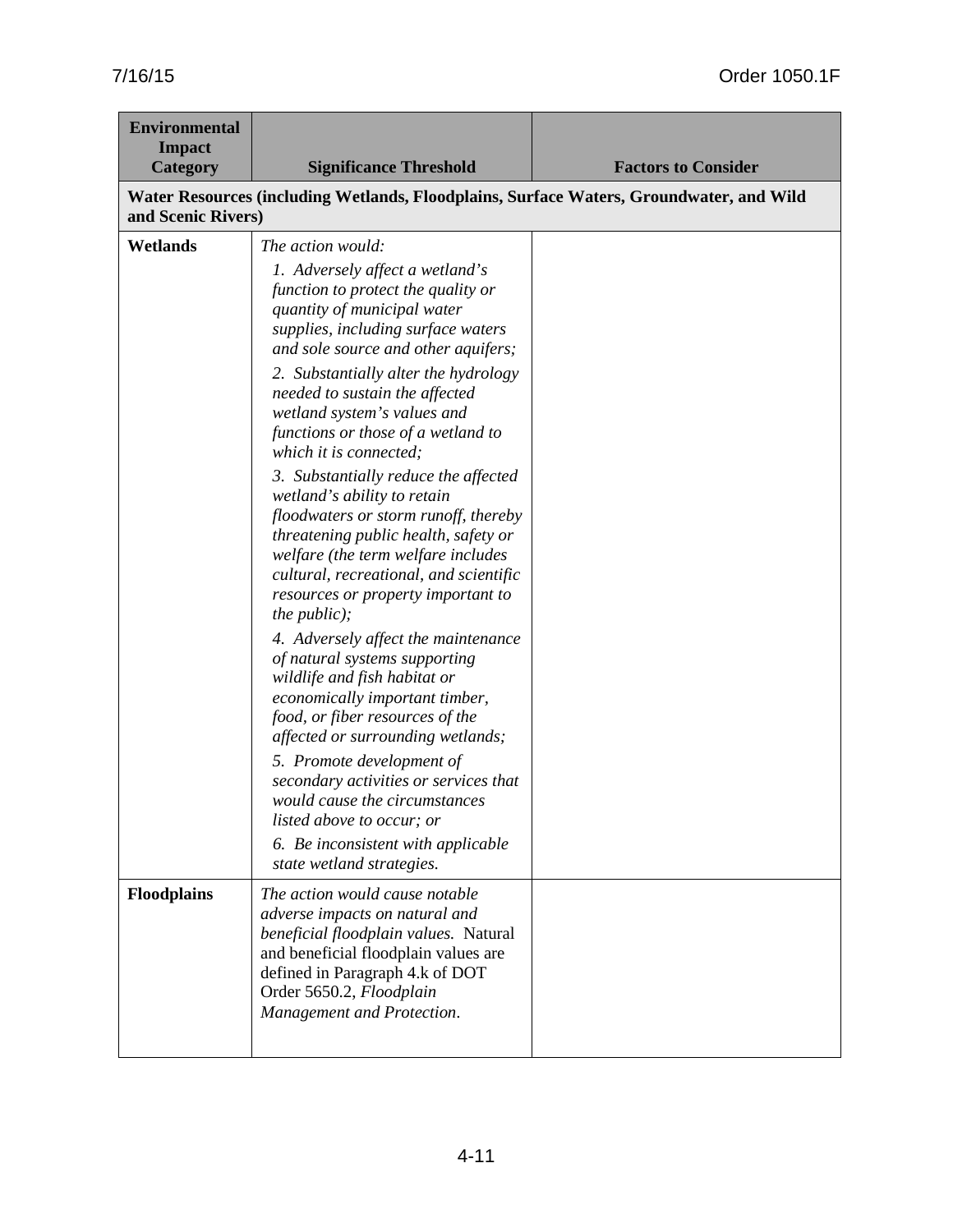| <b>Environmental</b><br><b>Impact</b><br><b>Category</b> | <b>Significance Threshold</b>                                                                                                                                                                                                                                     | <b>Factors to Consider</b>                                                                                                                                                                                                                                                                                                                                                                                                                                                                                                                                                      |
|----------------------------------------------------------|-------------------------------------------------------------------------------------------------------------------------------------------------------------------------------------------------------------------------------------------------------------------|---------------------------------------------------------------------------------------------------------------------------------------------------------------------------------------------------------------------------------------------------------------------------------------------------------------------------------------------------------------------------------------------------------------------------------------------------------------------------------------------------------------------------------------------------------------------------------|
| <b>Surface Waters</b>                                    | The action would:<br>1. Exceed water quality standards<br>established by Federal, state, local,<br>and tribal regulatory agencies; or<br>2. Contaminate public drinking<br>water supply such that public health<br>may be adversely affected.                     | The action would have the potential to:<br>Adversely affect natural and<br>$\bullet$<br>beneficial water resource values to a<br>degree that substantially diminishes<br>or destroys such values;<br>Adversely affect surface waters such<br>$\bullet$<br>that the beneficial uses and values of<br>such waters are appreciably<br>diminished or can no longer be<br>maintained and such impairment<br>cannot be avoided or satisfactorily<br>mitigated; or<br>Present difficulties based on water<br>$\bullet$<br>quality impacts when obtaining a<br>permit or authorization. |
| <b>Groundwater</b>                                       | The action would:<br>1. Exceed groundwater quality<br>standards established by Federal,<br>state, local, and tribal regulatory<br>agencies; or<br>2. Contaminate an aquifer used for<br>public water supply such that public<br>health may be adversely affected. | The action would have the potential to:<br>Adversely affect natural and<br>beneficial groundwater values to a<br>degree that substantially diminishes or<br>destroys such values;<br>Adversely affect groundwater<br>$\bullet$<br>quantities such that the beneficial uses<br>and values of such groundwater are<br>appreciably diminished or can no<br>longer be maintained and such<br>impairment cannot be avoided or<br>satisfactorily mitigated; or<br>Present difficulties based on water<br>quality impacts when obtaining a<br>permit or authorization.                 |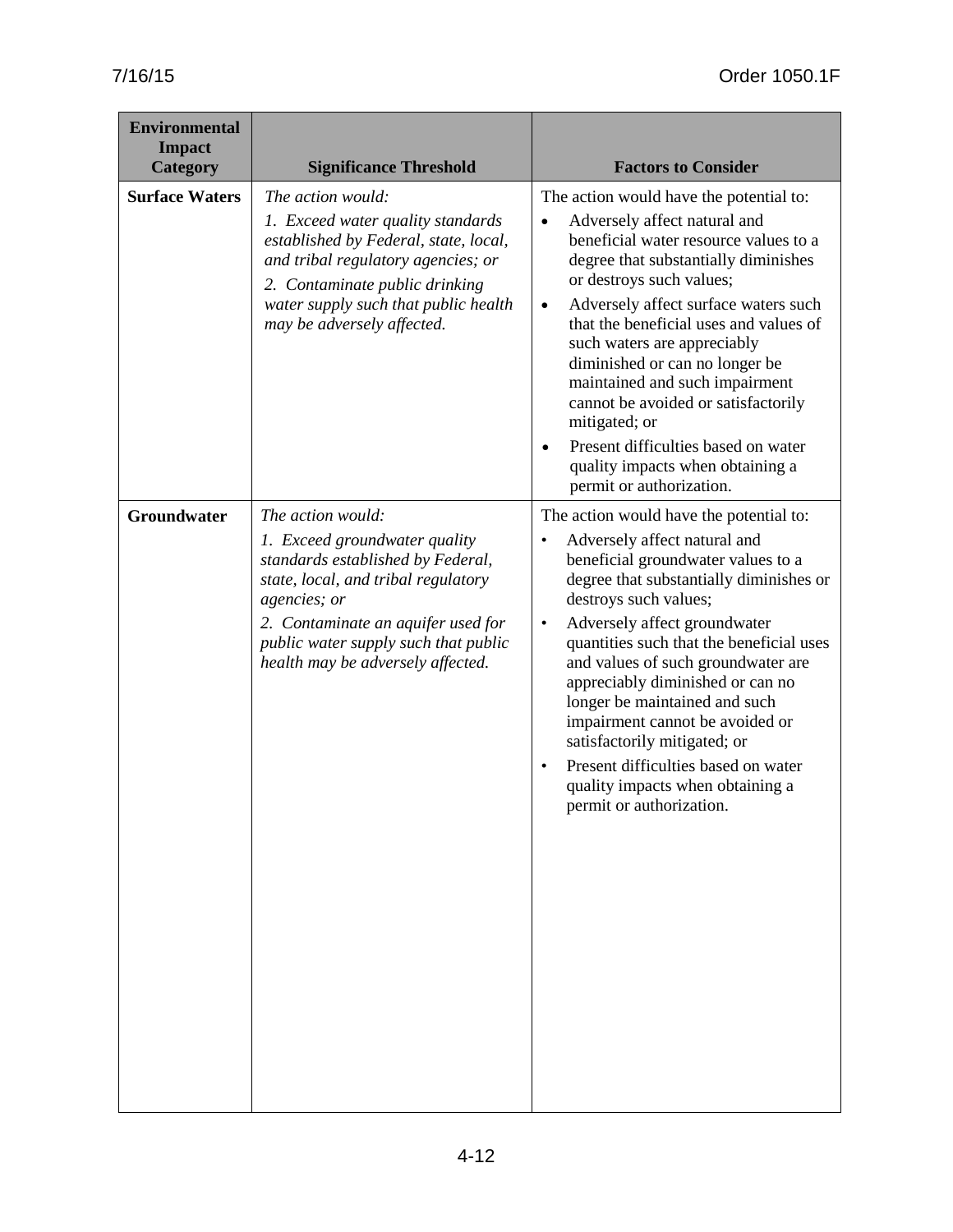| <b>Environmental</b><br><b>Impact</b><br><b>Category</b> | <b>Significance Threshold</b>                                                          | <b>Factors to Consider</b>                                                                                                                                                                                                                                                                                                                                                                                                                                                                                                                                                                                                                                                                                                                                                                                                                                                                                                                                                                                                                                                                                                                                                                                                                                                            |
|----------------------------------------------------------|----------------------------------------------------------------------------------------|---------------------------------------------------------------------------------------------------------------------------------------------------------------------------------------------------------------------------------------------------------------------------------------------------------------------------------------------------------------------------------------------------------------------------------------------------------------------------------------------------------------------------------------------------------------------------------------------------------------------------------------------------------------------------------------------------------------------------------------------------------------------------------------------------------------------------------------------------------------------------------------------------------------------------------------------------------------------------------------------------------------------------------------------------------------------------------------------------------------------------------------------------------------------------------------------------------------------------------------------------------------------------------------|
| Wild and<br><b>Scenic Rivers</b>                         | The FAA has not established a<br>significance threshold for Wild and<br>Scenic Rivers. | The action would have an adverse impact<br>on the values for which a river was<br>designated (or considered for designation)<br>through:<br>• Destroying or altering a river's free-<br>flowing nature;<br>A direct and adverse effect on the<br>$\bullet$<br>values for which a river was<br>designated (or under study for<br>designation);<br>Introducing a visual, audible, or other<br>$\bullet$<br>type of intrusion that is out of<br>character with the river or would alter<br>outstanding features of the river's<br>setting;<br>Causing the river's water quality to<br>$\bullet$<br>deteriorate;<br>Allowing the transfer or sale of<br>$\bullet$<br>property interests without restrictions<br>needed to protect the river or the river<br>corridor (which cannot exceed an<br>average of 320 acres per mile which,<br>if applied uniformly along the entire<br>designated segment, is one-quarter of<br>a mile on each side of the river); or<br>Any of the above impacts preventing a<br>$\bullet$<br>river on the Nationwide Rivers<br>Inventory (NRI) or a Section 5(d)<br>river that is not included in the NRI<br>from being included in the Wild and<br>Scenic River System or causing a<br>downgrade in its classification (e.g.,<br>from wild to recreational). |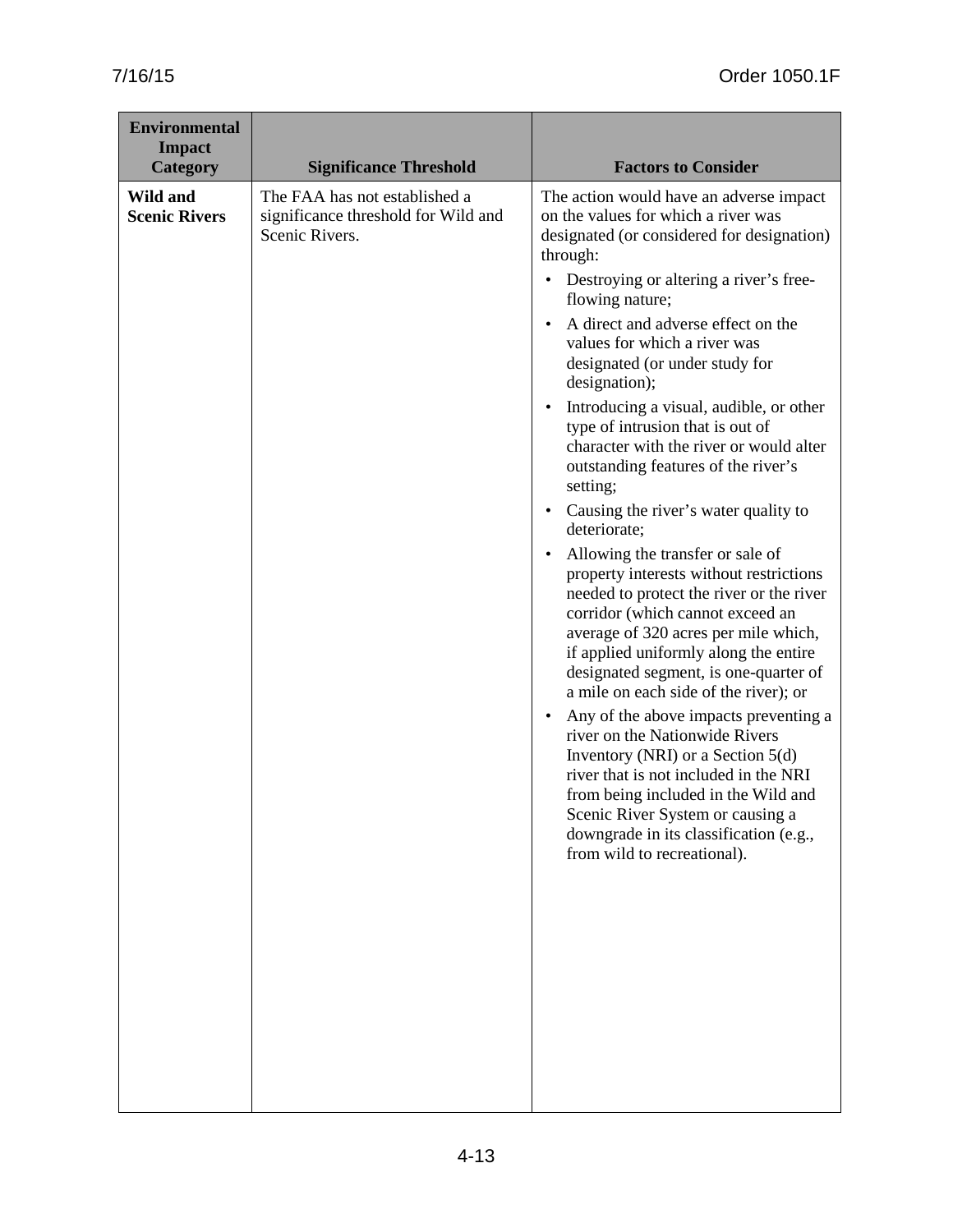**4-4. Mitigation.** As defined in the CEQ Regulations at 40 CFR § 1508.20, mitigation includes avoiding the impact; minimizing the impact; rectifying the impact by repairing, rehabilitating, or restoring the environment; reducing or eliminating the impact over time by preservation and maintenance operations during the life of the action; and compensating for the impact by replacing or providing substitute resources.

a. General. An EA may include discussion of reasonable mitigation measures. If mitigation is discussed in an EA, the discussion must be in sufficient detail to describe the impacts of the mitigation. If the responsible FAA official determines that mitigation measures can and will be used to reduce potentially significant adverse impacts below the level of significance, these mitigation measures can be used to support a mitigated FONSI. An EIS must describe mitigation measures considered or planned to minimize harm from the proposed action and any reasonable alternatives. For more detailed guidance on the use of mitigation in EAs and EISs, see Paragraphs 6-2.3 and 7-1.1.h, respectively.

b. Mitigation Incorporated into Project Design.Mitigation measures incorporated into project design (e.g., by modifying the project) must be clearly described as part of the proposed action or alternatives discussed in an EA or EIS.

c. Mitigation Made a Condition of FAA Approval**.** When specific mitigation is made a condition of project approval, the FAA or another appropriate entity must implement the mitigation. Prior to project approval, the FAA should verify that:

(1) The FAA has sufficient legal authority to implement or enforce implementation of the mitigation;

(2) Funding for implementation of the mitigation is reasonably foreseeable;

(3) The mitigation is clearly specified in terms of expected outcomes, which may include measurable performance standards;

(4) Any required mitigation has been clearly identified as a condition of approval in the EA/FONSI or ROD; and

(5) Appropriate language is used in grant agreements, licenses, contract specifications, operating specifications, directives, other project review or implementation procedures, or in other appropriate mechanisms to ensure mitigation set forth as a condition of approval is implemented.

d. Monitoring. If mitigation is a condition of project approval, then in accordance with CEQ's guidance on the *Appropriate Use of Mitigation and Monitoring and Clarifying the Appropriate Use of Mitigated Findings of No Significant Impact*, 76 *Federal Register* 3843 (January 21, 2011), the FAA will apply professional judgment and the rule of reason in determining important cases where the agency or the applicant should develop a monitoring program. The agency or entity responsible for mitigation must use the same standards of professional judgment and the rule of reason when determining the type and extent of monitoring to check on the progress made in implementing mitigation commitments as well as their effectiveness. In cases that are less important, the agency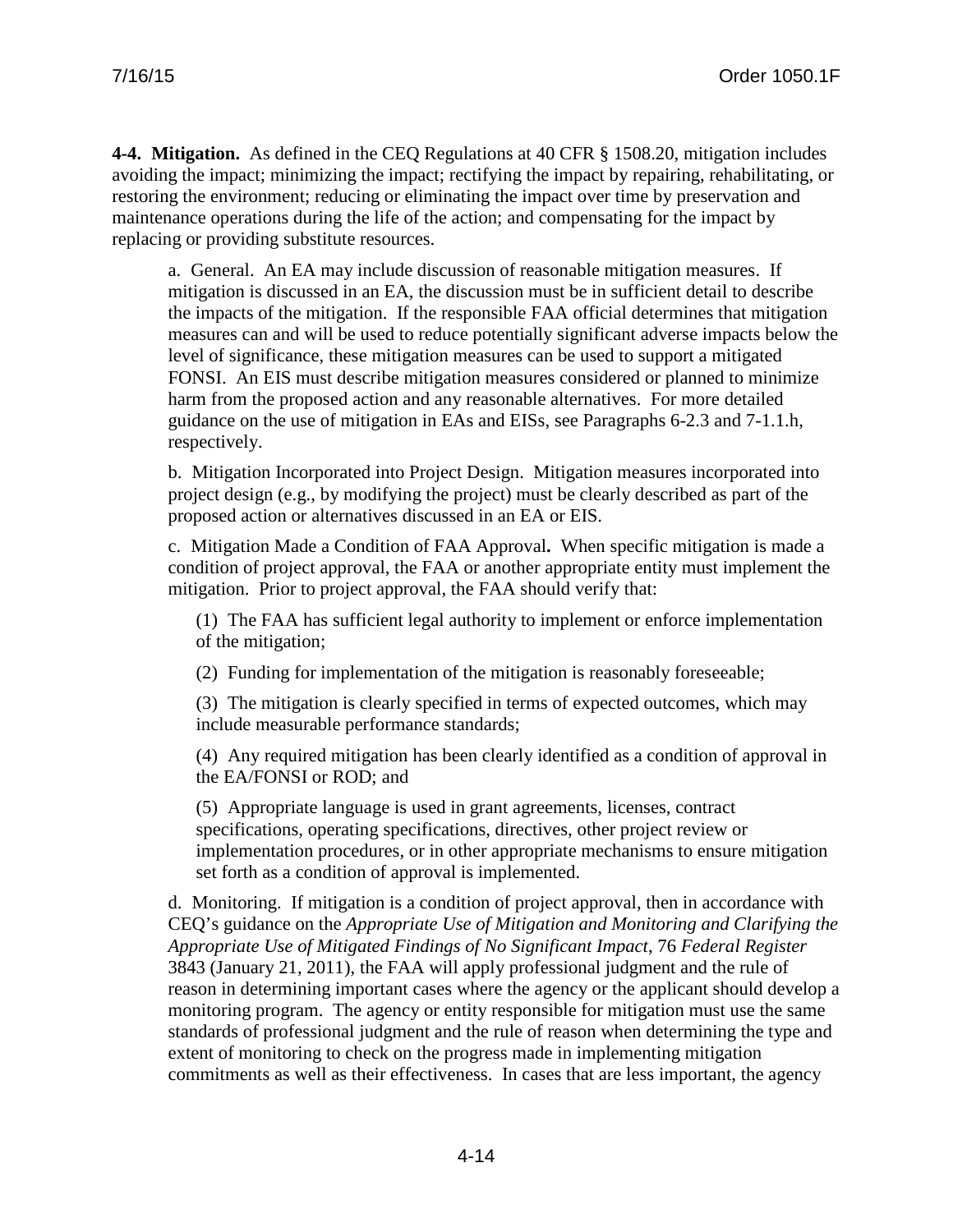should exercise its discretion to determine what level of monitoring, if any, is appropriate.

A monitoring program should include both implementation monitoring (i.e., whether mitigation measures are being implemented) and effectiveness monitoring (i.e., whether mitigation measures are producing expected outcomes) and must be clearly described in the decision document (e.g., ROD or FONSI/ROD). Where available and applicable, an EMS may be used for tracking and monitoring mitigation commitments. If monitoring demonstrates that mitigation commitments are not being implemented or that implemented mitigation is failing to mitigate environmental impacts as predicted, the FAA should consider taking remedial steps. If a pending FAA decision on the proposed action remains, the responsible FAA official should also consider whether the preparation of supplemental NEPA documentation is necessary. For more detailed guidance on mitigation monitoring in EAs and EISs, see Paragraphs 6-2.3 and 7-2.3 respectively.

e. Enforcement. When an entity other than the FAA fails to implement mitigation that is a condition of project approval, the FAA should consider appropriate action, as necessary, to ensure that the entity implements the mitigation. For more detailed guidance on mitigation enforcement in EAs and EISs, see Paragraphs 6-2.3 and 7-2.3 respectively.

## **4-5. -4-50. Reserved**.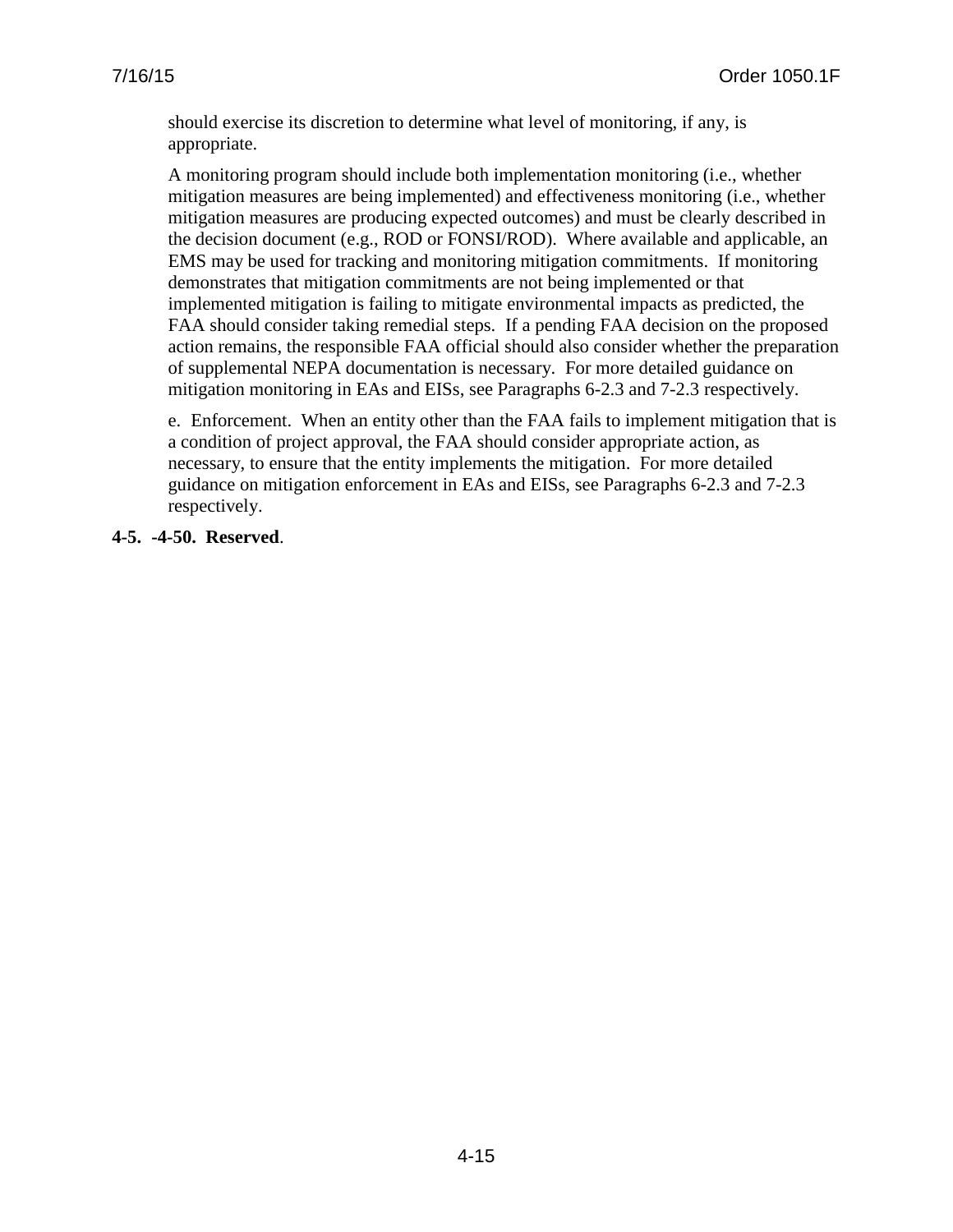# **Chapter 5: Categorical Exclusions**

**5-1. General.** The CATEXs listed in Paragraphs 5-6.1 through 5-6.6 are for types of actions that the FAA has found do not normally have the potential for individual or cumulative significant impacts on the human environment.

a. Scope of CATEX. The responsible FAA official must determine whether a proposed action is within the scope of a CATEX listed in this chapter. If a proposed action is within the scope of a CATEX, but the responsible FAA official determines that extraordinary circumstances exist, an EA or EIS must be prepared. If a proposed action is not within the scope of a CATEX, an EA or EIS must be prepared. The CATEX determination process is described in flowchart form in Exhibit D-1 of Appendix D.

b. Segmentation. A CATEX should not be used for a segment or an interdependent part of a larger proposed action.

## **5-2. Extraordinary Circumstances.**

a. Extraordinary Circumstances. Extraordinary circumstances are factors or circumstances in which a normally categorically excluded action may have a significant environmental impact that then requires further analysis in an EA or an EIS. For FAA proposed actions, extraordinary circumstances exist when the proposed action meets both of the following criteria (see 40 CFR § 1508.4, CEQ Regulations):

- (1) Involves any of the circumstances described in Subparagraph b. below; and
- (2) May have a significant impact (see 40 CFR § 1508.4, CEQ Regulations).

An impact involving one or more of the circumstances described below in connection with a proposed action does not require the preparation of an EA or EIS unless the additional determination is made that the proposed action may have a significant environmental impact (i.e., that the circumstances rise to the level of extraordinary circumstances). The FAA uses screening and other analyses and consultation, as appropriate, to assist in determining extraordinary circumstances (see supporting guidance in the 1050.1F Desk Reference for information to determine the potential for significant environmental impacts and Paragraph 4-3 of this Order for the FAA's significance thresholds and factors to consider in evaluating significance). When extraordinary circumstances exist and the proposed action cannot be modified to eliminate the extraordinary circumstances, an EA or EIS must be prepared. If extraordinary circumstances do not exist or are eliminated, a CATEX may be used. If it is uncertain whether the proposed action involves an extraordinary circumstance, the LOB/SO should consult with AEE and AGC for guidance.

b. Circumstances. An extraordinary circumstance exists if a proposed action involves any of the following circumstances and has the potential for a significant impact:

(1) An adverse effect on cultural resources protected under the National Historic Preservation Act of 1966, as amended, 54 U.S.C. §300101 et seq.;

(2) An impact on properties protected under Section 4(f);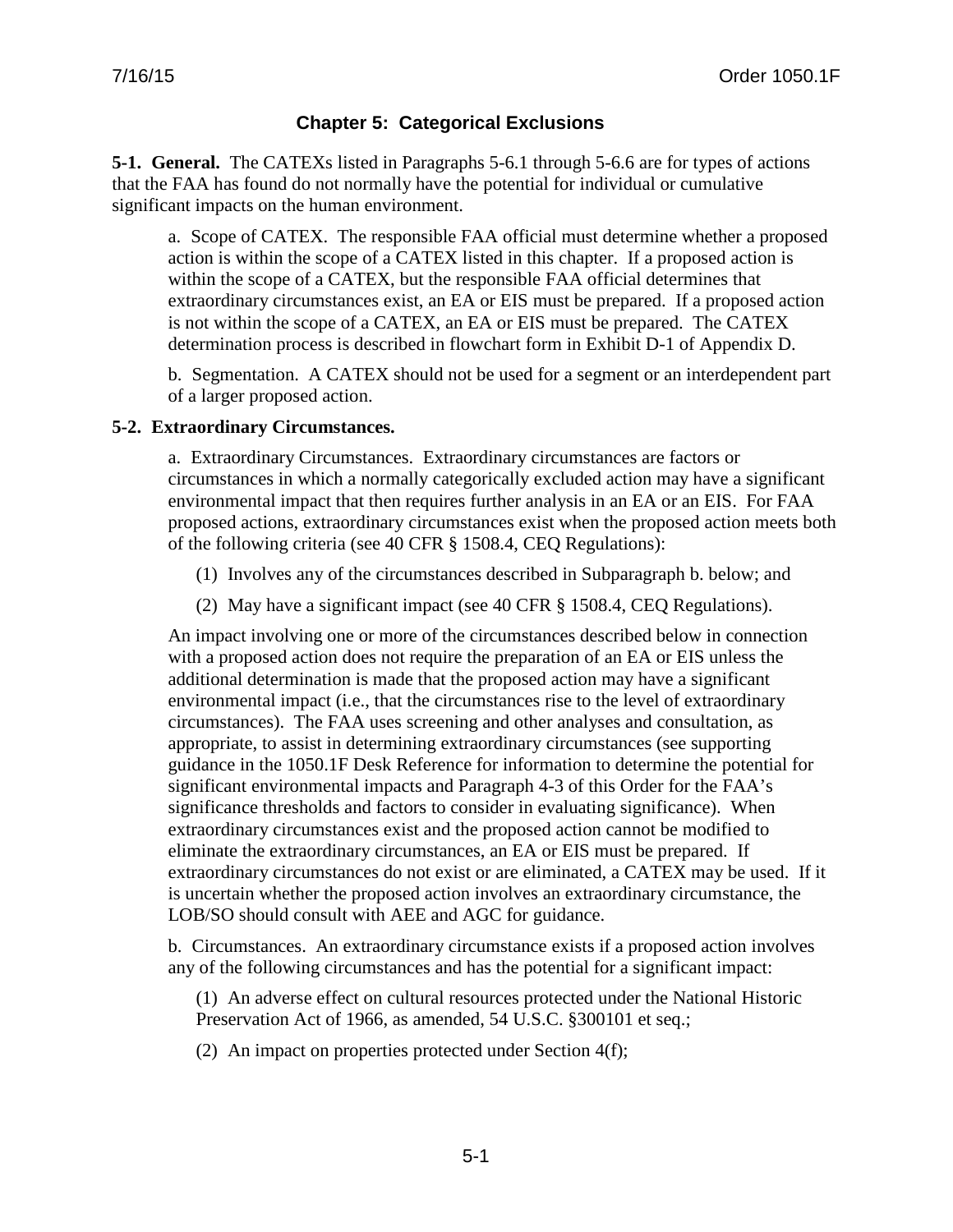(3) An impact on natural, ecological, or scenic resources of Federal, state, tribal, or local significance (e.g., federally listed or proposed endangered, threatened, or candidate species, or designated or proposed critical habitat under the Endangered Species Act, 16 U.S.C. §§ 1531-1544);

(4) An impact on the following resources: resources protected by the Fish and Wildlife Coordination Act, 16 U.S.C. §§ 661-667d; wetlands; floodplains; coastal zones; national marine sanctuaries; wilderness areas; National Resource Conservation Service-designated prime and unique farmlands; energy supply and natural resources; resources protected under the Wild and Scenic Rivers Act, 16 U.S.C. §§ 1271-1287, and rivers or river segments listed on the Nationwide Rivers Inventory (NRI); and solid waste management;

(5) A division or disruption of an established community, or a disruption of orderly, planned development, or an inconsistency with plans or goals that have been adopted by the community in which the project is located;

(6) An increase in congestion from surface transportation (by causing decrease in level of service below acceptable levels determined by appropriate transportation agency, such as a highway agency);

(7) An impact on noise levels of noise sensitive areas;

(8) An impact on air quality or violation of Federal, state, tribal, or local air quality standards under the Clean Air Act, 42 U.S.C. §§ 7401-7671q;

(9) An impact on water quality, sole source aquifers, a public water supply system, or state or tribal water quality standards established under the Clean Water Act, 33 U.S.C. §§ 1251-1387, and the Safe Drinking Water Act, 42 U.S.C. §§ 300f-300j-26;

(10) Impacts on the quality of the human environment that are likely to be highly controversial on environmental grounds. The term "highly controversial on environmental grounds" means there is a substantial dispute involving reasonable disagreement over the degree, extent, or nature of a proposed action's environmental impacts or over the action's risks of causing environmental harm. Mere opposition is not sufficient for a proposed action or its impacts to be considered highly controversial on environmental grounds. Opposition on environmental grounds by a Federal, state, or local government agency or by a tribe or a substantial number of the persons affected by the action should be considered in determining whether or not reasonable disagreement regarding the impacts of a proposed action exists. If in doubt about whether a proposed action is highly controversial on environmental grounds, consult the LOB/SO's headquarters environmental division, AEE, Regional Counsel, or AGC for assistance;

(11) Likelihood to be inconsistent with any Federal, state, tribal, or local law relating to the environmental aspects of the proposed action; or

(12) Likelihood to directly, indirectly, or cumulatively create a significant impact on the human environment, including, but not limited to, actions likely to cause a significant lighting impact on residential areas or commercial use of business properties, likely to cause a significant impact on the visual nature of surrounding land uses, likely to cause environmental contamination by hazardous materials, or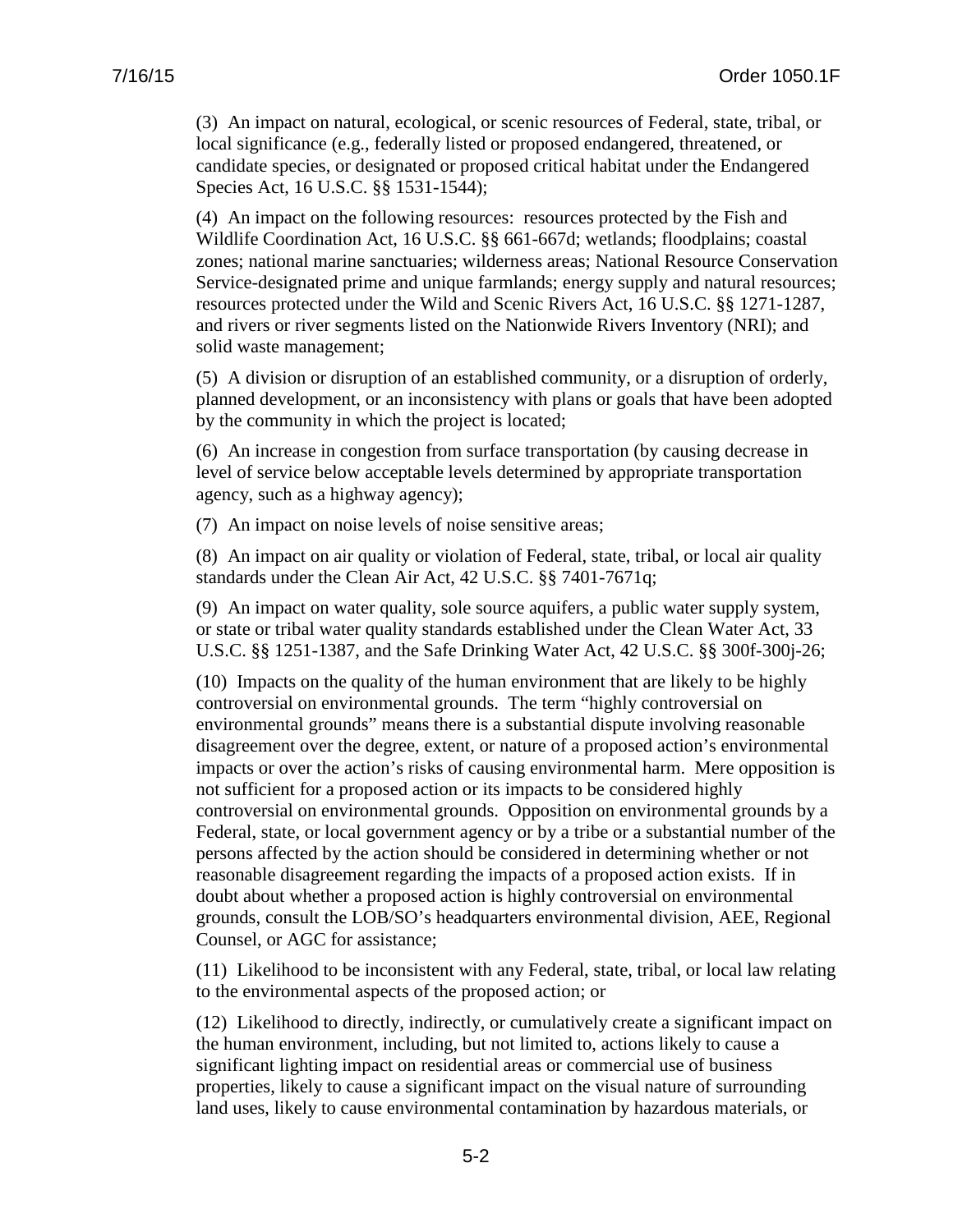likely to disturb an existing hazardous material contamination site such that new environmental contamination risks are created.

#### **5-3. Categorical Exclusion Documentation.**

a. Simple Documentation. Some of the CATEXs listed in Paragraph 5-6 cover actions for which there are no reasonable expectations of any changes in use or other changes that could cause an environmental impact. These are designated with an asterisk ( \* ). Many of the other CATEXs cover actions that have little or no potential for extraordinary circumstances. When using a CATEX for these actions, a LOB/SO may prepare a simple written record (which may already be included in documentation prepared during the course of normal project development) that a specific CATEX was determined to apply to a proposed action.

b. Additional Documentation. Some actions involve greater potential for one or more extraordinary circumstances or otherwise warrant additional CATEX documentation, as described in Paragraph d, below. Factors that may warrant the preparation of additional documentation include actions:

(1) Likely to affect sensitive resources sufficiently to heighten concerns regarding the potential for extraordinary circumstances;

(2) That would result in changes to the routine routing of aircraft that have the potential to result in significant increases in noise over noise sensitive areas;

(3) Involving situations in which the applicability of a CATEX is not intuitively clear;

- (4) Involving known controversy or public opposition; or
- (5) For which litigation is anticipated.

c. Other Situations. FAA LOB/SOs are responsible for identifying proposed actions within their purview that warrant CATEX documentation. LOB/SOs may additionally exercise professional judgment to document a project-specific CATEX that is not included in Paragraph 5-3.b above. A determination that a proposed action qualifies for a CATEX is not considered deficient due to lack of documentation provided that extraordinary circumstances have been considered.

d. Documentation. Documentation prepared for a CATEX determination in accordance with Paragraph 5-3 should be concise. The extent of documentation should be tailored to the type of action involved and the potential for extraordinary circumstances. There is no prescribed format; however, the documentation should cite the CATEX(s) used, describe how the proposed action fits within the category of actions described in the CATEX, and explain that there are no extraordinary circumstances that would preclude the proposed action from being categorically excluded. The documentation of compliance with special purpose laws and requirements may either be included in a documented CATEX or may be documented separately (see Paragraph 5-5). A CATEX determination that warrants the preparation of additional documentation in accordance with Paragraph 5-3.b should be signed by the responsible FAA official.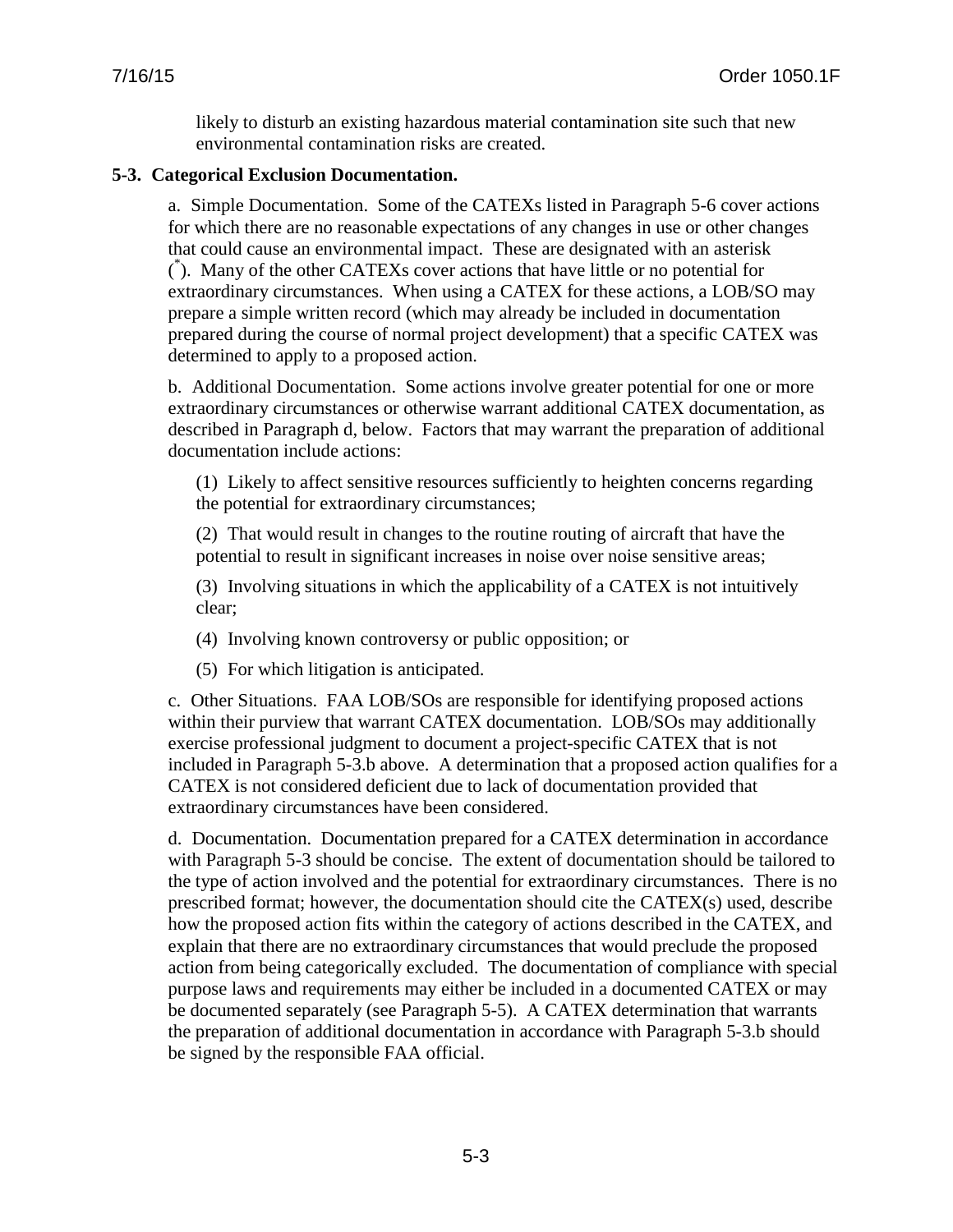e. Record of Decision. The preparation of a ROD for a CATEX determination is not required and is uncommon. There may be instances where it would be advantageous for the FAA to prepare a separate formal decision document (i.e., a "CATEX/ROD") in connection with a CATEX determination. A CATEX/ROD might be advisable, for example, where there is substantial controversy regarding the applicability of a CATEX and/or the existence of extraordinary circumstances. When there is doubt whether a CATEX/ROD is appropriate, the responsible FAA official should consult with AGC-600 or Regional Counsel.

**5-4. Public Notification**. There is no requirement to notify the public when a CATEX is used. However, CEQ encourages agencies to determine circumstances in which the public should be engaged or notified before a CATEX is used. The FAA, as a regulatory agency, normally notifies the public when a CATEX is applied to a proposed rulemaking action. Other appropriate circumstances may be determined on a case-by-case basis.

**5-5. Other Environmental Requirements.** In addition to NEPA, a proposed action may be subject to special purpose laws and requirements that must be complied with before the action can be approved. The responsible FAA official must ensure, to the fullest extent possible, that the proposed action is in compliance with such requirements in addition to making the appropriate determination regarding use of a CATEX. To the extent that these other requirements are relevant to a determination of extraordinary circumstances, they must be addressed before a CATEX is used. The responsible FAA official must document compliance with applicable requirements, including any required consultations, findings, or determinations. The documentation of compliance with special purpose laws and requirements may either be included in a documented CATEX or may be documented separately from a CATEX. Special purpose laws and requirements may also have public notification requirements. Information on other environmental requirements that may apply to proposed actions is provided in the 1050.1F Desk Reference.

**5-6. The Federal Aviation Administration's Categorical Exclusions.** The FAA has determined that the actions listed in this paragraph normally do not individually or cumulatively have a significant effect on the human environment.

The CATEXs are organized by the following functions:

- Administrative/General: Actions that are administrative or general in nature;
- Certification: Actions concerning issuance of certificates or compliance with certification programs;
- Equipment and Instrumentation: Actions involving installation, repair, or upgrade of equipment or instruments necessary for operations and safety;
- Facility Siting, Construction, and Maintenance: Actions involving acquisition, repair, replacement, maintenance, or upgrading of grounds, infrastructure, buildings, structures, or facilities that generally are minor in nature;
- Procedural: Actions involving establishment, modification, or application of airspace and air traffic procedures; and
- Regulatory: Actions involving establishment of, compliance with, or exemptions to, regulatory programs or requirements.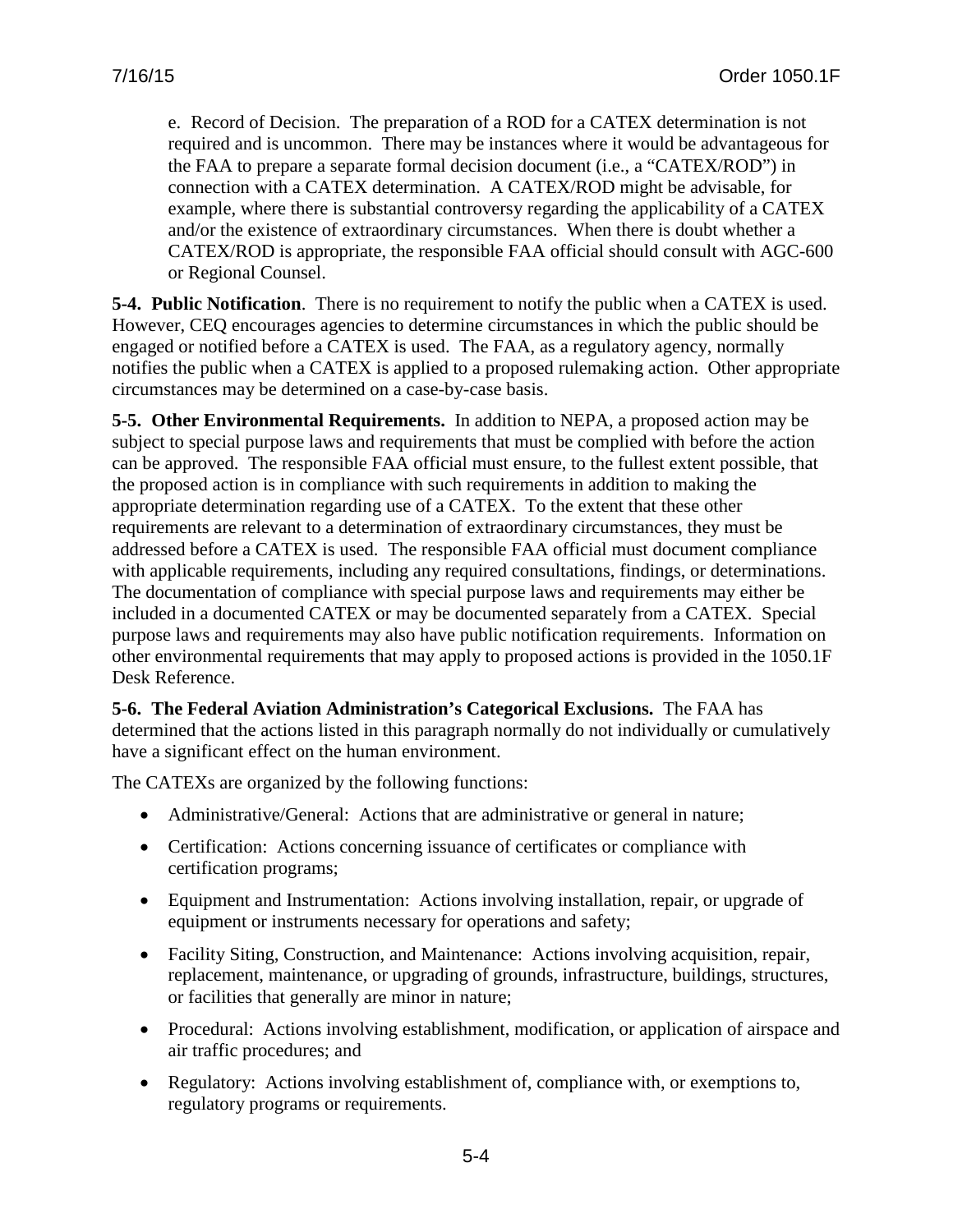To assist the responsible FAA official in identifying the applicable CATEX for a proposed action, the FAA LOB/SO that most commonly uses a CATEX is provided in parentheses following the description of the CATEX. For example, if ATO and the AST are the two LOB/SOs that most commonly use a CATEX, the parenthetical reference (ATO, AST) will follow the description of the CATEX. If a given CATEX is used with equal frequency by all FAA LOB/SOs, the parenthetical reference "(All)" will follow the description of the CATEX. This information is presented for reference only, and must not be construed to limit the use of a CATEX to only the listed LOB/SO.

**5-6.1. Categorical Exclusions for Administrative/General Actions.** This category includes the list of CATEXs for FAA actions that are administrative or general in nature. *An action included within this list of categorically excluded actions is not automatically exempted from environmental review under NEPA. The responsible FAA official must also review Paragraph 5-2, Extraordinary Circumstances, before deciding to categorically exclude a proposed action.*

a. Implementation of measures to respond to emergency air or ground safety needs, accidents, or natural events with no reasonably foreseeable significant long-term adverse impacts. (All)

b. Release of an airport sponsor from Federal obligations incurred when the sponsor accepted: (1) an Airport Improvement Grant; or (2) Federal surplus property for airport purposes. (NOTE: FAA consent to long-term leases (i.e., those exceeding 20 years) converting airport-dedicated property to non-aeronautical, revenue-producing purposes (e.g., convenience concessions such as food or personal services) has the same effect as a release and is part of this CATEX provided that the proposed and reasonably foreseeable uses of the property do not trigger extraordinary circumstances as described in Paragraph 5-2, Extraordinary Circumstances). (ARP, AST)

c. An FAA action responding to a request for conveying federally owned land, including surplus Federal property and/or joint-use facilities, provided the proposed use of the conveyed land is either unchanged or for a use that is categorically excluded. (ARP, ATO)

d. Federal funding and approval of amendments to Airport Layout Plans (ALPs) to carry out FAA-approved noise compatibility programs pursuant to 14 CFR part 150. (ARP)

e. Issuance of Notices to Airmen (NOTAMS), which notify pilots and other interested parties of interim or temporary conditions. (AVS, ATO)

f. Mandatory actions required under implementing regulation for any treaty or international agreement to which the United States is a party, or required by the decisions of international organizations or authorities in which the United States is a member or participant except when the United States has discretion over implementation of such requirements. (AGC, ARP, APL, ATO, AST, AVS)

g. Issuance of airport policy and planning documents including the National Plan of Integrated Airport Systems (NPIAS), Airport Improvement Program (AIP) priority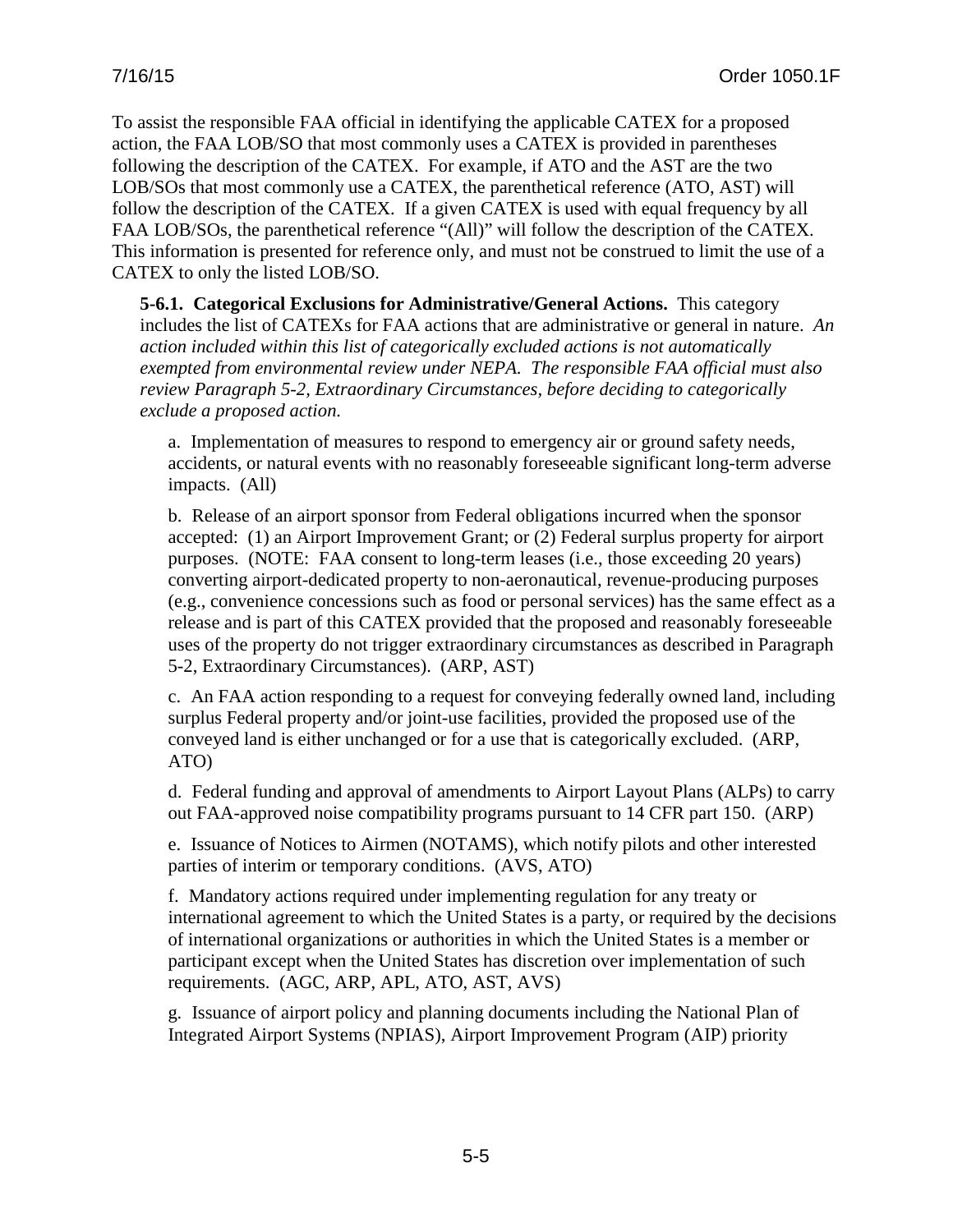system, and advisory circulars on planning, design, and development that are issued as administrative and technical guidance. (ARP, AST)<sup>[\\*](#page-53-0)</sup>

h. Approval of an airport sponsor's request solely to impose Passenger Facility Charges (PFC) or approval to impose and use PFCs for planning studies. (ARP)<sup>[\\*](#page-53-1)</sup>

i. Actions that are tentative, conditional, and clearly taken as a preliminary action to establish eligibility under an FAA program, for example, Airport Improvement Program (AIP) actions that are tentative and conditional and clearly taken as a preliminary action to establish an airport sponsor's eligibility under the AIP.  $(AII)^*$  $(AII)^*$ 

j. Administrative and agency operating actions, such as procurement documentation, organizational changes, personnel actions, and legislative proposals not originating in the FAA.  $(All)$ <sup>\*</sup>

k. Agreements with foreign governments, foreign civil aviation authorities, international organizations, or U.S. Government departments calling for cooperative activities or the provision of technical assistance, advice, equipment, or services to those parties, and the implementation of such agreements; negotiations and agreements to establish and define bilateral aviation safety relationships with foreign governments and the implementation of such agreements; attendance at international conferences and the meetings of international organizations, including participation in votes and other similar actions.  $(All)$ <sup>\*</sup>

l. All delegations of authority to designated examiners, designated engineering representatives, or airmen under Section 314 of the FAA Act (49 U.S.C. §§ 44702(d) and 45303). (ATO, AVS) \*

m. FAA administrative actions associated with transfer of ownership or operation of an existing airport, by acquisition or long-term lease, as long as the transfer is limited to ownership, right of possession, and/or operating responsibility. (ARP)\*

n. Issuance of grants to prepare noise exposure maps and noise compatibility programs (NCPs) under 49 U.S.C. §§ 47503(2) and 47504, and FAA determinations to accept noise exposure maps and approve NCPs under 14 CFR part 150. (ARP)<sup>\*</sup>

o. Issuance of grants that do not imply a project commitment, such as airport planning grants, and grants to states participating in the state block grant program. (ARP, AST)<sup>\*</sup>

p. Conditional approval of an Airport Layout Plan (ALP). (ARP)<sup>\*</sup>

q. Planning and development of training, personnel efficiency, and performance projects and programs. (All) \*

r. Issuance of policy and planning documents and legislative proposals not intended for, or that do not cause direct implementation of, project or system actions. (All)\*

s. Project amendments (for example, increases in costs) that do not alter the environmental impact of the action. (All)<sup>\*</sup>

<span id="page-53-0"></span>See Paragraph 5-3.a.  $\overline{a}$ 

<span id="page-53-2"></span><span id="page-53-1"></span><sup>\*</sup> See Paragraph 5-3.a.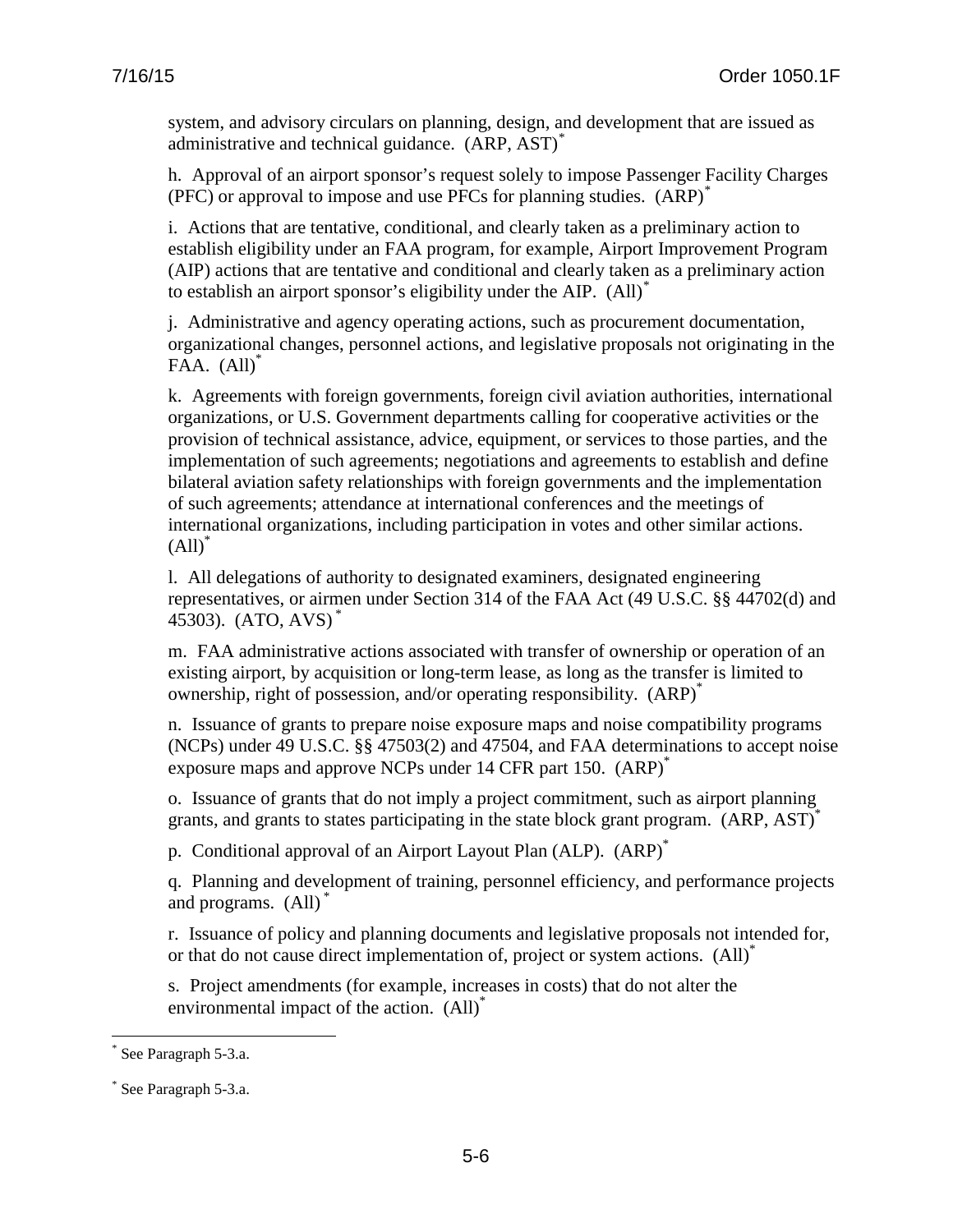t. Actions related to the retirement of the principal of bond or other indebtedness for terminal development. (ARP)\*

u. Approval under 14 CFR part 161, *Notice and Approval of Airport Noise and Access Restrictions*, of a restriction on the operations of Stage 3 aircraft that does not have the potential to significantly increase noise at the airport submitting the restriction proposal or at other airports to which restricted aircraft may divert. (ARP)

**5-6.2. Categorical Exclusions for Certification Actions.** This category includes the list of CATEXs for FAA actions concerning issuance of certificates or compliance with certification programs. *An action included within this list of categorically excluded actions is not automatically exempted from environmental review under NEPA. The responsible FAA official must also review Paragraph 5-2, Extraordinary Circumstances, before deciding to categorically exclude a proposed action.* 

a. Approvals and findings pursuant to 14 CFR part 36, *Noise Standards: Aircraft Type and Airworthiness Certification*, and acoustical change provisions under 14 CFR § 21.93. (ATO, AVS, APL)

b. Approvals of repairs, parts, and alterations of aircraft, commercial space launch vehicles, and engines not affecting noise, emissions, or wastes. (All)

c. Issuance of certificates such as the following: (1) new, amended, or supplemental aircraft types that meet environmental regulations; (2) new, amended, or supplemental engine types that meet emission regulations; (3) new, amended, or supplemental engine types that have been excluded by the EPA (see 14 CFR § 34.7, *Exemptions*); (4) medical, airmen, export, manned free balloon type, glider type, propeller type, supplemental type certificates not affecting noise, emission, or waste; (5) mechanic schools, agricultural aircraft operations, repair stations, and other air agency ratings; and (6) operating certificates. (ATO, AVS)

d. Operating specifications and amendments that do not significantly change the operating environment of the airport. "That do not significantly change the operating environment of the airport" refers to minor operational changes at an airport that do not have the potential to cause significant impacts to noise, air quality, or other environmental impact categories. These would include, but are not limited to, authorizing use of an alternate airport, administrative revisions to operations specifications, or use of an airport on a one-time basis. The use of an airport on a onetime basis means the operator will not have scheduled operations at the airport, or will not use the aircraft for which the operator requests an amended operations specification, on a scheduled basis. (ATO, AVS)

e. Issuance of certificates and related actions under the Airport Certification Program (see 14 CFR part 139). (ARP)

f. Issuance of Airworthiness Directives (ADs) to ensure aircraft safety. (ATO, AVS)[\\*](#page-54-0)

 $\overline{a}$ 

<span id="page-54-0"></span><sup>\*</sup> See Paragraph 5-3.a.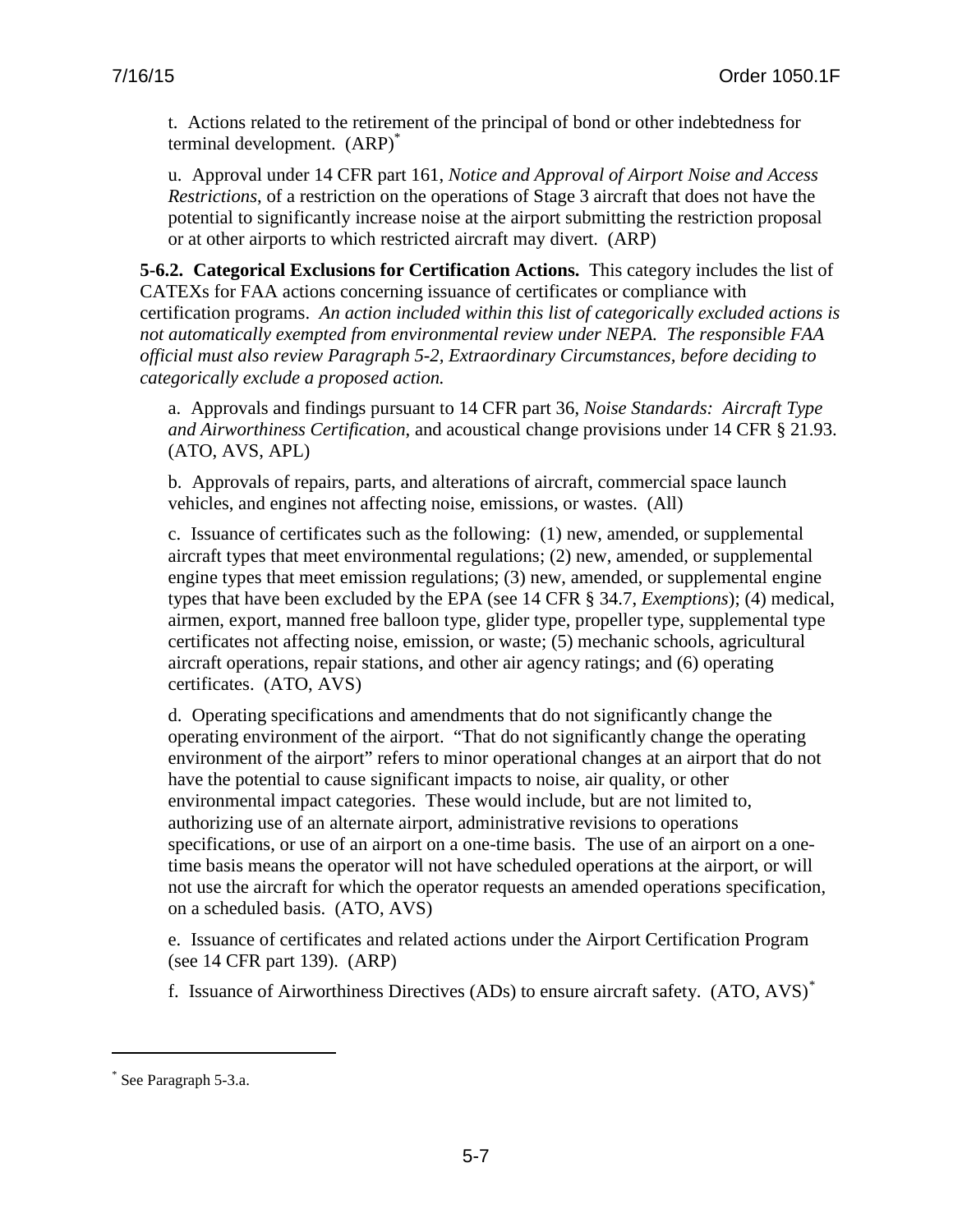**5-6.3. Categorical Exclusions for Equipment and Instrumentation.** This category includes the list of CATEXs for FAA actions involving installation, repair, or upgrade of equipment or instruments necessary for operations and safety.*An action included within this list of categorically excluded actions is not automatically exempted from environmental review under NEPA. The responsible FAA official must also review Paragraph 5-2, Extraordinary Circumstances, before deciding to categorically exclude a proposed action.*

a. Construction of the following facilities on designated airport property or commercial space launch sites, co-located with other FAA facilities, co-located at a location currently used for similar facilities or equipment, or replacement with essentially similar facilities or equipment: Remote Communications Outlet (RCO), Remote Transmitter/Receiver (RT/R), or Remote Center-Air Ground Communication Facility (RCAG), or essentially similar facilities or equipment identified in, and designed and constructed in accordance with FAA Order 6580.3, *The Remote Communications Facilities Installation Standards Handbook*. These facilities are typically located within a 150 feet by 150 feet parcel with antenna towers reaching approximately 40 feet in height. (ATO)

b. Establishment, installation, upgrade, or relocation of any of the following on designated airport or FAA property: airfield or approach lighting systems, visual approach aids, beacons, and electrical distribution systems as described in FAA Order 6850.2, *Visual Guidance Lighting Systems*, and other related facilities. (ATO, ARP)

c. Federal financial assistance for, or Airport Layout Plan (ALP) approval of, or FAA installation or upgrade of facilities and equipment, other than radars, on designated airport or FAA property or commercial space launch sites. Facilities and equipment means FAA communications, navigation, surveillance, and weather systems. Weather systems include hygrothermometers, Automated Weather Observing System (AWOS), Automatic Surface Observation System (ASOS), Stand Alone Weather Sensors (SAWS), Runway Visual Range (RVR), and other essentially similar facilities and equipment that provide for modernization or enhancement of the service provided by these facilities. Navigational aids include Very High Frequency Omnidirectional Range (VOR), VOR Test facility (VOT), co-located VORs and Tactical Aircraft Control and Navigation (TACAN) (VORTAC), Low Power TACAN, Instrument Landing System (ILS) equipment or components of ILS equipment (establishment or relocation of an ILS is not included; an EA is normally required; see Paragraph 3-1.2.b(8)), Wide Area Augmentation System (WAAS), Local Area Augmentation System (LAAS), other essentially similar facilities and equipment, and equipment that provides for modernization or enhancement of the service provided by that facility, such as conversion of VOR to VORTAC, conversion to Doppler VOR (DVOR), or conversion of ILS to category II or III standards. FAA Order 6820.10, *VOR, VOR/DME and VORTAC Siting Criteria* governs the installation of VOR/VOT/VORTAC-type equipment. These facilities are typically located within a 150 feet by 150 feet parcel, with a total structure height reaching approximately 50 feet in height. (ATO, ARP, AST)

d. Federal financial assistance for, or Airport Layout Plan (ALP) approval of, or FAA installation, repair, replacement, relocation, or upgrade of radar facilities and equipment on designated airport or FAA property or commercial space launch sites, that conform to the current American National Standards Institute/Institute of Electrical and Electronic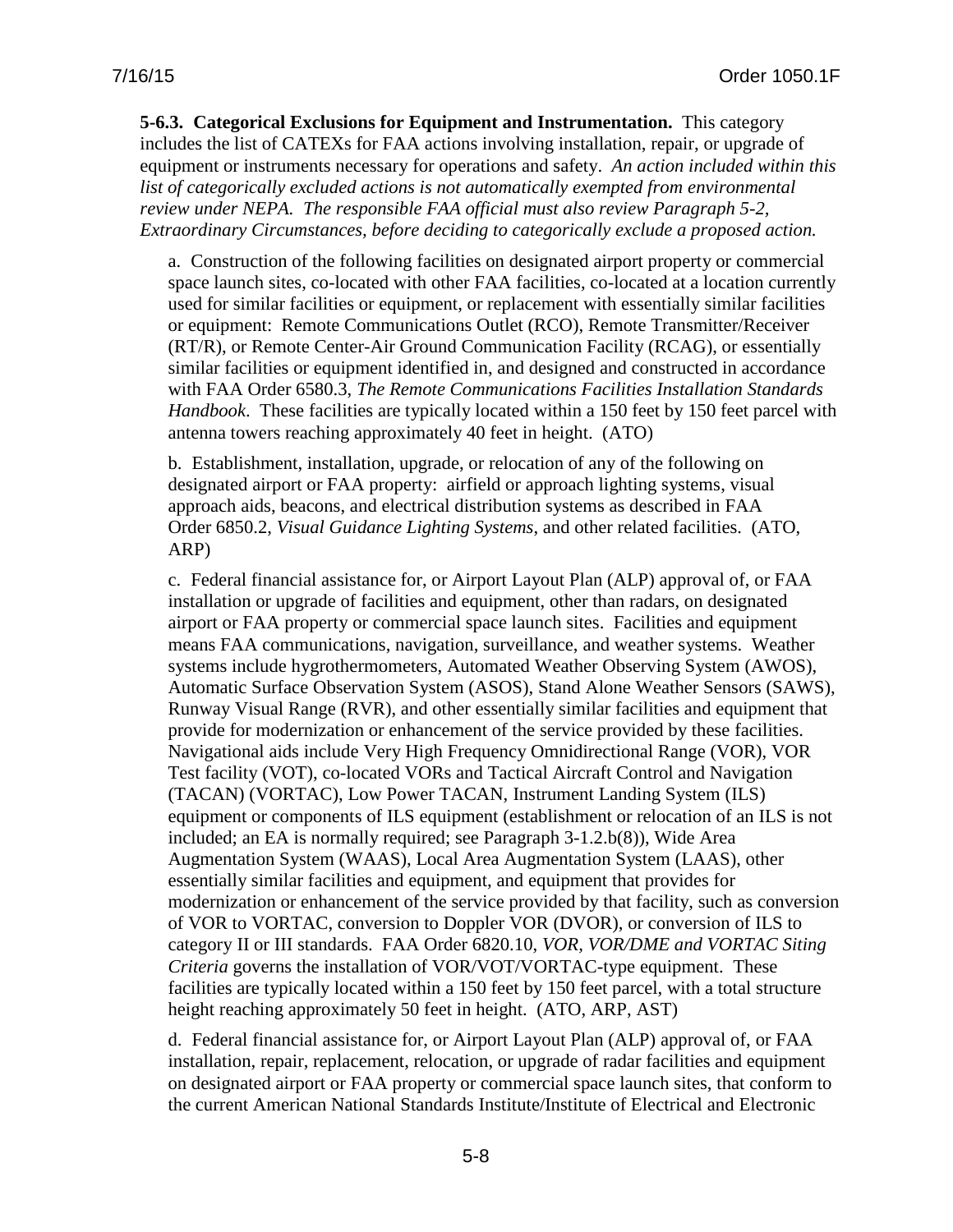Engineers (ANSI/IEEE) guidelines for maximum permissible exposure to electromagnetic fields. Radar facilities and equipment include Terminal Doppler Weather Radar (TDWR), Next Generation Weather Radar (NEXRAD), Precision Runway Monitor (PRM), Airport Surface Detection Equipment (ASDE), Air Route Surveillance Radar (ARSR), Airport Surveillance Radar (ASR), Air Traffic Control Beacon Interrogator (ATCBI), and other essentially similar facilities and equipment. In addition, this includes equipment that provides for modernization or enhancement of the service provided by these facilities, such as Radar Bright Display Equipment (RBDE) with Plan View Displays (PVD), Direct Access Radar Channel (DARC), adding a beacon system onto existing radar, and calibration equipment. (ATO, ARP)

e. Federal financial assistance for, Airport Layout Plan (ALP) approval of, or FAA installation, repair, relocation, replacement, removal, or upgrade of minor miscellaneous items such as Low Level Wind Shear Alert System (LLWAS), wind indicators, wind measuring devices, landing directional equipment, segmented circles (visual indicators providing traffic pattern information at airports without airport traffic control towers (ATCTs)), mobile ATCTs, Mobile Emergency Radar Facilities (MERF), and associated fencing and calibration equipment. (ARP, ATO)

f. Installation or replacement of engine generators used in emergencies. (ATO, AST)

g. Replacement or upgrade of power and control cables for existing facilities and equipment, such as airfield or approach lighting systems (ALS), commercial space launch site lighting systems, visual approach aids, beacons, and electrical distribution systems as described in FAA Order 6850.2, *Visual Guidance Lighting Systems*, or airport surveillance radar (ASR), commercial space launch site surveillance radar, Instrument Landing System (ILS), and Runway Visual Range (RVR). (ATO)

h. Acquisition of equipment required for the safety or security of personnel and property on the airport or commercial space launch site, including safety equipment required by rule or regulation for certification of an airport (see 14 CFR part 139, *Certification and Operation: Land Airports Serving Certain Air Carriers*), or licensing the operation of a commercial space launch site (see 14 CFR part 420, *License to Operate a Launch Site*) and acquisition of snow removal equipment. (ARP, AST)

i. Approval of an Airport Layout Plan (ALP), Federal financial assistance for, or FAA projects for: the installation of solar or wind-powered energy equipment, provided the installation does not involve more than three total acres of land (including the land needed for easements and rights-of-way associated with building and installing the equipment, and any trenching and cabling that would connect the installed solar or wind equipment to other parts of the airport or an existing electrical grid) and would not have the potential to cause significant impacts on bird or bat populations. Construction contracts or leases for this equipment must include requirements to control dust, sedimentation, storm water, and accidental spills. (ARP, ATO)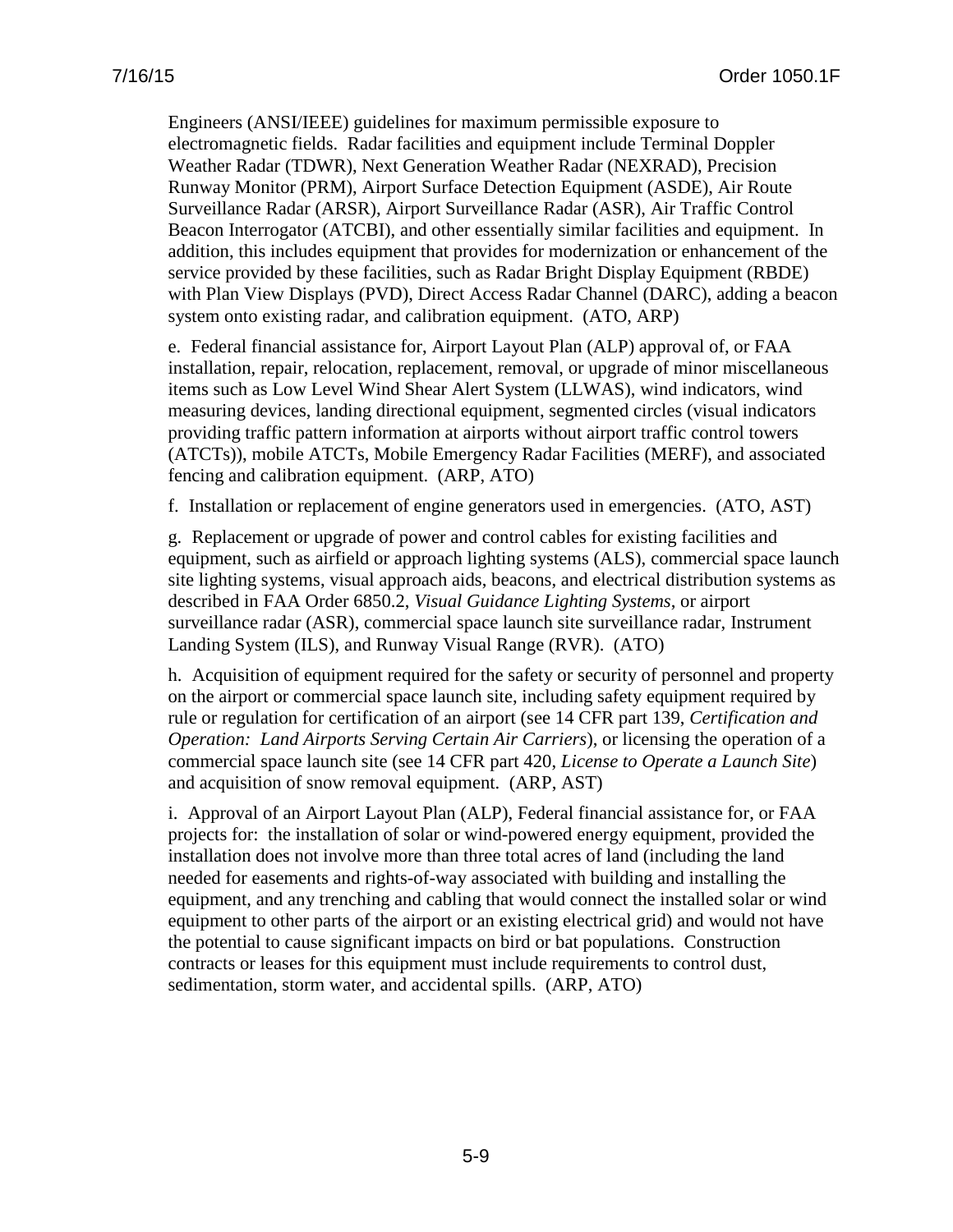**5-6.4. Categorical Exclusions for Facility Siting, Construction, and Maintenance.** This category includes the list of CATEXs for FAA actions involving acquisition, repair, replacement, maintenance, or upgrading of grounds, infrastructure, buildings, structures, or facilities that generally are minor in nature. *An action included within this list of categorically excluded actions is not automatically exempted from environmental review under NEPA. The responsible FAA official must also review Paragraph 5-2, Extraordinary Circumstances, before finalizing a decision to categorically exclude a proposed action*.

a. Access road construction, and construction, relocation, or repair of entrance and service roadways that do not reduce the level of service on local traffic systems below acceptable levels. (ATO, ARP, AST)

b. Acquisition of land and relocation associated with a categorically excluded action. (ATO, ARP)

c. Installation, modification, or repair of radars at existing facilities that conform to the current American National Standards Institute/Institute of Electrical and Electronics Engineers (ANSI/IEEE) guidelines for maximum permissible exposures to electromagnetic fields and do not significantly change the impact on the environment of the facility. (All)

d. Federal financial assistance, Airport Layout Plan (ALP) approval, or FAA installation of de-icing/anti-icing facilities that comply with National Pollutant Discharge Elimination System (NPDES) permits or other permits protecting the quality of receiving waters, and for which related water detention or retention facilities are designed not to attract wildlife hazardous to aviation, as defined in FAA Advisory Circular 150/5200-33, *Hazardous Wildlife Attractants on or Near Airports*. (ATO, ARP)

e. Federal financial assistance, licensing, or Airport Layout Plan (ALP) approval for the following actions, provided the action would not result in significant erosion or sedimentation, and will not result in a significant noise increase over noise sensitive areas or result in significant impacts on air quality.

- Construction, repair, reconstruction, resurfacing, extending, strengthening, or widening of a taxiway, apron, loading ramp, or runway safety area (RSA), including an RSA using Engineered Material Arresting System (EMAS); or
- Reconstruction, resurfacing, extending, strengthening, or widening of an existing runway.

This CATEX includes marking, grooving, fillets and jet blast facilities associated with any of the above facilities. (ARP, AST)

f. Federal financial assistance, licensing, Airport Layout Plan (ALP) approval, or FAA construction or limited expansion of accessory on-site structures, including storage buildings, garages, hangars, t-hangars, small parking areas, signs, fences, and other essentially similar minor development items. (ATO, ARP, AST)

g. Construction of Remote Transmitter/Receiver (RT/R), or other essentially similar facilities and equipment, to supplement existing communications channels installed in the Airport Traffic Control Tower (ATCT) or Flight Service Station (FSS). (ATO)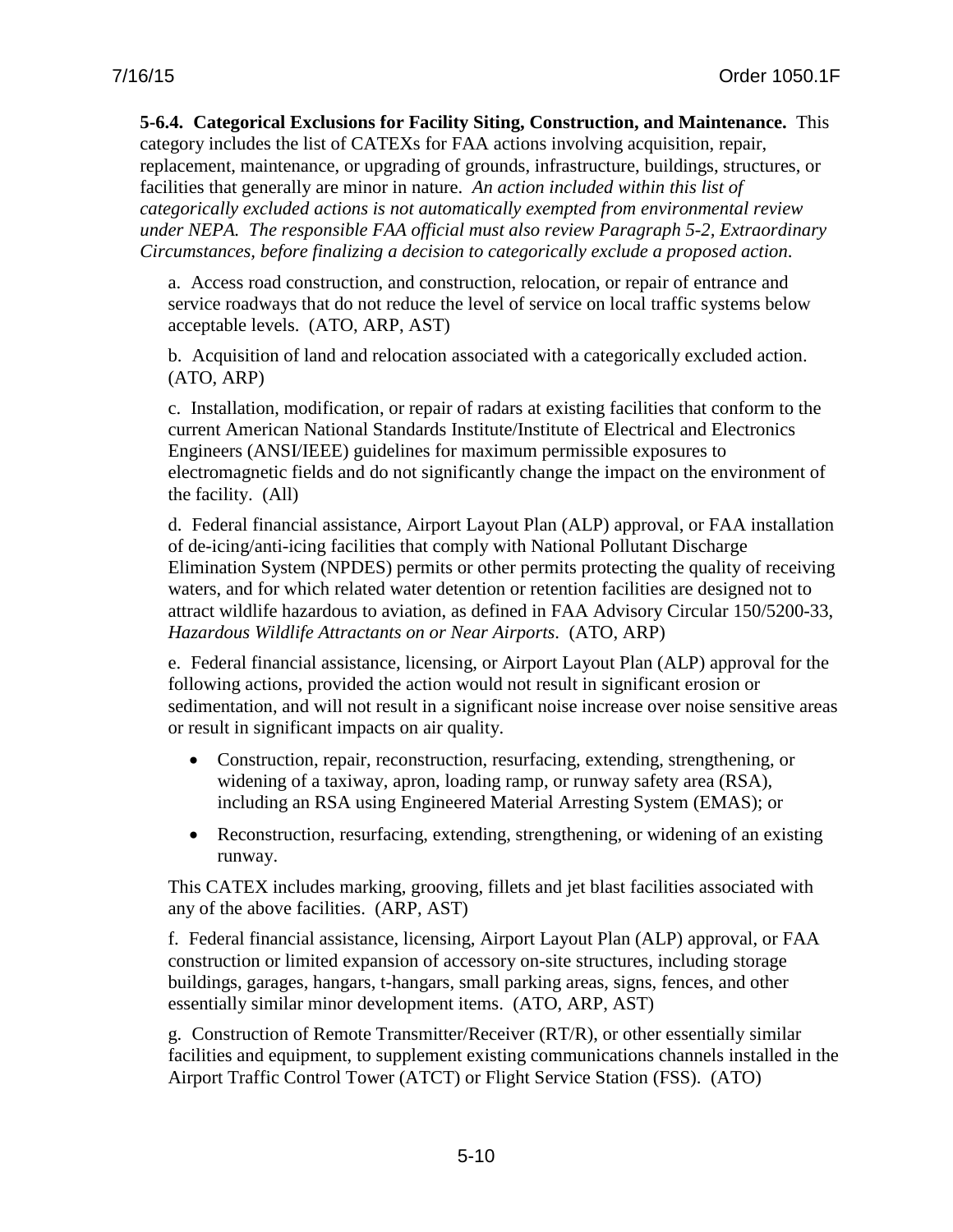h. Federal financial assistance, licensing, or Airport Layout Plan (ALP) approval for construction or expansion of facilities—such as terminal passenger handling and parking facilities or cargo buildings, or facilities for non-aeronautical uses at existing airports and commercial space launch sites—that do not substantially expand those facilities (see the FAA's presumed to conform list (72 *Federal Register* 41565 (July 30, 2007))). (All)

i. Demolition and removal of FAA buildings and structures, or financial assistance for or approval of an Airport Layout Plan (ALP) for the demolition or removal of non-FAA owned, on-airport buildings and structures, provided no hazardous substances or contaminated equipment are present on the site of the existing facility. This CATEX does not apply to buildings and structures of historic, archaeological, or architectural significance as officially designated by Federal, state, tribal or local governments. (ATO, AST, ARP)

j. Removal or extension of water, sewage, electrical, gas, or other utilities of temporary duration to serve construction. (ATO, AST)

k. Placing earthen fill into previously excavated land with material compatible with the natural features of the site, provided the land is not delineated as a wetland; or minor dredging or filling of wetlands or navigable waters for any categorically excluded action, provided the fill is of material compatible with the natural features of the site, and the dredging and filling qualifies for an U.S. Army Corps of Engineers nationwide or a regional general permit. (ATO, AST, ARP)

l. Federal financial assistance for, licensing or approval of the grading of land, the removal of obstructions to air navigation, or erosion control measures, provided those activities occur on and only affect airport property, a commercial space launch site, or FAA-owned or leased property. (ATO, ARP, AST)

m. Lease of space in buildings or towers. (ATO, AST)

n. Minor expansion of facilities, including the addition of equipment such as telecommunications equipment, on an existing facility where no additional land is required, or when expansion is due to remodeling of space in current quarters or existing buildings. Additions may include antennas, concrete pad, and minor trenching for cable. (ATO, AST)

o. Minor trenching and backfilling where the surface is restored and the excavated material is protected against erosion and run-off during the construction period. (ATO, ARP, AST)

p. New gardening, landscaping, and/or maintenance of existing landscaping that does not cause or promote the introduction or spread of invasive species that would harm the native ecosystem; use of landscape practices that reflect recommendations provided in *Guidance for Presidential Memorandum on Environmentally and Economically Beneficial Landscape Practices on Federal Landscaped Grounds*, 60 *Federal Register* 40837 (August 10, 1995); and that do not attract wildlife that is hazardous to aviation. (ATO, ARP, AST)

q. Construction and installation, on airports or commercial space launch sites, of noise abatement measures, such as noise barriers to diminish aircraft and commercial space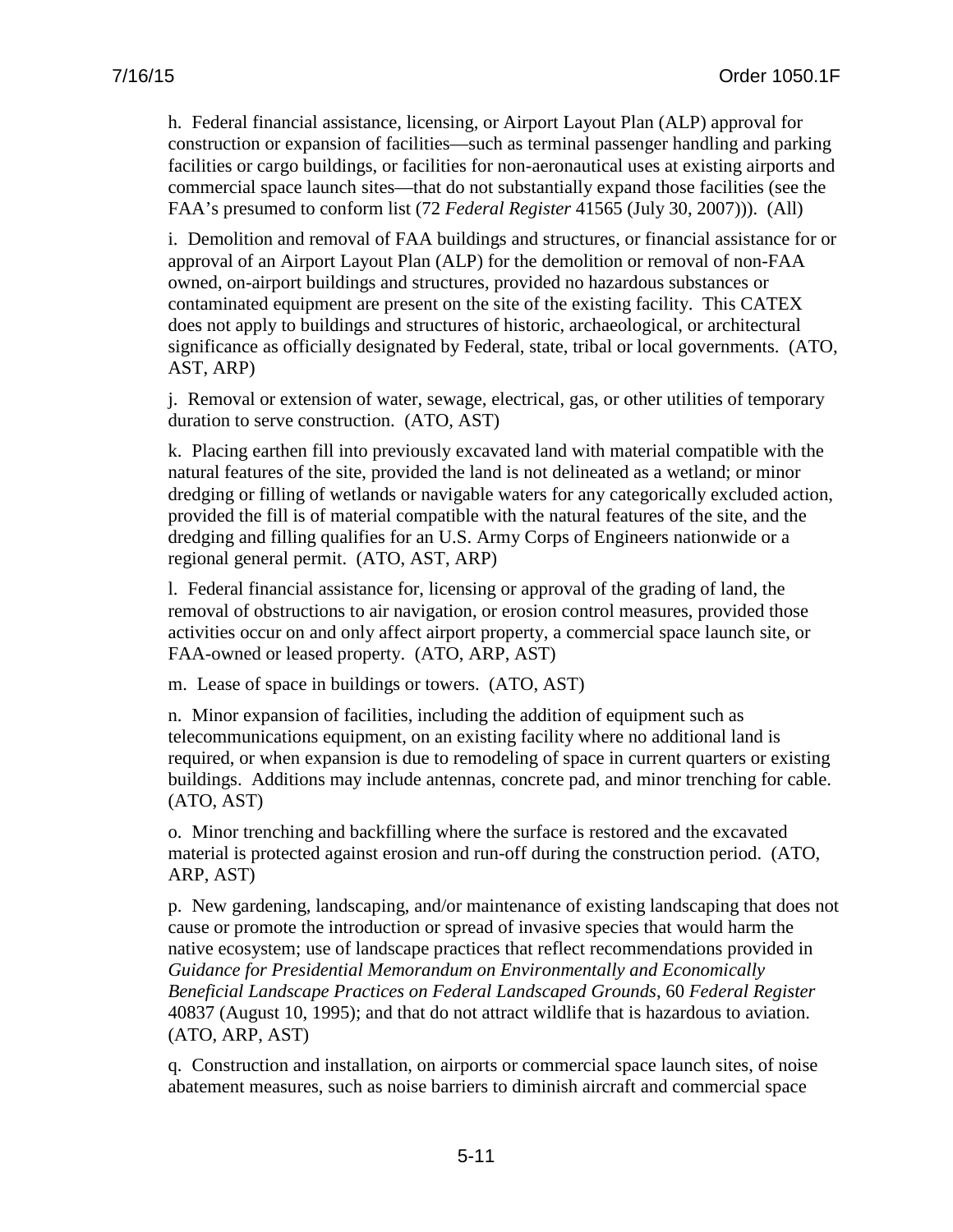launch vehicle engine exhaust blast or noise, and installation of noise control materials. (All)

r. Purchase, lease, or acquisition of three acres or less of land with associated easements and rights-of-way for new facilities. (ATO)

s. Repairs and resurfacing of existing access to remote facilities and equipment such as Air Route Surveillance Radar (ARSR), Remote Center Air/Ground Communications Facility (RCAG), Remote Communications Outlet (RCO), and VHF Omnidirectional Range (VOR) with Ultra-High Frequency Tactical Air Navigation Aid (VORTAC). (ATO)

t. Federal financial assistance for, or Airport Layout Plan (ALP) approval of, a new heliport on an existing airport or commercial space launch site that would not significantly increase noise over noise sensitive areas. (ARP, AST)

u. Approval of an Airport Layout Plan (ALP) for installation of on-airport, aboveground storage tanks or underground storage tanks (USTs) on airport property or FAA installation, repair, or replacement of USTs and aboveground storage tanks at FAA facilities. These actions must comply with FAA Order 1050.15, *Fuel Storage Tanks at FAA Facilities,* and EPA regulations, 40 CFR parts 112, 280, and 281, as applicable. This CATEX includes the closure and removal of a fuel storage tank, and remediation of contaminants resulting from a fuel storage tank at an FAA facility or on an airport, provided those actions occur in accordance with the order and the regulations noted above. The establishment of bulk fuel storage and associated distribution systems is not within the scope of this CATEX. Those actions are subject to Paragraph 3-1.2.b.(5) of this Order. (ATO, ARP)

v. Replacement or reconstruction of a terminal, structure, or facility with a new one of similar size and purpose, where location will be on the same site as the existing building or facility. (ATO, ARP, AST)

w. Repair and maintenance of existing roads, rights-of-way, trails, grounds, parking areas, and utilities, including, for example, snow removal, vegetation control, and erosion control work. (All)

x. Routine facility decommissioning, exclusive of disposal. (ATO, AST)

y. Takeover of non-Federal facilities by the FAA. (ATO)

z. Federal financial assistance, licensing, Airport Layout Plan (ALP) approval, or FAA action related to topping or trimming trees to meet 14 CFR part 77, *Safe, Efficient Use, and Preservation of the Navigable Airspace,* standards for removing obstructions which can adversely affect navigable airspace. (All)

aa. Upgrading of building electrical systems or maintenance of existing facilities, such as painting, replacement of siding, roof rehabilitation, resurfacing, or reconstruction of paved areas, and replacement of underground facilities. (ATO, AST)

bb. Airport Layout Plan (ALP) approval and/or Federal financial assistance for actions related to a fee-simple purchase of land or the purchase of an avigation easement to establish a runway protection zone (RPZ) or for other aeronautical purposes provided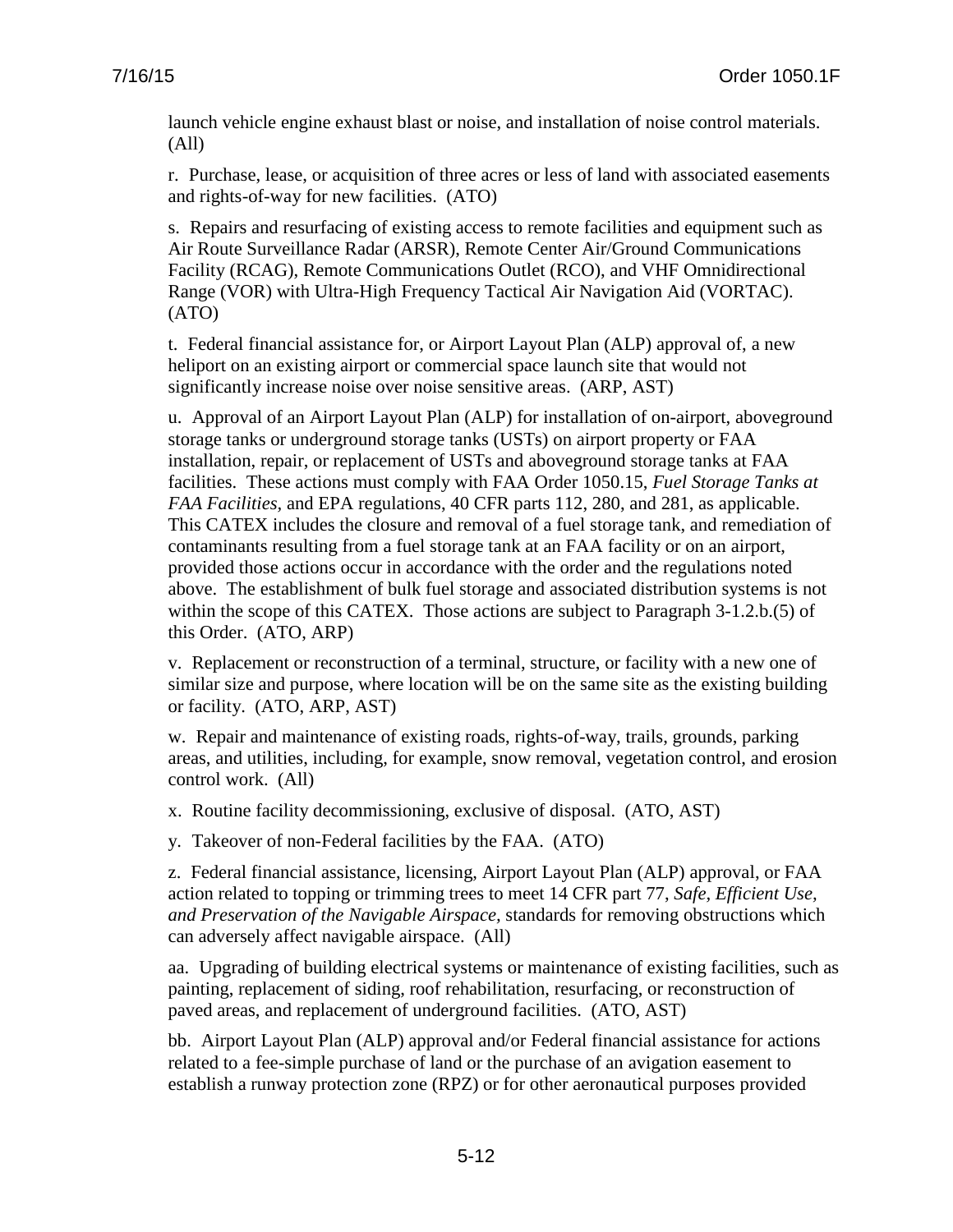there is no land disturbance and does not require extensive business or residential relocations. (ARP)

cc. Approval of an Airport Layout Plan (ALP) and/or Federal financial assistance to permanently close a runway and use it as a taxiway at small, low-activity airports, provided any changes to lights or pavement would be on previously developed airport land. (ARP)

dd. FAA construction, reconstruction, or relocation of a non-Radar, Level 1 airport traffic control tower (a tower that does not use radar) at an existing visual flight rule airport, or FAA approval of an Airport Layout Plan (ALP) and/or Federal funding to do so, provided the action would occur on a previously disturbed area of the airport and not: (1) cause an increase in the number of aircraft operations, a change in the time of aircraft operations, or a change in the type of aircraft operating at the airport; (2) cause a significant noise increase in noise sensitive areas; or (3) cause significant air quality impacts. (ARP, ATO)

ee. Environmental investigation of hazardous waste or hazardous substance contamination on previously developed airport or FAA-owned, leased, or operated sites including temporary activities such as minor excavation, soil test borings, and installation of groundwater testing and monitoring wells, piezometers and other groundwater well monitoring devices impacting approximately one acre in aggregate surface area. The work plan or Sampling and Analysis Plan (SAP) for the project must integrate current industry best practices and address, as applicable, surface restoration, well and soil boring decommissioning, and the collection, storage, handling, transportation, minimization, and disposal of investigation-derived wastes. The work plan or SAP must also address these matters for other Federal or state regulated wastes generated by the investigation. The work plan or SAP must be coordinated with and, if required, approved by the appropriate or relevant governmental agency or agencies prior to commencement of work. (ATO, ARP)

ff. Remediation of hazardous wastes or hazardous substances impacting approximately one acre or less in aggregate surface area, including siting, site preparation, construction, equipment repair or replacement, operation and maintenance, remote or on-site monitoring, and removal of remediation-related equipment and facilities, on previously developed FAA-owned, leased, or operated sites. Remedial or corrective actions must be performed in accordance with an approved work plan (i.e., remedial action plan, corrective action plan, or similar document) that documents applicable current industry best practices and addresses, as applicable, permitting requirements, surface restoration, well and soil boring decommissioning, and the minimization, collection, any necessary associated on-site treatment, storage, handling, transportation, and disposal of Federal or state regulated wastes. The work plan must be coordinated with, and if required, approved by, the appropriate governmental agency or agencies prior to the commencement of work. Examples of covered activities include:

• Minor excavation (less than one acre of surface area, or less than 25,000 cubic yards) for removal of contaminated soil or containers (drums, boxes, or other articles);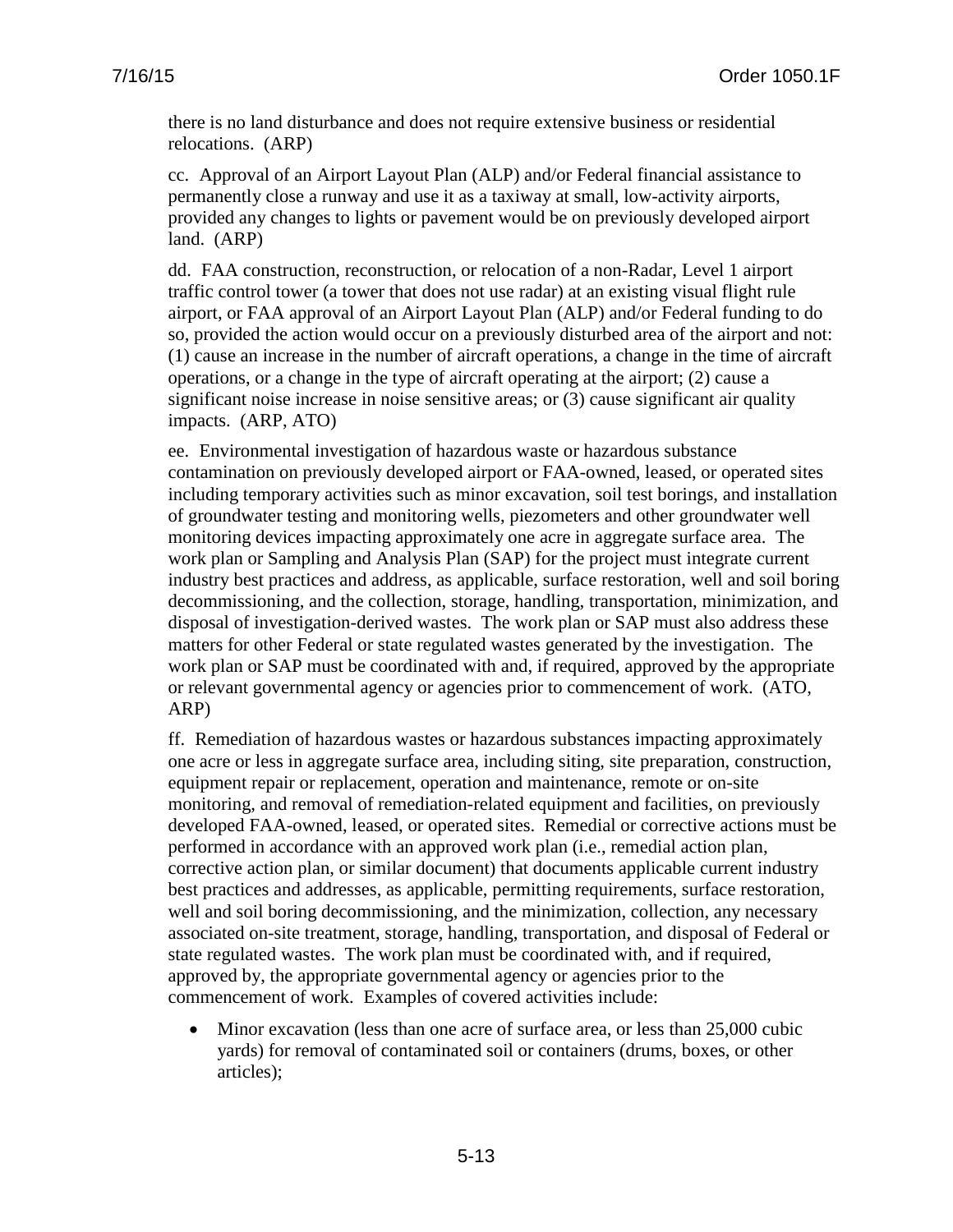- Ongoing operation of remedial and removal on-site monitoring and cleanup systems in accordance with an approved work plan (i.e., remedial action plan, corrective action plan, or similar document); and
- Installation, operation and maintenance, and removal of in-situ remediation systems and appurtenances, including (1) groundwater wells for treatment and monitoring of soil and water contamination; or (2) on-site vapor extraction systems. (ATO)

**5-6.5. Categorical Exclusions for Procedural Actions.** This category includes the list of CATEXs for FAA actions involving establishment, modification, or application of airspace and air traffic procedures*. An action included within this list of categorically excluded actions is not automatically exempted from environmental review under NEPA. The responsible FAA official must also review Paragraph 5-2, Extraordinary Circumstances, before finalizing a decision to categorically exclude a proposed action.*

a. Rulemaking actions that designate or modify classes of airspace areas, airways, routes, and reporting points (see 14 CFR part 71, *Designation of Class A, B, C, D, and E Airspace Areas; Air Traffic Service Routes; and Reporting Points*). (ATO)

b. Actions regarding establishment of jet routes and Federal airways (see 14 CFR § 71.15, *Designation of jet routes and VOR Federal airways*); operation of civil aircraft in a defense area, or to, within, or out of the United States through a designated Air Defense Identification Zone (ADIZ) (14 CFR part 99, *Security Control of Air Traffic*); authorizations for operation of moored balloons, moored kites, amateur rockets, and unmanned free balloons (see 14 CFR part 101, *Moored Balloons, Kites, Amateur Rockets and Unmanned Free Balloons*); and, authorizations of parachute jumping and inspection of parachute equipment (see 14 CFR part 105, *Parachute Operations*). (ATO)

c. Actions to return all or part of special use airspace (SUA) to the National Airspace System (NAS), such as revocation of airspace, a decrease in dimensions, or a reduction in times of use (e.g., from continuous to intermittent, or use by a Notice to Airmen (NOTAM)). (ATO)

d. Modification of the technical description of special use airspace (SUA) that does not alter the dimensions, altitudes, or times of designation of the airspace (such as changes in designation of the controlling or using agency, or correction of typographical errors). (ATO)

- e. Designation of controlled firing areas. (ATO)
- f. Actions to increase the altitude of special use airspace. (ATO)

g. Establishment of Global Positioning System (GPS), Flight Management System (FMS), Area Navigation/Required Navigation Performance (RNAV/RNP), or essentially similar systems that use overlay of existing flight tracks. For these types of actions, the Noise Integrated Routing System (NIRS) Noise Screening Tool (NST) or other FAAapproved environmental screening methodology should be applied. (ATO, AVS)

h. Establishment or modification of helicopter routes that channel helicopter activity over major thoroughfares and do not have the potential to significantly increase noise over noise sensitive areas. (ATO, AVS)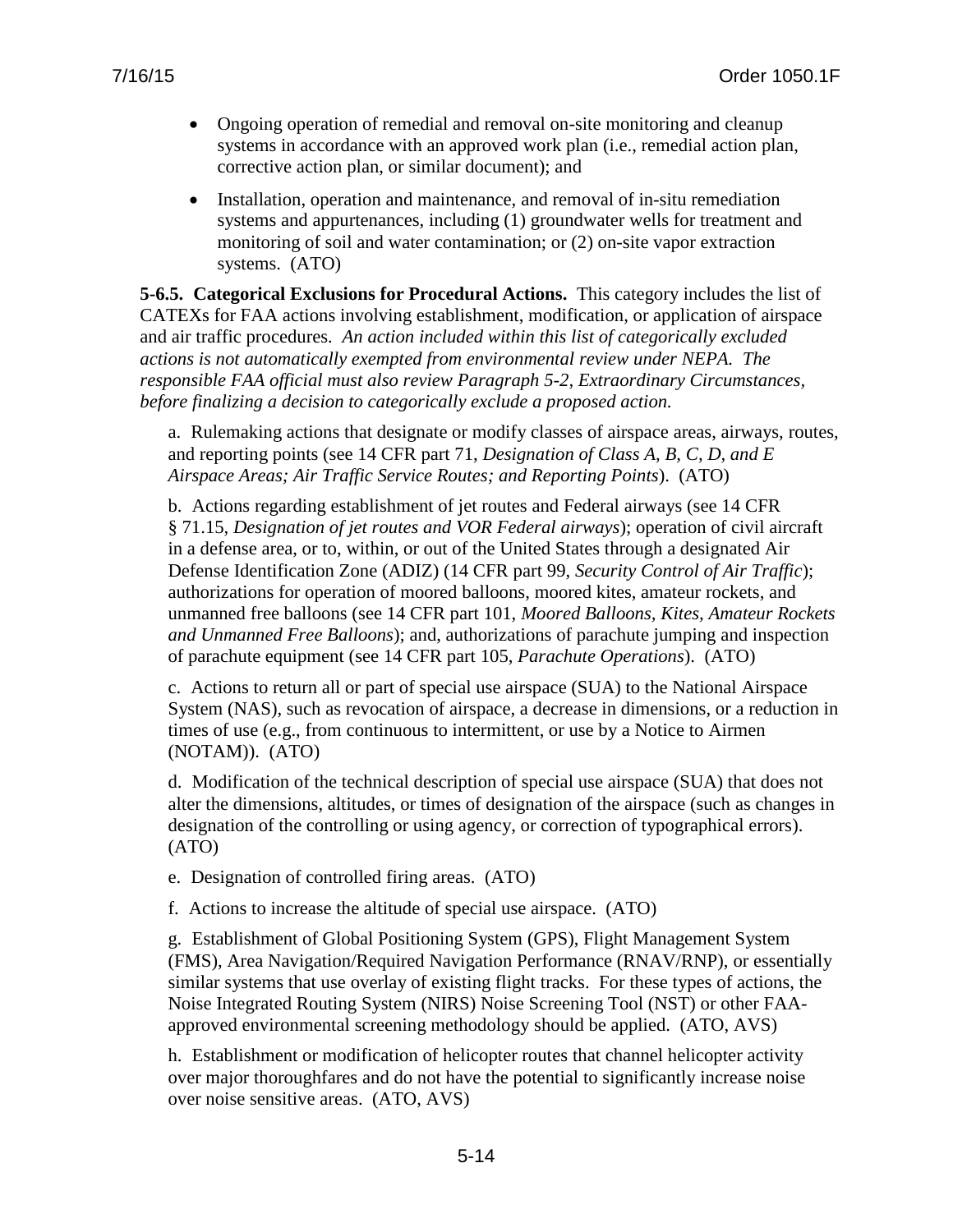i. Establishment of new or revised air traffic control procedures conducted at 3,000 feet or more above ground level (AGL); procedures conducted below 3,000 feet AGL that do not cause traffic to be routinely routed over noise sensitive areas; modifications to currently approved procedures conducted below 3,000 feet AGL that do not significantly increase noise over noise sensitive areas; and increases in minimum altitudes and landing minima. For modifications to air traffic procedures at or above 3,000 feet AGL, the Noise Screening Tool (NST) or other FAA-approved environmental screening methodology should be applied. (ATO, AVS)

j. Implementation of procedures to respond to emergency air or ground safety needs, accidents, or natural events with no reasonably foreseeable long-term adverse impacts. (ATO)

k. Publication of existing air traffic control procedures that do not essentially change existing tracks, create new tracks, change altitude, or change concentration of aircraft on these tracks. (ATO, AVS)

l. Federal financial assistance and/or Airport Layout Plan (ALP) approval or other FAA action to establish or remove a displaced threshold on an existing runway, provided the action does not require establishing or relocating an approach light system that is not on airport property (see Paragraph 3-1.2.b(9)) or an instrument landing system (see Paragraph 3-1.2.b(8)). This CATEX does not apply to displaced thresholds that require runway extensions. (ARP)

m. Short-term changes in air traffic control procedures, not to exceed six months, conducted under 3,000 feet above ground level (AGL) to accommodate airport construction. (ARP, ATO)

n. Tests of air traffic departure or arrival procedures conducted under 3,000 feet above ground level (AGL), provided that: (1) the duration of the test does not exceed six months; (2) the test is requested by an airport or launch operator in response to mitigating noise concerns, or initiated by the FAA for safety or efficiency of proposed procedures; and (3) the test data collected will be used to assess the operational and noise impacts of the test. (ATO)

o. Procedural actions requested by users on a test basis to determine the effectiveness of new technology and/or possible impacts to the environment. (ATO)

p. Establishment of new procedures that routinely route aircraft over non-noise sensitive areas. (ATO, AVS)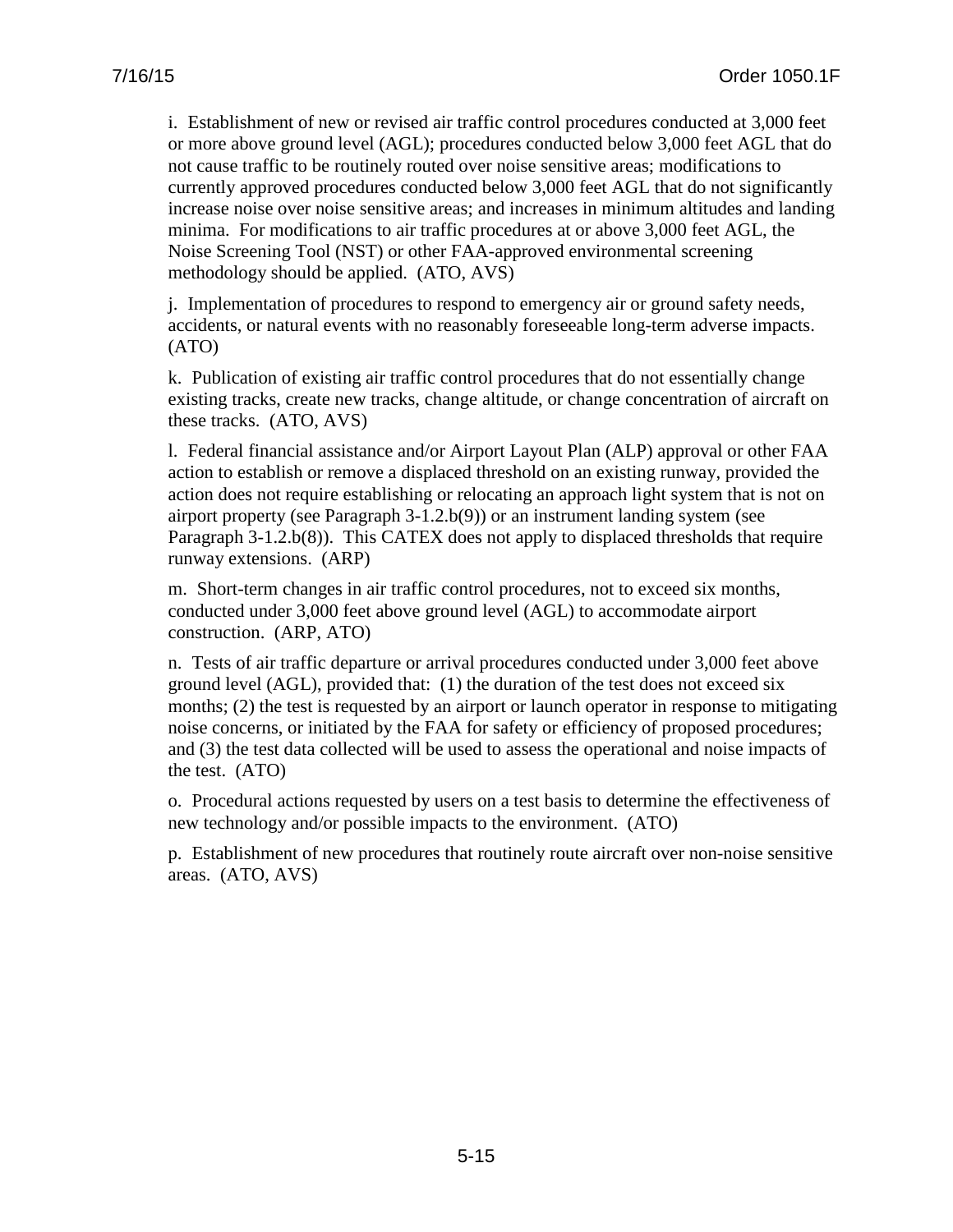$\overline{a}$ 

q. The following procedures taken in accordance with Section 213 of the *FAA Modernization and Reform Act of 2012*, conducted at, above, or below 3,000 feet above ground level (AGL), unless there is a determination that extraordinary circumstances exist: <sup>[8](#page-63-0)</sup>

(1) Area Navigation/Required Navigation Performance (RNAV/RNP) procedures proposed for core airports and any medium or small hub airports located within the same metroplex area considered appropriate by the Administrator; $\frac{9}{2}$  $\frac{9}{2}$  $\frac{9}{2}$  and

(2) RNP procedures proposed at 35 non-core airports selected by the Administrator.[10](#page-63-2) (ATO)

r. Any navigation performance or other performance based navigation procedure that, in the determination of the Administrator, would result in measurable reductions in fuel consumption, carbon dioxide emissions, and noise, on a per flight basis, as compared to aircraft operations that follow existing instrument flight rules procedures in the same airspace. This CATEX may be used irrespective of the altitude of such procedures.<sup>[11](#page-63-3)</sup> (ATO)

**5-6.6. Categorical Exclusions for Regulatory Actions.** This category includes the list of CATEXs for FAA actions involving compliance with, or exemptions to, regulatory programs or requirements. *An action included within this list of categorically excluded actions is not automatically exempted from environmental review under NEPA. The responsible FAA official must also review Paragraph 5-2, Extraordinary Circumstances, before finalizing a decision to categorically exclude a proposed action.* 

a. All FAA actions to ensure compliance with Environmental Protection Agency aircraft emissions standards. (AEE)

b. Authorizations and waivers for infrequent<sup>[12](#page-63-4)</sup> or one-time actions, such as an air show or aviation-related exposition (to include an aerobatic practice area containing one aerobatic practice box or aerobatic contest box) or parachuting or skydiving events, that may result in some temporary impacts that revert back to original conditions upon action completion. (ATO, AVS)

<span id="page-63-0"></span><sup>8</sup> This is a legislative CATEX established in Section 213(c) of the *FAA Modernization and Reform Act of 2012*.

<span id="page-63-1"></span><sup>&</sup>lt;sup>9</sup> See the Guidance Memorandum for this CATEX in the Order 1050.1F Desk Reference for review, notification, and approval processes that are required when utilizing this CATEX.

<span id="page-63-2"></span><sup>&</sup>lt;sup>10</sup> See the Guidance Memorandum for this CATEX in the Order 1050.1F Desk Reference for review notification, and approval processes when utilizing this CATEX.

<span id="page-63-3"></span><sup>&</sup>lt;sup>11</sup> This is a legislative CATEX established in Section 213(c) of the *FAA Modernization and Reform Act of 2012*.

<span id="page-63-4"></span> $12$  See the guidance memo on Aerobatic Practice Areas in the Order 1050.1F Desk Reference titled "Clarification of FAA Order 1050.1 CATEX 312b for Aerobatic Actions" when utilizing this CATEX. For low-weight pistons, midweight pistons, high-weight pistons and high weight radials, "infrequent" is defined as 18,000 or fewer annual operations. For aircraft that are categorized as mid-power jets and high-power radials ("warbirds"), "infrequent" is defined as 1,800 or fewer annual operations. Finally, for high-power jets, "infrequent" is defined as 300 or fewer annual operations. In circumstance in which an aerobatic practice box or the aerobatic contest box will be used by more than one aircraft group (i.e., mixed use).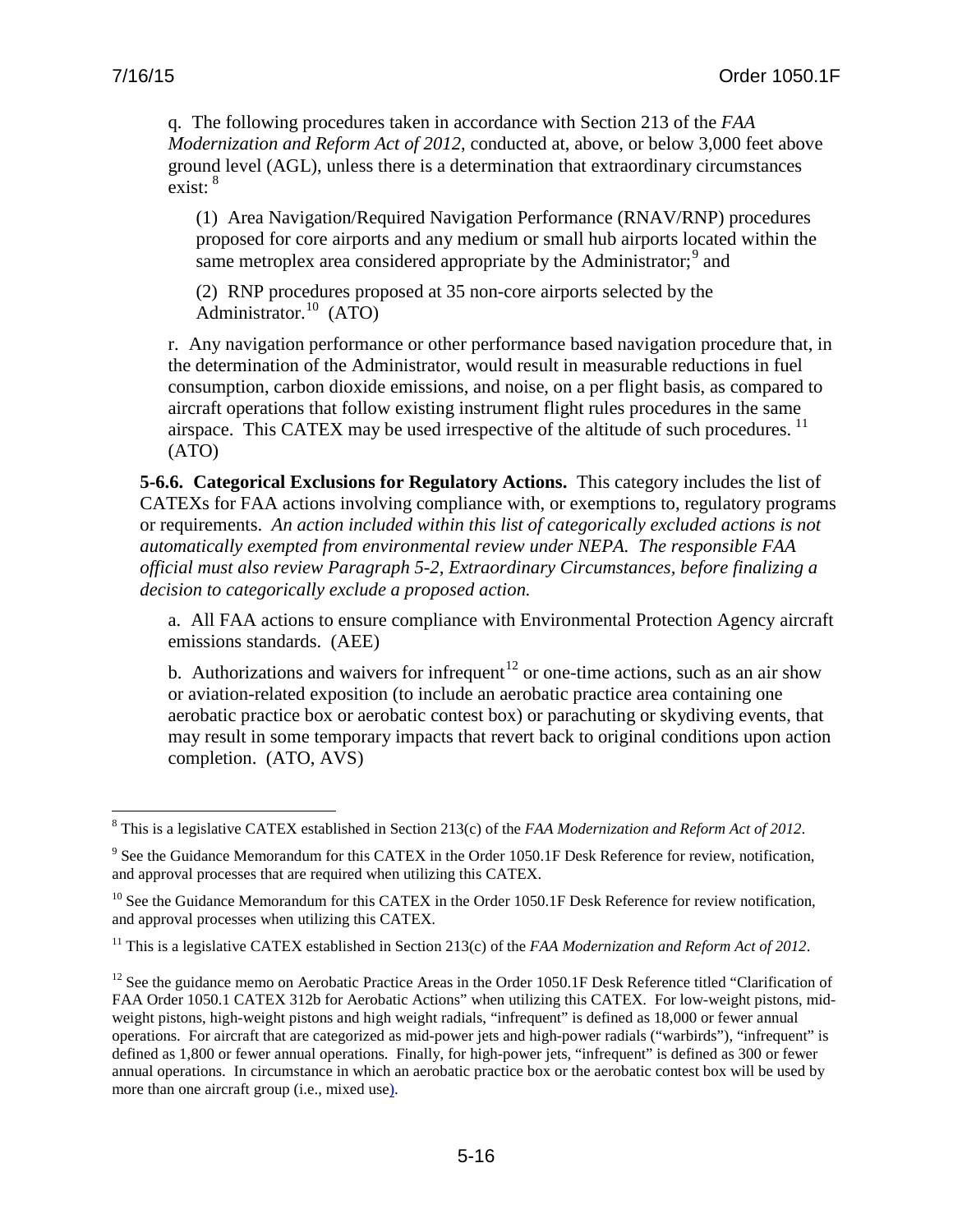c. Denials of routine petitions for: (1) exemption; (2) reconsideration of a denial of exemption; (3) rulemaking; (4) reconsideration of a denial of a petition for rulemaking; and (5) exemptions to technical standard orders (TSOs). (AEE, AVS, AST, ATO)

d. Issuance of regulatory documents (e.g., Notices of Proposed Rulemaking and issuance of Final Rules) covering administrative or procedural requirements. (Does not include air traffic procedures; specific air traffic procedures that are categorically excluded are identified under Paragraph 5-6.5 of this Order). (All)

e. Issuance of special flight authorizations controlled by operating limitations, specified in the following: 14 CFR § 21.199, *Issue of Special Flight Permits*; 14 CFR § 91.319, *Aircraft Having Experimental Certificates: Operating Limitations*; 14 CFR § 91.611, *Authorization for Ferry Flight with One Engine Inoperative*; and 14 CFR § 91.859, *Modification to Meet Stage 3 or Stage 4 Noise Levels*. (ATO, AVS, AEE)

f. Regulations, standards, and exemptions (excluding those that if implemented may cause a significant impact on the human environment). (All)

**5-7. -5-50. Reserved.**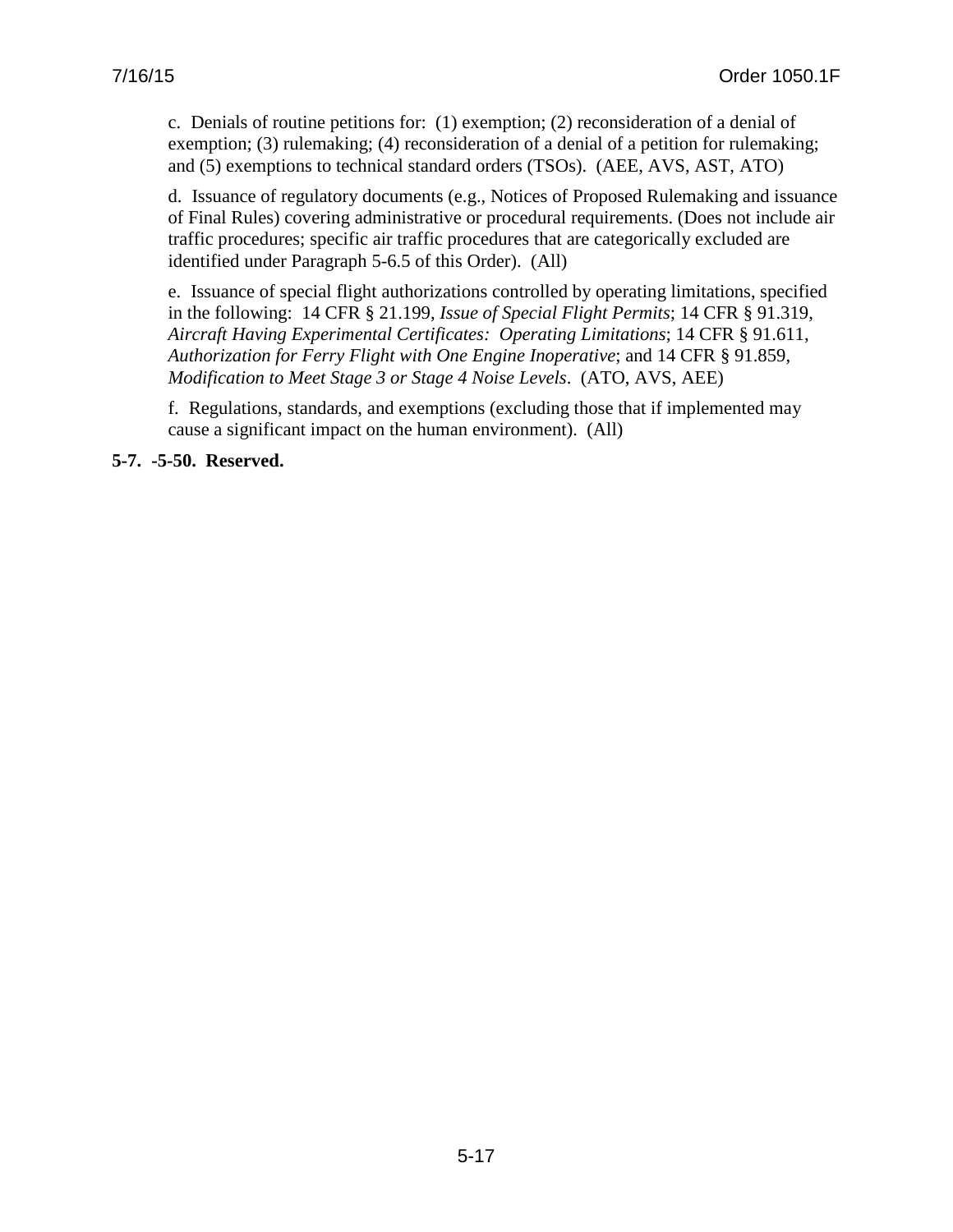## **Chapter 6: Environmental Assessments and Findings of No Significant Impact**

#### **6-1. General**.

a. Level of Analysis. EA documents should be concise and prepared with a level of analysis sufficient to:

(1) understand the purpose and need for the proposed action, identify reasonable alternatives, including a no action alternative, and assess the potential environmental impacts;

(2) allow the responsible FAA official to determine if:

(a) an EIS is needed because the proposed action's environmental impacts would be significant;

(b) a FONSI can be issued because the proposed action's environmental impacts, with no additional mitigation, would not be significant; or

(c) a mitigated FONSI can be issued because the proposed action's environmental impacts, with additional mitigation, would not be significant (see Paragraph 6- 2.3.a);

(3) identify and comply with applicable special purpose laws and requirements in an efficient manner. Although the NEPA process does not preclude separate compliance with these other requirements, the responsible FAA official should integrate applicable environmental review, consultation, and public involvement requirements under special purpose laws and requirements into its NEPA planning and documentation to reduce paperwork and delay, in accordance with 40 CFR §§ 1500.4(k) and 1500.5(g), CEQ Regulations; and

(4) identify any permits, licenses, other approvals, or reviews that apply.

b. Tiering. FAA LOB/SOs are encouraged to build upon prior EAs or EISs, to the extent that data and analysis in those documents remain valid, and to incorporate FAA experience in the EA process. Whenever a broad EA or EIS has been prepared (i.e., a programmatic EA or EIS), the responsible FAA official may use the tiering process to prepare subsequent EAs for actions (e.g., site-specific actions) covered by the programmatic EA or EIS. Through the tiering process, the subsequent EA may summarize the impacts analyzed in the broader document, incorporate discussions from the broader document by reference, and focus on the issues specific to the subsequent action (see 40 CFR §§ 1502.20 and 1508.28, CEQ Regulations). The purpose of tiering is to eliminate repetition and facilitate the analysis of issues at the appropriate level of detail. Tiered and programmatic EAs are prepared, circulated, and filed using the same procedures applicable to other EAs (see Paragraph 3-2 for more information on programmatic and tiered NEPA documents).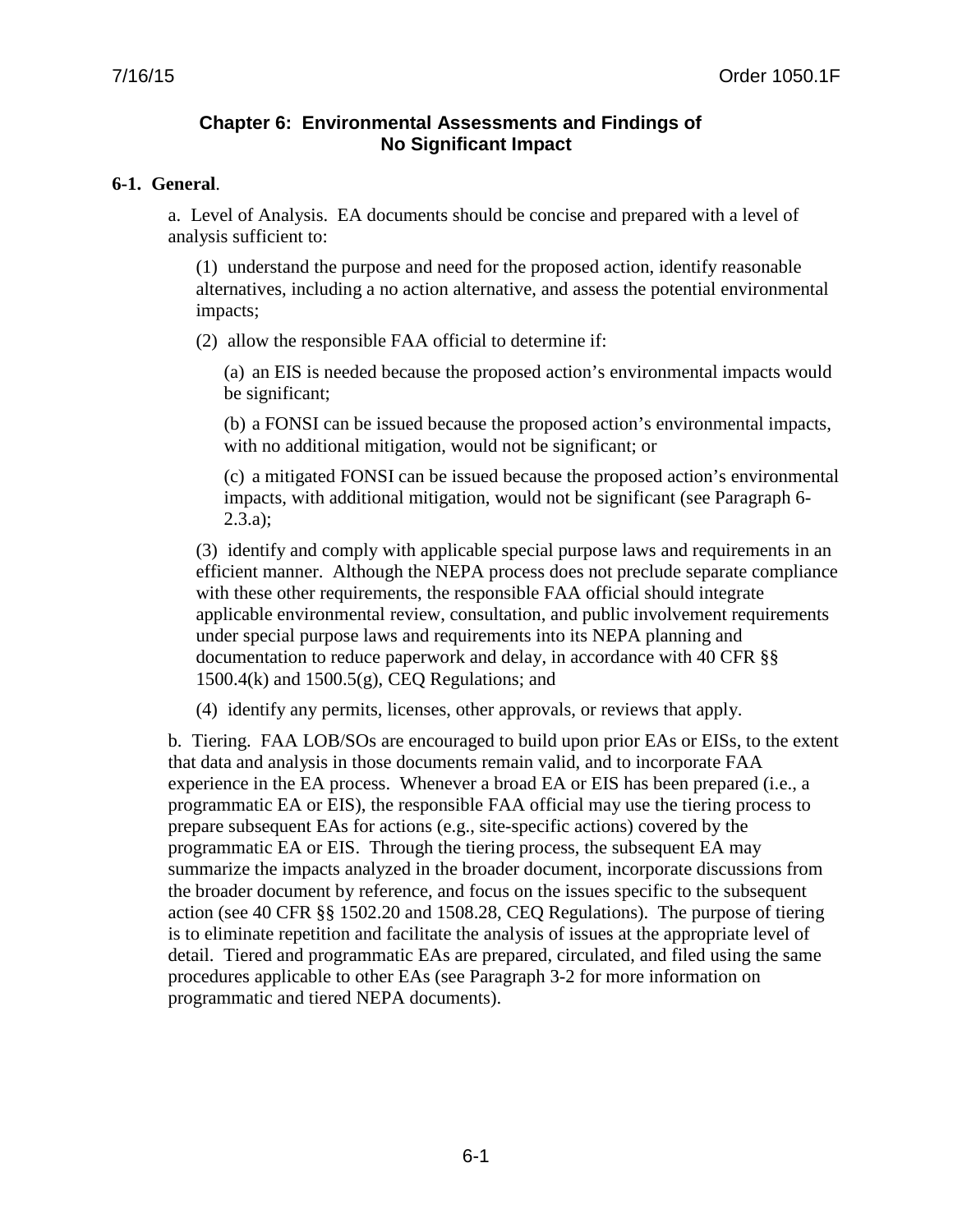## **6-2. Preparing Environmental Assessments.**

#### **6-2.1. Environmental Assessment Format.** An EA must contain the following:

a. Cover Page. This page, labeled "Environmental Assessment," identifies the proposed action and its geographic location. When an applicant or contractor for an applicant prepares EAs, the following notification must be located at the bottom: "This Environmental Assessment becomes a Federal document when evaluated, signed and dated by the responsible FAA official."

b. Proposed Action. This section describes the proposed action with sufficient detail in terms that are understandable to individuals who are not familiar with aviation or commercial aerospace activities.

c. Purpose and Need. This section briefly describes the underlying purpose and need for the Federal action. It presents the problem being addressed and describes what the FAA is trying to achieve with the proposed action. The purpose and need for the proposed action must be clearly explained and stated in terms that are understandable to individuals who are not familiar with aviation or commercial aerospace activities. To provide context while keeping this section of the EA brief, the FAA may incorporate by reference any supporting data, inventories, assessments, analyses, or studies.

d. Alternatives (Including the Proposed Action). The alternatives discussed in an EA must include those that the approving official will consider. There is no requirement for a specific number of alternatives or a specific range of alternatives to be included in an EA. An EA may limit the range of alternatives to the proposed action and no action when there are no unresolved conflicts concerning alternative uses of available resources. Alternatives are to be considered to the degree commensurate with the nature of the proposed action and agency experience with the environmental issues involved. Generally, the greater the degree of impacts, the wider the range of alternatives that should be considered. The preferred alternative, if one has been identified, should be indicated. For alternatives considered but eliminated from further study, the EA should briefly explain why these were eliminated. For more information on alternatives, see Paragraph 7-1.1.e.

e. Affected Environment. This section succinctly describes the environmental conditions of the potentially affected geographic area or areas. The discussion of the affected environment will be no longer than is necessary to understand the impacts of the alternatives; data and analyses should be presented in detail commensurate with the importance of the impact. This section may be combined with the Environmental Consequences section. The FAA may incorporate by reference background data to support the analysis (for more guidance on incorporation by reference, see Paragraph 7-1.c). For more information on data that may be relevant to the affected environment, see Paragraph 7-1.1.f.

f. Environmental Consequences. The EA must discuss, in comparative form, the reasonably foreseeable environmental impacts of the proposed action, the no action alternative, and any other alternatives being considered in detail. This analysis should be conducted for the same timeframe. The discussion of environmental impacts must focus on substantive issues and provide sufficient evidence and analysis for determining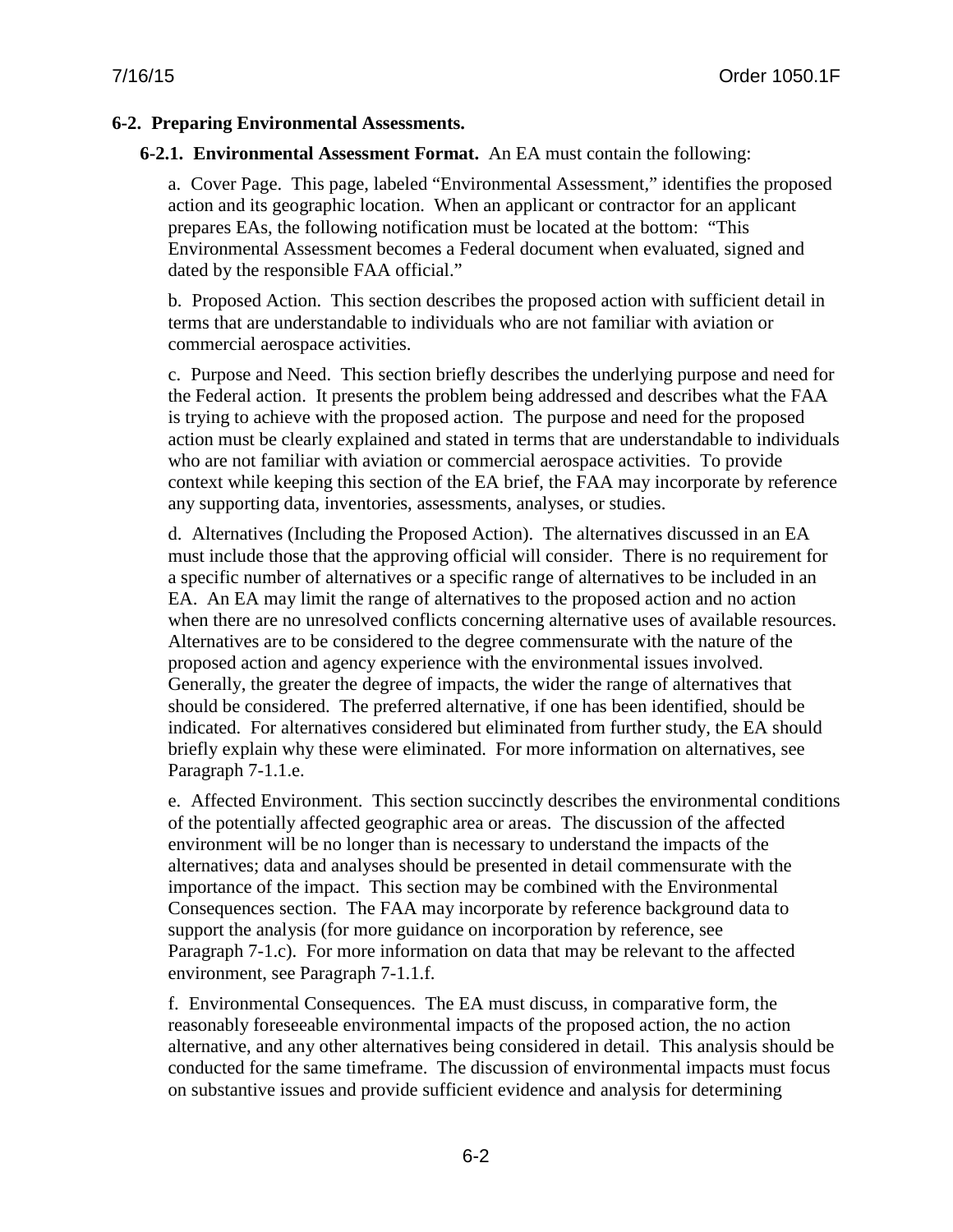whether to prepare an EIS or a FONSI (see 40 CFR  $\S$  1508.9(a)(1), CEQ Regulations). This section must include analysis necessary to address the significance factors in Paragraph 4-3 and 40 CFR § 1508.27, CEQ Regulations. The focus of this analysis is on resources that would be directly, indirectly, and cumulatively affected. The analysis should include consideration of possible conflicts with the objectives of Federal, regional, state, tribal, and local land use plans, policies, and controls for the area concerned, as well as any other unresolved conflicts concerning alternative uses of available resources. To avoid excessive length, the environmental consequences section may incorporate by reference background data to support its effects analysis (for more guidance on incorporation by reference, see Paragraph 7-1.c).

The EA should include the information required to demonstrate compliance with other applicable requirements and should identify any permits, licenses, other approvals, or reviews that apply. To reduce paperwork and delay, and to ensure that the necessary approvals and permits will be issued with or immediately following issuance of the EA and FONSI, the responsible FAA official should: (1) coordinate timeframes for review with the oversight agency; (2) identify with the oversight agency the information needed for its review; and (3) integrate these into the EA process. For more information on environmental consequences, see Paragraph 7-1.1.g.

g. List of Preparers. The EA must include a list of the names and qualifications of personnel who prepared the EA. Contractors will be identified as having assisted in, or having prepared, the EA.

h. List of Agencies and Persons Consulted. The EA must include a list of agencies and persons consulted.

i. Appendices (if any). The EA may include the following appendices, if applicable:

(1) Any documentation that supports statements and conclusions in the body of the EA, including methodologies and references used. Proper citations to reference materials should be provided;

(2) Evidence of coordination or required consultation with affected Federal, state, tribal, and local officials and copies or a summary of their comments or recommendations and the responses to such comments and recommendations; and

(3) A summary of public involvement, including evidence of the opportunity for a public hearing, if required under applicable Federal laws (e.g., the Airport and Airway Improvement Act of 1982, 49 U.S.C. § 47106(c)), regulations, and orders, and a summary of issues raised at any public hearing or public meeting as well as responses to substantive comments.

**6-2.2. Environmental Assessment Process.** The following Environmental Assessment process is described in flowchart form in Exhibit D-2 of Appendix D.

a. Initial Steps. The FAA or applicant (if the FAA has requested that the applicant prepare the EA) formulates the proposed action and reasonable alternatives to achieve the project's purpose and need. The FAA or applicant then gathers data and begins the analysis. If the FAA determines that the proposed action would significantly affect the human environment as the analysis proceeds, the FAA can make a decision to prepare an EIS without first completing the EA.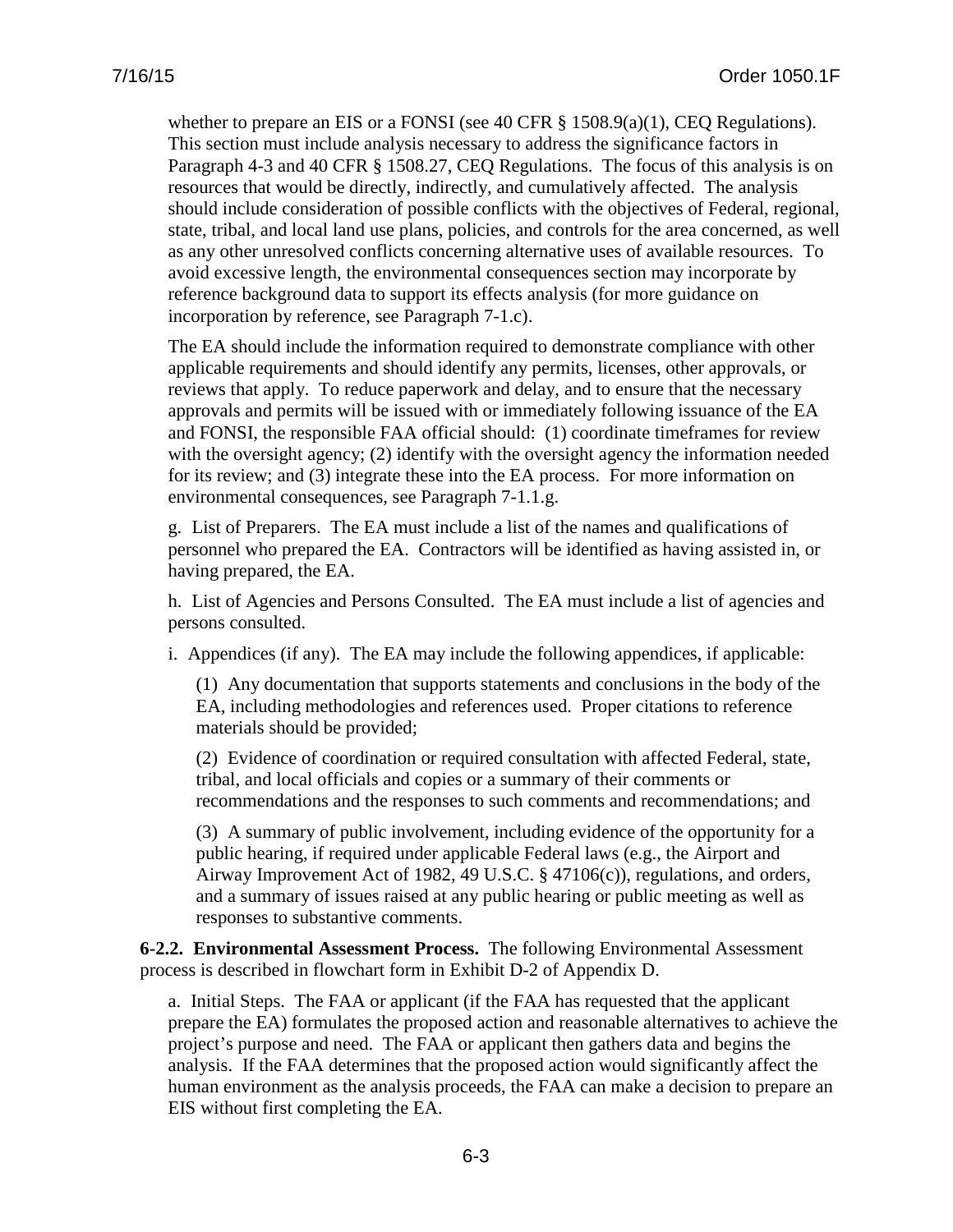b. Public Involvement. The FAA or applicant must involve the public, to the extent practicable, in preparing EAs (see 40 CFR § 1501.4(b) and 1506.6, CEQ Regulations). The appropriate level of public involvement for an EA is determined on a case-by-case basis and will vary based on the proposed action and the potential impacts. Beyond the required notice of availability (see Paragraph 6-3.d and 40 CFR § 1506.6(b), CEQ Regulations), examples of some optional public involvement methods for EAs that should be considered in appropriate circumstances include: (1) scoping (see Paragraph 6-2.2.c); (2) circulation of a draft EA for public comment (see Paragraph 6-2.2g); and (3) public meetings, workshops, and hearings (see Paragraph 2-5.3).

c. Scoping. Scoping, as described in 40 CFR § 1501.7, CEQ Regulations, is optional for EAs. Scoping can be particularly useful when an EA deals with uncertainty or controversy regarding potential conflicts over the use of resources or the environmental impacts of the proposed actions. The scoping process can provide a transparent way to identify environmental issues, focusing the analysis on the most pertinent issues and impacts.

d. Consultation and Coordination. The FAA or applicant determines issues and alternatives to be addressed and coordinates or consults with other agencies. Consultation includes contacting appropriate Federal, state, tribal, and local officials to obtain information concerning potential environmental impacts and maintaining contact with these parties for the remainder of the NEPA process. Formal consultation with tribes may be required for specific projects (see Paragraph 2-4.4 for further information on government-to-government consultation).

e. Impact Analysis. The FAA or applicant analyzes potential impacts and prepares the EA. The EA must present a detailed analysis, to the satisfaction of the responsible FAA official, commensurate with the level of impact of the proposed action and alternatives, to determine whether any impacts will be significant. If the FAA has experience that includes monitoring of the implementation of actions similar to the proposed action and alternatives, the monitoring information may be useful for an assessment of the potential environmental impacts. EMS data collection, tracking, and analysis may also be useful in the preparation of EAs, including providing input on the affected environment, assessment of potential impacts, and consideration of appropriate mitigation measures. The EA must also include a discussion of any connected or similar actions (see 40 CFR §§ 1508. 25(a)(1), 1508.25 (3), and 1508.27(b)(7), CEQ Regulations). If the proposed action and alternatives would not cause significant impacts within specific categories of environmental impacts, a brief description of the factual basis for this conclusion with respect to each applicable impact category is sufficient.

f. Internal Review. Internal review of the EA is conducted by potentially affected LOB/SOs having an interest in the proposed action or reasonable alternatives identified in the EA to ensure that all FAA concerns have been addressed (see Paragraph 10-2 for more information on Review and Approval of EAs and FONSIs and FONSI/RODs).

g. Public Comments on a Draft EA. Circulation of a draft EA for public comment should be considered but is optional at the discretion of the responsible FAA official. In determining whether to circulate a draft EA, the responsible FAA official should consider the type of proposed action, potential for impacts, and community controversy.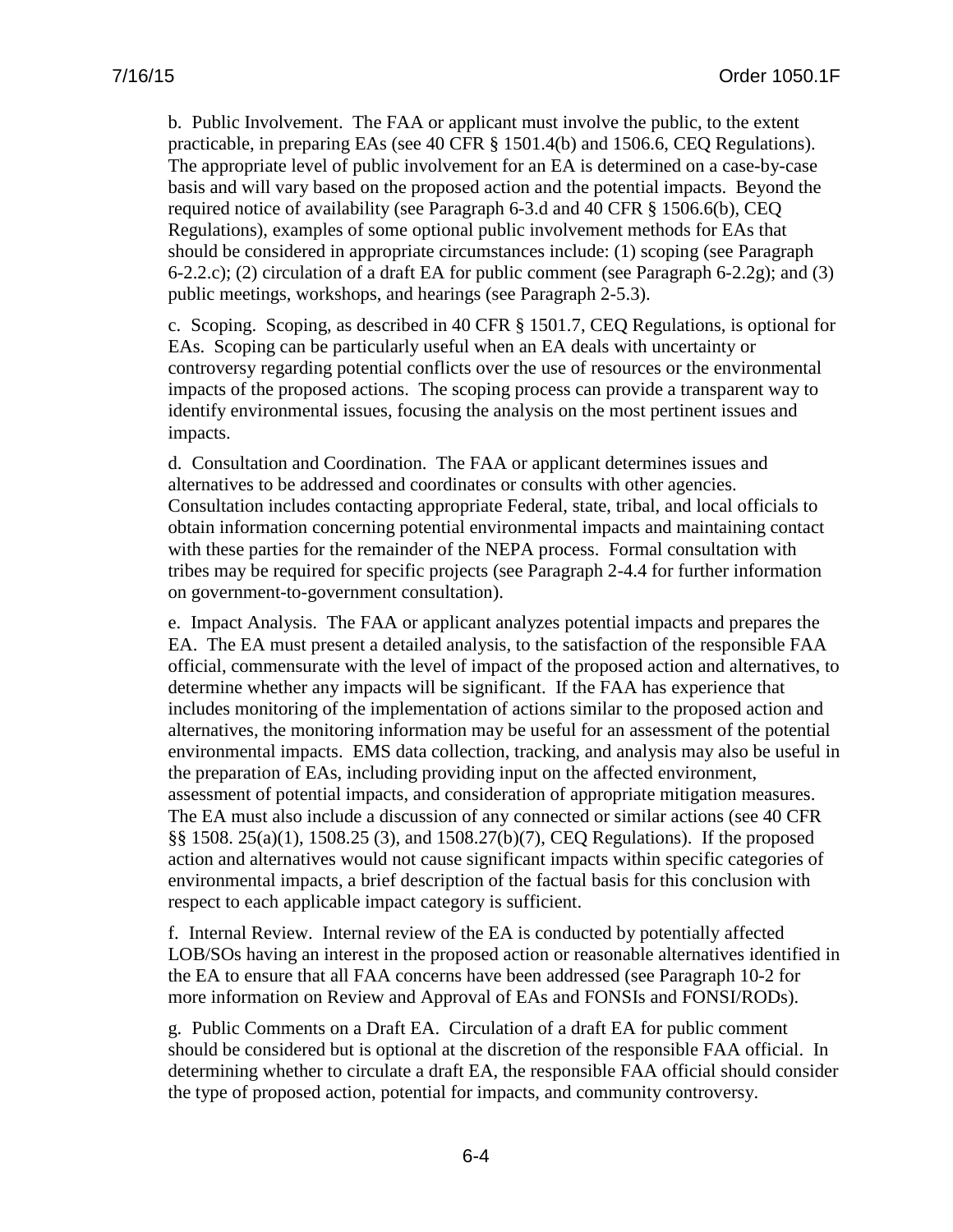Examples of situations where circulation of a draft EA may be appropriate include draft EAs prepared for projects involving special purpose laws and requirements that necessitate public input (e.g., Section 106 of the National Historic Preservation Act; Executive Order 11988, *Floodplain Management*, as amended in Executive Order 13690, *Establishing a Federal Flood Risk Management Standard and a Process for Further Soliciting and Considering Stakeholder Input*; Executive Order 11990, *Protection of Wetlands*, etc.) and projects that are highly controversial on environmental grounds (see Paragraph 5-2.b.(10)). If a draft EA is circulated, the responsible FAA official, or applicant as directed by the FAA, must circulate the draft EA to interested agencies and parties, including any who submitted comments on the proposed action. There is no set time limit on public comment periods for EAs; however, they are normally 30-45 days. Public meetings or hearings are not required for EAs, but may be considered in some situations (see Paragraph 2-5.3). Applicants who prepare an EA may not circulate a draft EA until the FAA has reviewed the document and notified the applicant that the FAA is satisfied with the draft. The FAA or applicant must publish a notice of the draft EA's availability in local newspapers, other media, and/or on the Internet. This notice must include the following statement:

Before including your address, phone number, e-mail address, or other personal identifying information in your comment, be advised that your entire comment –including your personal identifying information –may be made publicly available at any time. While you can ask us in your comment to withhold from public review your personal identifying information, we cannot guarantee that we will be able to do so.

h. Response to Comments. If a draft EA is prepared, the FAA or applicant must then revise the draft EA, as necessary, in response to internal and external comments received on the draft document, and prepare the final EA. Although the FAA is not required to formally respond to public comments concerning EAs, EAs should reflect the FAA's consideration of such comments.

i. Use of Errata Sheet. If the modifications to the draft EA in response to comments are minor and are confined to factual corrections or explanations of why the comments do not warrant additional agency response, the FAA or applicant may prepare an errata sheet in lieu of a final EA. In this situation, the comments, responses, and errata sheet may be considered the final EA. Use of errata sheets is subject to the condition that the errata sheets:

(1) cite the sources, authorities, or reasons that support the position of the FAA; and

(2) if appropriate, indicate the circumstances that would trigger agency reappraisal or further response.

j. Special Purpose Laws and Requirements. When an action involves resources protected by special purpose laws and requirements, EAs should be coordinated, as appropriate, with agencies outside the FAA. Agencies with special expertise may also be consulted. Special purpose laws and requirements may require opportunities for public involvement. The responsible official should consider coordinating these requirements with the NEPA process so that public and agency review periods for these special purpose laws and requirements may run concurrently with any review period provided for an EA.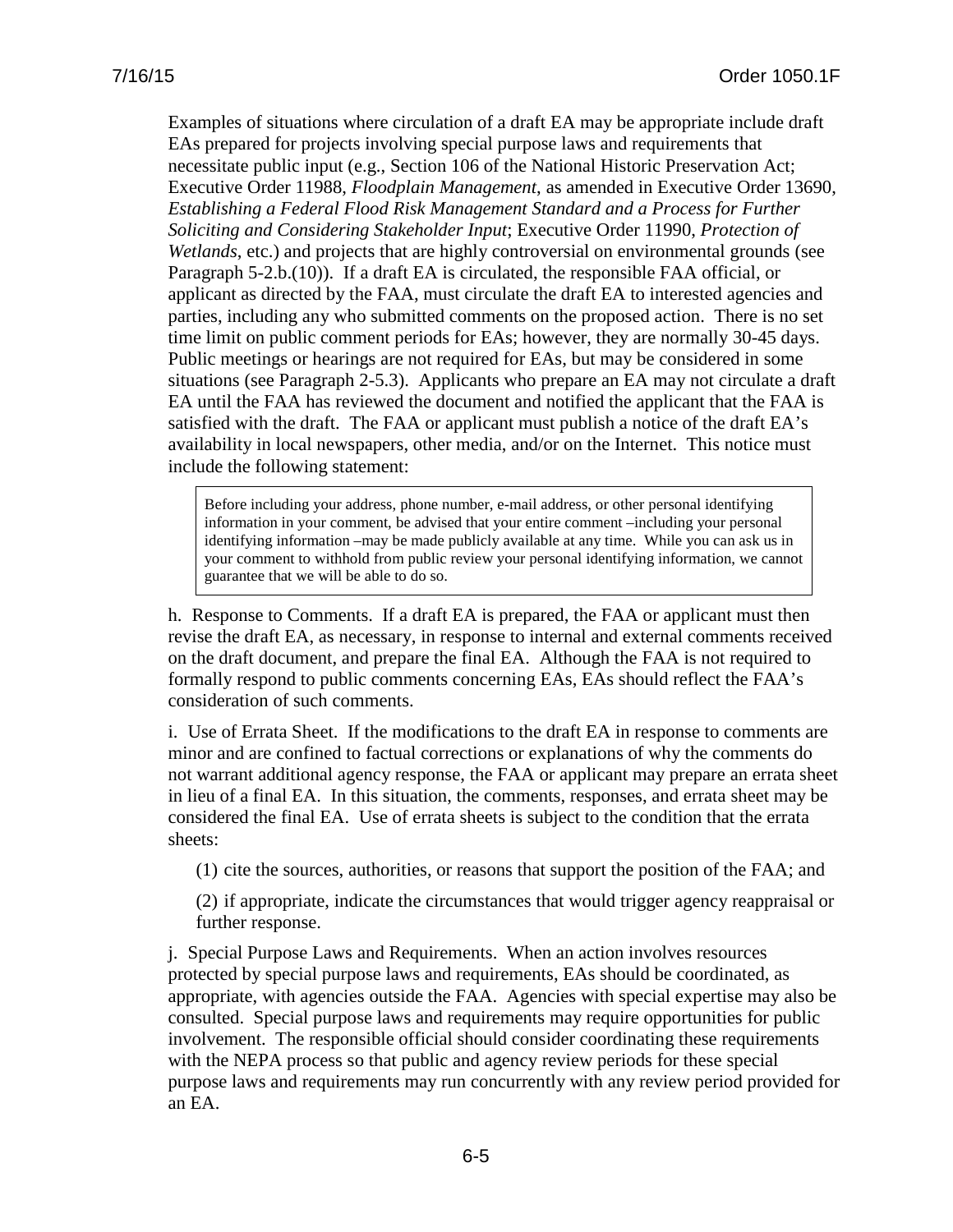$\overline{a}$ 

k. FAA Determination. Upon review of the final EA, public comments, and applicable interagency and intergovernmental consultation (see Paragraph 2-4.3, Intergovernmental and Interagency Coordination), the responsible FAA official determines whether any environmental impacts analyzed in the EA are significant.

(1) If, the responsible FAA official concludes that the proposed action would not result in significant impacts to the human environment, the responsible FAA official may prepare a FONSI for the signature of the approving official (see Paragraph 6-3, Finding of No Significant Impact). A FONSI may also be prepared if the responsible FAA official determines that mitigation will reduce impacts below significant levels (see Paragraph 6-2.3.a for more information on "mitigated" FONSIs).

(2) If, based on the EA, the responsible FAA official concludes that the proposed action would significantly affect the human environment, and mitigation would not reduce the potential impact(s) below significant levels, the responsible FAA official must publish a Notice of Intent (NOI) to prepare an EIS in the *Federal Register* and begin the EIS process (see Paragraph 7-1.2, Environmental Impact Statement Process).

**6-2.3. Mitigation Considerations for Environmental Assessments**. An EA may include discussion of reasonable mitigation measures. If mitigation is discussed in an EA, the discussion must be in sufficient detail to describe the impacts of the mitigation. EMS data collection, tracking, and analysis may be useful in the consideration of appropriate mitigation measures. An EMS may also be useful for tracking and monitoring mitigation commitments.

Environmental impacts resulting from mitigation should be considered in the EA and FONSI, when applicable. Mitigation and other conditions established in the EA and FONSI, or during their review, and included as a condition of the project approval or licensing, must be implemented and/or monitored by the FAA or other entity responsible for implementing and/or monitoring mitigation (see Paragraph 4-4.d regarding mitigation monitoring).<sup>[13](#page-70-0)</sup> Proposed changes in, or deletion of, a mitigation measure that was included as a condition of approval of the FONSI must be reviewed by the same FAA LOB/SO that reviewed the original FONSI and must be approved and signed by the approving official. If the responsible FAA official determines that changes in mitigation would result in significant impacts and the FAA wants to pursue these changes, the responsible FAA official must initiate the EIS process by issuing an NOI to prepare an EIS unless actions can be taken to reduce the impact(s) below the level of significance.

a. Mitigated FONSIs. If the responsible FAA official determines that mitigation measures can reduce potentially significant adverse impacts below the level of significance, these mitigation measures can be used to support a FONSI, provided that:

- (1) The agency took a "hard look" at the problem;
- (2) The agency identified the relevant areas of environmental concern;

<span id="page-70-0"></span><sup>13</sup> CEQ issued a guidance memorandum on mitigation entitled *Appropriate Use of Mitigation and Monitoring and Clarifying the Appropriate Use of Mitigated Findings of No Significant Impact*, 76 *Federal Register* 3843 (January 21, 2011). The salient points of the CEQ guidance have been incorporated in this Order.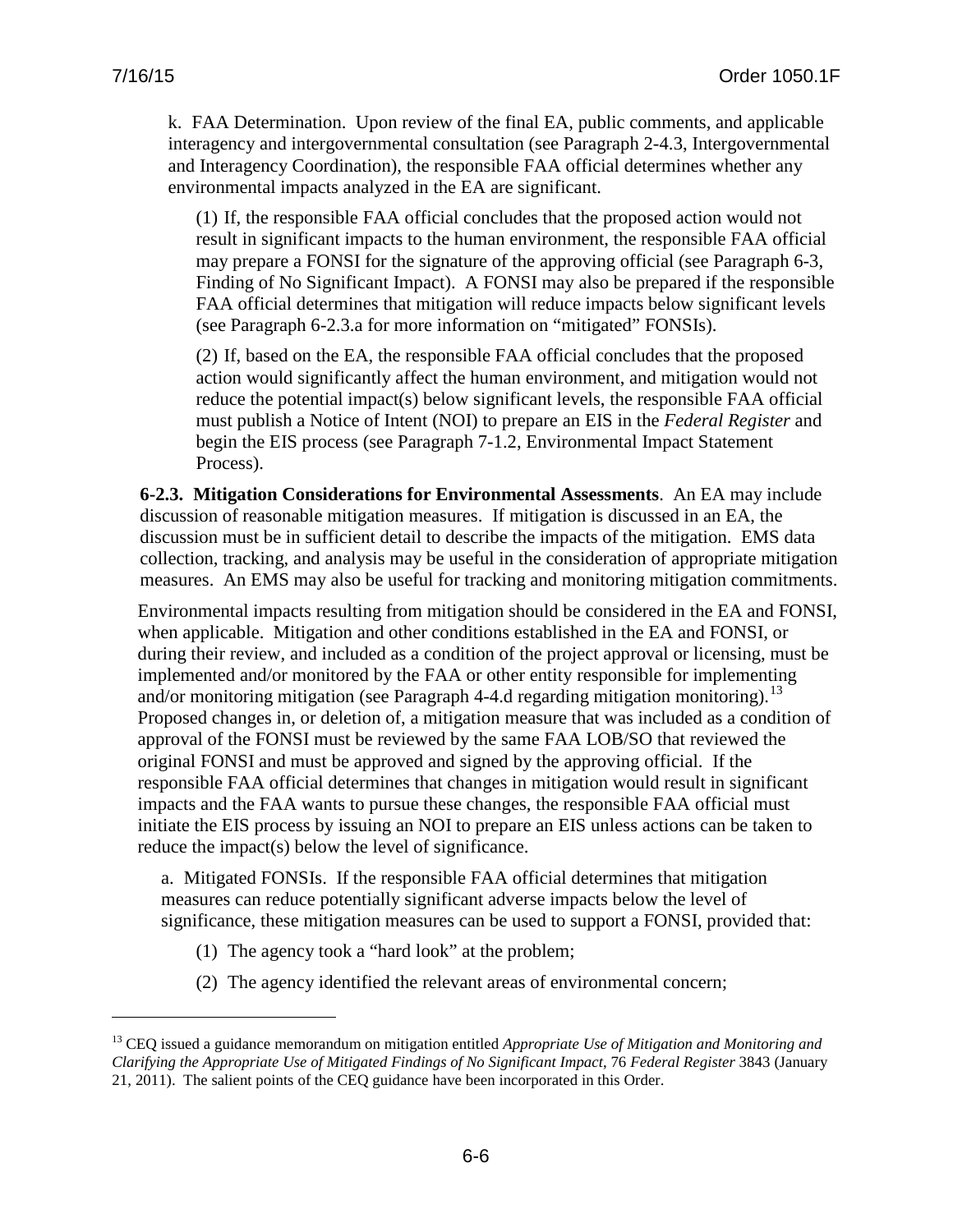(3) The EA supports the agency's determination that the potential impacts will be insignificant; and

(4) The agency has identified mitigation measures that will be sufficient to reduce potential impacts below applicable significance thresholds and has ensured commitments to implement these measures.

Mitigation that is used to support a mitigated FONSI must be included as a condition of project approval (see Paragraph 4-4, Mitigation). In these cases, if the FAA's decision to act is not otherwise evidenced by a final decision document such as a rule, license, or approval, the responsible FAA official must use a FONSI/ROD to document the decision (see Paragraph 6-4, Decision Documents for Findings of No Significant Impact). The FONSI/ROD or other decision document must identify those mitigation measures the FAA is adopting and identify any monitoring and enforcement program applicable to such measures (see Paragraph 4-4, Mitigation). If the responsible FAA official determines that a mitigation measure has not been implemented or the implemented mitigation is failing to mitigate environmental impacts as predicted, and as a result a significant impact may occur, the responsible FAA official must initiate the EIS process by issuing a NOI to prepare an EIS if there remains discretionary FAA action to be taken related to the project.

#### **6-3. Finding of No Significant Impact**.

a. Purpose. The purpose of a FONSI is to document the FAA determination that a proposed action does not have the potential for significant environmental impacts. If none of the potential impacts assessed in the EA are determined to be significant, the responsible FAA official prepares a FONSI, which briefly presents, in writing, the reasons why an action, not otherwise categorically excluded, would not have a significant impact on the human environment. The FONSI documents the basis for the FAA's determination that the proposed action would not have significant environmental impacts. It does not represent the FAA's decision to implement the proposed action.

b. Content.There is no specified format for FONSIs. The FONSI may be attached to an EA, or the EA and FONSI may be combined into a single document. If the FONSI is attached or combined with the EA, it need not repeat the discussion in the EA. If the FONSI is not attached or combined with the EA, the FONSI must include a summary of the EA and note any other environmental documents related to it. The FONSI must:

(1) Briefly describe the proposed action, the purpose and need, and the alternatives considered (including the no action alternative); and assess and document all relevant matters necessary to support the conclusion that the proposed action would not significantly affect the quality of the human environment;

(2) Determine the proposed action's consistency or inconsistency with community planning, and document the basis for the determination;

(3) Present any mitigation measures that are a condition of project approval. The FONSI should also reflect coordination of mitigation commitments (including any applicable monitoring program) with, and consent and commitment from, those entities with the authority to implement specific mitigation measures committed to in the FONSI; and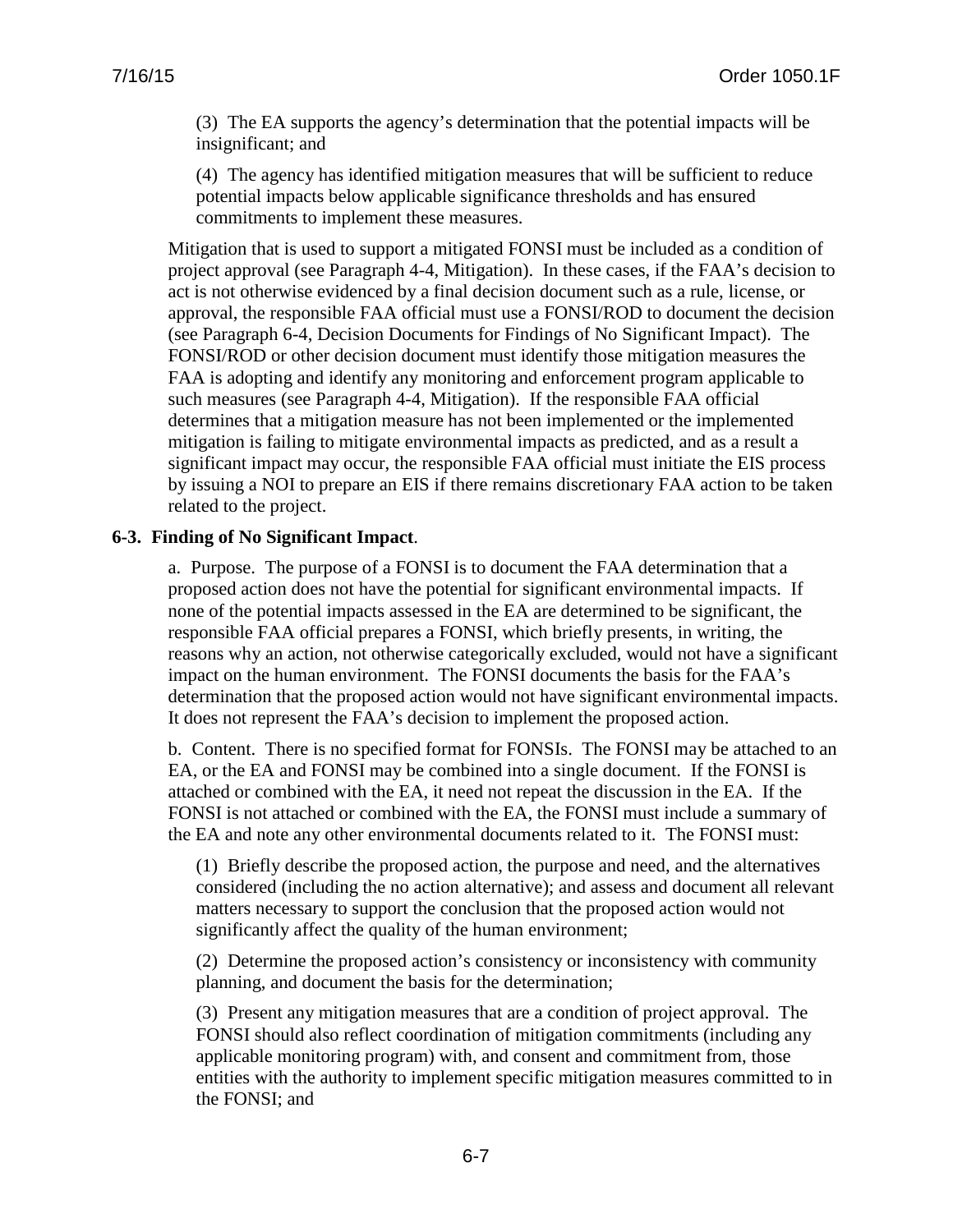(4) Reflect compliance with all applicable environmental requirements, including interagency and intergovernmental coordination and consultation, public involvement, and documentation requirements. Findings and determinations required under special purpose laws and requirements, regulations, and orders, if not made in the EA, must be included in the FONSI.

c. Adoption.If the FONSI is prepared following adoption of all or part of another agency's NEPA document, the FONSI must identify the part(s) of the document being adopted and include documentation of the FAA's independent evaluation of the document.

d. Public Availability. The responsible FAA official must make FONSIs and associated EAs available to interested or affected persons or agencies (see 40 CFR § 1506.6(b), CEQ Regulations). Methods of providing notice of the availability of a FONSI, such as publication in a local newspaper or notice through local media, are also described in 40 CFR § 1506.6(b), CEQ Regulations. The notice will indicate locations where the FONSI and its associated EA are available. The responsible FAA official will provide copies of FONSIs and associated EAs on request, free of charge or at a fee commensurate with the cost of reproduction.

(1) In limited circumstances that are identified below, the responsible FAA official will make the EA and FONSI available for public review for 30 days before the final determination is made whether or not to prepare an EIS and before the action may begin (see 40 CFR § 1501.4(e)(2), CEQ Regulations). The 30-day public review period may run concurrently with any other Federal review. These circumstances are:

(a) The proposed action is, or is closely similar to, one normally requiring the preparation of an EIS; or

(b) The nature of the proposed action is one without precedent.

(2) Certain special purpose laws and requirements require public notice of specific findings or determinations, apart from the FONSI made under NEPA. Examples include the following: Section 2(a)(4) of Executive Order 11988, *Floodplain Management*, 42 *Federal Register* 26951 (May 24, 1977); Section 2(b) of Executive Order 11990, *Protection of Wetlands*, 42 *Federal Register* 26961 (May 24, 1977); Section 7 of the Endangered Species Act, 16 U.S.C. § 1536; and Section 106 of the National Historic Preservation Act, 54 U.S.C. § 306108.

e. Approval. All FONSIs must include the following approval statement:

After careful and thorough consideration of the facts contained herein, the undersigned finds that the proposed Federal action is consistent with existing national environmental policies and objectives as set forth in Section 101 of NEPA and other applicable environmental requirements and will not significantly affect the quality of the human environment or otherwise include any condition requiring consultation pursuant to Section  $102(2)(C)$  of NEPA.

APPROVED: \_\_\_\_\_\_\_\_\_\_\_\_\_\_\_\_\_\_\_\_\_\_\_\_\_\_\_\_\_\_\_\_\_\_ DATE:\_

Following preparation of the FONSI, the approving official, who may also be the responsible FAA official, reviews and signs the FONSI (see Paragraph 10-2 for more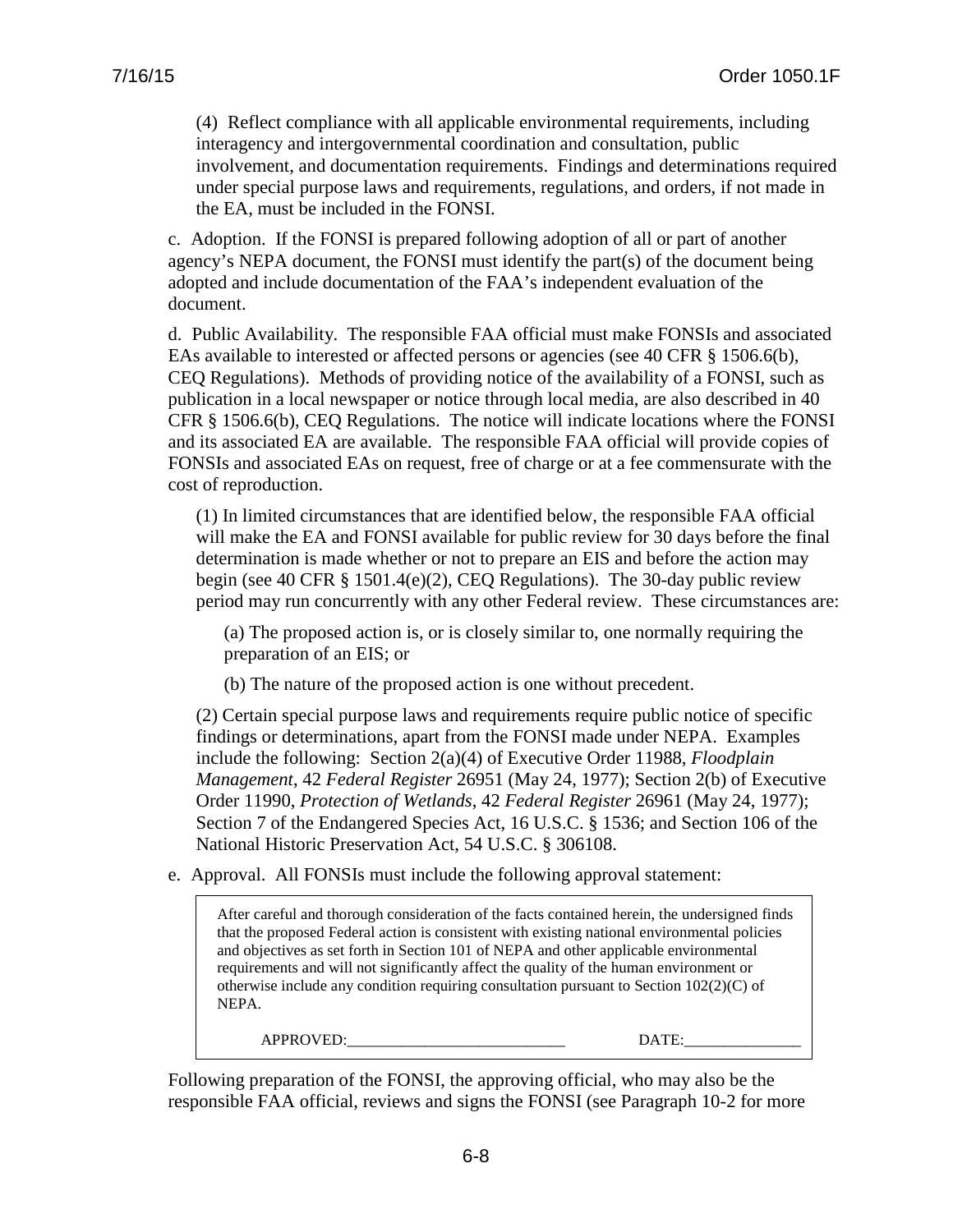information on Review and Approval of EAs and FONSIs). Issuance of a FONSI signifies that the FAA will not prepare an EIS and has completed the NEPA process for the proposed action. Following the approval of a FONSI, the FAA decisionmaker may decide whether to take or approve the proposed action. Mitigation measures that were made as a condition of approval of the FONSI must be incorporated in the decision to implement the action.

f. Distribution. A copy of the FONSI and EA must be sent to reviewing agencies and organizations or individuals who made substantive comments or specifically requested copies. When a project involves a resource protected under a special purpose law or requirement, or administrative directive (see Paragraph 6-2.2.j), the responsible FAA official should send a signed copy of the FONSI and the EA supporting it to the agency(ies) with whom the FAA consulted to comply with the applicable law or directive and to any party requesting copies of those documents.

# **6-4. Decision Documents for Findings of No Significant Impact**.

a. FONSI/RODs. If the FAA decides to proceed with the proposed Federal action, then the decision may be documented in a formal decision document called a ROD, which can be combined with the FONSI (otherwise known as a FONSI/ROD) or prepared separately. A ROD is optional for a FONSI at the discretion of the responsible FAA official because the FAA's decision to act may be evidenced by other documents such as rules, licenses, or approvals. The responsible FAA official should prepare a FONSI/ROD or separate ROD for:

(1) Actions that have been redefined to include mitigation measures necessary to reduce potentially significant impacts below significant levels (see Paragraph 6-2.3.a, Mitigated FONSIs);

(2) Actions that are highly controversial;

(3) Actions that are, or are closely similar to, those normally addressed in an EIS (see Paragraph  $6-3.d.(1)(a)$ ; or

(4) Actions that have no precedent (see Paragraph  $6-3.d.(1)(b)$ ).

In cases of doubt, the responsible FAA official should consult AGC-600 or Regional Counsel.

b. FONSI/ROD Format. The FAA FONSI/ROD or separate ROD has the same general content and format as a ROD that would be prepared following an EIS, as described in Paragraphs 7-2.1 and 7-2.2, while also describing the FAA's FONSI and its required contents. It also includes a paragraph that identifies the document as a decision or order that is, in most cases, subject to exclusive judicial review in the U.S. Courts of Appeals pursuant to 49 U.S.C. § 46110. The FONSI and other findings must be supported by documentation in the project file.

# **6-5. -6-50. Reserved.**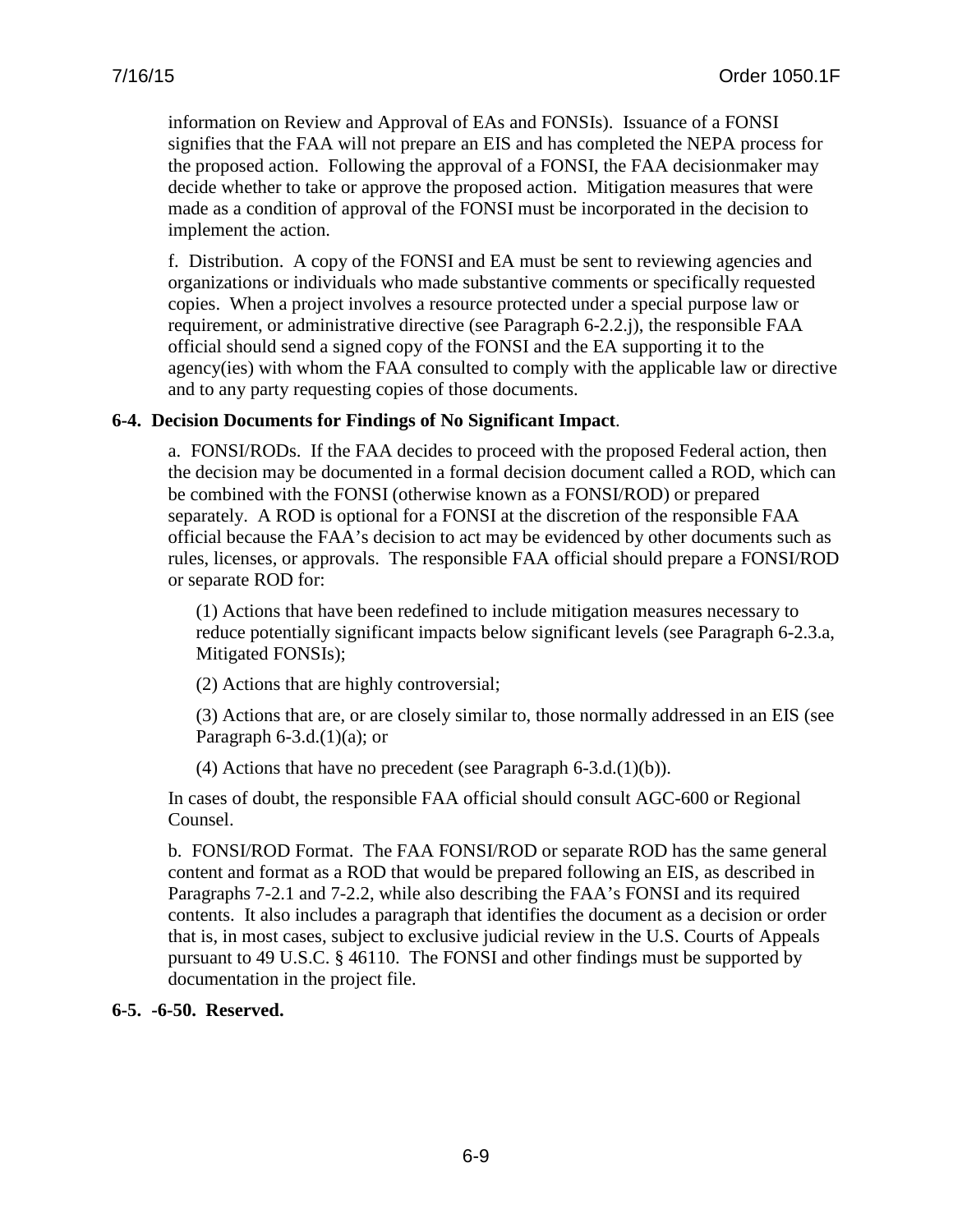# **Chapter 7: Environmental Impact Statements and Records of Decision**

# **7-1. Preparation of Environmental Impact Statements**.

a. General. LOB/SOs must prepare an EIS when one or more environmental impacts of a proposed action would be significant and mitigation measures would not reduce the impact(s) below significant levels.Direct, indirect, and cumulative impacts must be considered when determining significance (see Paragraph 4-2.d for more information on direct, indirect, and cumulative impacts).

Although the FAA may use an EA as the basis to prepare an EIS when potentially significant impacts are likely to occur but cannot be mitigated, an EIS is generally prepared without a previous EA. If an EA has been prepared, the analysis and documentation in the EA should be used to the maximum extent practicable in the EIS and is likely to be sufficient to describe the impacts that are not significant. The EIS should focus in detail on those impacts that are significant. The depth of analysis and documentation should be in direct proportion to the significance of the impacts.

b. Tiering. When preparing EISs, FAA LOB/SOs are encouraged to build upon prior programmatic or other EISs to the extent that data and analysis in those documents remain valid, and to incorporate FAA experience in the EIS process. Whenever a broad document has been prepared (such as a programmatic EA or EIS), the responsible FAA official may use the tiering process to prepare subsequent EAs or EISs for actions covered by the programmatic EA or EIS (such as site-specific actions). Through the tiering process, any subsequent EA or EIS only need summarize the impacts analyzed in the broader document, incorporate impact discussions from the broader document by reference, and focus on the issues specific to the subsequent action (see 40 CFR § 1502.20, CEQ Regulations). The purpose of tiering is to eliminate repetition and facilitate the analysis of issues at the appropriate level of detail. Tiered and programmatic EISs are prepared, circulated, and filed using the same procedures for draft and final EISs (see Paragraph 3-2 for more information on programmatic and tiered NEPA documents).

c. Incorporation by Reference. The responsible FAA official should incorporate material into an EIS by reference when the effect will be to cut down on bulk without impeding agency and public review of the action. The incorporated material must be cited in the statement and its content briefly described. No material may be incorporated by reference unless it is reasonably available for inspection by potentially interested persons within the time allowed for comment. Material based on proprietary data which is itself not available for review and comment must not be incorporated by reference.

d. Limitation on Actions. Until any required EIS has been completed and a ROD has been issued, no FAA action may be taken, or irretrievable and irreversible commitment of resources made, that would have an adverse environmental impact or limit the choice of reasonable alternatives (see 40 CFR §§ 1502.2(f) and 1506.1(a), CEQ Regulations) except as provided in 40 CFR § 1506.1(c) (relating to programmatic EISs).

e. Action Taken Prior to Completion of NEPA. If the FAA is considering an application from a non-Federal entity, and the FAA is aware that the applicant is about to take an action within the agency's jurisdiction that would have an adverse environmental impact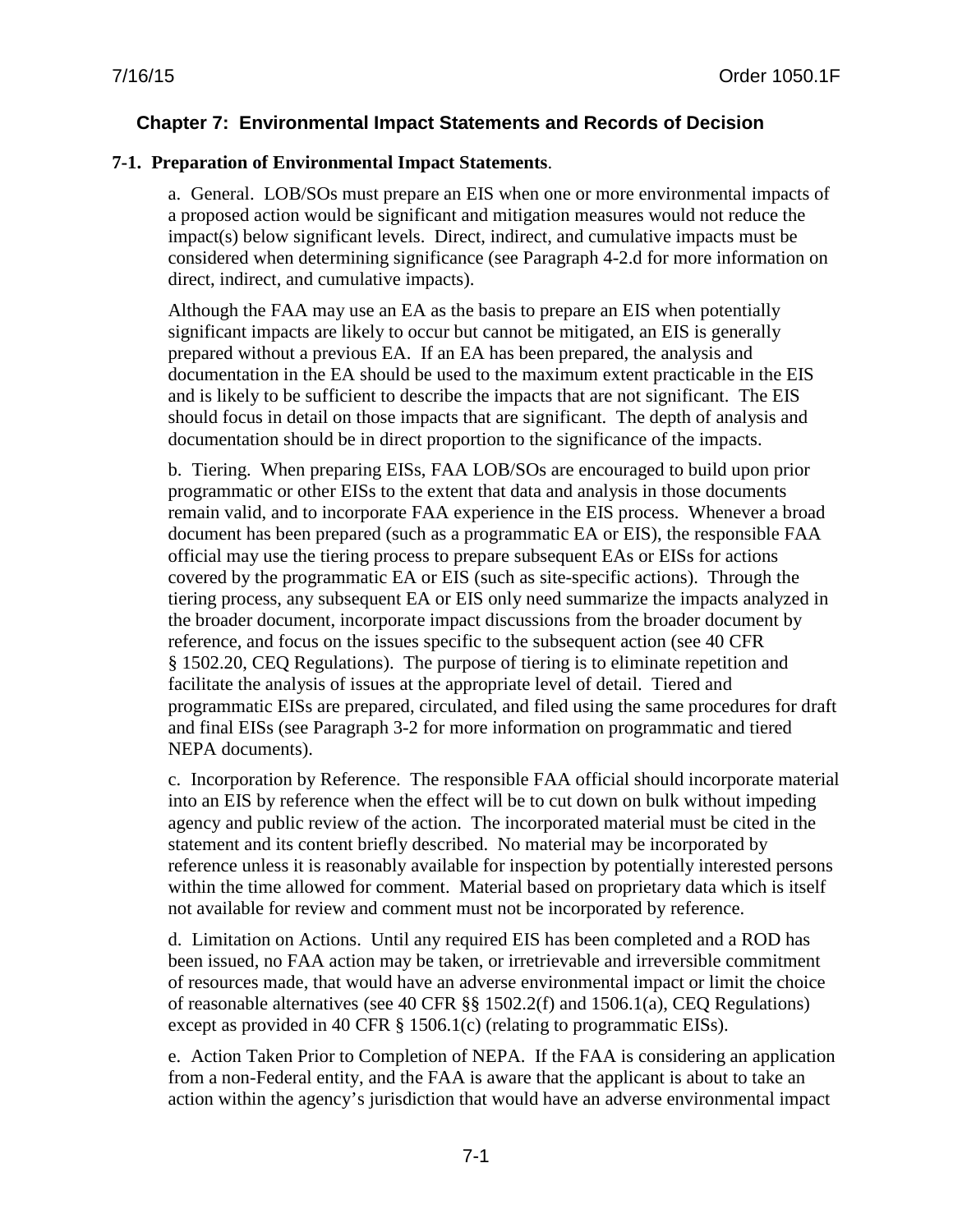or limit the choice of reasonable alternatives, the responsible FAA official must promptly notify the applicant that the FAA will take appropriate action to ensure that the objectives and procedures of NEPA are achieved. However, this does not preclude development by applicants of plans or designs or performance of other work necessary to support an application for Federal, state, or local permits or assistance.

**7-1.1. Environmental Impact Statement Format**. The FAA's standard EIS format, which follows the format prescribed in CEQ Regulations (see 40 CFR § 1502.10), is outlined below.

a. Cover Page. This single page will include:

(1) A list of the responsible lead and cooperating agencies (identifying the lead agency);

(2) The title of the proposed action (together with the state(s) and county(ies) where the action is located);

(3) The name, address, and telephone number of the responsible FAA official;

(4) The designation of the statement as draft, final, or supplement;

(5) A one paragraph abstract of the EIS with a heading as follows: DEPARTMENT OF TRANSPORTATION, FEDERAL AVIATION ADMINISTRATION; and

(6) For draft EISs, a statement that this EIS is submitted for review pursuant to the following public law requirements and list those that are applicable, such as Section 102(2)(C) of the National Environmental Policy Act of 1969, and Section 4(f).

b. Executive Summary. An executive summary will be included to adequately and accurately summarize the EIS. The summary describes the proposed action, stresses the major conclusions, areas of controversy (including issues raised by agencies and the public), and the issues to be resolved (including the choice among alternatives). It also discusses major environmental considerations and how these have been addressed, summarizes the analysis of alternatives, and identifies the agency preferred alternative (and sponsor preferred alternative if it differs). If the agency has identified an environmentally preferred alternative, it may also be included. It discusses mitigation measures, including planning and design to avoid or minimize impacts. It identifies interested agencies, lists permits, licenses, and other approvals that must be obtained, and reflects compliance with other applicable special purpose laws and requirements.

c. Table of Contents. The table of contents lists the chapters and exhibits (including figures, maps, and tables) presented throughout the EIS. It will also list the appendices, if any, and the acronym list, glossary, references, and index.

d. Purpose and Need. This section briefly describes the underlying purpose and need for the Federal action. It presents the problem being addressed and describes what the FAA is trying to achieve with the proposed action. It provides the parameters for defining a reasonable range of alternatives to be considered. The purpose and need for the proposed action must be clearly explained and stated in terms that are understandable to individuals who are not familiar with aviation or commercial aerospace activities. Where appropriate, the responsible FAA official should initiate early coordination with cooperating agencies in developing purpose and need.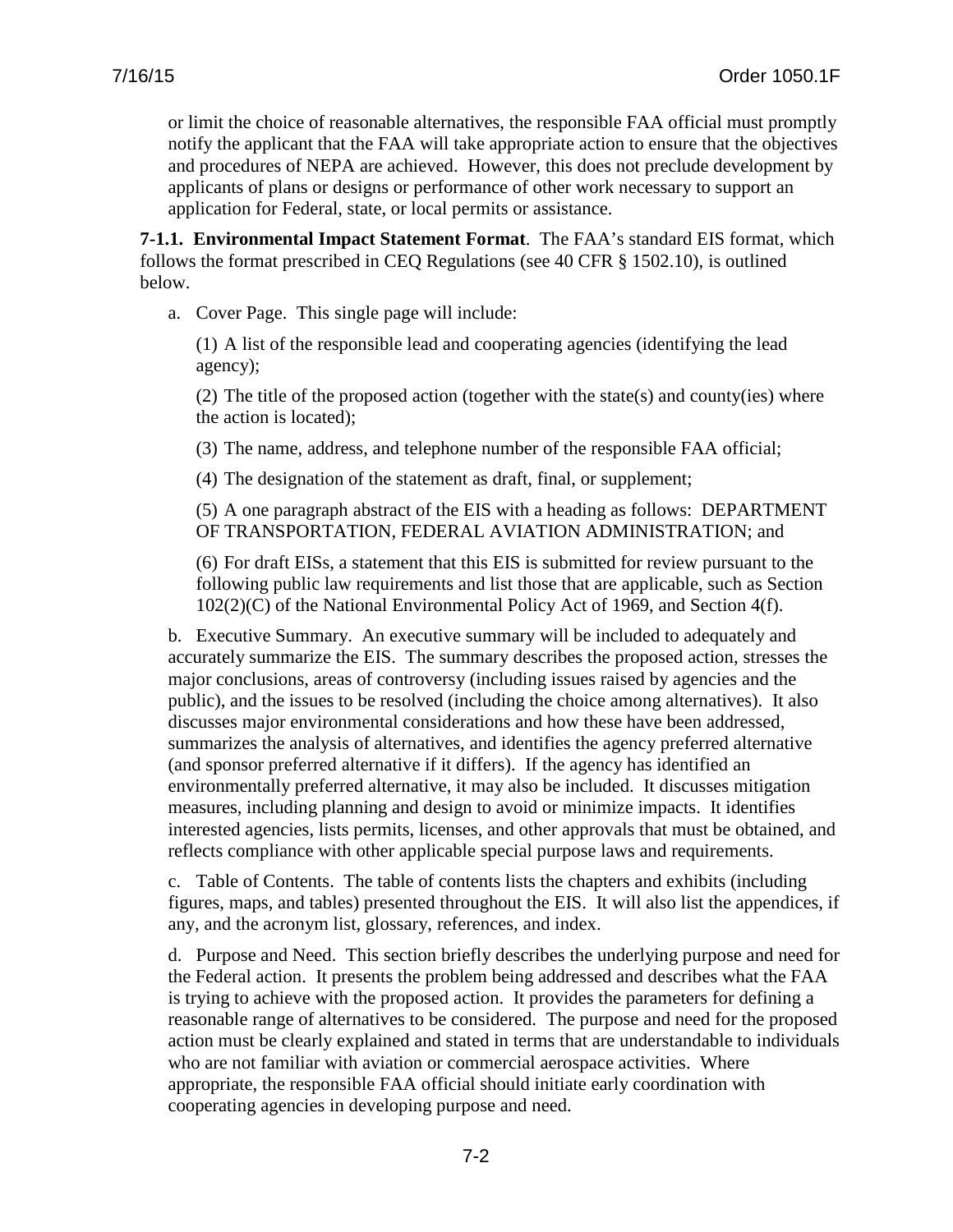e. Alternatives (Including the Proposed Action). This section is the heart of the EIS (see 40 CFR §§ 1502.10(e) and 1502.14, CEQ Regulations). It presents a comparative analysis of the no action alternative, the proposed action, and other reasonable alternatives to fulfill the purpose and need for the action, to sharply define the issues, and provide a clear basis for choice among options by the approving official. Whether a proposed alternative is reasonable depends, in large part, upon the extent to which it meets the purpose and need for the proposed action. Reasonable alternatives not within the jurisdiction of the lead agency should be considered (see 40 CFR § 1502.14(c), CEQ Regulations). The FAA may include alternatives proposed by the public or another agency. However, they must meet the basic criteria for any alternative: it must be reasonable, feasible, and achieve the project's purpose. The extent of active participation in the NEPA process by the proponent of the alternative also bears on the extent to which a proffered alternative deserves consideration. Charts, graphs, and figures, if appropriate, may aid in understanding the alternatives, for example, to depict alternative runway configurations. To provide a clear basis of choice among the alternatives, graphic or tabular presentation of the comparative impact is recommended. This section also presents a brief discussion of alternatives that were not considered reasonable (e.g., because they do not meet the purpose and need for the proposed action). The draft EIS must identify the preferred alternative or alternatives, if one or more exists at the time the draft EIS is issued. The final EIS must specifically and individually identify the preferred alternative (see 40 CFR § 1502.14 (e), CEQ Regulations). Criteria other than those included in the affected environment and environmental consequences sections of the EIS may be applied to identify the preferred alternative. Although CEQ encourages Federal agencies to identify the environmentally preferred alternatives in the EIS (see number 6 in CEQ's *Forty Most Asked Questions Concerning CEQ's National Environmental Policy Act Regulations*, 46 *Federal Register* 18026 (March 23, 1981)), the CEQ Regulations do not require that discussion until the ROD.

f. Affected Environment. This section describes the environmental conditions of the potentially affected geographic area or areas. The discussion of the affected environment should be no longer than is necessary. It should include detailed discussion of only those environmental impact categories affected by the proposed action or any reasonable alternatives to demonstrate the likely impacts; data and analyses should be presented in detail commensurate with the importance of the impact. This discussion may highlight important background material. To ensure that this section emphasizes the important aspects of the impacts on the environment, the discussion should summarize and incorporate by reference information or analysis that is reasonably available to the public. This section describes other relevant activities (past, present, and reasonably foreseeable future actions), their interrelationships, and cumulative impacts. It may include such items as action by the community or citizen groups pertinent to, or any other unique factors associated with, the proposed action or any reasonable alternatives. The discussion of the affected environment may include the following, if appropriate:

(l) Location map, vicinity map, project layout plan, and photographs;

(2) Existing and planned land uses and zoning, including: industrial and commercial growth characteristics in the affected vicinity; affected residential areas, schools, places of outdoor assemblies of persons, churches, and hospitals; public parks,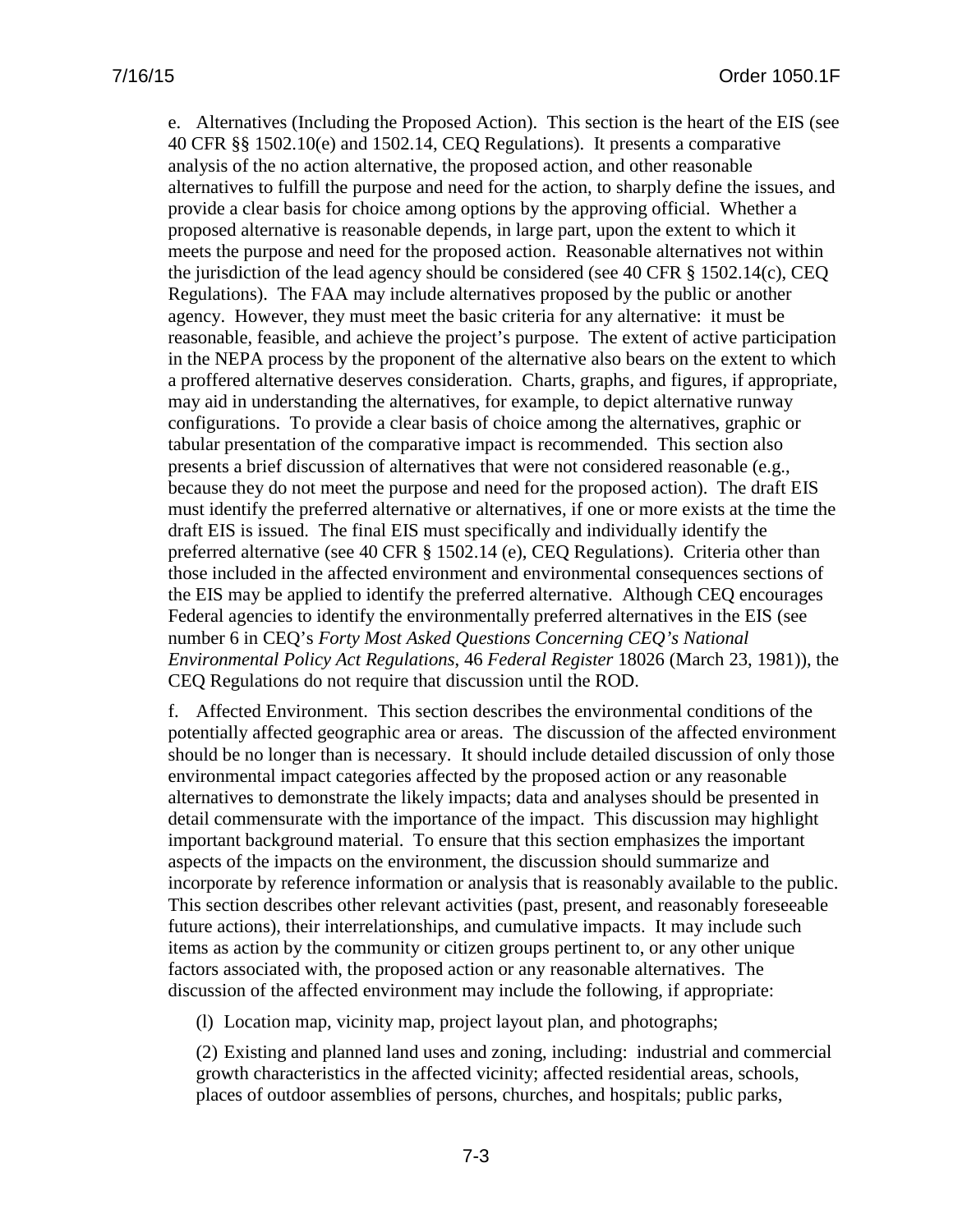wildlife and waterfowl refuges; federally listed or proposed candidate, threatened, or endangered species or federally designated or proposed critical habitat; wetlands; national and state forests; floodplains; farmlands; coastal zones, coastal barriers, or coral reefs; recreation areas; wilderness areas; wild and scenic rivers; Native American cultural sites, and historic and archeological sites eligible for or listed on the National Register of Historic Places;

(3) State or local jurisdictions affected by the proposed action or any reasonable alternatives;

(4) Population estimates and other relevant demographic information for the affected environment, including a census map where appropriate; and

(5) Past, present, and reasonably foreseeable future actions, whether Federal or non-Federal, including related or connected actions (see 40 CFR §§ 1501.7(a), 1502.4(a), 1508.25(a)(1), and 1508.27(b)(7), CEQ Regulations), to show the cumulative effects (see 40 CFR § 1508.7) of these actions on the affected environment (see CEQ Guidance on *Considering Cumulative Effects Under the National Environmental Policy Act* (January 1997) and EPA Guidance on *Consideration of Cumulative Impacts in EPA Review of NEPA Documents* (May 1999)).

g. Environmental Consequences.

(1) This section forms the scientific and analytical basis for comparing the proposed action, the no action alternative, and other alternatives retained for detailed analysis. The discussion of environmental consequences will include the environmental impacts of the alternatives including the proposed action; any adverse environmental impacts that cannot be avoided should the proposed action or any of the reasonable alternatives be implemented; the relationship between short-term uses of man's environment and the maintenance and enhancement of long-term productivity; any irreversible or irretrievable commitments of resources that would be involved in the proposed action or any reasonable alternatives should they be implemented; and mitigation (see Paragraph 7-1.1.h). This analysis should be conducted for the same timeframe. This section should not duplicate discussions in the alternatives section. It must include considerations of direct, indirect, and cumulative impacts and their significance and possible conflicts with the objectives of Federal, regional, state, tribal, and local land use plans, policies, and controls for the area concerned and other unresolved conflicts (see 40 CFR  $\S$  1501.2(c)). (Also see Question 23 in CEQ's *Forty Most Asked Questions Concerning CEQ's National Environmental Policy Act Regulations*, 46 *Federal Register* 18026 (March 23, 1981)). To avoid excessive length, the environmental consequences section may incorporate by reference background data to support the impacts analysis. Section 1502.22 of the CEQ Regulations sets forth requirements for addressing situations in which information is incomplete or unavailable.

(2) Specific environmental impact categories listed in Paragraph 4-1 must be discussed to the level of detail necessary to support the comparisons of impacts of each alternative retained for detailed analysis, including the no action alternative. The 1050.1F Desk Reference describes laws, regulations, and orders in addition to NEPA that must be complied with for different impact areas before a proposed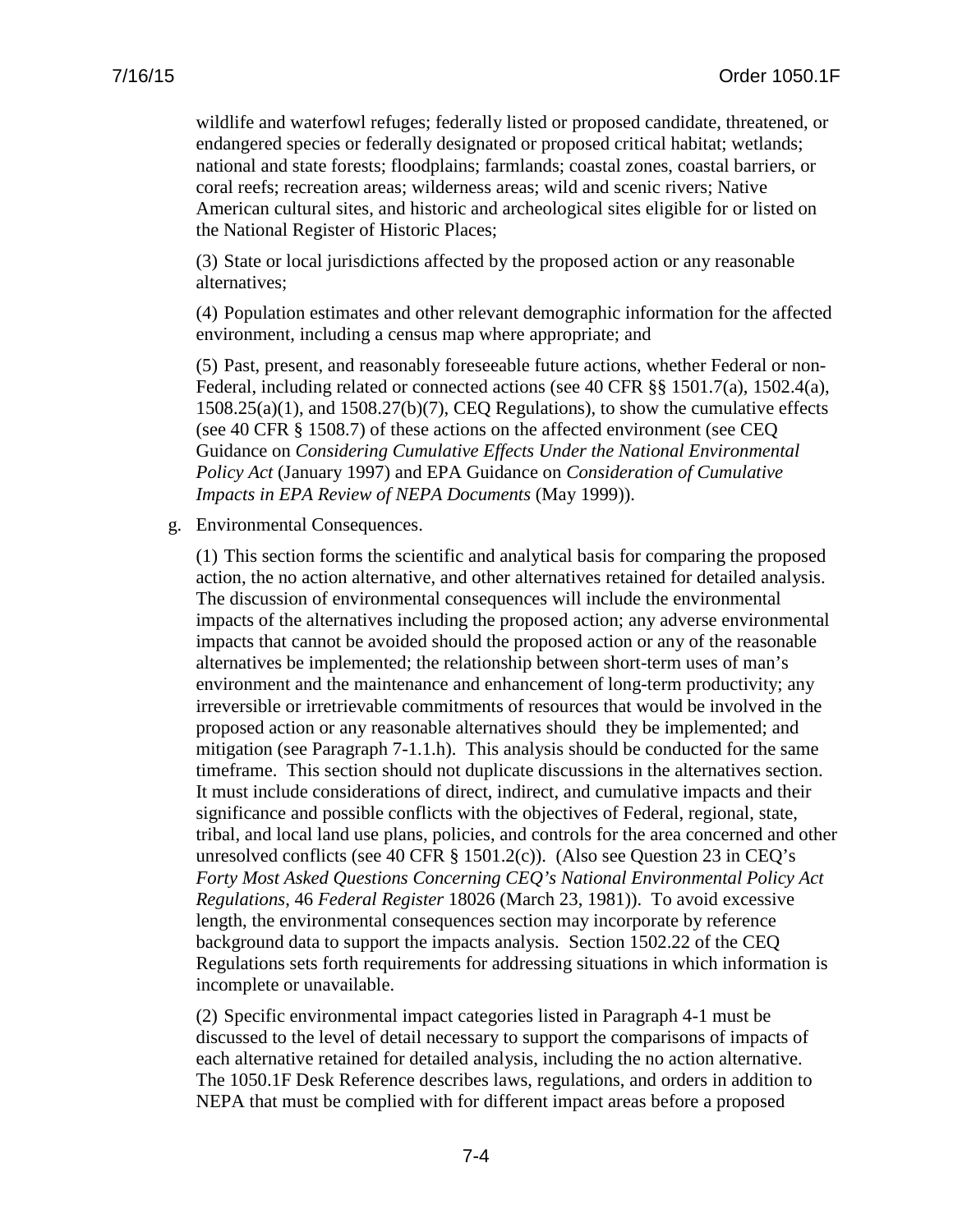Federal action is approved. The section should include the information required to demonstrate compliance with other applicable requirements and should identify any permits, licenses, other approvals, or reviews that apply to the proposed action or any reasonable alternatives, and indicate any known problems with obtaining them. This section should also provide the status of any interagency or intergovernmental consultation required, for example, under the National Historic Preservation Act, 54 U.S.C. §300101 et seq., the Endangered Species Act, 16 U.S.C. §§ 1531–1544, the Coastal Zone Management Act, 16 U.S.C. §§ 1451–1466, the American Indian Religious Freedom Act, 42 U.S.C. § 1996, Executive Order 13084, *Consultation and Coordination with Indian Tribal Government*s, 63 *Federal Register* 27655 (May 14, 1998), the Wild and Scenic Rivers Act, 16 U.S.C. §§ 1271–1287, and the Fish and Wildlife Coordination Act, 16 U.S.C. §§ 661–667d.

#### h. Mitigation.

(1) An EIS must describe mitigation measures considered or planned to minimize harm from the proposed action and reasonable alternatives. The EIS must discuss mitigation in sufficient detail to disclose that the environmental consequences have been fairly evaluated. Mitigation incorporated into project design must be clearly described in the proposed action and any reasonable alternatives. Environmental impacts resulting from mitigation must be considered in the EIS, when applicable. The following types of mitigation measures should be considered: design and construction actions to avoid or reduce impacts; management actions that reduce impacts during operation of the facility; and replacement, restoration (reuse, conservation, preservation, etc.), and compensation measures. EMS data collection, tracking, and analysis may be useful in the consideration of appropriate mitigation measures. An EMS may also be used for tracking and monitoring mitigation commitments.

(2) Mitigation and other conditions established in the EIS, or during review of the EIS, and that are committed to in the ROD, must be implemented by the FAA or another appropriate entity with authority to implement the identified mitigation measures or other conditions. The FAA ensures implementation of such mitigation measures through special conditions, funding agreements, contract specifications, directives, other review or implementation procedures, and other appropriate followup actions in accordance with 40 CFR § 1505.3, CEQ Regulations (see Paragraph 4- 4, Mitigation, regarding monitoring and enforcement of mitigation commitments).

i. List of Preparers. This list includes the names, and qualifications (e.g., expertise experience, professional disciplines) of the FAA staff that were primarily responsible for preparing the EIS or significant background material, and contractors who assisted in preparing the EIS or associated environmental studies.

j. List of Agencies, Organizations, and Persons to Whom Copies of the Statement are Sent. This list is included for reference and to demonstrate that the EIS is being circulated, and thus, that the public review process is being followed.

k. Index. The index reflects the key terms used throughout the EIS for easy reference. The index includes page numbers for each reference.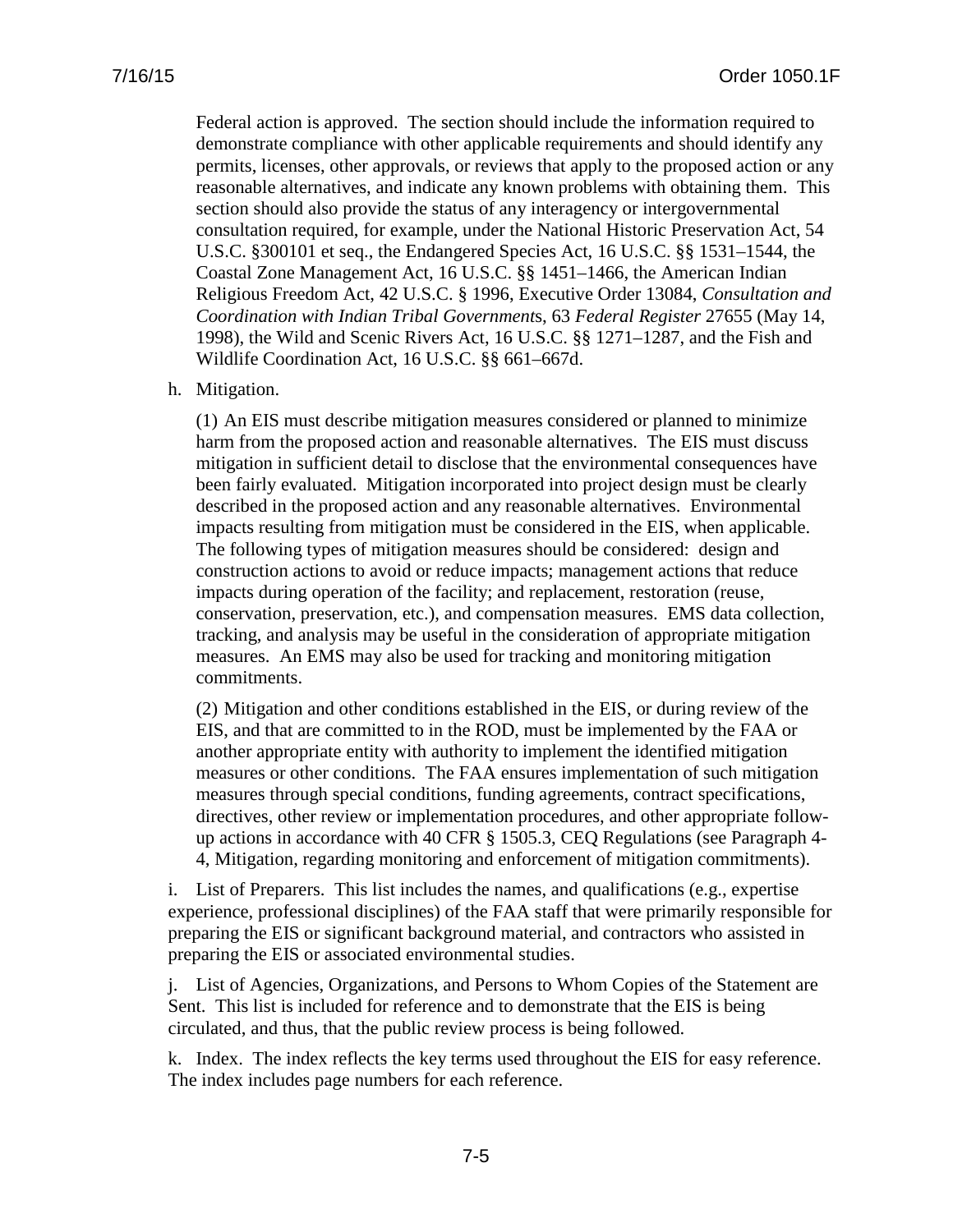l. Appendices (if any). This section consists of material that substantiates any analysis that is fundamental to the EIS, but would substantially contribute to the length of the EIS or detract from the document's readability, if included in the body of the EIS. This section should contain information about formal and informal consultation conducted, and related agreement documents prepared, pursuant to other special purpose laws and requirements.

m. Comments. Comments received on the draft EIS are assessed and responded to in the final EIS. See Paragraphs 7-1.2.e and 7-1.2.g for more information on responding to comments).

n. Footnotes. Footnotes include title, author, date of document, page(s) relied upon, and footnote number used to identify where in the text, figures, and charts of the EIS the source is used.

**7-1.2. Environmental Impact Statement Process.** The EIS process is described in flowchart form at a high level in Exhibit D-3 of Appendix D.<sup>[14](#page-79-0)</sup>

a. Cooperating Agencies. The FAA NEPA lead should identify and invite any affected Federal, state, or local agencies, or tribes with jurisdiction by law or special expertise regarding the FAA's proposed action or any reasonable alternatives to be a cooperating agency and participate in the development of the EIS (see Paragraph 2-4.2).

b. Notice of Intent to Prepare an EIS. The responsible FAA official must publish a Notice of Intent (NOI) in the *Federal Register* to initiate the preparation of the EIS (see 40 CFR § 1508.22, CEQ Regulations). The NOI includes an overview of the proposed action, the alternatives being considered (including no action), and the name and address of the FAA official who can answer questions about the proposed EIS. If a scoping meeting is planned and sufficient information is available at the time of the NOI, the NOI should also announce the meeting, including the meeting time and location, and other appropriate information such as availability of a scoping document. If the responsible FAA official is using the NOI to satisfy public notice and comment requirements of other environmental requirements in addition to NEPA that are applicable to the proposed action, the NOI should include a statement to that effect with a reference to the applicable laws, regulations, or Executive Orders. The responsible FAA official sends the NOI to the docket clerk in the Office of the Chief Counsel (AGC-200). All NOIs initiated in the regions should be reviewed by the Regional Counsel before being forwarded to AGC-200. The applicable division manager, designee, or other appropriate FAA official may sign the NOI for the *Federal Register*. The responsible FAA official should also consider

<span id="page-79-0"></span><sup>&</sup>lt;sup>14</sup> In November 2014, DOT released guidance on implementing Section 1319 of the Moving Ahead for Progress in the 21st Century Act (MAP-21), 42 U.S.C. § 4332a, which alters the EIS process for DOT actions. Section 1319(a) relates to errata sheets and reflects the CEQ regulations (see 40 CFR § 1503.4(c) and Paragraph 7-1.2(f) of this Order). Section 1319(b) requires DOT, to the maximum extent practicable, to expeditiously develop a single document that consists of a final EIS and a ROD, unless certain conditions exist. The DOT guidance is available at [http://www.dot.gov/sites/dot.gov/files/docs/MAP-21\\_1319\\_Final\\_Guidance.pdf.](http://www.dot.gov/sites/dot.gov/files/docs/MAP-21_1319_Final_Guidance.pdf) The FAA is preparing additional, FAA-specific guidance on implementing Section 1319 of MAP-21. LOBs/SOs are encouraged to work with AGC-600 and AEE-400 to ensure compliance with Section 1319(b).  $\overline{a}$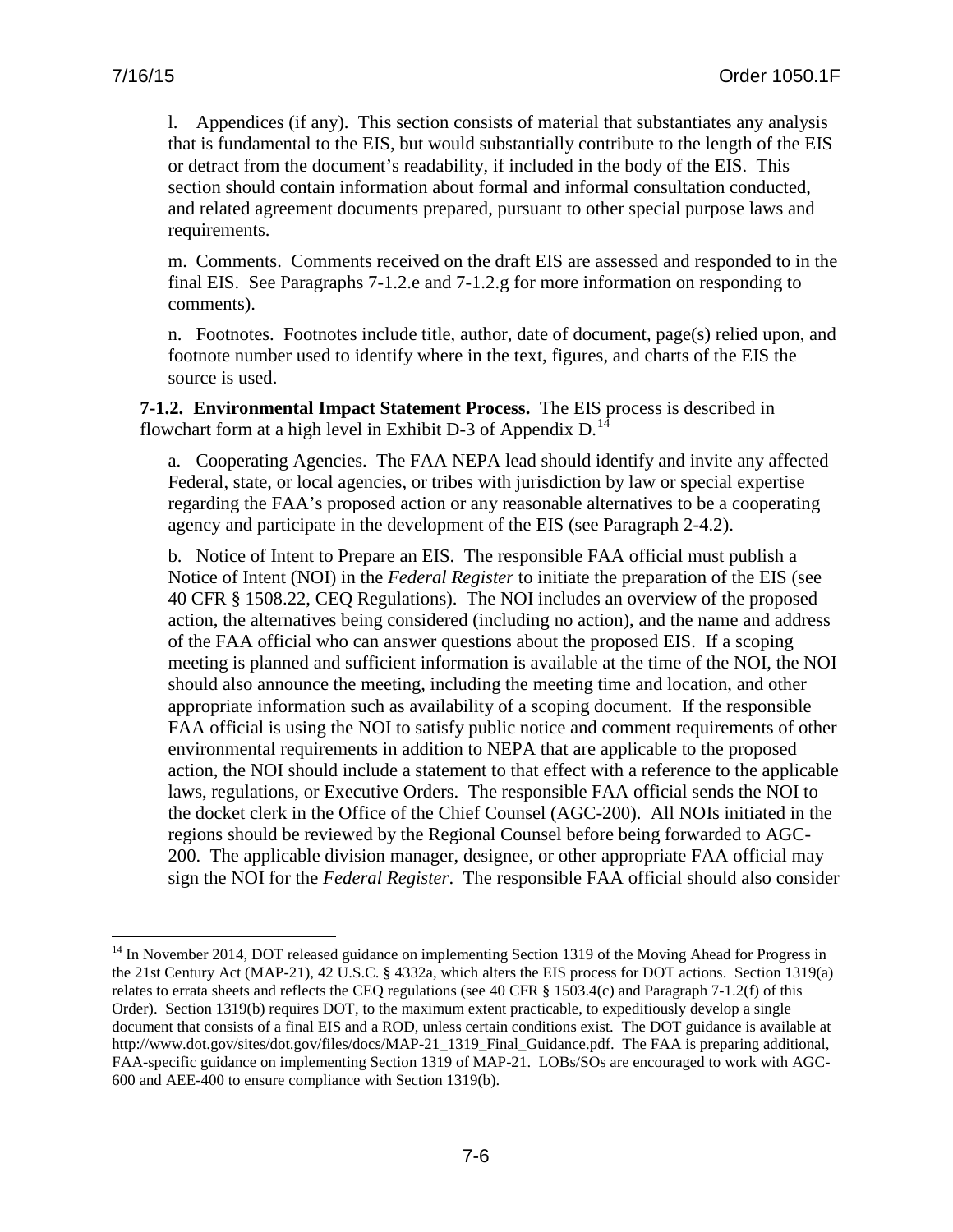publishing the NOI, notices of scoping meetings, and other information in other formats (see Paragraph 14a of DOT Order 5610.1C and 40 CFR § 1506.6(b), CEQ Regulations).

c. Scoping Process. Scoping is a required part of the EIS process. Scoping is an early and open process for determining the scope of issues to be addressed in the EIS and identifying the significant issues related to a proposed action (see 40 CFR § 1501.7, CEQ Regulations). The responsible FAA official must take the lead in the scoping process, inviting the participation of affected Federal, state, and local agencies, any potentially affected tribes, applicants, and other interested persons (including those who might oppose the proposed action). The responsible FAA official initiates scoping in order to determine the scope of issues to be addressed in the EIS and identify the significant issues related to the proposed action (see 40 CFR § 1501.7, CEQ Regulations). Through scoping, the responsible FAA official will identify the issues the EIS will analyze in depth, identify any other environmental reviews and consultation requirements necessary for the proposed action, and assign responsibilities among lead and cooperating agencies for inputs to the EIS. Scoping serves the additional purposes of identifying those issues that do not require detailed analysis or that have been covered by prior environmental review, setting the temporal and geographic boundaries of the EIS, determining reasonable alternatives, and identifying available technical information. During scoping, the FAA or other agencies may identify other EAs or EISs that are being or will be prepared that are related to but not part of the scope of the EIS under consideration.

It is important that the FAA facilitate public participation in the process. The FAA should tailor public scoping processes to match the complexity of the proposal. If appropriate, a scoping meeting(s) can be held to collect information regarding environmental concerns from agencies and the public. Scoping meetings provide the opportunity to present additional background on the proposed action and any reasonable alternatives identified, and solicit input from interested and affected parties. An NOI or other notice of a scoping meeting must be published at least 30 days prior to the meeting. However, a scoping meeting is not required. Depending on the nature and complexity of the proposed action, the scoping process may be carried out by letter, telephone, or other means. The FAA may prepare scoping materials, although these are not required. If an EA has been prepared, the FAA may use it as the vehicle for scoping. Consultation with appropriate agencies having jurisdiction by law or special expertise is also initiated at this point. Scoping may also be used to assign responsibilities among lead and cooperating agencies for inputs to the EIS.

d. Review of Draft EIS. Following the FAA's preparation of the draft EIS, the responsible FAA official must make copies of the draft EIS available for review and comment. The required comment period for a draft EIS is a minimum of 45 days (see 40 CFR § 1506.10(c), CEQ Regulations). When the FAA is the lead Federal agency, the EPA, upon a showing by another Federal agency of compelling reasons of national policy, may extend this period for up to 30 days, but no longer than 30 days without the permission of the FAA (see 40 CFR § 1506.10(d), CEQ Regulations).

(1) Public Review. The draft EIS should be available at local libraries or similar public depositories. Material used in developing or referenced in the draft EIS must be available for review at the appropriate FAA office(s) or at a designated location. Upon request, copies of the draft EIS must be made available to the public without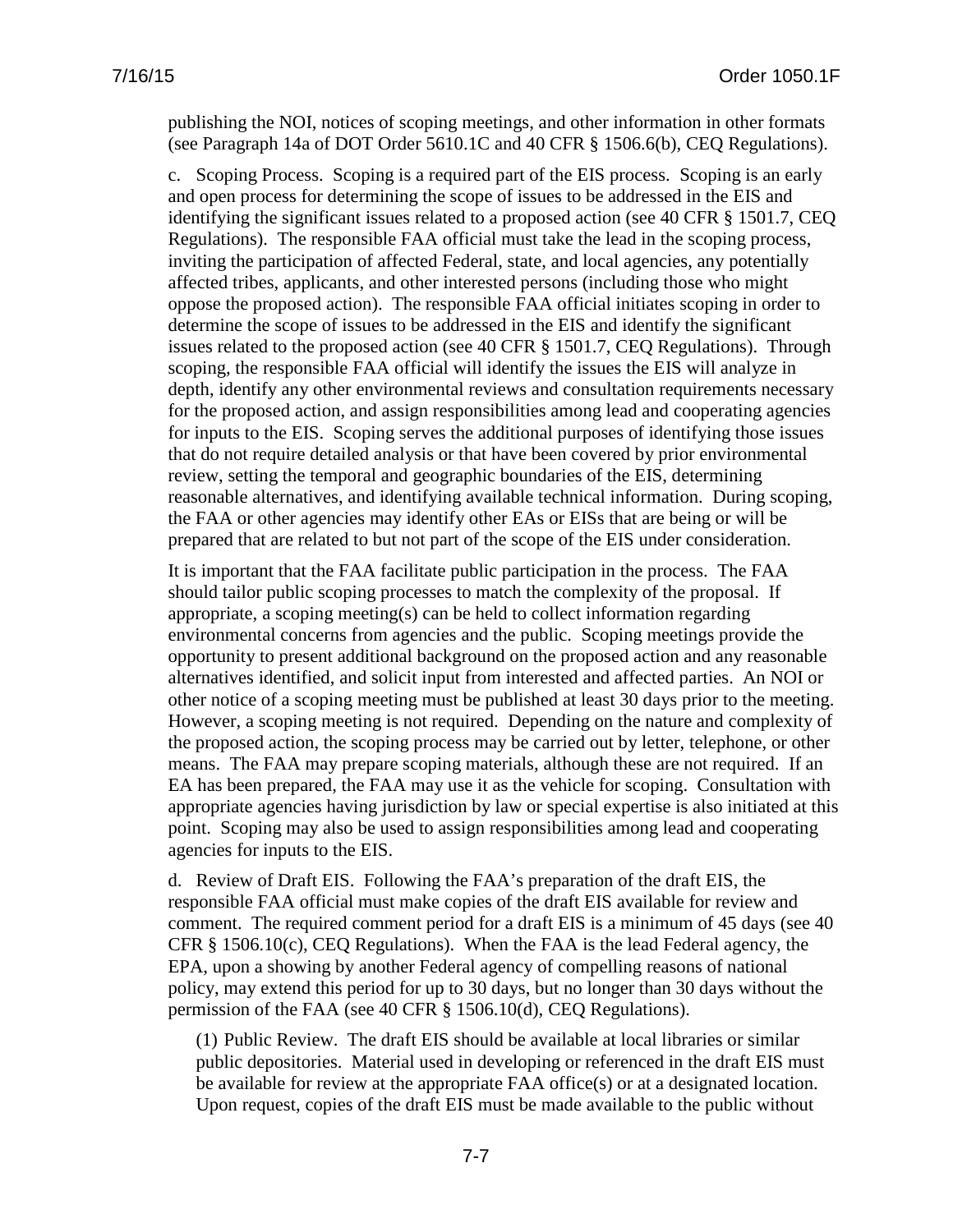charge to the extent practical or at a reduced charge, which is not more than the actual cost of reproducing copies. The draft EIS may also be placed on the Internet and/or copies may be made available in digital form.

(a) The responsible FAA official should use the following standard language in press releases and notices announcing the draft EIS's availability for comment and any public meetings or hearing(s) associated with the proposed project that will occur:

The FAA encourages all interested parties to provide comments concerning the scope and content of the draft EIS. Comments should be as specific as possible and address the analysis of potential environmental impacts and the adequacy of the proposed action or merits of alternatives and the mitigation being considered. Reviewers should organize their participation so that it is meaningful and makes the agency aware of the viewer's interests and concerns using quotations and other specific references to the text of the draft EIS and related documents. Matters that could have been raised with specificity during the comment period on the draft EIS may not be considered if they are raised for the first time later in the decision process. This commenting procedure is intended to ensure that substantive comments and concerns are made available to the FAA in a timely manner so that the FAA has an opportunity to address them.

Before including your address, phone number, e-mail address, or other personal identifying information in your comment, be advised that your entire comment – including your personal identifying information – may be made publicly available at any time. While you can ask us in your comment to withhold from public review your personal identifying information, we cannot guarantee that we will be able to do so.

(b) To ensure that local notices of the draft EIS's availability occur on the same date that the EPA publishes the Notice of Availability (NOA) in the *Federal Register*, the responsible FAA official should send a press release to local media and if the EIS is national in scope, national media outlets. The release should request that the media publish a notice of the draft EIS's availability on the same date that the EPA is expected to publish its notice. The local NOA of the draft EIS must provide the same due date for comments as that specified in the *Federal Register* notice.

(c) The FAA should hold public meetings or hearings, when appropriate. If the FAA conducts a public meeting or hearing for the purpose of obtaining public comment on a draft EIS, the FAA should ensure that the draft document is available for public review at least 30 days before the event occurs. (See Paragraphs 2-5.3 for more information on public meetings and hearings.)

(d) Certain special purpose laws and requirements require public notice of specific findings or determinations. Examples include Section  $2(a)(4)$  of Executive Order 11988, *Floodplain Management*, 42 *Federal Register* 26951 (May 24, 1977); Section 2(b) of Executive Order 11990, *Protection of Wetlands*, 42 *Federal Register* 26961 (May 24, 1977); Section 7 of DOT Order 5650.2, *Floodplain Management and Protection* (April 23, 1979); Section 7.b of DOT Order 5660.1A, *Preservation of the Nation's Wetlands* (August 24, 1978); Section 7 of the Endangered Species Act, 16 U.S.C. § 1536; and Section 106 of the National Historic Preservation Act, 54 U.S.C. §306108.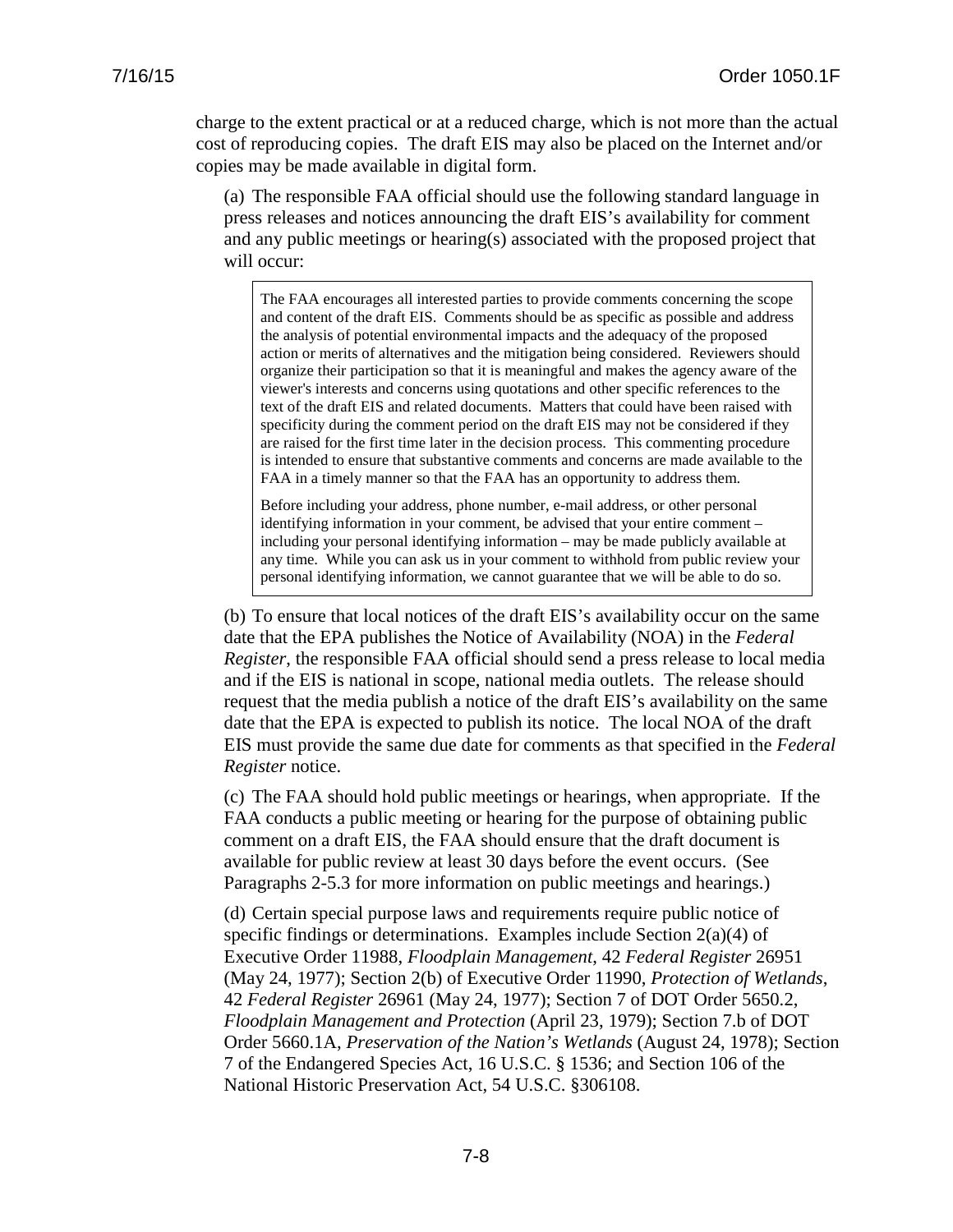(2) Filing with EPA. Concurrently, the responsible FAA official must file the draft EIS with the EPA (see 40 CFR § 1506.9, CEQ Regulations) through the e-NEPA electronic filing system at: [http://www.epa.gov/oecaerth/nepa/submiteis/index.html.](http://www.epa.gov/oecaerth/nepa/submiteis/index.html) As part of the draft EIS filing process, the EPA publishes the official *Federal Register* NOA for the draft EIS. This starts the official comment period for the draft EIS. The responsible FAA official also has the option to publish a more detailed NOA in the *Federal Register*. The FAA must notify EPA if the FAA approves an extension of the public comment period, so that EPA may provide an update in its *Federal Register* notice.

(3) Intergovernmental Coordination. The responsible FAA official must request comments on the draft EIS from appropriate Federal, state, and local agencies (see 40 CFR §§ 1501.2(d)(2) and 1501.7(a)(1), CEQ Regulations), and from tribes when the impacts may be on a reservation or affect tribal interests (see 40 CFR §§ 1502.16(c), 1503.1(a)(2)(ii), 1506.6(b)(3)(ii), CEQ Regulations). See Paragraphs 2- 4.3 and 2-4.4 for further information on Intergovernmental and Interagency Coordination.

(a) Federal Agencies. Draft EISs must be coordinated with the appropriate regional offices of other Federal agencies having jurisdiction by law or special expertise. However, draft EISs that are coordinated with any component of the U.S. Department of Commerce (DOC), U.S. Department of Energy (DOE), or U.S. Department of the Interior (DOI) must be coordinated with the Washington, D.C., headquarters of those departments (see details below).

1. Washington, D.C., headquarters of the DOC (one copy) and Ecology and Conservation Division of the National Oceanographic and Atmospheric Administration (one copy).

2. Washington, D.C., headquarters of the DOE, if the project has major energy-related consequences.

3. DOI, Office of Environmental Policy and Compliance (One copy of the document(s) in electronic format (CD/DVD, or any other widely used electronic storage media) and the URL for review documents available on the Internet. If no electronic version is available, then 12 to 18 copies of the draft EIS depending on the proposed action's geographic location and scope) at the following address: Director, Office of Environmental Policy and Compliance, U.S. Department of the Interior, Main Interior Building, MS 2462, 1849 C Street, N.W., Washington, D.C. 20240.

4. Advisory Council on Historic Preservation (ACHP) only if they have been invited and have agreed to participate in the Section 106 process.

5. EPA regional office of interest (one copy).

(b) State and Local Agencies. Draft EISs must be coordinated with appropriate state and local agencies including cooperating agencies, agencies that commented substantively on the Intergovernmental Review of Federal Programs, affected cities and counties, and others known to have an interest in the action.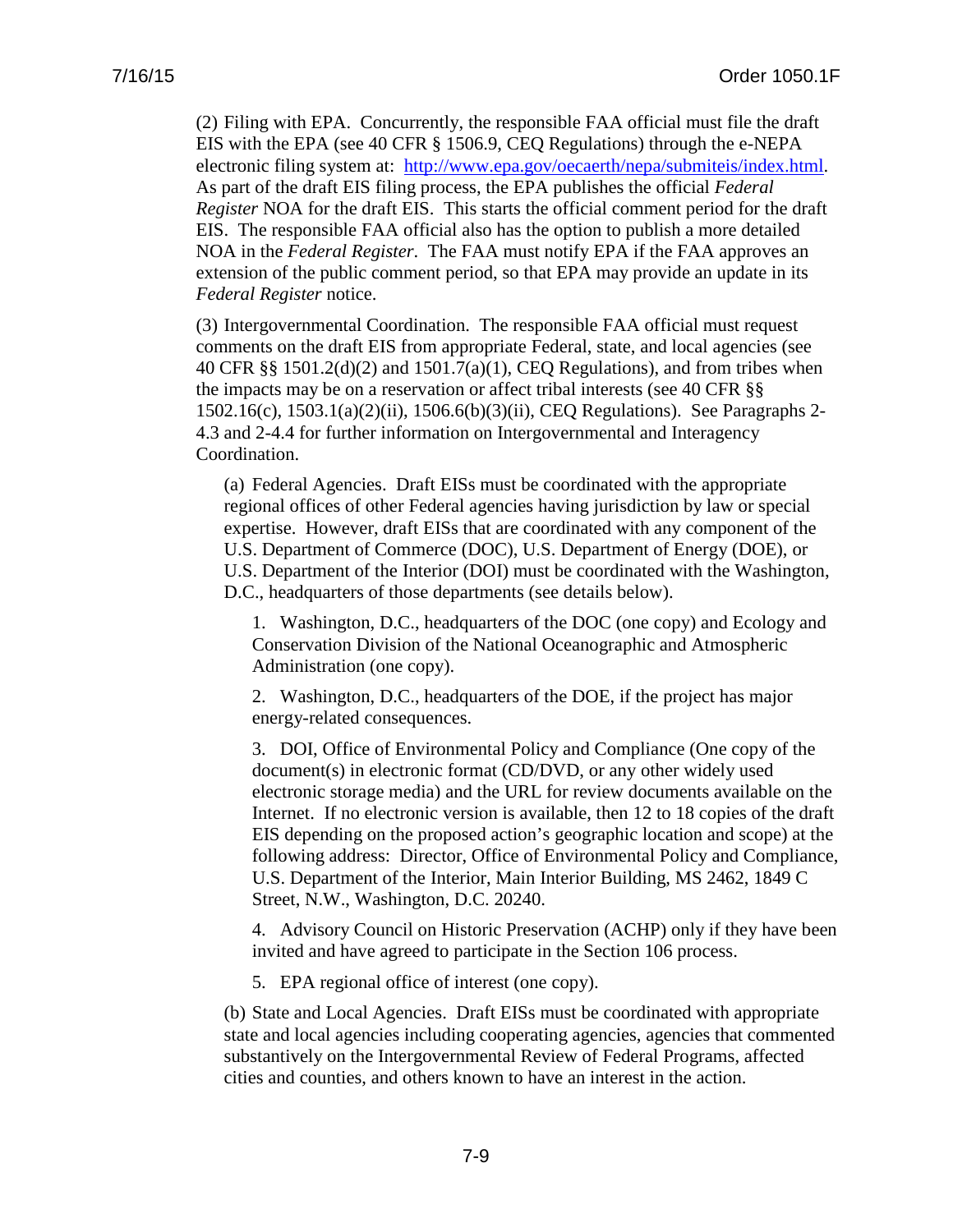(c) Tribal Governments. Draft EISs must be coordinated with appropriate tribal governments when the impacts may be on a reservation or affect tribal interests. Various laws, regulations, and orders in addition to NEPA, may also require coordination with tribes that are not federally recognized, and with traditional cultural leaders. Consult with AEE, AGC, and ACR for more information. See Paragraph 2-4.4, Tribal Consultation, for additional information on consultation with tribes.

e. Responses to Comments. The responsible FAA official must take into consideration all comments received on the draft EIS and comments recorded during public meetings or hearings, and respond to the substantive comments in the final EIS. All substantive comments received on the draft EIS (or summaries where the comments are voluminous) must be attached to the final EIS (see 40 CFR § 1503.4(b), CEQ Regulations) and must accompany the final EIS through the FAA's internal review process. Comments must be responded to in one or more of the following ways:

(1) Written into the text of the final EIS;

(2) Stated in an errata sheet attached to the final EIS; or

(3) Included or summarized and responded to in an attachment to the final EIS, and if voluminous, may be compiled in a separate supplemental volume for reference.

f. Errata Sheets. In lieu of preparing a final EIS, the FAA may, subject to the conditions set forth below, attach errata sheets to the draft EIS. If the modifications to the draft EIS in response to comments are minor and are confined to factual corrections or explanations of why the comments do not warrant additional agency response, then only the comments, responses, and errata sheet need be circulated and the draft EIS and errata sheet may be filed as the final EIS as set out in 40 CFR § 1503.4(c), CEQ Regulations. Use of errata sheets is subject to the condition that the errata sheets:

(1) cite the sources, authorities, or reasons that support the position of the FAA; and

(2) if appropriate, indicate the circumstances that would trigger agency reappraisal or further response.

The draft EIS must be reviewed and approved as designated in Paragraph 7-1.2.h.

g. Final EIS. In preparing the final EIS, the draft EIS must be revised to reflect comments received, issues raised through the public involvement and public meeting or hearing process, and other considerations. The final EIS must identify and discuss any unresolved environmental issues and efforts to resolve them through further consultation. The FAA has discretion to solicit additional comments on all or portions of final EISs that would then be addressed in any final decision (see 40 CFR § 1503.1, CEQ Regulations). The preferred alternative must be identified in the final EIS. The final EIS must reflect compliance with the requirements of all applicable special purpose laws and requirements, including Section 4(f). If such compliance is not possible by the time of final EIS preparation, the final EIS must reflect consultation with the appropriate agencies and provide reasonable assurance that the requirements can be met. Required compliance must be completed before issuance of the ROD.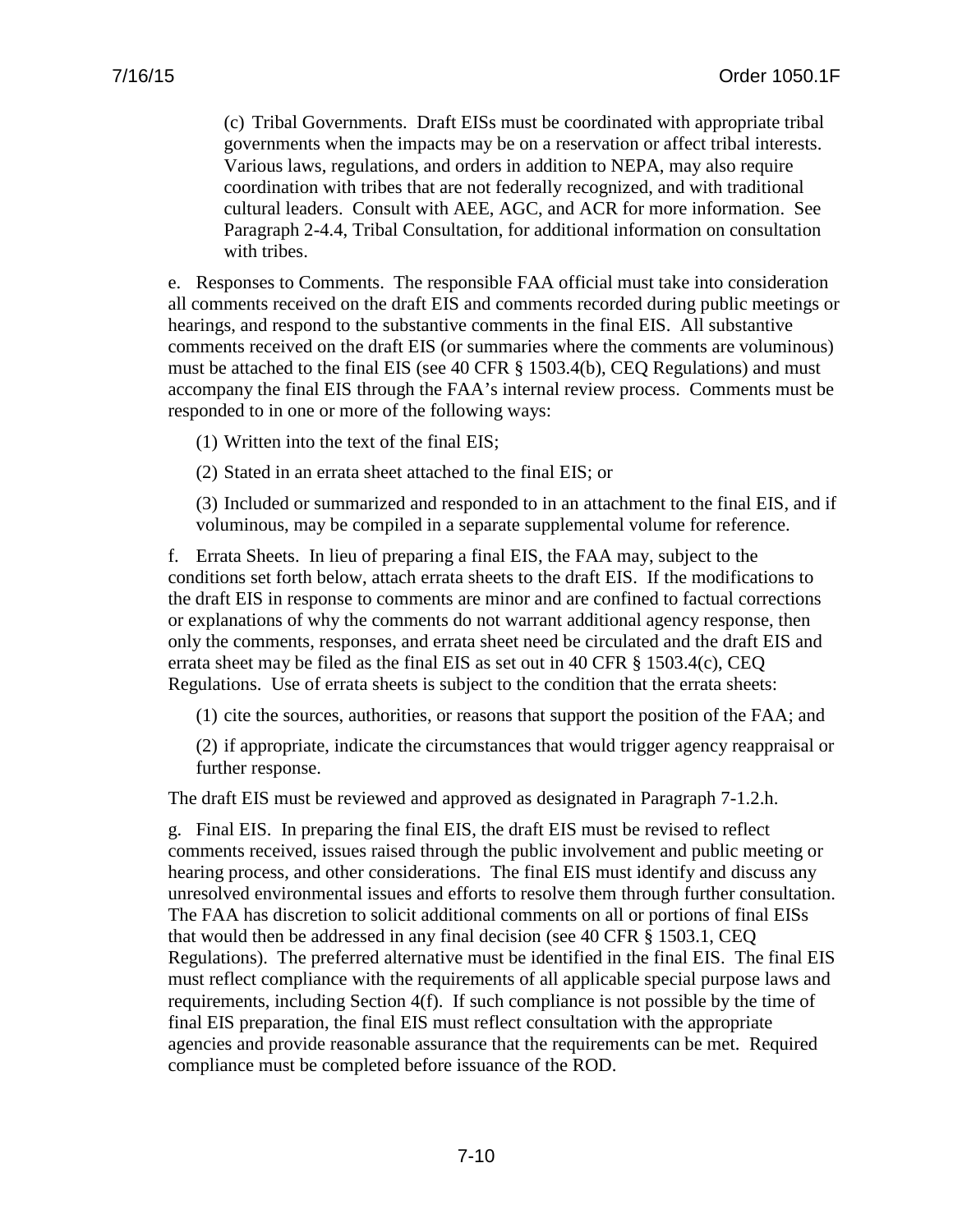h. Review and Approval. The final EIS must be reviewed and approved in accordance with Chapter 10. The cover page or summary of the final EIS or a draft EIS with errata sheets in lieu of a final EIS must include the following declaration.

After careful and thorough consideration of the information contained herein and following consideration of the views of those Federal agencies having jurisdiction by law or special expertise with respect to the environmental impacts described, the undersigned finds that the proposed Federal action is consistent with existing national environmental policies and objectives as set forth in Section 101(a) of the National Environmental Policy Act of 1969.

Other required environmental findings and conclusions must be included in the summary, if not included in the body or at the end of the EIS. Signature and date blocks should be provided for the decisionmaker's approval and may also be provided for the concurrences of other appropriate offices.

i. Availability of Approved Final EIS. The responsible FAA official must file the final EIS with the EPA through the e-NEPA electronic filing system at: [http://www.epa.gov/oecaerth/nepa/submiteis/index.html.](http://www.epa.gov/oecaerth/nepa/submiteis/index.html) The EPA will issue a NOA for the final EIS in the *Federal Register.* The FAA may also publish a more detailed availability notice in the *Federal Register*, but the FAA notice cannot be substituted for the EPA *Federal Register* notice. The final EIS must be sent to:

(1) The appropriate regional office of EPA;

(2) The originating FAA LOB/SO director; Regional FAA Administrator; and AEE (one copy each);

(3) The DOT Office of the Assistant Secretary for Transportation Policy, Office of Safety, Energy, and Environment (P-30) (one copy);

(4) Each Federal, state, and local agency, tribe, and private organization that made substantive comments on the draft EIS and to individuals who requested a copy of the final EIS or who made substantive comments on the draft EIS (one copy each);

(5) DOI (One copy in electronic format (CD/DVD, or any other widely used electronic storage media) and the URL for review documents available on the Internet. If no electronic version is available, then 6 to 9 copies depending on the action's geographic location and scope, (see U.S. Department of the Interior Environmental Review Distribution Requirements dated June 6, 2012) at the following address: Director, Office of Environmental Policy and Compliance, U.S. Department of the Interior, Main Interior Building, MS 2462, 1849 C Street, N.W., Washington, D.C. 20240;

(6) DOE headquarters for projects having major energy-related consequences (one copy); and

(7) The appropriate state-designated single point of contact (or specific agency contacts when states have not designated a single contact point), unless otherwise designated by the governor (adequate number of copies [varies by state]).

Additional copies must be sent to accessible locations to be made available to the general public, including headquarters and regional offices, and state, metropolitan, and local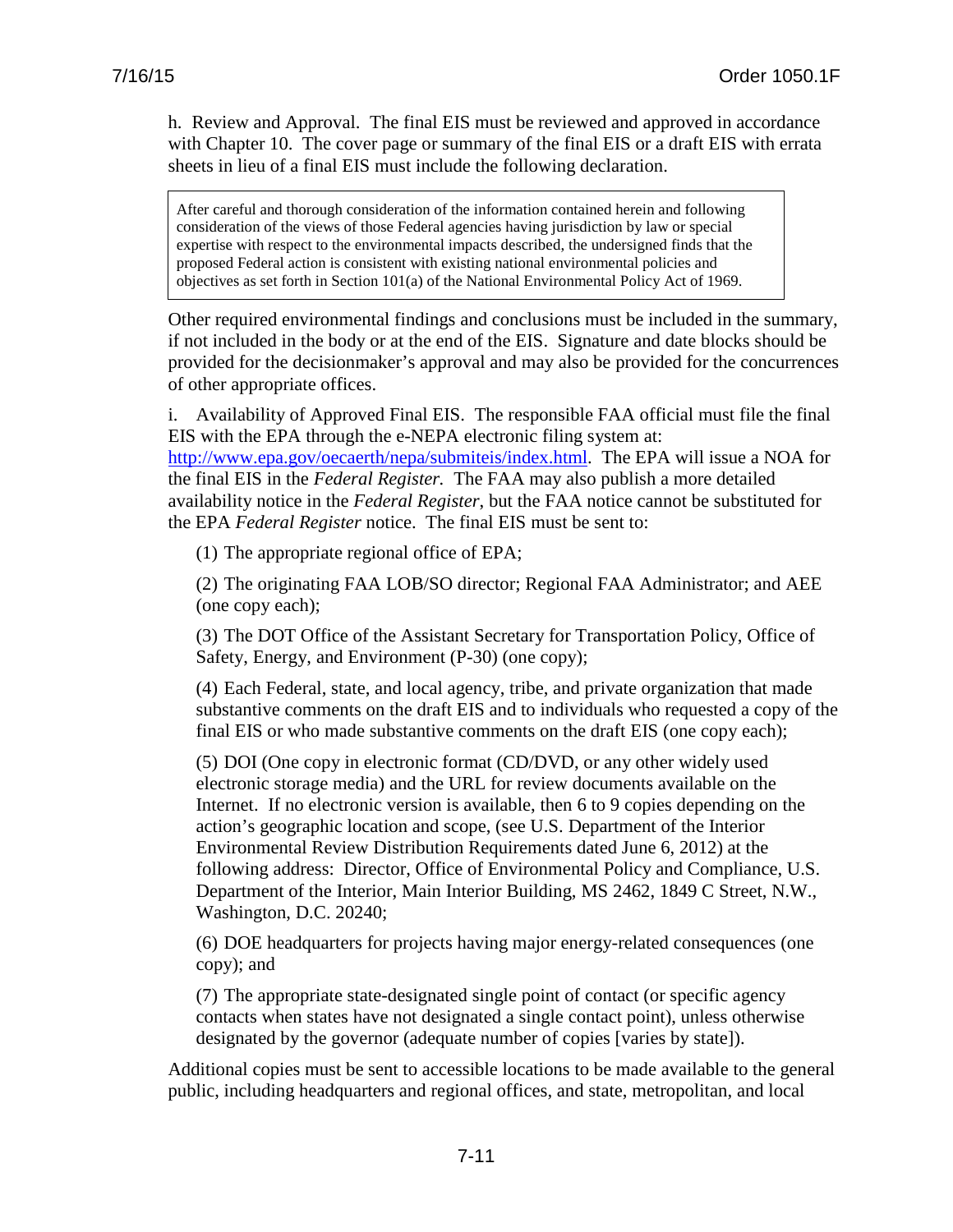public libraries to facilitate accessibility. The final EIS, comments received, and supporting documents must be made available to the public without charge to the fullest extent practical or at a reduced charge, which is not more than the actual cost of reproducing copies, at appropriate agency office(s) or at a designated location.

j. Timing of Decision. Except where a combined final EIS/ROD is required under Section 1319(b) of the Moving Ahead for Progress in the 21st Century Act (MAP-21), 42 U.S.C. § 4332a(b), the FAA must wait a minimum of 30 days after the EPA NOA of the final EIS is published in the *Federal Register* (and at least 90-days after filing of the draft EIS) before making a decision on the proposed action and issuing a ROD (see 40 CFR § 1506.10, CEQ Regulations). The waiting period is not for receiving public comments (although the FAA may request comments on a final EIS, see Paragraph 7-1.2.g); rather, it provides time for the decisionmaker to consider the final EIS and other pertinent information and make a decision. At the conclusion of the waiting period, the decisionmaker issues the final decision in a ROD (see Paragraph 7-2) and implementation of the selected action may begin.

When the FAA is the lead Federal agency, the EPA, upon a showing by another Federal agency of compelling reasons of national policy, may extend prescribed periods up to 30 days, but no longer than 30 days without the permission of the FAA (see 40 CFR § 1506.10(d), CEQ Regulations). The responsible FAA official may also extend the waiting period or request the EPA to reduce this period for compelling reasons of national policy (see 40 CFR § 1506.10(d), CEQ Regulations). The 90-day waiting period after filing the draft EIS cannot be altered by the EPA.

If the FAA unilaterally approves an overall extension of the comment period, the EPA must be notified so that the EPA may provide an update in its *Federal Register* notice.

**7-1.3. Decision Not to Prepare an Environmental Impact Statement.** Under certain circumstances, the FAA may choose to terminate an EIS. This could occur, for example, when an applicant has decided not to go forward with the action or it is determined to be no longer needed. The FAA may also terminate an EIS and revert to an EA if the environmental analysis shows that there would not be significant impacts from the project.

The FAA should provide *Federal Register* notice of the determination to no longer conduct an EIS. The *Federal Register* notice should cite the date of the original NOI to Prepare an EIS and state the reasons why the FAA has chosen to terminate the EIS.

## **7-2. Environmental Impact Statement Record of Decision.**

## **7-2.1. Record of Decision Process.**

a. General. Following the time periods described in Paragraph 7-1.2.j, as applicable, the decisionmaker may make a decision on the proposed action. The FAA must prepare a ROD that contains the information referenced in Paragraph 7-2.2.

b. Internal Review. The decisionmaker must obtain concurrence in accordance with the FAA's internal review procedures before approving the ROD (see Paragraph 10-4, Review and Approval of Final EISs and Paragraph 10-6, Review and Approval of RODs). The LOB/SO must circulate the draft ROD for internal coordination and concurrence with the same FAA LOB/SOs that reviewed the final EIS. These LOB/SOs may concur without comment, concur on the condition that specific mitigation measures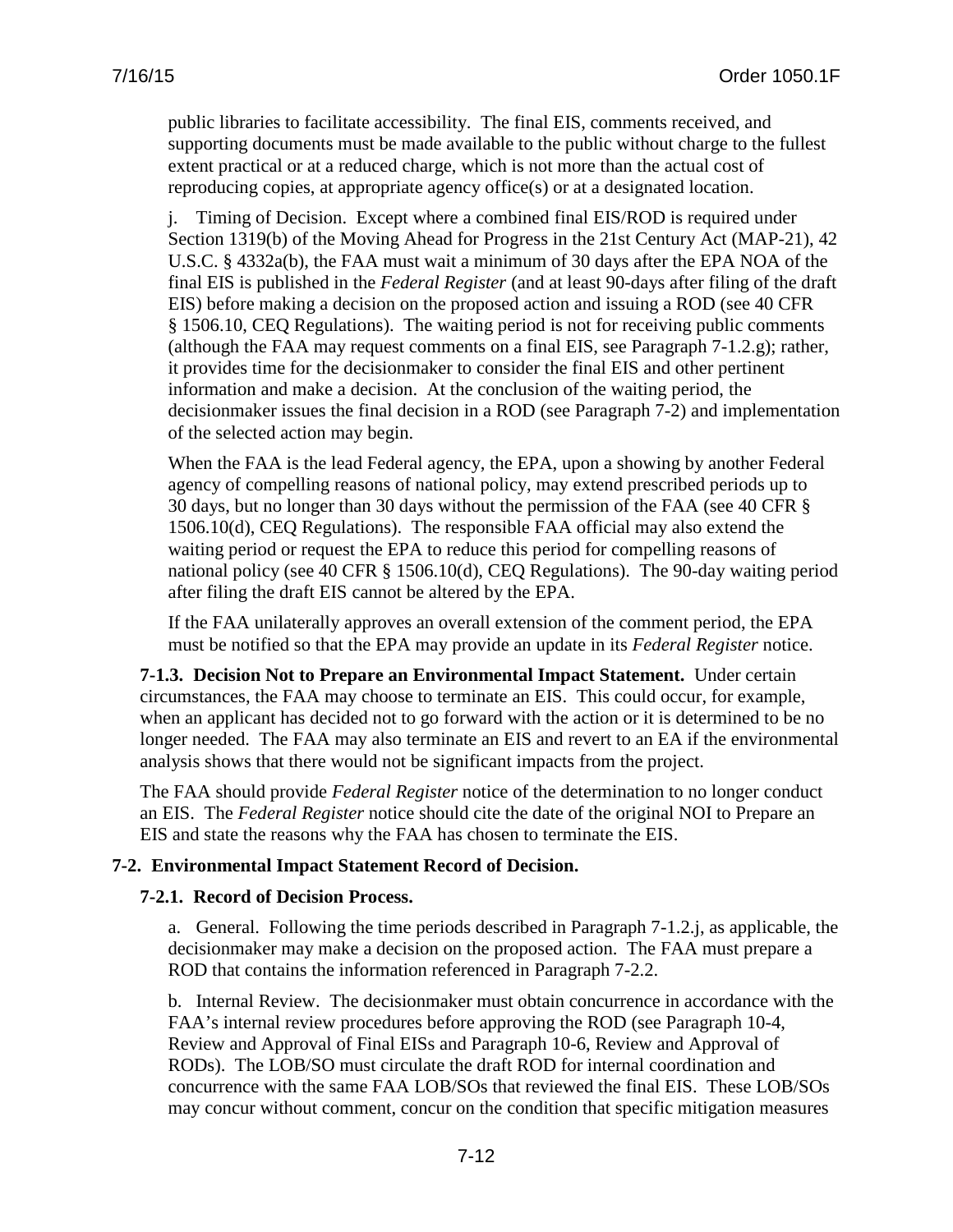be incorporated in the ROD, request that a supplement to the final EIS be prepared and circulated, or non-concur. Supplements to final EISs may be necessary and must be reviewed and approved in the same manner as the original document, and a new draft ROD should be prepared, circulated, and approved. The decisionmaker cannot approve the Federal action over a LOB/SO's non-concurrence.

c. Selection of Alternative. The decisionmaker may select any alternative within the range of alternatives analyzed in the final EIS. The selected alternative may be an alternative other than the agency's preferred alternative or the environmentally preferred alternative. The selected action may not be implemented until the decisionmaker has approved and signed the ROD.

d. Selection of Alternative Other than the Preferred Alternative. If the decisionmaker selects an alternative other than the preferred alternative in the final EIS that involves special purpose laws and requirements, such as those related to Section 4(f) land, federally listed endangered species, wetlands, or historic sites, the agency must first complete any required evaluation and consultation not already completed and make the appropriate finding prior to taking the action.

e. Public Notice. The responsible FAA official must provide public notice of availability of the ROD through appropriate means as required in 40 CFR § 1506.6(b), CEQ Regulations. Such means may include publication in the *Federal Register,* other media, and/or on the Internet (see 40 CFR § 1506.6(b), CEQ Regulations), although publication in the *Federal Register* is only required for actions of national concern.

f. Internal Distribution. A copy of the ROD should be forwarded with the final EIS to AEE-1 for their files.

## **7-2.2. Record of Decision Content.** The ROD must:

a. Present the FAA's decision on the proposed action, and identify and discuss all factors, including any essential considerations of national policy, that were balanced by the agency in making its decision and state how those considerations entered into the decision;

b. Identify all alternatives the FAA considered and which alternative(s) is/are considered to be environmentally preferable. The FAA may discuss preferences among alternatives based on relevant factors including economic and technical considerations, and agency statutory missions;

c. Identify any mitigation measure(s) committed to as part of the decision and summarize any applicable mitigation monitoring and enforcement program. This must include any mitigation measure that was committed to as a condition of the approval of the final EIS;

d. State whether all practicable means to avoid or minimize environmental harm from the selected alternatives have been adopted, and if not, why; and

e. Include any findings required by Executive Order, regulation, or special purpose law or requirement (e.g., wetlands, Section 4(f), etc.).

As necessary, the ROD can be used to clarify and respond to issues raised on the final EIS.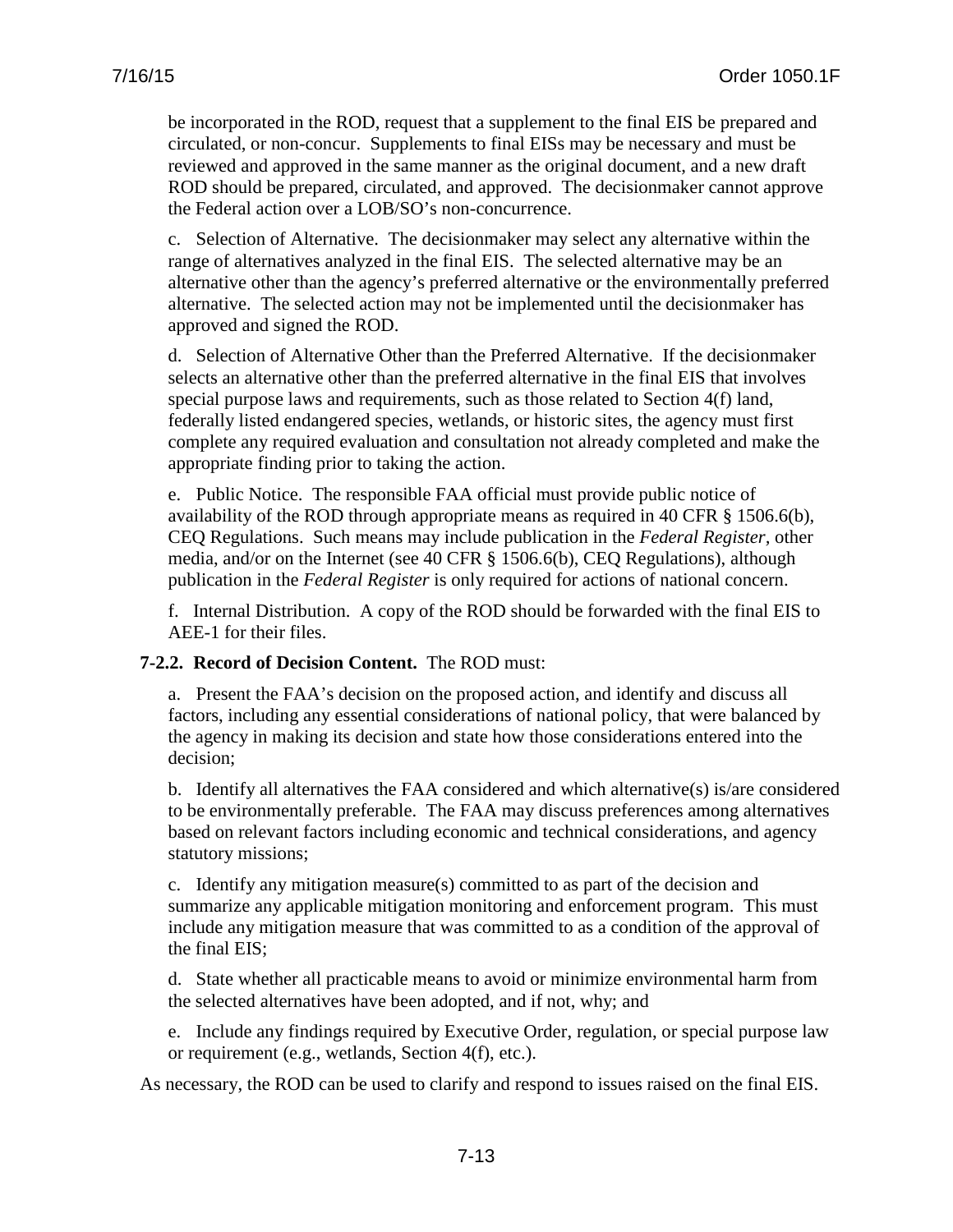If the ROD is prepared following adoption of all or part of another agency's NEPA document, the ROD must identify the part(s) of the document being adopted and include documentation of the FAA's independent evaluation of the document.

**7-2.3. Environmental Commitments.** Mitigation and other conditions described in the EIS and committed to in the ROD must be implemented and/or monitored by the FAA or another appropriate entity that has committed to implementing and/or monitoring mitigation. Proposed changes in, or deletion of, a mitigation measure that was included as a condition of approval of the final EIS must be reviewed by the same FAA LOB/SO that reviewed the final EIS and be approved and signed by the approving official. The FAA ensures implementation of such mitigation measures through special conditions, funding agreements, contract specifications, directives, other review or implementation procedures, and other appropriate follow-up actions in accordance with 40 CFR § 1505.3, CEQ Regulations (see Paragraph 4-4, Mitigation, regarding monitoring and enforcement of mitigation commitments).

**7-3. -7-50. Reserved.**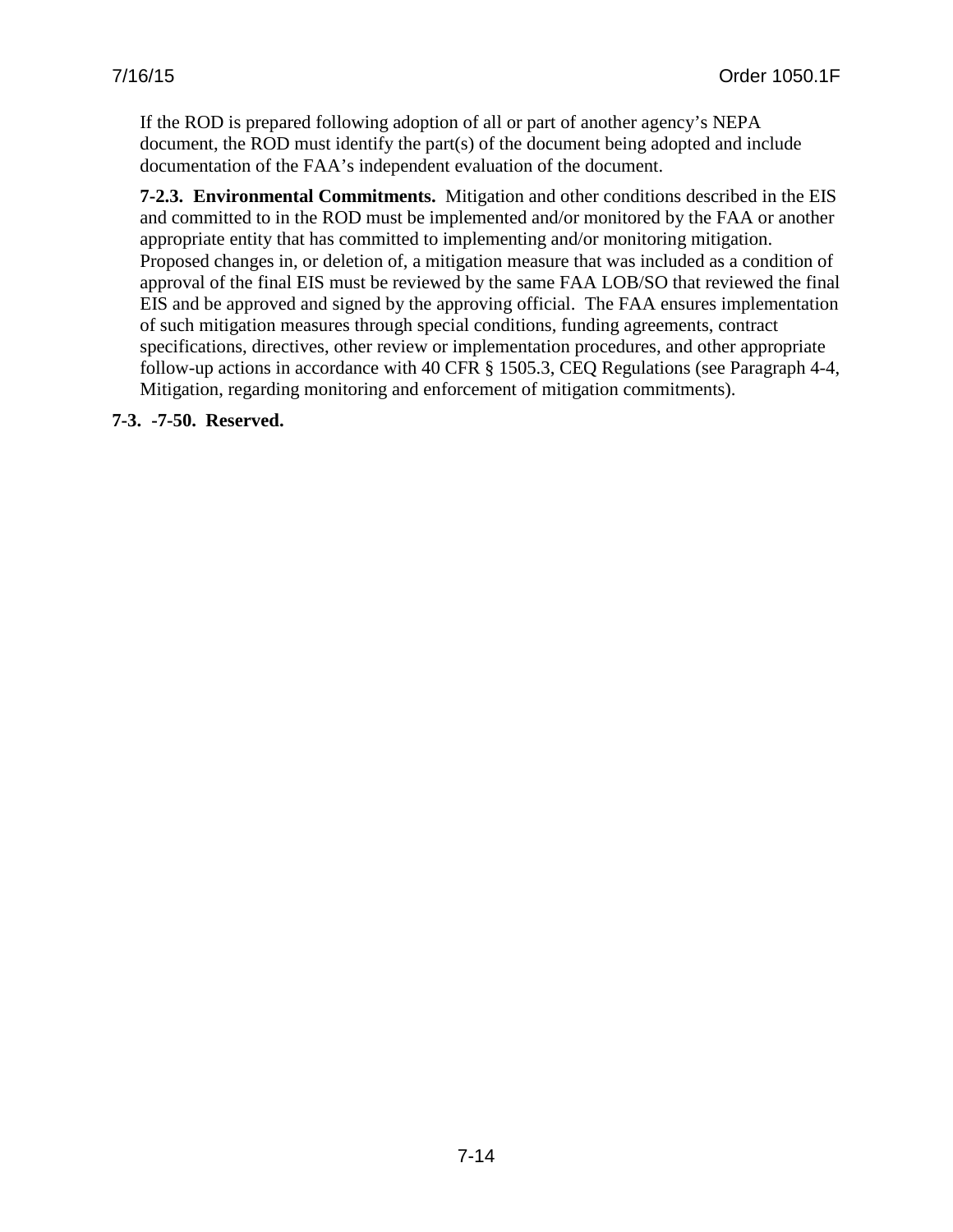## **Chapter 8: Federal Aviation Administration Actions Subject to Special Procedures**

**8-1. Commenting on Other Agencies' National Environmental Policy Act Documents.** In accordance with 40 CFR § 1503.2, CEQ Regulations, the FAA must comment on draft EISs prepared by other Federal agencies if the FAA has jurisdiction by law or special expertise with respect to any environmental impact involved or is authorized to develop and enforce environmental standards (e.g., 14 CFR part 36). In these situations, the responsible FAA official may, if appropriate, reply that the FAA has no comment. If the responsible FAA official comments on the lead agency's predictive methodology, the comments should describe any preferred alternative methodology and explain why the FAA prefers this methodology.

a. Requests from Other Agencies or Tribes. Other Federal, state, or local agencies, or tribes, may consult the FAA for assistance in analyzing environmental impacts that fall within the FAA's statutory responsibility, mission, or related program expertise. The FAA should provide its special expertise on proposals impacting aviation and other FAA responsibilities as follows:

(1) Comments should be specific in nature and organized in a manner consistent with the structure of the NEPA document and may identify alternatives or modifications that might enhance environmental quality or avoid or minimize adverse environmental impacts, and should correct inaccuracies or omissions;

(2) Any agency project that is environmentally or functionally related to the proposed action in the NEPA document should be identified so that inter-relationships can be discussed in the NEPA document. In such cases, the agency should consider serving as a joint lead agency or cooperating agency;

(3) Environmental monitoring for which the agency has special expertise may be suggested and encouraged during construction, startup, or operation phases;

(4) Other agencies will generally be requested to forward their NEPA documents directly to the appropriate FAA Regions, Centers, or Service Areas. The following types of matters, however, must be referred to the appropriate LOB/SO in Washington headquarters for comment: actions with national policy implications; proposed actions that involve natural, ecological, cultural, scenic, historic, or park or recreation resources of national significance; legislation; or regulations having national impacts, or national program proposals. Draft EISs in these categories must also be referred to Office of the Assistant Secretary for Transportation Policy (P-1) for preparation of DOT comments. In referring these matters to headquarters, the region or center is encouraged to prepare a proposed Departmental response;

(5) Regions, Centers, or Service Areas review NEPA documents that do not have national implications. Comments should be forwarded directly to the office that the originating agency designates for receipt of comments. If the FAA receiving office believes that another DOT office also has an interest or is in a better position to respond, the FAA office should transmit the NEPA document to the appropriate DOT office in a timely fashion. If the FAA and other DOT offices comment at the regional level, the Regional Administrator or designee may coordinate the comments;

(6) When appropriate, the FAA should coordinate a response with other DOT offices having special expertise in the subject matter; and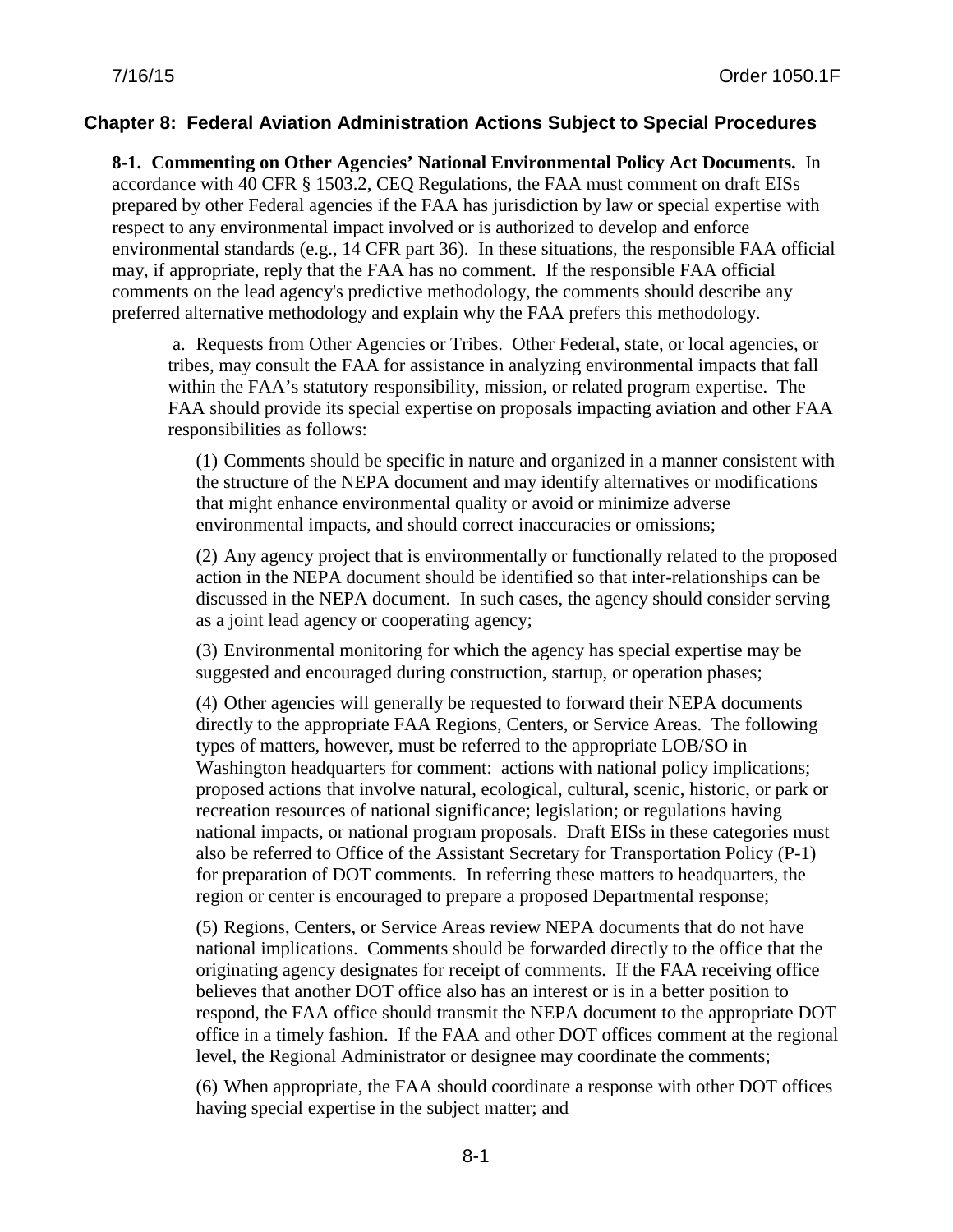(7) Comments should be submitted within the time limits set forth in the request, unless the office responsible for submitting comments seeks and receives an extension of time. Comments must be concise and specify any changes desired either in the action proposed and/or in the NEPA document.

b. When the FAA is a Cooperating Agency. If the FAA is acting as a cooperating agency:

(1) The responsible FAA official should, if satisfied that the FAA's views are adequately reflected in the environmental document, reply that the FAA has no comment;

(2) If the responsible FAA official or AEE prepares comments that request additional information, the request should be as timely and specific as possible. The comments must specify any additional information (including information relating to other applicable environmental reviews or consultation requirements), analyses, public involvement, or consideration of alternatives or mitigation measures the FAA considers necessary; and

(3) If comments of the responsible FAA official or AEE object or express a reservation about the proposed action based on potential environmental impacts, the comments must specify what mitigation measures the responsible FAA official or AEE considers necessary to allow the LOB/SO to grant or approve applicable permit, license, or related requirements or concurrences.

**8-2. Adoption of Other Agencies' National Environmental Policy Act Documents.** The FAA may adopt, in whole or in part, another Federal agency's draft or final EA, the EA portion of another agency's EA/FONSI, or EIS in accordance with 40 CFR § 1506.3 of the CEQ Regulations and the following procedures:

a. FAA Independent Evaluation. The responsible FAA official must determine, based on an independent evaluation, that the document, or portion(s) thereof, to be adopted: (1) adequately address(es) the relevant FAA action(s); and (2) meet(s) the applicable standards (i.e., for an EA or EIS) in the CEQ Regulations and this Order. In adopting all or part of another agency's NEPA document, the FAA takes full responsibility for the scope and content that addresses the relevant FAA action(s). To the extent that another agency's NEPA document does not adequately address the FAA's proposed action or meet the applicable standards in the CEQ Regulations and this Order, the EA or EIS must be supplemented.

b. Written Re-evaluation. If more than three years have elapsed since the other agency issued its FONSI or its EIS, the responsible FAA official must prepare a written reevaluation of the relevant portion of the other agency's EA or EIS in accordance with the procedures of Paragraph 9-2, Written Re-evaluations.

c. Legal Review. Before the FAA adopts all or part of another agency's EA or EIS, the document or portion thereof to be adopted must be reviewed by AGC-600 (for actions approved at FAA Headquarters) or Regional Counsel to determine if it is legally sufficient for adoption purposes. This requirement applies to an EA for an airport action only if the action: (1) is opposed by a Federal, state, or local agency or a tribe on environmental grounds, or opposed by a substantial number of people the project affects;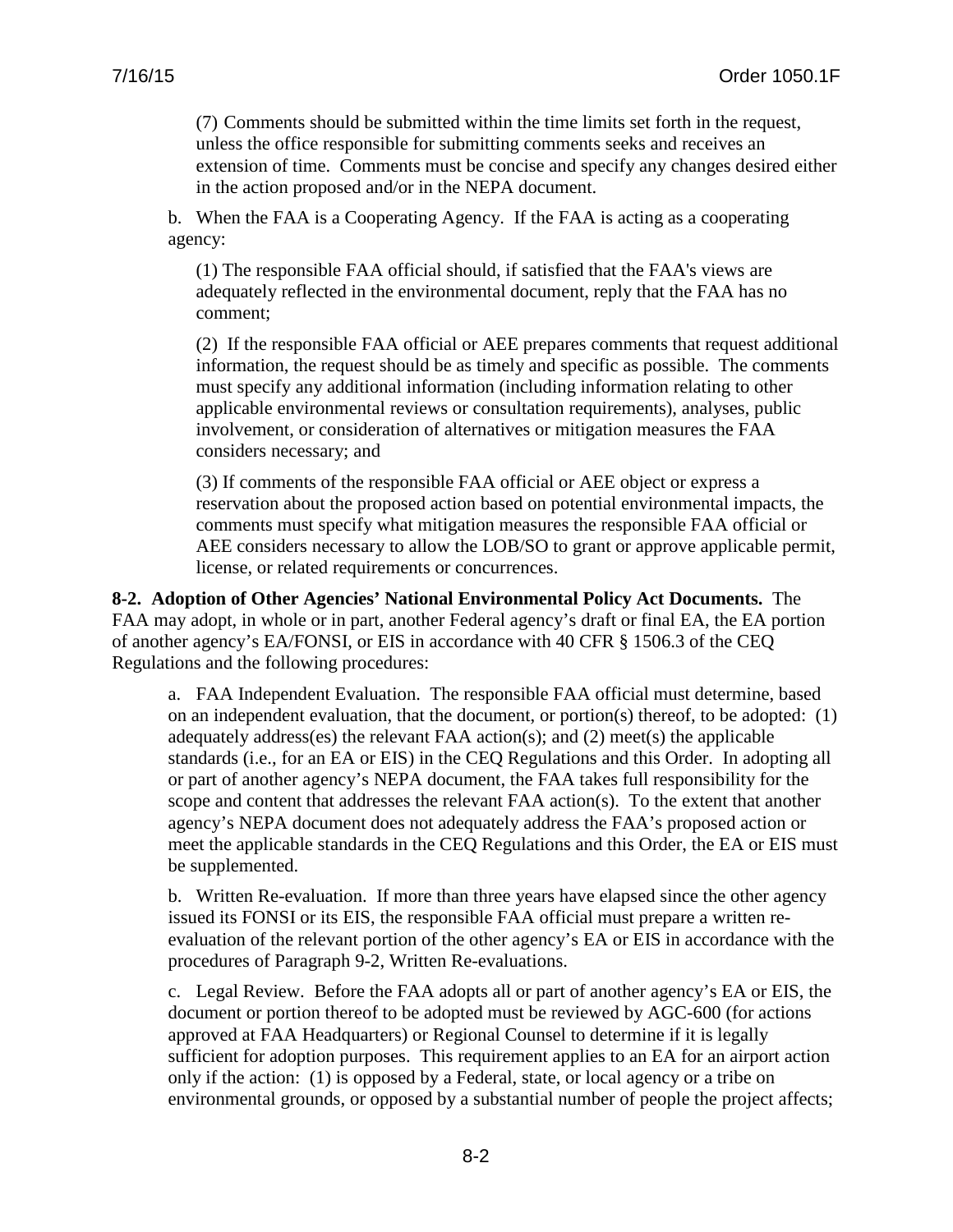(2) would affect resources protected under Section 106 of the National Historic Preservation Act, 54 U.S.C. § 306108; or (3) involves a determination of use of resources protected under Section 4(f). When another agency requests that the FAA be a cooperating agency, or the responsible FAA official otherwise anticipates adoption of another agency's EA or EIS, the responsible FAA official should consult with AGC-600 or Regional Counsel, as appropriate, as soon as possible regarding the timing and extent of the legal review.

d. FAA Documentation. After adopting all or part of another agency's NEPA document, the FAA must issue its own FONSI or FONSI/ROD when relying upon an EA or ROD when relying upon an EIS. The FONSI, FONSI/ROD, or ROD must identify, and may summarize, the portion(s) of the document being adopted, and must comply with other applicable requirements in this order (see Paragraph 6-3 and 7-2.2). It must also include documentation of the FAA's independent evaluation of the adopted portion(s).

e. Circulation of NEPA Documents.

(1) If the FAA is a cooperating agency on another agency's EIS and concludes that its comments and suggestions on the EIS have been satisfied, it may adopt the EIS, or a portion thereof, without recirculating it (see 40 CFR § 1506.3(c), CEQ Regulations). If the FAA is not a cooperating agency, it must recirculate the adopted EIS, or portion thereof, in accordance with 40 CFR § 1506.3(b), CEQ Regulations.

(2) The FAA may adopt an EA without circulating the EA for public comment regardless of whether the FAA was a cooperating agency. Circulation of an adopted EA for public comment is optional at the discretion of the responsible FAA official (see Paragraph 6-2.2.g). Examples of situations where this may be appropriate include projects that are highly controversial on environmental grounds (see Paragraph 5-2.b.(10)) and those involving special purpose laws and requirements (e.g., Section 106 of the National Historic Preservation Act; Executive Order 11988, *Floodplain Management*; Executive Order 11990, *Protection of Wetlands*; etc.) that necessitate additional public involvement beyond that already provided by the lead agency.

f. Notice to EPA. The FAA must notify EPA when it adopts an EIS prepared by another agency (see *Amended Environmental Impact Statement Filing System Guidance for Implementing 40 CFR 1506.9 and 1506.10 of the Council on Environmental Quality's Regulations Implementing the National Environmental Policy Act*, 76 *Federal Register*  2681 (January 14, 2011)).

**8-3. Rulemaking.** For a rulemaking subject to an EA or EIS, the draft EA or draft EIS will normally accompany the proposed rule and be made available with the proposed rule on Regulations.gov. The EA should be issued for public comment concurrent with the public comment period on the proposed rule to the extent practicable (see 40 CFR § 1501.4(b), CEQ Regulations). The NOA of the draft EIS must be published at least 90 days or the NOA of the final EIS must be published at least 30 days, whichever is later, prior to publishing a final rule (see 40 CFR § 1506.10, CEQ Regulations). The FAA may waive the 30 day period and publish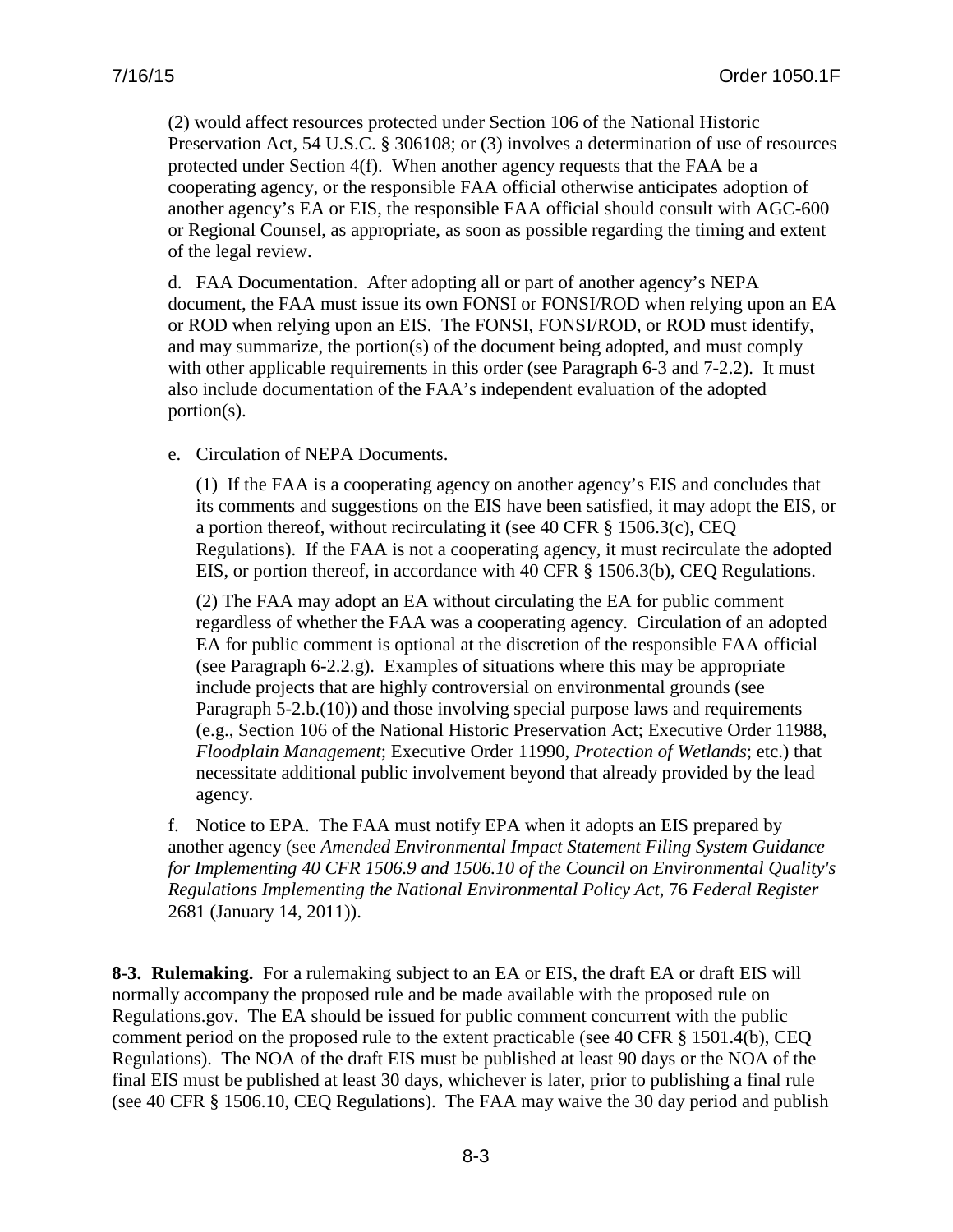a final rule concurrently with a NOA of the final EIS when engaged in rulemaking under the Administrative Procedure Act, 5 U.S.C. §§ 551-559, or other statute for the purpose of protecting public health or safety (see 40 CFR § 1506.10(b)(2), CEQ Regulations).

**8-4. Legislative Proposals.** The FAA must prepare and circulate a draft Legislative EIS (LEIS) for a legislative proposal that could cause significant environmental impacts (see 40 CFR §§ 1506.8, 1508.17, and 1508.18(a), CEQ Regulations). Unless a final LEIS is required under 40 CFR § 1506.8(b)(2), CEQ Regulations, the draft LEIS along with comments received from circulation of the draft LEIS are included in the formal transmittal of the legislative package to Congress. The draft LEIS (un-revised) and associated comments constitute the detailed statement required by Section 102(2)(C) of NEPA, 42 USC § 4332(2)(C) for legislative proposals to Congress. The office originating the legislation is responsible for preparing, circulating, and filing the draft LEIS and, if required, the final LEIS. The LEIS is prepared and processed in the same manner as an EIS except that scoping is not required (see 40 CFR § 1506.8(b)(1), CEQ Regulations).

a. The draft LEIS and any public comments received by the FAA, and the final LEIS if required, must be transmitted to Congress within 30 days after transmittal of the legislative proposal, or within sufficient time to allow review for associated hearings and debates on the proposed legislation. The responsible FAA LOB/SO must clear the draft LEIS and associated comments, and the final LEIS if required, with the Office of the Assistant Secretary for Transportation Policy (P-1) and DOT Assistant General Counsel for Legislation (C-40). C-40 will submit the environmental documents to the Office of Management and Budget for circulation in the normal legislative clearance process.

b. Questions concerning legislation should be directed to the FAA Office of Government and Industry Affairs (AGI).

## **8-5. Actions within the United States with Potential Transboundary Impacts**.

Transboundary impacts would occur when an FAA action within the United States results in impacts that extend across the border and affect another country's environment. The FAA should include analysis of any reasonably foreseeable transboundary effects in their analysis of proposed actions (see CEQ's *Guidance on NEPA Analyses for Transboundary Impacts*, July 1, 1997).

**8-6. Effects of Major Federal Aviation Administration Actions Abroad.** If the FAA anticipates communication with a foreign government concerning environmental studies or documentation, the responsible FAA official must consult with the appropriate headquarters LOB/SO. The LOB/SO must notify AEE-400, coordinate with the Office of International Aviation (API), and then consult with the Office of the Assistant Secretary for Transportation Policy (P-1) to coordinate communication through the State Department.

a. Consideration of Effects. In accordance with Executive Order 12114, *Environmental Effects Abroad of Major Federal Actions*, 44 *Federal Register* 1957 (January 9, 1979), and DOT Order 5610.1C, Paragraph 16, the responsible FAA officials should determine whether certain FAA actions would have a significant effect outside the United States, its territories and possessions. FAA officials should consider whether the Federal action involves: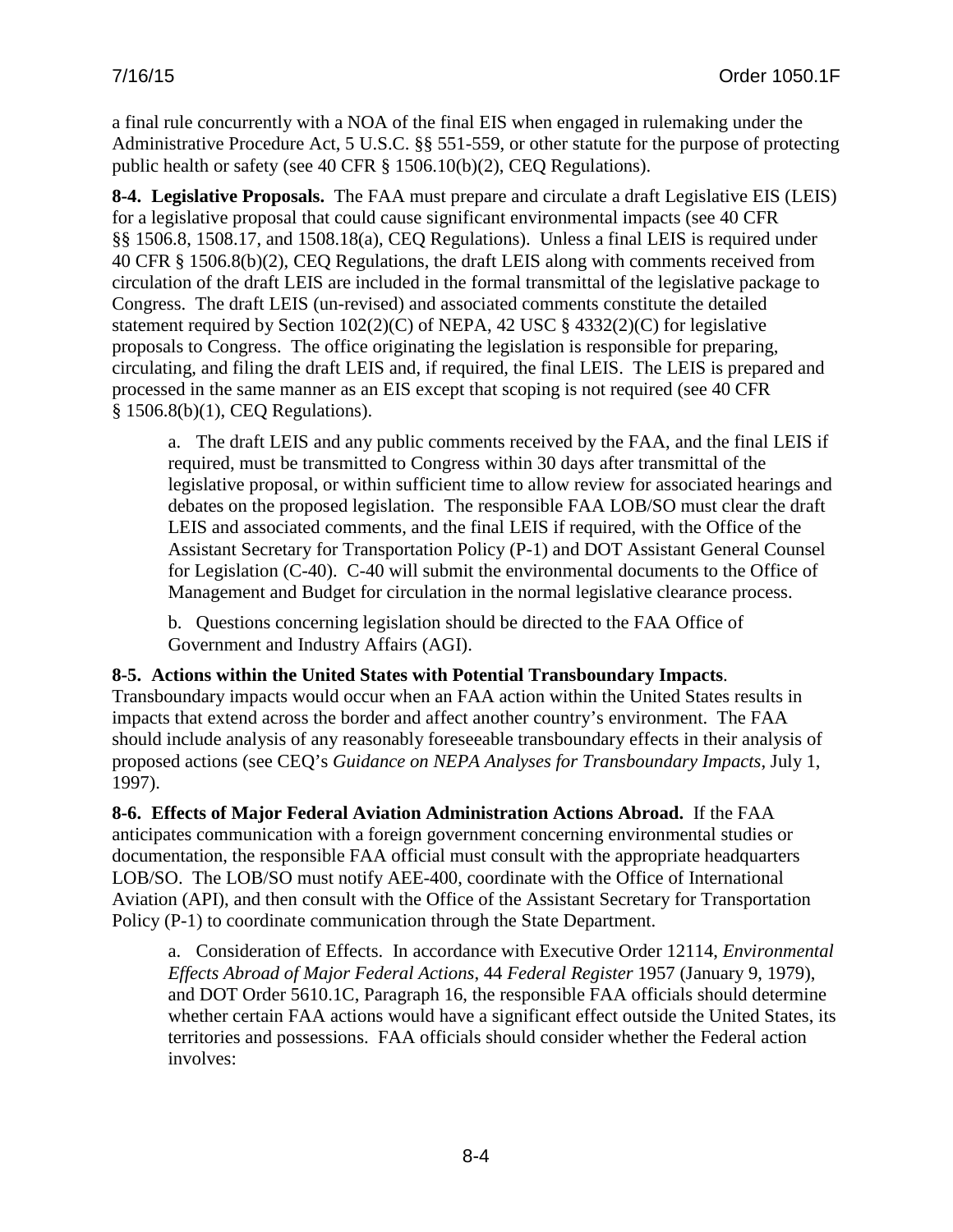(1) Effects on the environment of the global commons outside the jurisdiction of any nation (e.g., the ocean or Antarctica);

(2) Effects on the environment of a foreign nation not participating with the United States and not otherwise involved in the action;

(3) Provision of certain products (or emissions/effluents) which in the United States are strictly prohibited or strictly regulated because their effects on the environment present a serious public health risk;

(4) A physical project which, in the United States, would be prohibited or strictly regulated by Federal law to protect the environment against radioactive substances; or

(5) Effects on natural or ecological resources of global importance designated for protection by the President or resources protected by international agreement binding on the United States designated for protection by the Secretary of State.

b. Determination. Before deciding to approve any action having potential effects in the categories described in Paragraph 8-6.a, the responsible FAA official must determine whether the proposed action would have a significant environmental effect abroad.

c. No Significant Effect. If the responsible FAA official determines that the action will not have a significant environmental effect abroad, he or she must prepare a memorandum for the record that states the underlying reasons for the determination.

d. Significant Effect. If the responsible FAA official determines that the action would have a significant effect abroad, he or she should determine what type of document must be prepared and considered in accordance with Section 2-4 of Executive Order 12114, *Environmental Effects Abroad of Major Federal Actions*, 44 *Federal Register* 1957 (January 9, 1979). As determined by the agency, documents should be taken into consideration in taking actions as follows:

(1) For major FAA actions significantly affecting the global commons – an EIS (including programmatic EISs);

(2) For major Federal actions significantly affecting the environment of a foreign nation not participating with the United States and not otherwise involved in the action or major Federal actions significantly affecting the environment of a foreign nation which provide to that nation products or physical projects as described in Paragraphs  $8-6.a(3)$  or  $8-6.a(4)$ :

(a) Bilateral or multilateral environmental studies, relevant or related to the proposed action, by the United States and one or more foreign nations, or by an international body or organization in which the United States is a member or participant; or

(b) A concise review of the environmental issues involved, including EAs, summary environmental analyses, or other appropriate documents; and

(3) For major Federal actions outside the United States, its territories and possessions which significantly affect natural or ecological resources of global importance or protected by international agreements as set forth in Paragraph 8-6.a(5) -- an EIS,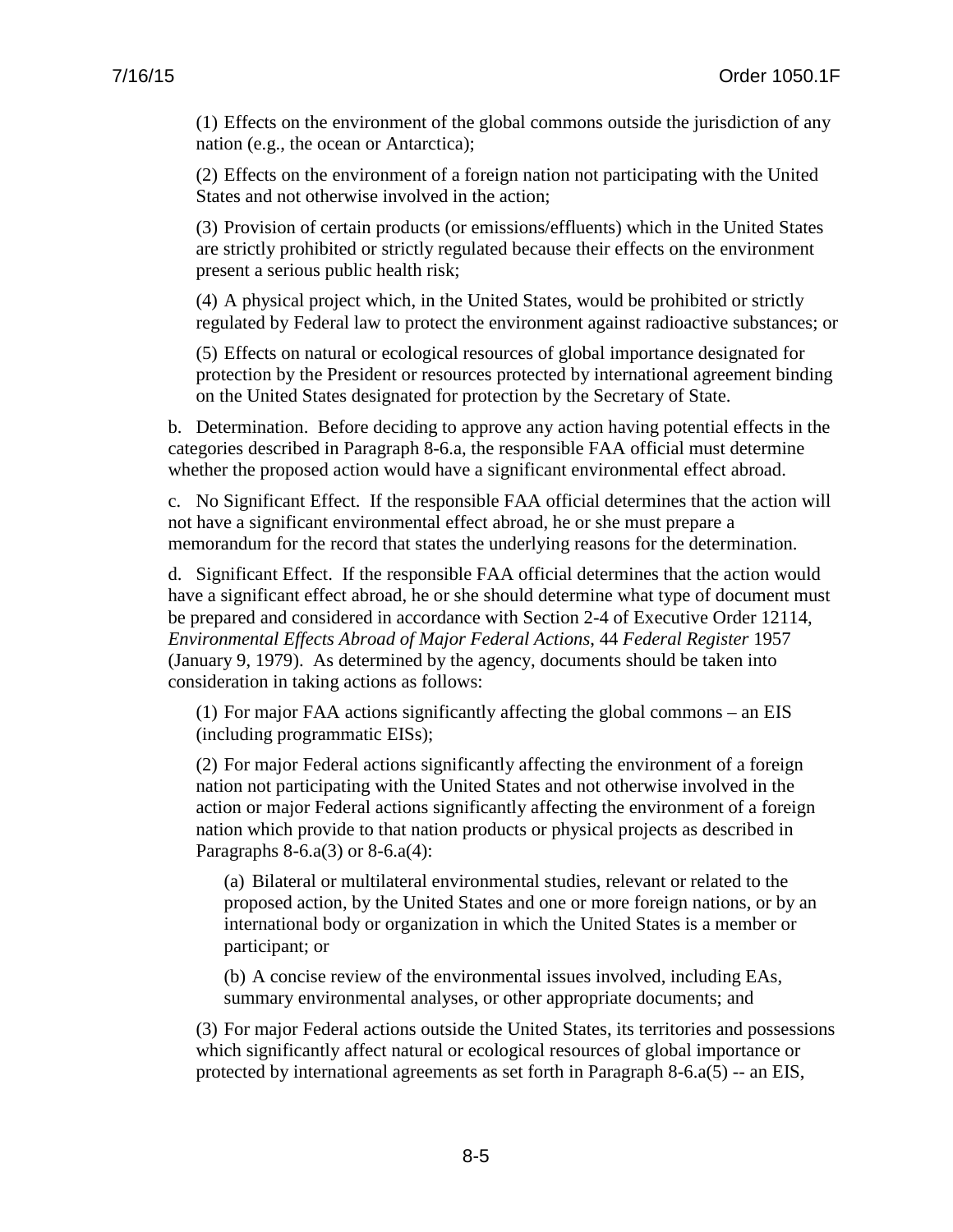bilateral or multilateral environmental studies, or a concise review of environmental issues.

e. Need for Additional Documentation. An agency need not prepare a new document to comply with Executive Order 12114 when a document described in Paragraph 8-6.d already exists.

f. Coordination of Communications. The responsible FAA official must first coordinate communications concerning environmental studies or documentation with API, followed by the State Department through the DOT Office of the Assistant Secretary for Transportation Policy (P-1).

g. Additional Coordination. With respect to requests for FAA action, after the State Department's notification, all FAA requests to a foreign applicant for information the FAA needs to prepare an environmental study or an EIS should be forwarded through the civil aviation authority of the applicant's government. Copies of the environmental study or EIS and notices of any public hearings planned on the proposed action should be furnished to the:

(1) Applicant;

(2) Appropriate foreign civil aviation authority;

(3) Washington, D.C., embassy for the country where the applicant is located or the country that the proposed action would affect;

(4) API; and

(5) AEE-400.

h. Other Requirements. Other environmental laws, regulations, and Executive Orders have specific requirements regarding consideration of potential effects of Federal actions overseas. Important examples include, but are not limited to, the following:

(1) Under Executive Order 12088, *Federal Compliance with Pollution Control Standards*, 43 *Federal Register* 47707 (October 13, 1978), the FAA must ensure that construction or operation of FAA facilities outside the United States complies with the environmental pollution control standards of general applicability in the host country or jurisdiction; and

(2) Under Section 402 of the National Historic Preservation Act (54 U.S.C. § 307101(e)), "[p]rior to the approval of any Federal undertaking outside the United States which may directly and adversely affect a property which is on the World Heritage List or on the applicable country's equivalent of the National Register [of Historic Places], the head of a Federal agency having direct or indirect jurisdiction over such undertaking shall take into account the effect of the undertaking on such property for purposes of avoiding or mitigating any adverse effect."

i. Issue Identification and Resolution. Any substantial differences arising in the course of the environmental study or EIS between the originating FAA organization and a foreign applicant or the affected foreign country should be referred to AEE (for proposed Airport actions, APP-400), which will consult with APL to resolve any problems.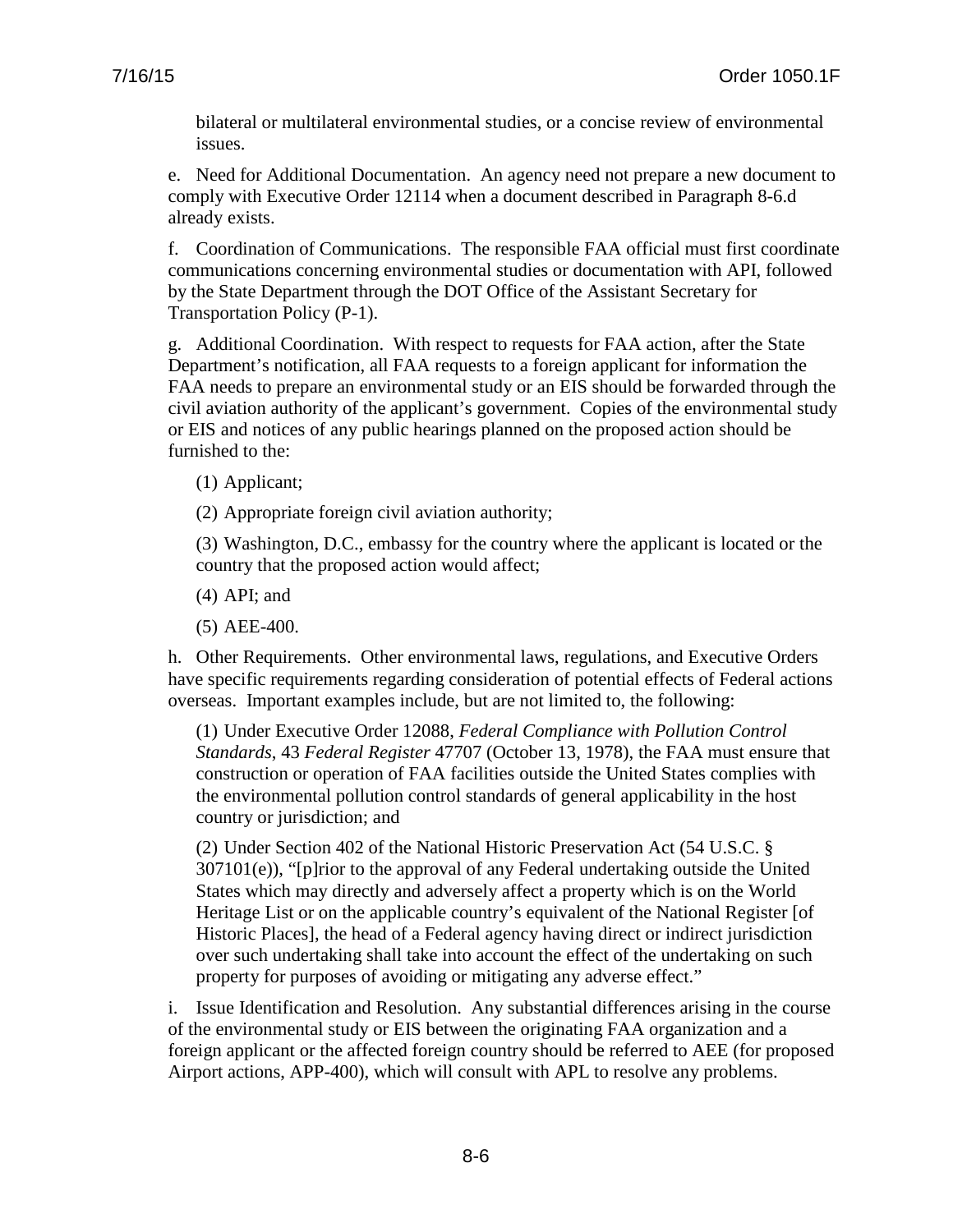**8-7. Emergency Actions.** Emergency circumstances may require immediate actions that preclude following standard NEPA processes. Alternative arrangements for NEPA compliance are permitted as described in this paragraph. Such alternative arrangements are limited to those actions that are necessary to control the immediate impacts of the emergency.

In the event of emergency circumstances, the LOB/SO should coordinate with AEE-400 and AGC-600 as soon as practicable. When time permits, environmental documentation should be prepared in accordance with this Order and the CEQ Regulations. Immediate emergency actions necessary to protect the lives and safety of the public or prevent adverse impacts to ecological resources and functions should never be delayed in order to comply with NEPA.These actions should be taken as soon as is necessary to ensure the protection and safety of the public and the protection of ecological resources and functions. Alternative arrangements for NEPA compliance are permitted for emergency actions pursuant to the following:

a. CATEXs. Where emergency circumstances make it necessary to determine whether an extraordinary circumstance would preclude the use of a CATEX, the responsible FAA official must make the determination as soon as practicable. If an extraordinary circumstance exists, the responsible FAA official must comply with Paragraphs 8-7.b or 8-7.c below, as applicable.

b. Environmental Assessments. Where emergency circumstances make it necessary to take an action that requires an EA before the normal EA process can be completed in accordance with this Order and the CEQ Regulations, the responsible FAA official must consult with AEE and AGC-600 to develop alternative arrangements. Alternative arrangements for such actions should focus on minimizing adverse environmental impacts of the FAA's action and the emergency. To the maximum extent practicable, the alternative arrangements should include the interagency coordination and public notification and involvement that would normally be undertaken for an EA for the action at issue. The alternative arrangements may not alter the requirements of 1508.9(a)(1) and (b), CEQ Regulations, but the level of evidence, analysis, and discussion may be limited to what is practicable under the emergency circumstances. The Director of AEE may grant alternative arrangements. Any alternative arrangements must be documented. AEE will inform CEQ of the alternative arrangements at the earliest opportunity.

c. Environmental Impact Statements. CEQ may grant alternative arrangements for, but not eliminate, NEPA compliance where emergency circumstances make it necessary to take actions with significant environmental impacts without observing other provisions of this Order and the CEQ Regulations (see 40 CFR § 1506.11, CEQ Regulations). In these situations, the processing times may be reduced or, if the emergency situation warrants, preparation and processing of EISs may be abbreviated. A request for alternative arrangements must be submitted to CEQ and notice of a potential request should be provided to CEQ at the earliest opportunity. Before making the request, the responsible FAA official must consult with AEE-400 and the AGC-600 for evaluation to ensure national consistency. For projects undertaken by an applicant, the responsible FAA official must inform AEE-400 and AGC-600 about the emergency. AEE will notify the Office of the Assistant Secretary for Transportation Policy (P-1) of any situations when alternative arrangements will be requested and will consult CEQ requesting the alternative arrangements for complying with NEPA.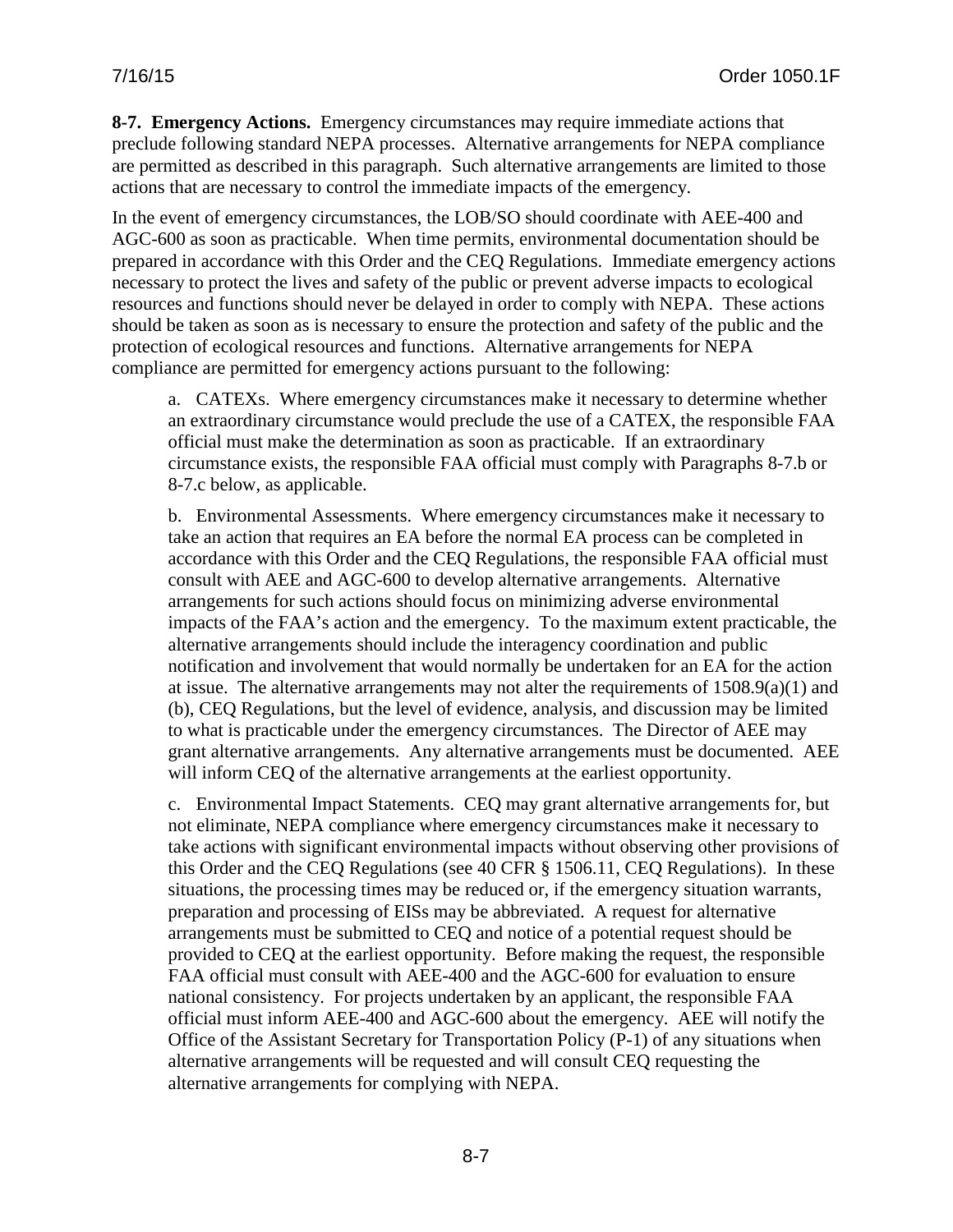**8-8. Council on Environmental Quality Referrals.** The CEQ may serve as a mediator in interagency disagreements over proposed FAA actions that might cause unsatisfactory environmental impacts or actions conducted by other Federal agencies that may affect FAA interests. If an agency determines that a proposed FAA action is environmentally unsatisfactory, the EPA or an agency commenting on an FAA draft and final EIS may refer the matter to CEQ by delivering the referral to CEQ no later than 25 days after publication by EPA of the notice of availability of the final EIS (unless the FAA grants an extension of time under 14 CFR § 1504.3(b), CEQ Regulations). The FAA must comply with CEQ's procedures for making referrals and responding to referrals, which are provided at 40 CFR part 1504, CEQ Regulations. The FAA-specific procedures for responding to referrals are as follows:

a. If the responsible FAA official receives a notice of intended referral from a commenting agency, the responsible FAA official must provide AEE and the Office of the Assistant Secretary for Transportation Policy (P-1) with a copy of the notice (FAA airports personnel must provide a copy of the referral notice to APP-400, which will then contact AEE and P-1).

b. Once a referral to CEQ has been made by a commenting agency, the responsible FAA official must send a proposed response to AEE within 10 days of the referral. The response must fully address the issues raised in the referral and be supported by evidence. AEE then obtains P-1's concurrence on the proposed response (APP-400 must also obtain P-1 concurrence for Airports' actions). This response then must be sent to CEQ within 25 days of receipt of the referral.

**8-9. -8-50. Reserved.**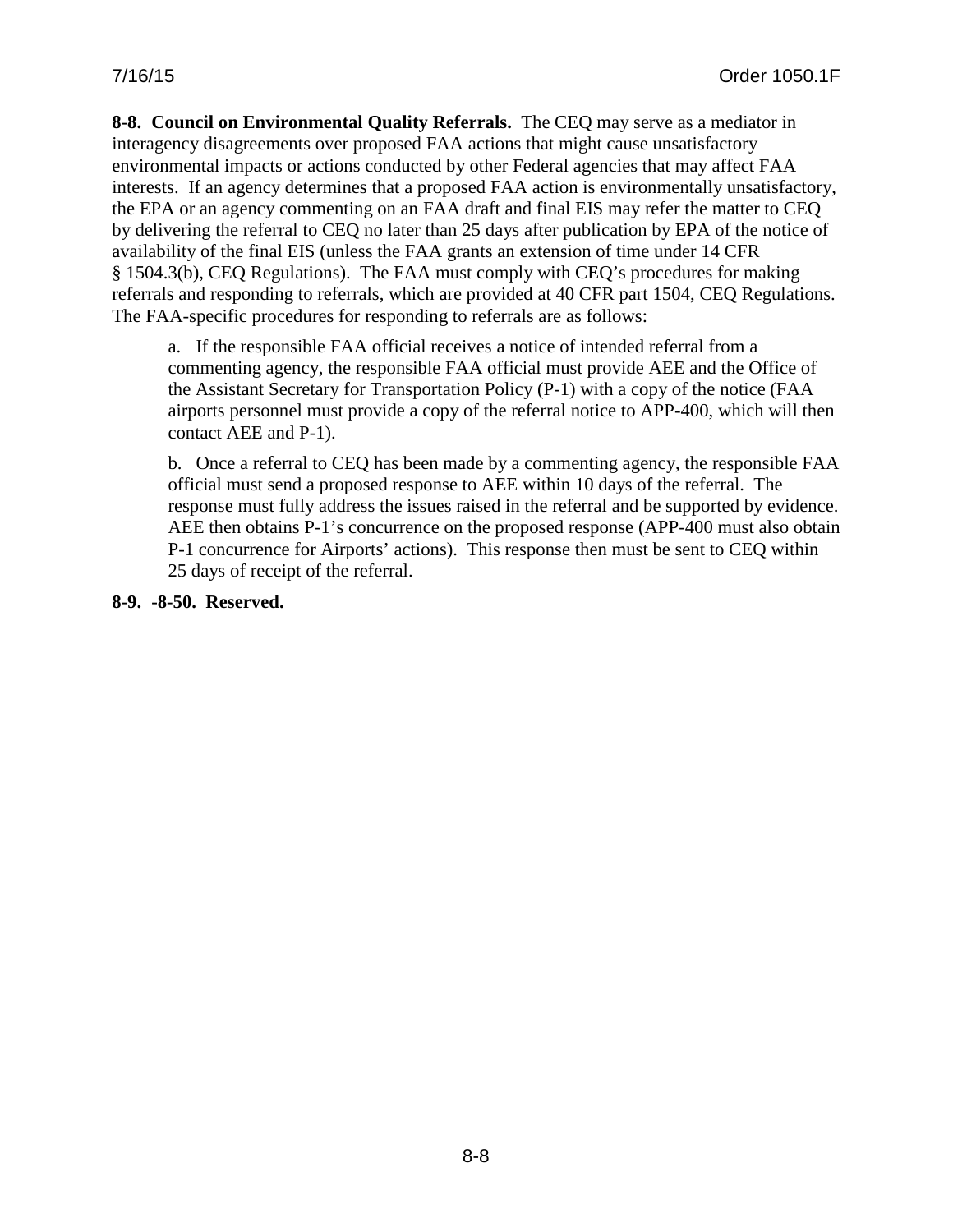### **Chapter 9: Time Limits, Written Re-Evaluations, and Supplemental National Environmental Policy Act Documents**

**9-1. Time Limits.** There are established time limits for EAs and EISs consistent with time limits established in DOT Order 5610.1C. These time limits do not apply to programmatic EAs and EISs, which may be valid for longer time periods.

a. Draft EA. A draft EA may be assumed valid for a period of three years. If the approving official has not issued a FONSI within three years of receipt of the final draft EA, a written re-evaluation must be prepared in accordance with Paragraph 9-2 of this Order (unless a decision has been made to prepare a new or supplemental draft EA).

b. FONSI. For FONSIs, two time limits are established:

(1) If major steps toward implementation of the proposed action (such as the start of construction, substantial acquisition, or relocation activities) have not commenced within three years from the date of issuance of the FONSI, a written re-evaluation must be prepared in accordance with Paragraph 9-2 of this Order (unless a decision has been made to prepare a new or supplemental EA); or

(2) If the proposed action is to be implemented by the FAA in stages or an action implemented by an applicant requires successive FAA approvals, a written reevaluation of the continued adequacy, accuracy, and validity of the EA must be made at each major stage or approval point that occurs more than three years after issuance of the FONSI and a new or supplemental EA prepared, if necessary.

- c. Draft EIS. A draft EIS may be assumed valid for a period of three years. If the proposed final EIS is not submitted to the approving official within three years from the date of the draft EIS circulation, a written re-evaluation must be prepared in accordance with Paragraph 9-2 of this Order (unless a decision has been made to prepare a new or supplemental draft EIS).
- d. Final EIS. For final EISs, two time limits are established:

(1) If major steps toward implementation of the proposed action (such as the start of construction, substantial acquisition, or relocation activities) have not commenced within three years of approval of the final EIS, a written reevaluation must be prepared in accordance with Paragraph 9-2 of this Order (unless a decision has been made to prepare a new or supplemental EIS); or

(2) If the proposed action is to be implemented by the FAA in stages or an action implemented by an applicant requires successive FAA approvals, a written reevaluation of the continued adequacy, accuracy, and validity of the EIS must be made at each major stage or approval point that occurs more than three years after approval of the final EIS.

**9-2. Written Re-evaluations.** A written re-evaluation is a document used to determine whether the contents of a previously prepared environmental document (i.e., a draft or final EA or EIS) remain valid or a new or supplemental environmental document is required. There is no specified format for a written re-evaluation. A written re-evaluation should be concise and the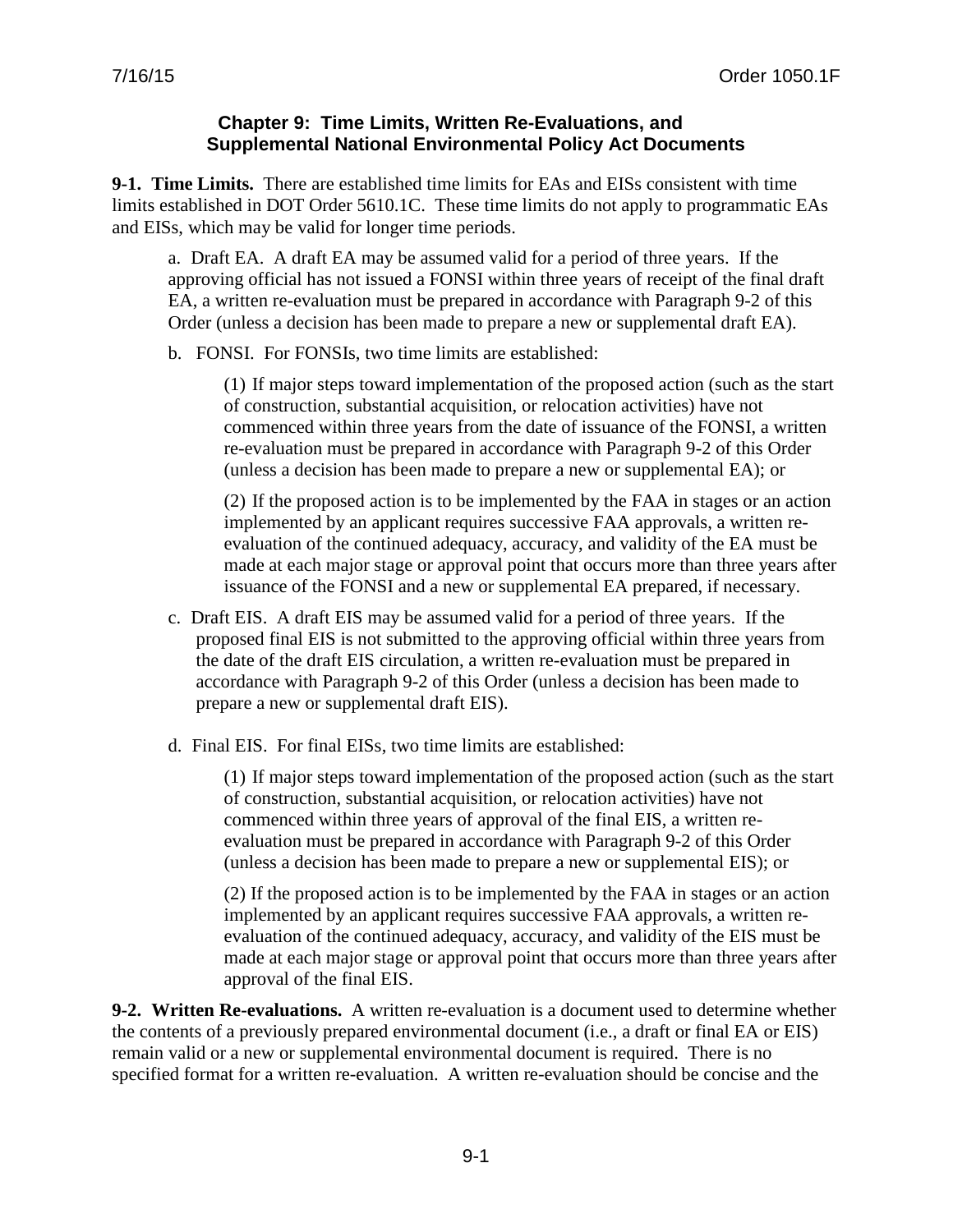level of analysis should be commensurate with the potential for environmental impacts of a nature or extent not evaluated in the EA or EIS.

a. Written Re-evaluation Required. Unless a decision has been made to prepare a new or supplemental EA or EIS, the responsible FAA official must prepare a written reevaluation:

(1) If required under Paragraph 8-2.b or 9-1 of this Order; or

(2) Before further FAA approval may be granted for an action if, after the FAA has approved an EA or EIS for the action:

(a) There are changes to the action, or new circumstances or information, that could trigger the need for a supplemental EA or EIS (see Paragraphs 9-2.c and 9- 3); or

(b) All or part of the action is postponed beyond the time period analyzed in the EA or EIS.

b. Other Circumstances. The responsible FAA official may also prepare a written reevaluation in other circumstances, including, for example, where there is a lack of clear and convincing evidence that major steps toward implementation of the proposed action have commenced.

c. Supplemental EA or EIS Not Required. A new or supplemental EA or EIS need not be prepared if a written re-evaluation indicates that:

(1) The proposed action conforms to plans or projects for which a prior EA and FONSI have been issued or a prior EIS has been filed and there are no substantial changes in the action that are relevant to environmental concerns;

(2) Data and analyses contained in the previous EA and FONSI or EIS are still substantially valid and there are no significant new circumstances or information relevant to environmental concerns and bearing on the proposed action or its impacts; and

(3) Pertinent conditions and requirements of the prior approval have been, or will be, met in the current action.

d. Process. The responsible FAA official must sign the written re-evaluation. Written re-evaluations should be reviewed internally and may be made public at the discretion of the responsible FAA official.

e. Decision Document. There may be instances where it would be appropriate for the responsible FAA official to issue a separate formal decision document in connection with a written re-evaluation (i.e., a "WR/ROD"). A WR/ROD might be appropriate, for example, where there is substantial controversy regarding the need for a supplemental EA or EIS. A WR/ROD may also be appropriate when the written re-evaluation involves an action covered in an EA where any of the factors listed in Paragraphs 6-4.a.(1)-(4) apply. When there is doubt whether a WR/ROD is appropriate, the responsible FAA official should consult with AGC-600 or Regional Counsel.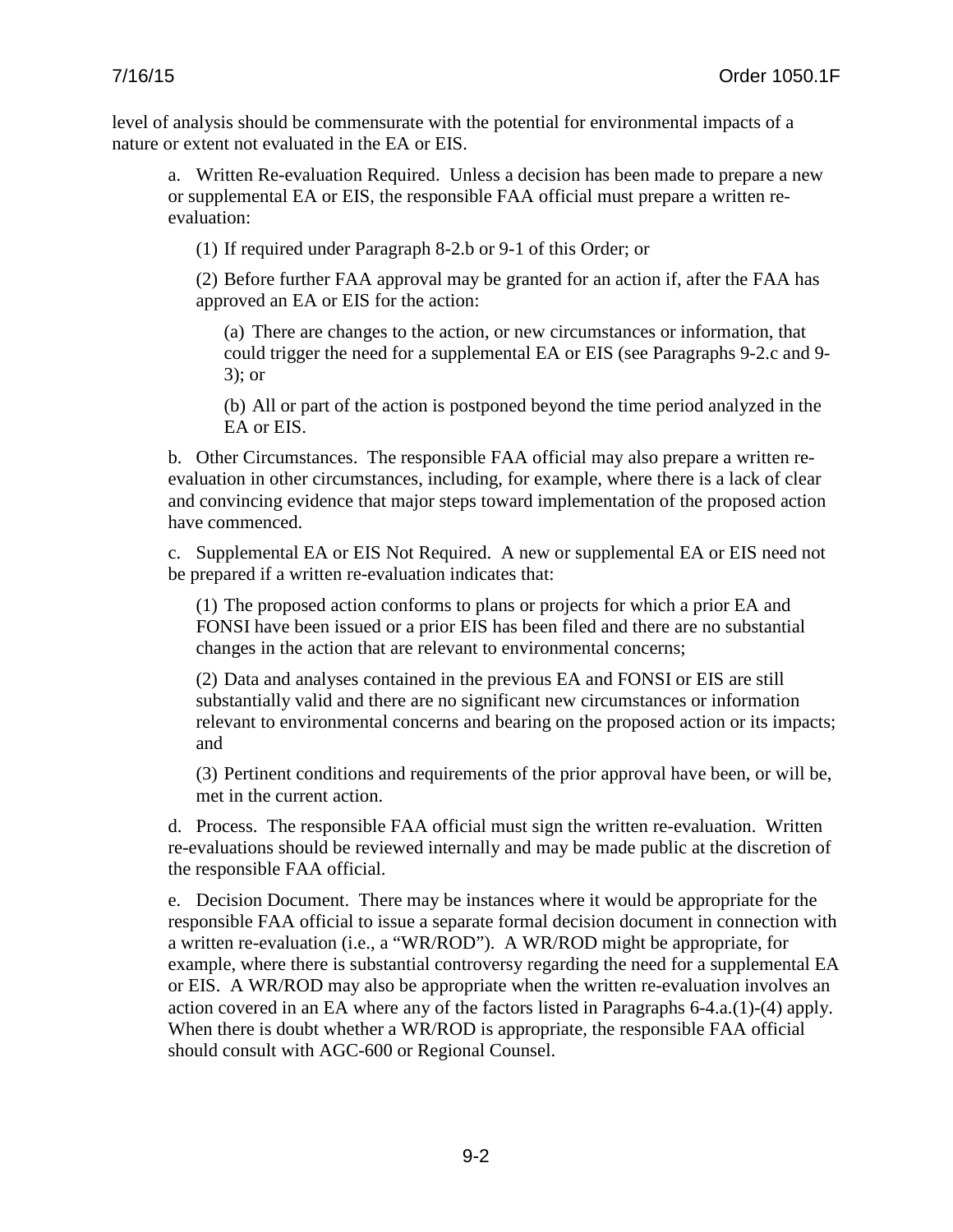#### **9-3. Supplemental Environmental Assessments and Environmental Impact Statements.**

The responsible FAA official must prepare a supplemental EA, draft EIS, or final EIS if either of the following occurs: (1) there are substantial changes to the proposed action that are relevant to environmental concerns, or (2) there are significant new circumstances or information relevant to environmental concerns and bearing on the proposed action or its impacts (see 40 CFR § 1502.9(c)(1), CEQ Regulations). Significant information is information that paints a dramatically different picture of impacts compared to the description of impacts in the EA or EIS. The FAA also may prepare supplements when the purposes of NEPA will be furthered by doing so (see 40 CFR § 1502.9(c)(2), CEO Regulations). If a supplement changes a FONSI or a ROD, the FAA must issue a new FONSI or ROD. If a new ROD is required, it must be combined with the supplemental final EIS if a combined final EIS/ROD would be required under Section 1319(b) of the Moving Ahead for Progress in the 21st Century Act (MAP-21), 42 U.S.C. § 4332a(b).

a. Process. The FAA prepares, circulates, issues, and files, as appropriate, a supplement to an EA, draft EIS, or final EIS in the same fashion as the original EA, draft EIS, or final EIS, unless CEQ approves alternative procedures. If, however, there are compelling reasons of national policy to shorten time periods, the FAA must consult with the EPA (see Paragraph 7-1.2.d). Scoping may be considered, but is not required.

b. Timing. Except where a combined final EIS/ROD is required under Section 1319(b) of the Moving Ahead for Progress in the 21st Century Act (MAP-21), 42 U.S.C. § 4332a(b), if a new ROD is required, it cannot be issued sooner than 30 days after the NOA of the supplemental EIS has been published in the *Federal Register.*

**9-4. -9-50. Reserved.**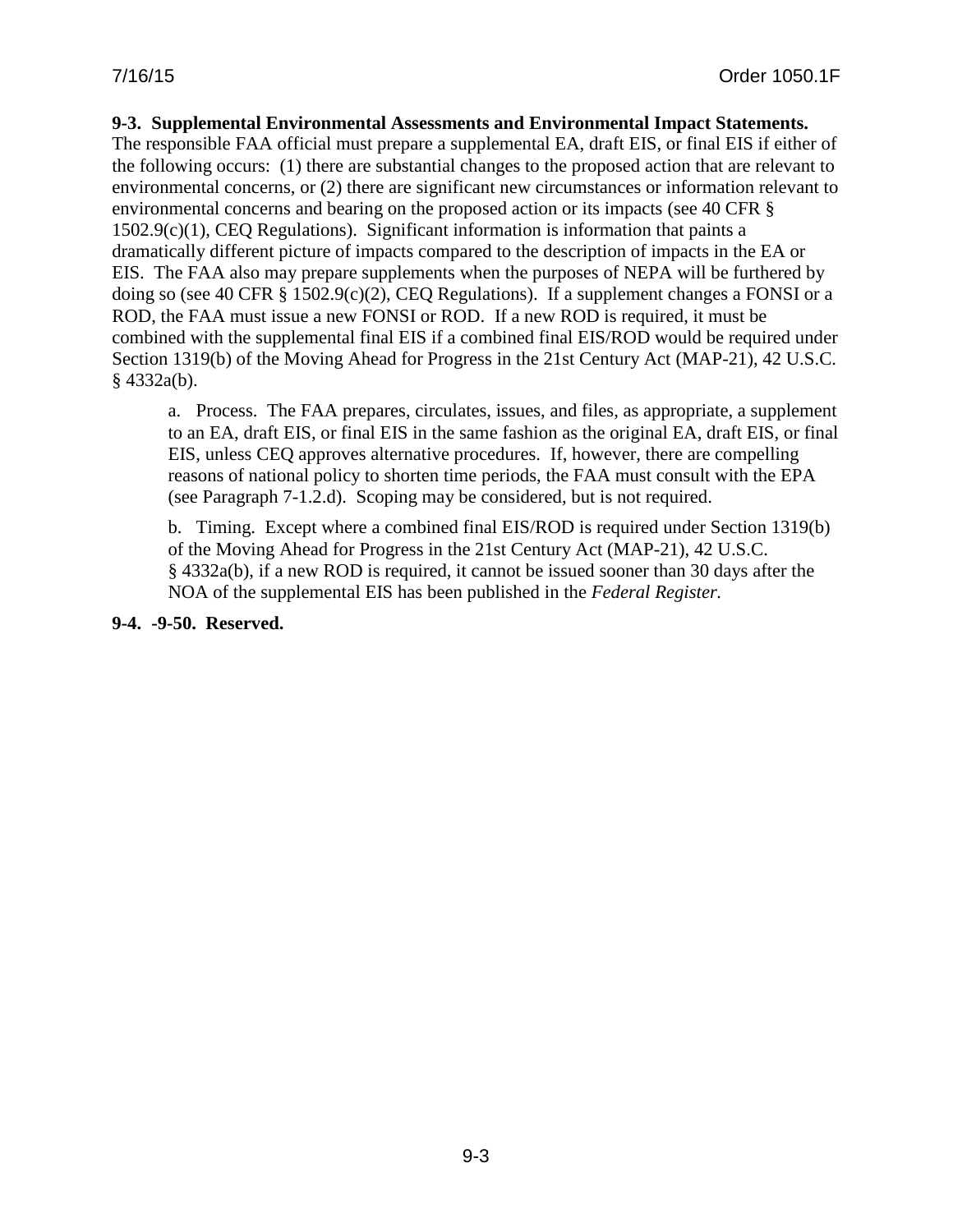## **Chapter 10: Review and Approval of National Environmental Policy Act Documents**

**10-1. General.** The FAA's internal review process is a means of coordinating the review of NEPA documents among appropriate management levels and across LOB/SOs. Internal review is to ensure that: (1) NEPA documents are technically and legally sufficient; (2) the concerns of other FAA offices and any related foreseeable agency actions by other FAA offices are properly discussed in NEPA documents; and (3) any commitments that are the responsibility of other FAA offices are coordinated with the appropriate action office so that these commitments will be implemented. LOB/SOs should have in place processes to provide evidence of appropriate coordination and legal sufficiency review. The responsible FAA official must contact affected LOB/SOs for guidance on program-specific coordination procedures. This Order establishes special instructions for proposed actions that cross regional boundaries or LOBs, and for final EISs that are highly controversial (see Paragraph 10-4.c).

#### **10-2. Review and Approval of Environmental Assessments, Findings of No Significant Impact, and Findings of No Significant Impact/Records of Decision.**

a. EAs and FONSIs Originating and Approved in FAA Regions, Centers, or Service Areas.The NEPA lead in the Region, Center, or Service Area must coordinate review of the EA and FONSI with affected LOB/SOs. The NEPA lead must also coordinate legal sufficiency review of the EA and FONSI with applicable Regional or Center Counsel; however, for airport actions, Regional Counsel legal sufficiency review is only required if the action: (1) is opposed by a Federal, state, or local agency or a tribe on environmental grounds or opposed by a substantial number of people the project affects; (2) would affect resources protected under Section 106 of the National Historic Preservation Act, 54 U.S.C. § 306108; or (3) involves a determination of use of resources protected under Section 4(f). Following coordination with interested LOB/SOs and any required legal sufficiency review, the approving official may approve and sign the FONSI.

b. EAs and FONSIs Originating or Approved in Washington, D.C. Headquarters.The NEPA lead LOB/SO must coordinate review of the EA and FONSI with affected LOB/SOs. The NEPA lead must also coordinate legal sufficiency review of the EA and FONSI with Headquarters AGC; however, for airport actions, legal sufficiency review is only required if the action: (1) is opposed by a Federal, state, or local agency or a tribe on environmental grounds or opposed by a substantial number of people the project affects; (2) would affect resources protected under Section 106 of the National Historic Preservation Act, 54 U.S.C. § 306108; or (3) involves a determination of use of resources protected under Section 4(f). Following coordination and any required legal sufficiency review by AGC, the approving official may approve and sign the FONSI.

c. Supplemental EAs. For supplemental EAs, the NEPA lead should follow the coordination procedures described in Paragraphs 10-2.a and 10-2.b.

d. FONSI/RODs.The NEPA lead must coordinate review of the FONSI/ROD with affected LOB/SOs and Headquarters AGC (or Regional or Center Counsel for FONSI/RODs originating and approved in FAA Regions, Centers, or Service Areas**)**; however, for airport actions, legal sufficiency review is only required if the action: (1) is opposed by a Federal, state, or local agency or a tribe on environmental grounds or opposed by a substantial number of people the project affects; (2) would affect resources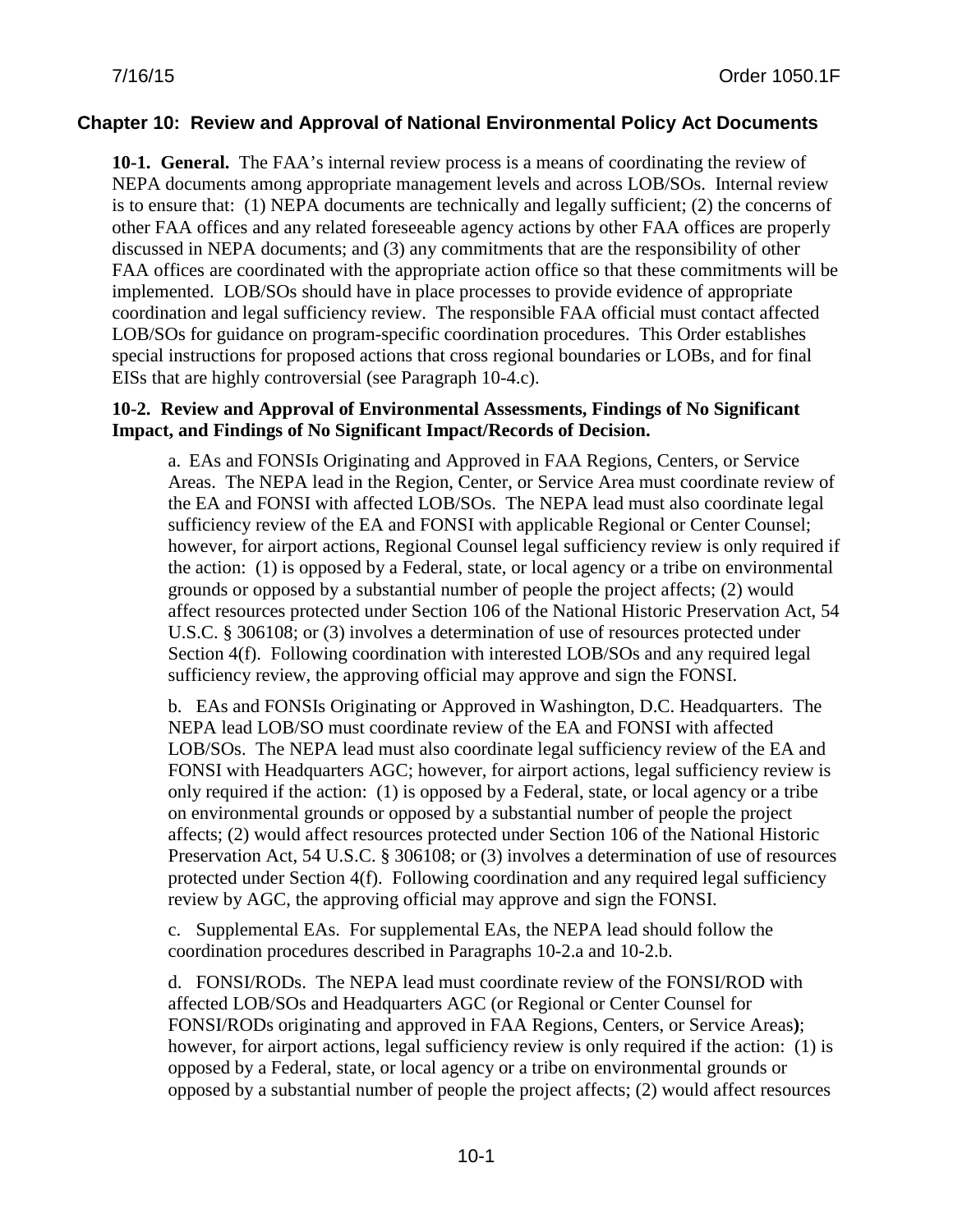protected under Section 106 of the National Historic Preservation Act, 54 U.S.C. § 306108; or (3) involves a determination of use of resources protected under Section 4(f). Following coordination and review for legal sufficiency, the decisionmaker may approve and sign the FONSI/ROD. When the FAA prepares a FONSI/ROD for a proposed action meeting the criteria described in Paragraph 6-4.a and where the proposed action crosses regional boundaries or involves more than one LOB, the Regional Administrator, Center Director, or Service Area Director must sign the decision documents. When the FAA prepares a FONSI/ROD for a proposed action that crosses regional boundaries or involves more than one LOB, but that does not meet the criteria described in Paragraph 6-4.a, the decisionmaker for the NEPA lead in the Region, Center, or Service Area may sign the decision document provided that the decisionmaker for any other office with an action covered by the FONSI also signs the grid indicating concurrence.

e. Request to Waive Review.Regional Counsel and/or Headquarters AGC review of an EA and FONSI can be waived for LOBs other than ARP as long as the proposed action is not opposed on environmental grounds by a Federal, state, or local government, or by a tribe. At the regional level, a Division Manager may request a waiver of Regional Counsel's legal sufficiency review. Such requests must be submitted to AGC-600, as only AGC-600 may waive Regional Counsel's review of an EA and FONSI. At the headquarters level, AGC may waive its review of an EA and FONSI upon request by a Program or Office Director.

## **10-3. Review and Approval of Draft Environmental Impact Statements.**

a. Draft EISs Originating in Regions, Centers, or Service Areas (Except Those Having National Interest or Involving Section 4(f) Determinations).The NEPA lead Region, Center, or Service Area must coordinate review of the preliminary draft EIS or its relevant parts with affected LOB/SOs, with the appropriate LOB/SO (e.g., APP-400 for airport program draft EISs), and with Regional or Center Counsel for legal sufficiency review. Following coordination and legal sufficiency review, the responsible FAA official may publish, distribute, and file the draft EIS with EPA.

b. Draft EISs Originating in Washington, D.C. Headquarters, Having National Interest, or Involving Section 4(f) Determinations.The NEPA lead LOB/SO must coordinate review of the preliminary draft EIS or its relevant parts with affected LOB/SOs and with Headquarters AGC for legal sufficiency review. Following coordination and legal sufficiency review, the responsible FAA official may publish, distribute, and file the draft EIS with EPA.

#### **10-4. Review and Approval of Final Environmental Impact Statements.**

a. Final EISs Originating in Regions, Centers, or Service Areas.

(1) Where authority to approve the final EIS is in the Region, Center, or Service Area. The NEPA lead Region, Center, or Service Area must coordinate review of the final EIS with affected LOB/SOs and Regional or Center Counsel for legal sufficiency review. Following coordination and review for legal sufficiency, the approving official may approve, sign, and file the final EIS with EPA. If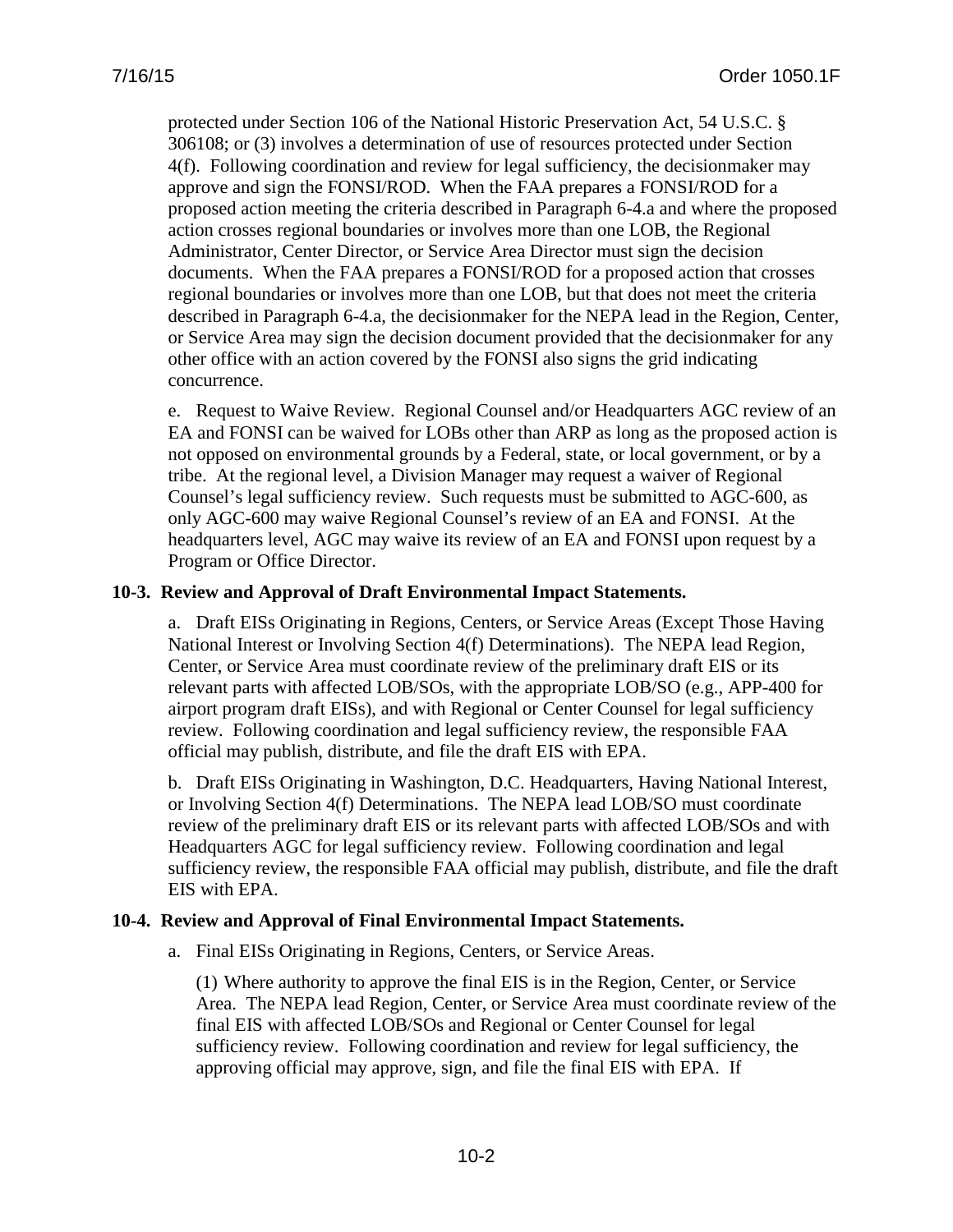headquarters concurrence is required by an LOB/SO on a final EIS, the NEPA lead must obtain that concurrence prior to approval.

(2) Where authority to approve the final EIS is retained in Washington, D.C. Headquarters. The NEPA lead must coordinate the final EIS with affected LOB/SOs and Headquarters AGC for legal sufficiency review and concurrence. Unless specifically requested, coordination with AEE is not required; however, the responsible FAA official must provide AEE with a copy of the final EIS for informational purposes. Following AGC legal sufficiency review and concurrence, the approving official may approve and sign the final EIS, and the responsible FAA official may file the final EIS with EPA.

b. Final EISs Originating in Washington, D.C. Headquarters**.** The NEPA lead LOB/SO must coordinate the final EIS with affected LOB/SOs and Headquarters AGC for legal sufficiency review. Unless specifically requested, coordination with AEE is not required; however, the responsible FAA official must provide AEE with a copy of the final EIS for informational purposes. Following Headquarters AGC legal sufficiency review, the approving official may approve and sign the final EIS, and the responsible FAA official may file the final EIS with the EPA.

c. Highly Controversial Final EISs.If a final EIS is highly controversial, AEE must notify P-1 and the DOT Office of General Counsel (C-1) that the final EIS is under review and must provide each with a copy of the summary section of the final EIS. P-1 and C-1 must also be given at least two weeks' notice before approval of the highly controversial final EIS.

**10-5. Review and Approval of Supplemental Environmental Impact Statements**. For supplemental EISs, the NEPA lead should follow the coordination procedures described in Paragraphs 10-4.a, and 10-6.a, as applicable.

#### **10-6. Review and Approval of Records of Decision.**

a. RODs originating in Regions, Centers, or Service Areas.

(1) Where authority to approve the ROD is in the Region, Center, or Service Area. The NEPA lead Region, Center, or Service Area must coordinate review of the ROD with affected LOB/SOs and Regional or Center Counsel for legal sufficiency review. Following coordination and review for legal sufficiency, the decisionmaker may approve and sign the ROD. If headquarters concurrence is required by an LOB/SO on a ROD, the NEPA lead must obtain that concurrence prior to approval of the ROD. For proposed actions that cross regional boundaries or involves more than one LOB, the Regional Administrator is responsible for signing the ROD.

(2) Where authority to approve the ROD is retained in Washington, D.C. Headquarters. The NEPA lead must coordinate the ROD with affected LOB/SOs and Headquarters AGC for legal sufficiency review. Unless specifically requested, coordination with AEE is not required; however, the responsible FAA official must provide AEE with a copy of the ROD for informational purposes. Following legal sufficiency review, the decisionmaker may approve and sign the ROD.

b. RODs originating in Washington, D.C. Headquarters. The NEPA lead LOB/SO must coordinate the ROD with affected LOB/SOs and Headquarters AGC for legal sufficiency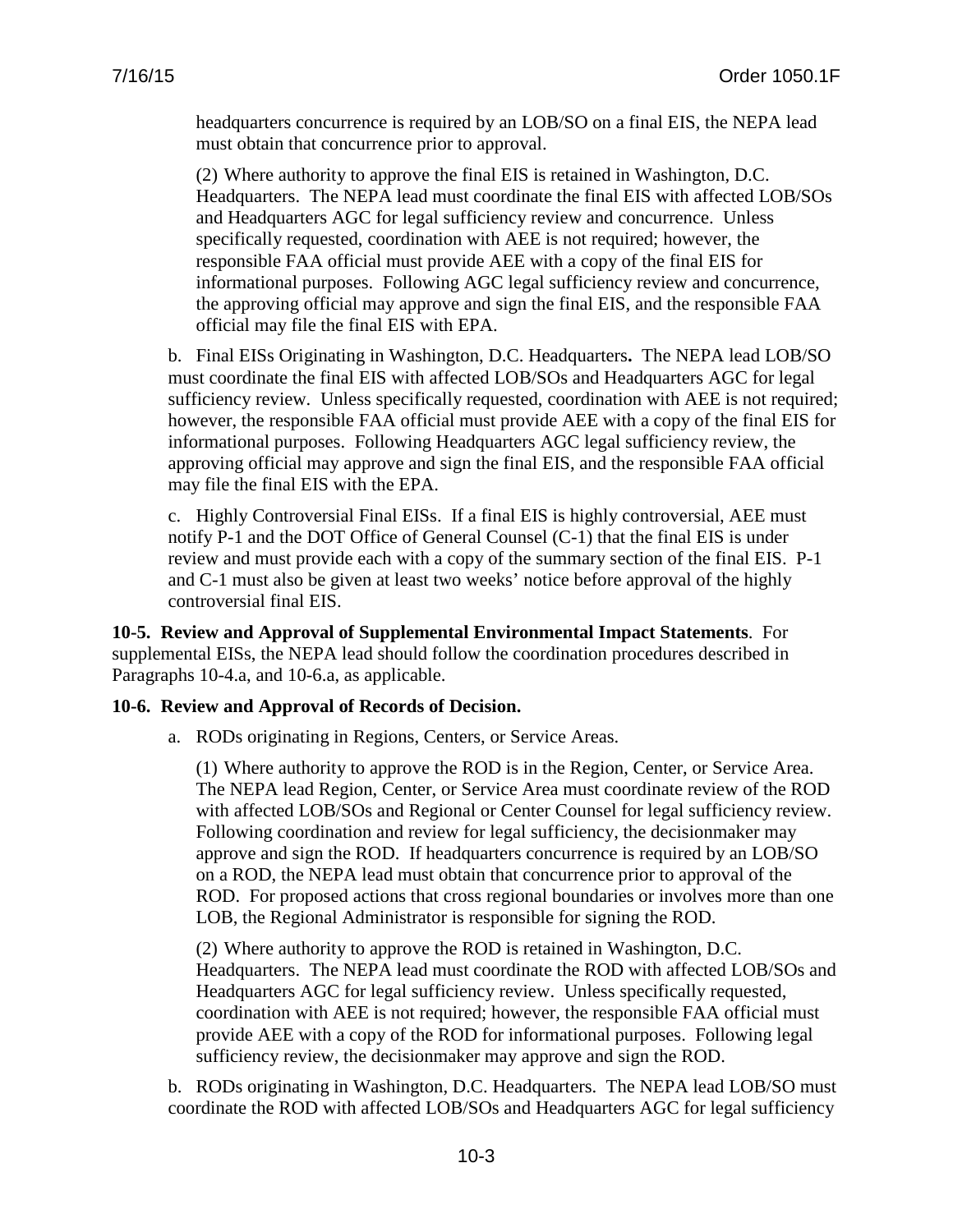review. Unless specifically requested, coordination with AEE is not required; however, the responsible FAA official must provide AEE with a copy of the ROD for informational purposes. Following legal sufficiency review, the decisionmaker may approve and sign the ROD.

**10-7. -10-50. Reserved.**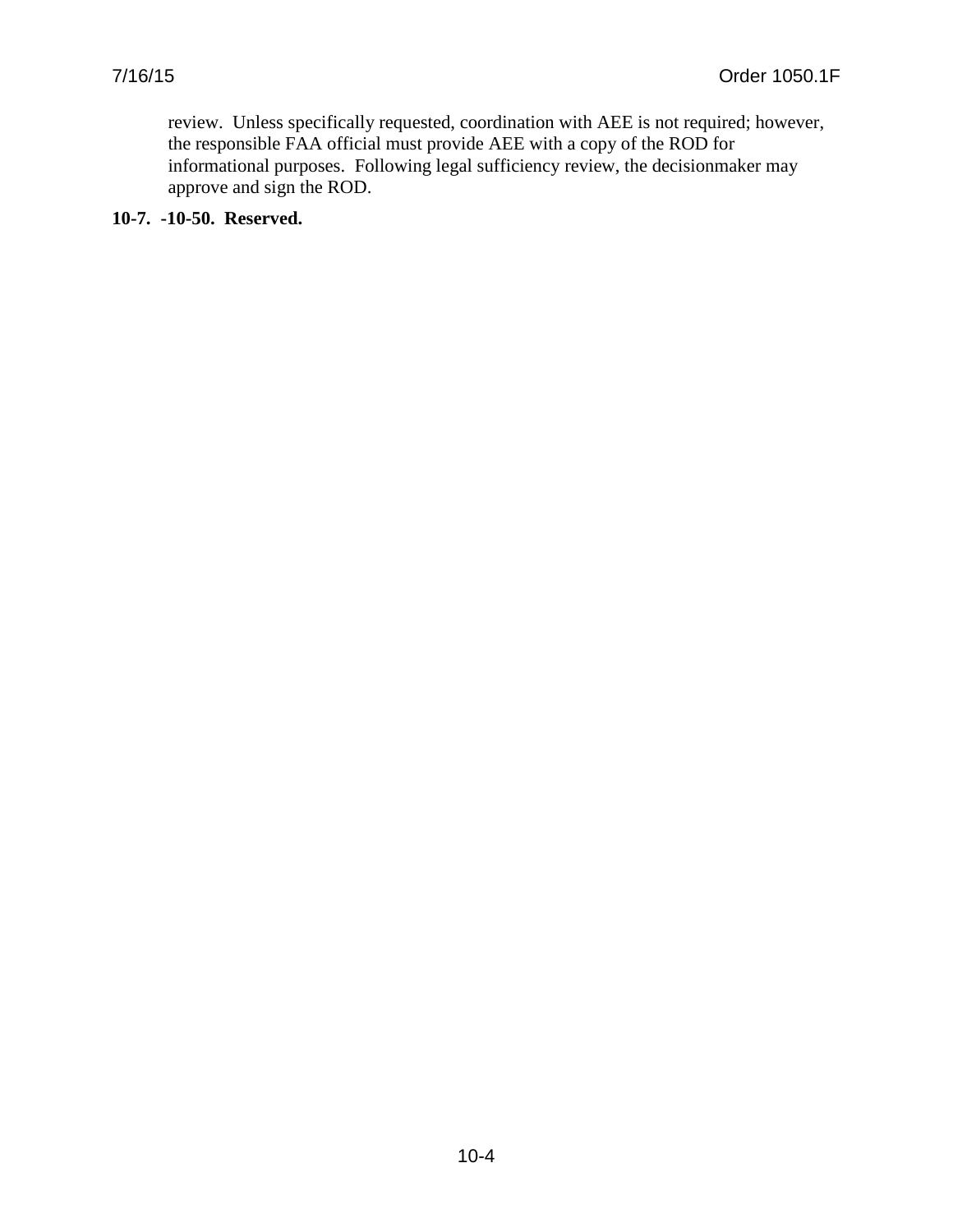# **Chapter 11: Administrative Information**

**11-1. Distribution.** Notice of promulgation and availability of this Order is distributed to the FAA Assistant or Associate Administrators and their office and service directors, the Chief Operating Officer and vice-presidents of ATO, and the Chairs of the Environmental Network. This Order should be forwarded to all division and facility managers and NEPA practitioners.

A member of the public may obtain an electronic copy of this Order using the Internet by:

a. Visiting the FAA's Regulations and Policies website at [http://www.faa.gov/regulations\\_policies/;](http://www.faa.gov/regulations_policies/)

- b. Searching the Federal eRulemaking Portal at [http://www.regulations.gov;](http://www.regulations.gov/) or
- c. Accessing the Government Printing Office's website at [http://www.gpo.gov/fdsys/.](http://www.gpo.gov/fdsys/)

A member of the public who does not have access to the Internet or is not able to use an electronic version may obtain a CD or hard copy of this Order, for a fee, by sending a request to the FAA, Office of Rulemaking (ARM-1), 800 Independence Avenue S.W., Washington, DC 20591, or by calling (202) 267-9680. Requestors should identify the docket number, notice number, or change number of this Order.

A member of the public may also access all documents the FAA considered in developing this Order through the Internet via the Federal eRulemaking Portal referenced in Paragraph 11-1.b.

# **11-2. Authority to Change This Order.**

a. FAA Administrator. The Administrator reserves the authority to establish or change policy, delegate authority, or assign responsibility.

b. Executive Director of the Office of Environment and Energy (AEE-1). AEE-1 has the authority to add new chapters or appendices or change existing chapters or appendices after appropriate coordination with internal stakeholder organizations. AEE-1 also has the authority to update and amend the 1050.1F Desk Reference.

c. Organizational Elements. Changes proposed by an organizational element within the FAA must be submitted to AEE-1, who will evaluate, or assign a designee to evaluate the changes for incorporation. The LOB/SO must provide AEE with a memorandum describing the proposed change, a detailed justification for the change, and comments from other program offices if the proposed changes or revisions affect them.

**11-3. Process for Changing This Order.** AEE must, in addition to the formal clearance procedures prescribed in FAA Order 1320.1, *FAA Directives Management*, formally coordinate with AGC, the Office of the Assistant Secretary for Transportation Policy (P-1), and the Office of the General Counsel (C-1), consult with CEQ, and then publish the proposed changes or revisions to this Order in the *Federal Register* for public comment. After receiving all required FAA and DOT concurrences and after a finding of conformity is made by CEQ in accordance with 40 CFR § 1507.3(a), CEQ Regulations, the FAA may publish the final change or revision in the *Federal Register* and implement the revised Order.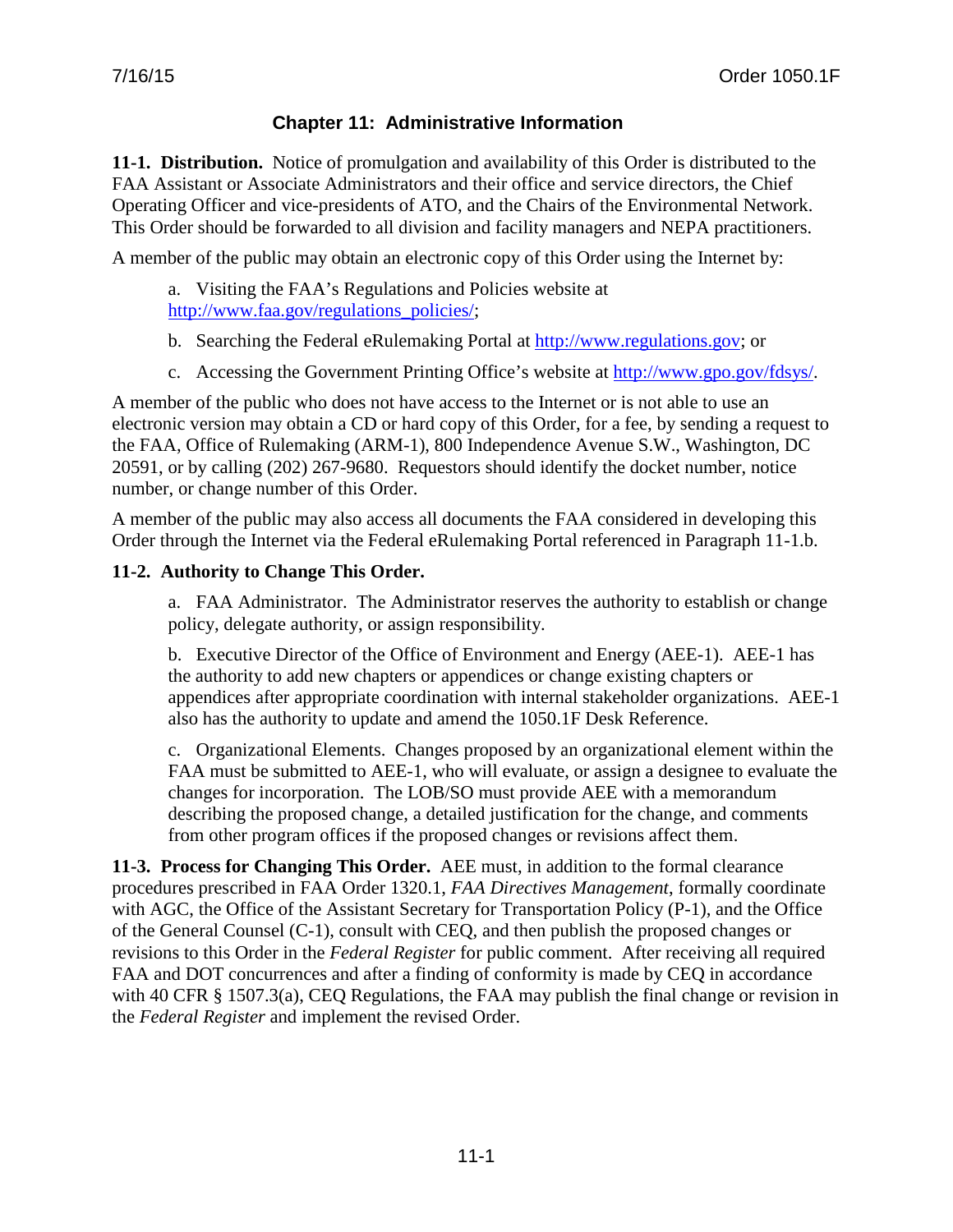**11-4. Explanatory Guidance.** FAA LOB/SOs may develop program-specific explanatory guidance (e.g., orders, guidance documents, handbooks, training) consistent with the CEQ Regulations and this Order (see 40 CFR § 1507.3, CEQ Regulations). All FAA LOB/SOs that have previously issued such explanatory guidance must update those documents to be consistent with this Order. This Order supersedes any inconsistent explanatory guidance.

a. Development of Explanatory Guidance. A LOB/SO must consult with AEE-400 and AGC-600 in developing explanatory guidance related to this Order. During consultation, AGC and AEE will determine the extent and type of review.

b. Review. If required, the LOB/SO must submit its proposed explanatory guidance to AEE and AGC for a 60-day review period. If AEE-1 finds the explanatory guidance to be consistent with this Order, after joint consultation with AGC for legal sufficiency, when appropriate, AEE will notify the LOB/SO and the LOB/SO may adopt its final explanatory guidance.

c. Federal Register. LOB/SOs are encouraged to publish an NOA and request for comment on proposed explanatory guidance in the *Federal Register*, and take other steps to seek public input during the development of explanatory guidance. If an LOB/SO chooses to publish its explanatory guidance in the *Federal Register*, that office must notify the parties with whom it has consulted and publish availability of that explanatory guidance in the *Federal Register*.

# **11-5. Definitions.**

a. The definitions in 40 CFR part 1508 of the CEQ Regulations and in Title 49 and Title 51 of the U.S.C. are applicable to this Order. In the event of any differences between the definitions in the CEQ Regulations and this Order, the CEQ Regulations will be applied.

b. In addition, this paragraph defines basic terms used throughout this Order, as follows:

(1) Applicant. A person, entity, organization, or government agency seeking the FAA's approval of a major Federal action. Examples include, but are not limited to, airport sponsors, grant applicants, airlines, and commercial space license and permit applicants.

(2) Approving Official. The FAA official with authority to approve and sign FONSIs or EISs. LOB/SOs should designate approving officials consistent with [FAA Order](http://rgl.faa.gov/REGULATORY_AND_GUIDANCE_LIBRARY/RGORDERS.NSF/0/5b3290986c1763598625717f0051c024/$FILE/1100.154a.pdf)  1100.154, *[Delegations of Authority,](http://rgl.faa.gov/REGULATORY_AND_GUIDANCE_LIBRARY/RGORDERS.NSF/0/5b3290986c1763598625717f0051c024/$FILE/1100.154a.pdf)* and any other applicable FAA directives.

(3) Commercial Space Launch Site. The location on earth from which a commercial space launch takes place (as defined in a license the Secretary of Transportation issues or transfers under FAA Commercial Space Transportation Regulations, 14 CFR parts 400-460) and necessary facilities at that location.

(4) Decisionmaker. The FAA official with authority to approve and sign a ROD or other type of formal decision document for the FAA. LOB/SOs should designate decisionmakers consistent with Chapter 10 of this Order, [FAA Order 1100.154,](http://rgl.faa.gov/REGULATORY_AND_GUIDANCE_LIBRARY/RGORDERS.NSF/0/5b3290986c1763598625717f0051c024/$FILE/1100.154a.pdf)  *[Delegations of Authority,](http://rgl.faa.gov/REGULATORY_AND_GUIDANCE_LIBRARY/RGORDERS.NSF/0/5b3290986c1763598625717f0051c024/$FILE/1100.154a.pdf)* and any other applicable FAA directives.

(5) Environmental Studies.The investigation of potential environmental impacts.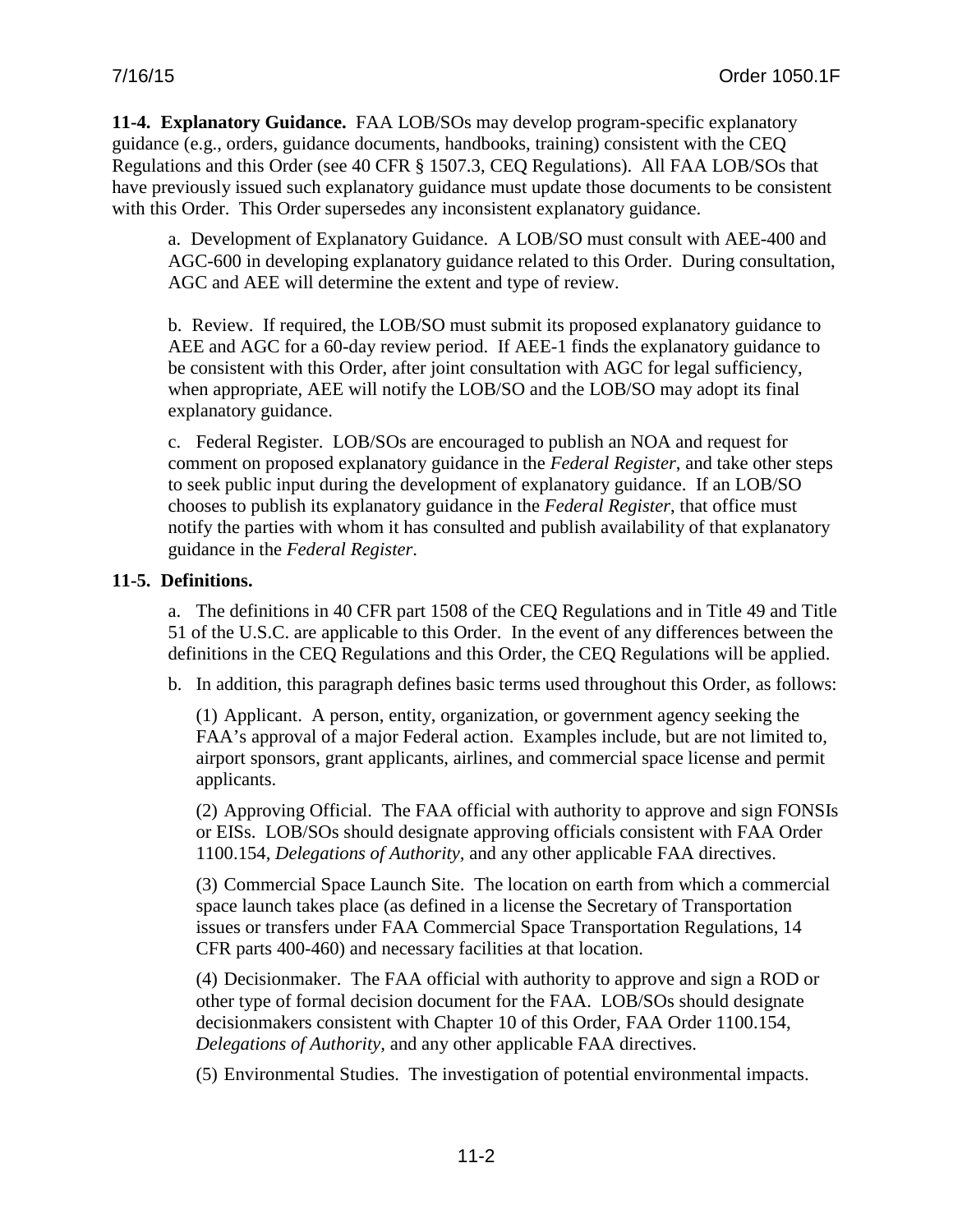(6) Extraordinary Circumstances. Factors or circumstances that raise the potential for a proposed action included in a CATEX (see Paragraphs 5-6.1 through 5-6.6) to have a significant environmental impact and therefore require further analysis in an EA or an EIS (see Paragraph 5-2).

(7) Human Environment. Includes the natural and physical environment and the relationship of people with that environment. This means that economic or social effects are not intended by themselves to require preparation of an environmental impact statement. When an EIS is prepared and economic or social and natural or physical environmental effects are interrelated, then the EIS will discuss all of these effects on the human environment (see 40 CFR § 1508.14, CEQ Regulations).

(8) Major Federal Actions. This term is defined in 40 CFR § 1508.18 of the CEQ Regulations. Federal action is defined in 40 CFR § 1508.18(a) and (b) of the CEQ Regulations.

(9) NEPA Lead. The FAA LOB/SO, Regional Operating Division, Center, or Service Area that has primary responsibility for complying with NEPA, including preparation and approval of NEPA documents.

(10) Noise Sensitive Area. An area where noise interferes with normal activities associated with its use. Normally, noise sensitive areas include residential, educational, health, and religious structures and sites, and parks, recreational areas, areas with wilderness characteristics, wildlife and waterfowl refuges, and cultural and historical sites. For example, in the context of noise from airplanes and helicopters, noise sensitive areas include such areas within the DNL 65 dB noise contour. Individual, isolated, residential structures may be considered compatible within the DNL 65 dB noise contour where the primary use of land is agricultural and adequate noise attenuation is provided. Also, transient residential use such as motels should be considered compatible within the DNL 65 dB noise contour where adequate noise attenuation is provided. A site that is unacceptable for outside use may be compatible for use inside of a structure, provided adequate noise attenuation features are built into that structure (see table 1 in Appendix A of 14 CFR part 150, *Airport Noise Planning, Land Use Compatibility Guidelines*). The FAA recognizes that there are settings where the DNL 65 dB standard may not apply. In these areas, the responsible FAA official should determine the appropriate noise assessment criteria based on specific uses in that area (see also the 1050.1F Desk Reference for further guidance). In the context of facilities and equipment, such as emergency generators or explosives firing ranges, but not including aircraft, noise sensitive areas may include such sites in the immediate vicinity of operations, pursuant to the Noise Control Act of 1972, 42 U.S.C. §§ 4901–4918 (see state and local ordinances, which may be used as guidelines for evaluating noise impacts from operation of such facilities and equipment).

(11) Responsible FAA Official. The FAA employee designated with overall responsibility to independently evaluate the environmental issues, furnish guidance and participate in the preparation of NEPA documents, and evaluate and take responsibility for the scope and content of the documents.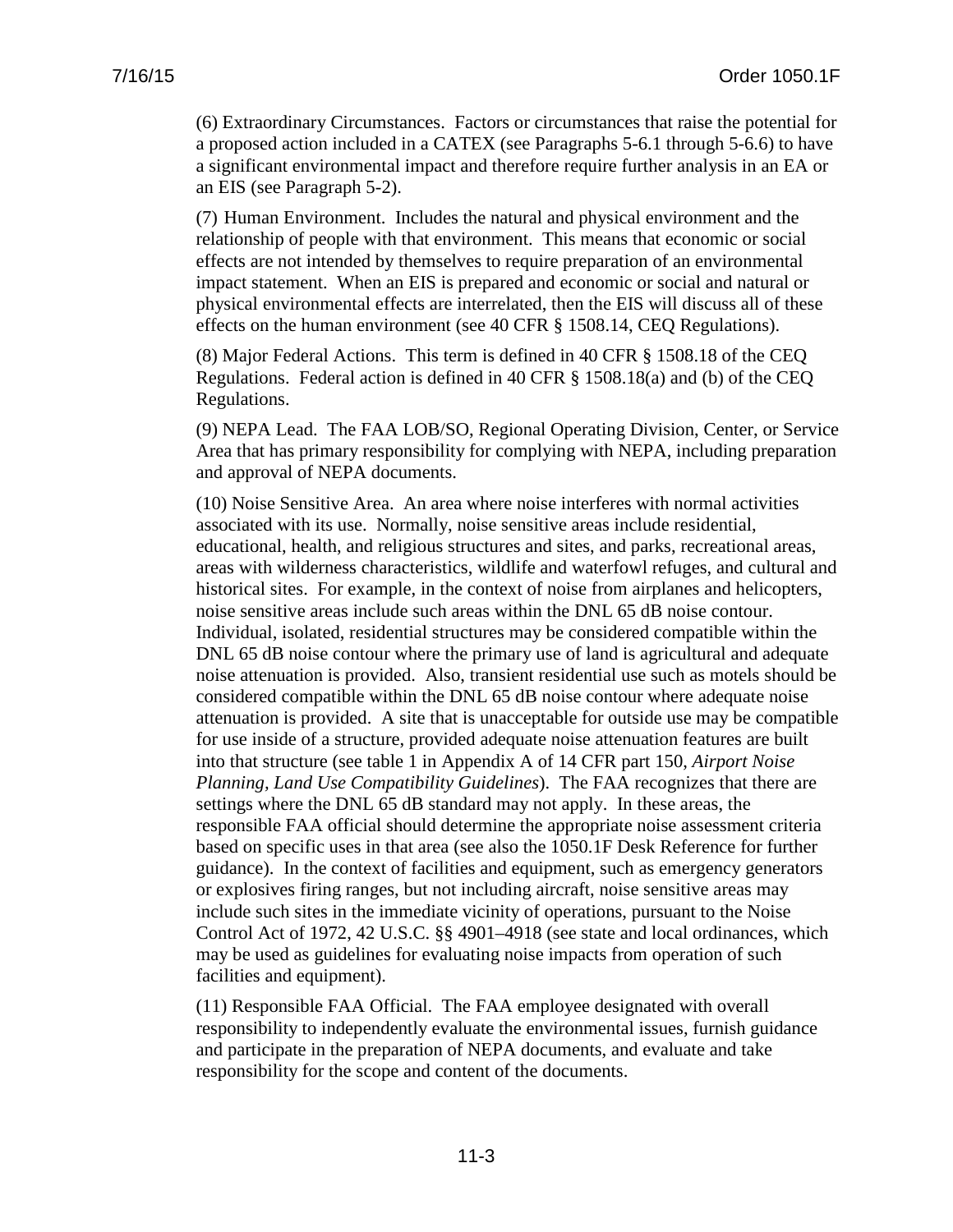(12) Special Purpose Laws and Requirements. Federal laws, regulations, Executive Orders and DOT and FAA administrative directives that protect certain aspects of the environment (e.g., air quality, water quality, wetlands, endangered species, and historic sites). The FAA must comply with applicable special purpose laws and requirements in addition to NEPA. The 1050.1F Desk Reference provides more information on these items and how to address their requirements for all FAA organizations.

(13) Traditional Cultural Property. A traditional cultural property as used in this Order is a property that is eligible for inclusion in the National Register because of its association with cultural practices or beliefs of a living community that (a) are rooted in that community's history, and (b) are important in maintaining the continuing cultural identity of the community.

(14) Tribe. An American Indian or Alaska Native Tribe, Band, Nation, Pueblo, Village, or Community the Secretary of the Interior recognizes as an Indian Tribe under the Federally Recognized Indian Tribe List Act of 1994, 25 U.S.C. § 479a. A Federally Recognized Tribe is eligible for the programs, services, and other government-to-government relationships established by the United States for Indians because of their status as Indian Tribes. The DOI, Bureau of Indian Affairs, annually publishes a list of Federally Recognized Tribes in the *Federal Register* and maintains this list on its website. The term "tribe" may also refer to state-recognized tribes under specific authorities for certain DOT programs, especially related to surface transportation that may be associated with a particular FAA project.

**11-6. -11-50. Reserved.**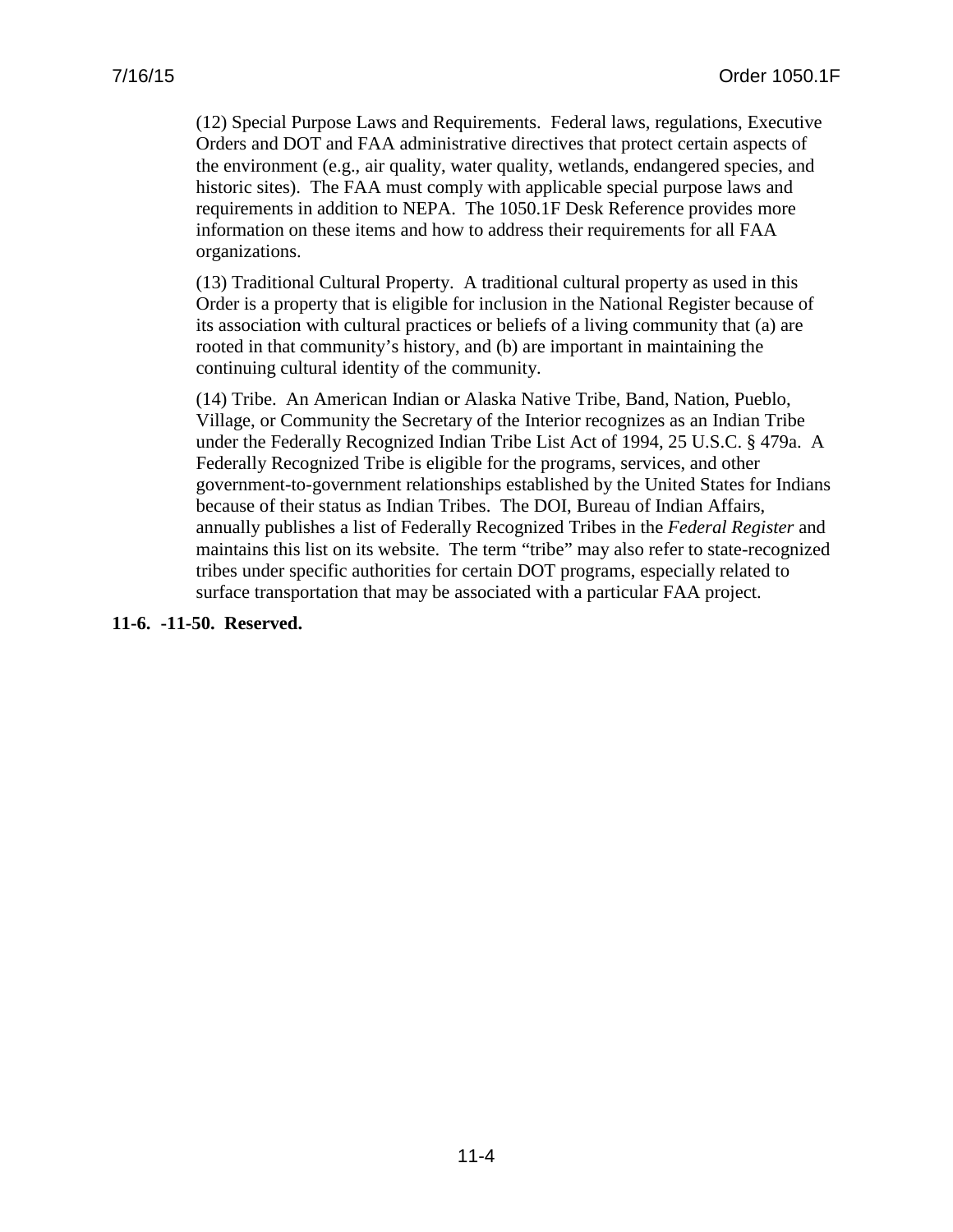# **Appendix A. Acronym List**

| <b>ABU</b>   |                          | - Office of Budget                                                                        |
|--------------|--------------------------|-------------------------------------------------------------------------------------------|
| ACHP         |                          | - Advisory Council on Historic Preservation                                               |
| ACR          |                          | - Office of Civil Rights                                                                  |
| ADs          |                          | - Airworthiness Directives                                                                |
| ADIZ         |                          | - Air Defense Identification Zone                                                         |
| AEDT         |                          | - Aviation Environmental Design Tool                                                      |
| AEE          |                          | - Office of Environment and Energy                                                        |
| $AEE-1$      |                          | - Director of the Office of Environment and Energy                                        |
| <b>AGC</b>   |                          | Office of Chief Counsel                                                                   |
| $AGC-200$    |                          | - Dockets                                                                                 |
|              |                          | AGC-600 - Office of Chief Counsel, Airports and Environmental Law Division                |
| AGI          |                          | - Office of Government and Industry Affairs                                               |
| AGL          |                          | - Above Ground Level                                                                      |
| AHD          |                          | - Office of Talent Development                                                            |
| AHR          |                          | - Office of Human Resource Management                                                     |
| AIP          |                          | - Airport Improvement Program                                                             |
| ALP          |                          | - Airport Layout Plan                                                                     |
| <b>ALS</b>   |                          | - Approach lighting systems                                                               |
| <b>ANG</b>   |                          | Office of NextGen                                                                         |
| ANSI/IEE -   |                          | American National Standards Institute/Institute of Electrical and Electronic<br>Engineers |
| AOC          |                          | - Office of Communications                                                                |
| <b>APA</b>   |                          | - Aerobatic Practice Area                                                                 |
| <b>API</b>   |                          | Office of International Aviation                                                          |
| <b>APL</b>   |                          | Office of Policy, International Affairs, and Environment                                  |
| APP-400      | $\overline{\phantom{0}}$ | Office of Airports, Airport Planning and Environmental Division                           |
| $ARM-1$      | $\overline{\phantom{0}}$ | Office of Rulemaking                                                                      |
| <b>ARP</b>   |                          | Office of Airports                                                                        |
| ARSR         | $\overline{\phantom{0}}$ | Air Route Surveillance Radar                                                              |
| <b>ARTCC</b> | $\sim$                   | Air Route Traffic Control Centers                                                         |
| <b>ASDE</b>  | $\overline{\phantom{0}}$ | <b>Airport Surface Detection Equipment</b>                                                |
| ASH          | $\sim$                   | Office of Security and Hazardous Materials                                                |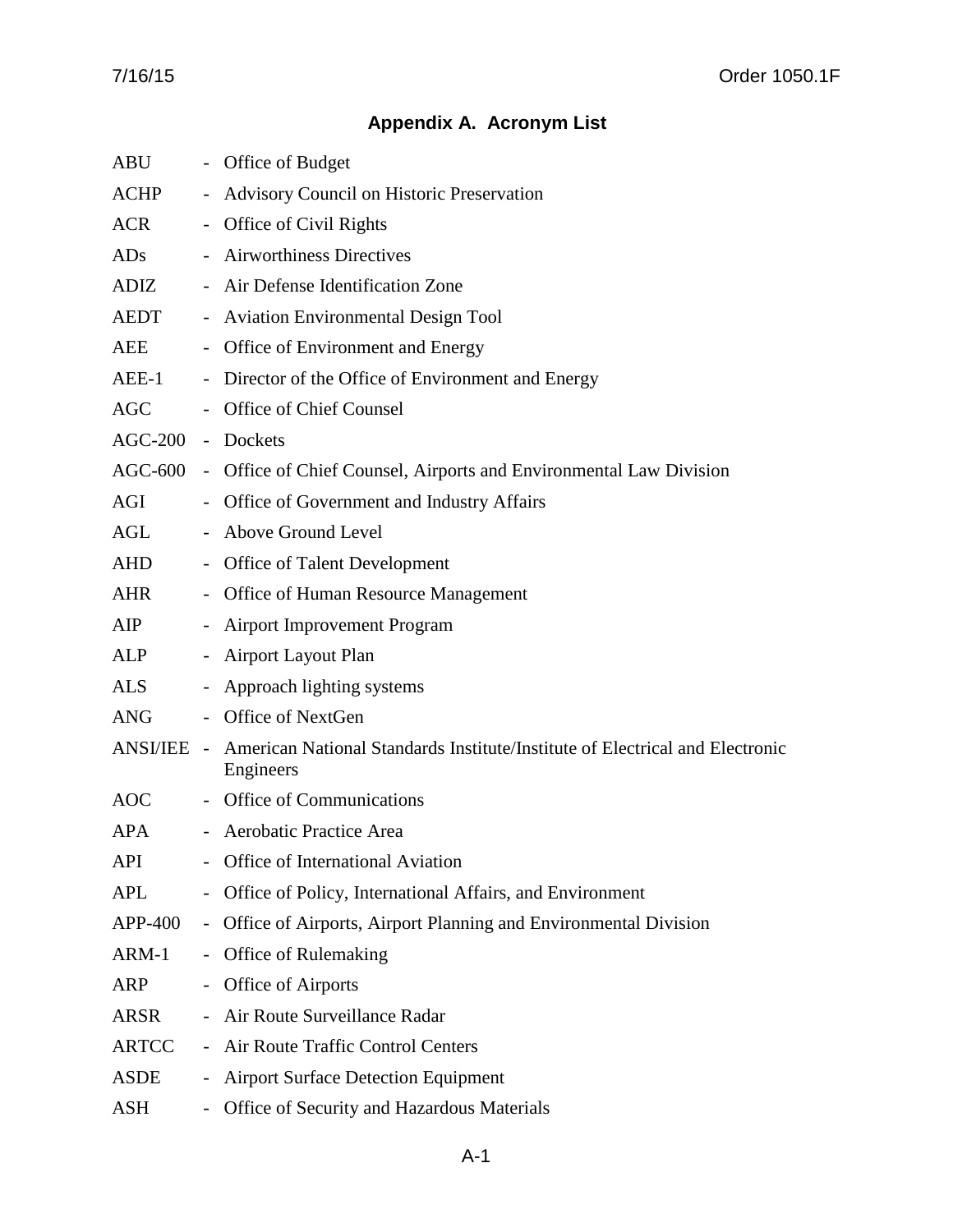| <b>ASOS</b>  |                          | - Automatic Surface Observing System                                                    |
|--------------|--------------------------|-----------------------------------------------------------------------------------------|
| <b>ASR</b>   |                          | Airport Surveillance Radar                                                              |
| <b>AST</b>   |                          | - Office of Commercial Space Transportation                                             |
| ATCB         |                          | - Air Traffic Control Beacons                                                           |
| <b>ATCBI</b> |                          | - Air Traffic Control Beacon Interrogator                                               |
| ATCT         |                          | - Airport Traffic Control Towers                                                        |
| <b>ATO</b>   |                          | - Air Traffic Organization                                                              |
| <b>AVS</b>   |                          | - Office of Aviation Safety                                                             |
| AWOS         |                          | - Automated Weather Observing System                                                    |
| $C-1$        |                          | Department of Transportation Office of the General Counsel                              |
| $C-40$       | $\overline{\phantom{a}}$ | Department of Transportation Office of the Assistant General Counsel for<br>Legislation |
| <b>CATEX</b> |                          | - Categorical Exclusion                                                                 |
| <b>CEQ</b>   |                          | - Council on Environmental Quality                                                      |
| <b>CFR</b>   |                          | - Code of Federal Regulations                                                           |
| <b>DARC</b>  |                          | - Direct Access Radar Channel                                                           |
| dB           |                          | - Decibel                                                                               |
| <b>DNL</b>   |                          | - Day-Night Average Sound Level                                                         |
| <b>DOC</b>   |                          | - U.S. Department of Commerce                                                           |
| <b>DOE</b>   |                          | - U.S. Department of Energy                                                             |
| <b>DOI</b>   |                          | - U.S. Department of the Interior                                                       |
| <b>DOT</b>   |                          | - U.S. Department of Transportation                                                     |
| <b>DVOR</b>  |                          | - Doppler VOR                                                                           |
| EA           |                          | <b>Environmental Assessment</b>                                                         |
| <b>EIS</b>   | $\blacksquare$           | <b>Environmental Impact Statement</b>                                                   |
| <b>EMAS</b>  | $\overline{\phantom{0}}$ | <b>Engineered Material Arresting System</b>                                             |
| <b>EMS</b>   | $\overline{\phantom{0}}$ | <b>Environmental Management System</b>                                                  |
| <b>EPA</b>   |                          | - U.S. Environmental Protection Agency                                                  |
| <b>FAA</b>   |                          | - Federal Aviation Administration                                                       |
| <b>FHWA</b>  | $\overline{\phantom{0}}$ | Federal Highway Administration                                                          |
| <b>FICON</b> | $\equiv$                 | Federal Interagency Committee on Noise                                                  |
| <b>FMS</b>   |                          | <b>Flight Management System</b>                                                         |
| <b>FONSI</b> |                          | Finding of No Significant Impact                                                        |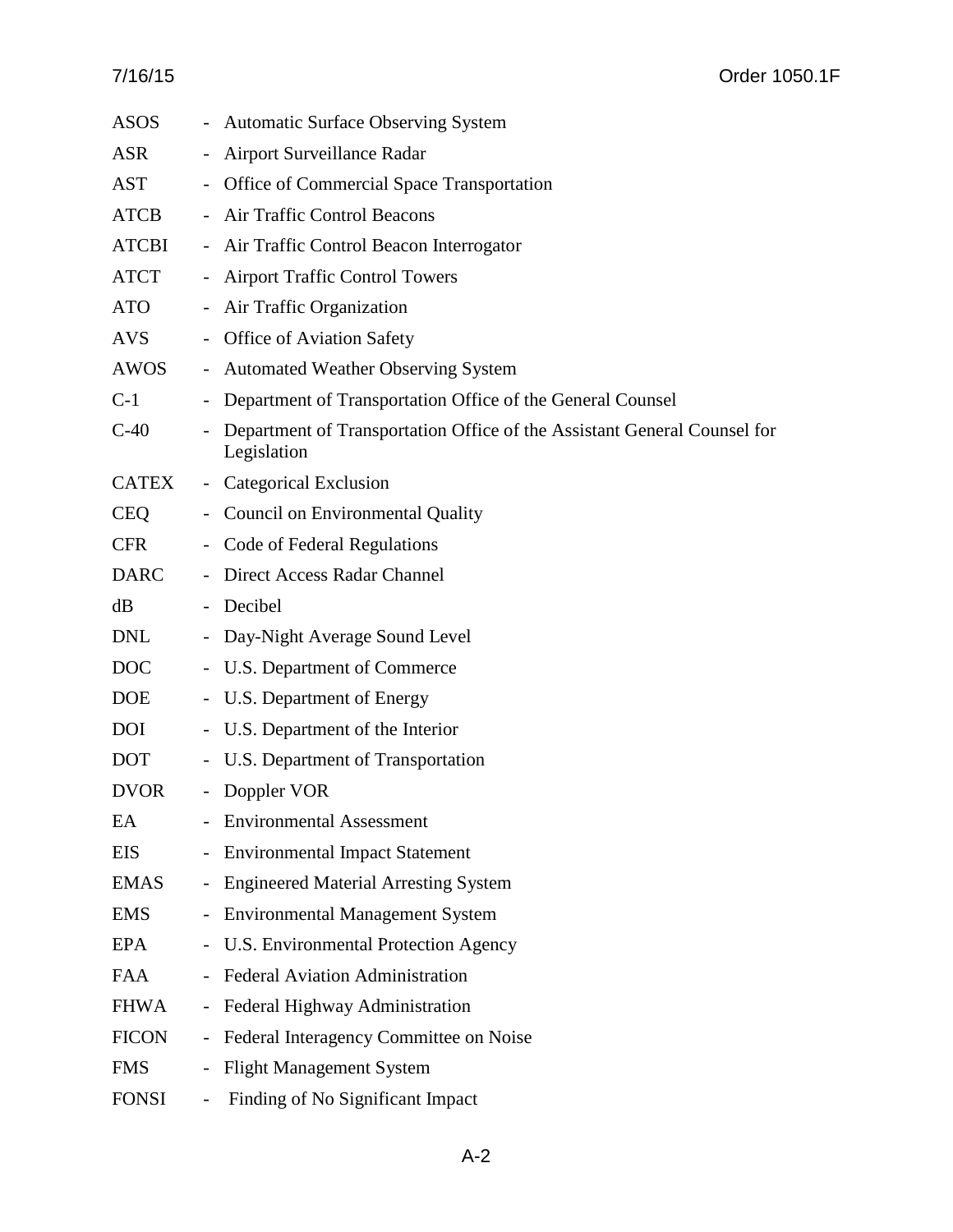|               |                           | FONSI/ROD - Finding of No Significant Impact/Record of Decision |
|---------------|---------------------------|-----------------------------------------------------------------|
| <b>FTA</b>    |                           | - Federal Transit Administration                                |
| <b>FSS</b>    |                           | - Flight Service Station                                        |
| <b>GPS</b>    | $\sim$                    | Global Positioning System                                       |
| ILS           |                           | - Instrument Landing System                                     |
| <b>INM</b>    | $\sim$                    | <b>Integrated Noise Model</b>                                   |
| <b>IR MTR</b> | $\pm$                     | <b>Instrument Flight Rules Military Training Route</b>          |
| LAAS          |                           | - Local Area Augmentation System                                |
| <b>LEIS</b>   | $\overline{\phantom{a}}$  | Legislative Environmental Impact Statement                      |
| LLWAS         |                           | - Low Level Wind Shear Alert System                             |
| LOB/SO        | $\mathbb{L}^{\mathbb{N}}$ | $Line(s)$ of Business/Staff Office $(s)$                        |
| <b>MERF</b>   | $\overline{\phantom{0}}$  | Mobile Emergency Radar Facilities                               |
| MMAC          |                           | - Mike Monroney Aeronautical Center                             |
| MOU           |                           | - Memorandum of Understanding                                   |
| <b>MSA</b>    |                           | - Metropolitan Statistical Area                                 |
| NAAQS         |                           | - National Ambient Air Quality Standards                        |
| <b>NAS</b>    | $\equiv$                  | National Airspace System                                        |
| NCP NC        |                           | - Noise Compatibility Programs                                  |
| <b>NEPA</b>   |                           | - National Environmental Policy Act                             |
|               |                           | NEXRAD - Next Generation Radar                                  |
| NextGen       |                           | - Next Generation Air Transportation System                     |
| <b>NIRS</b>   |                           | - Noise Integrated Routing System                               |
| <b>NOA</b>    |                           | - Notice of Availability                                        |
| <b>NOI</b>    |                           | Notice of Intent                                                |
| NOTAMs        |                           | - Notices to Airmen                                             |
| <b>NPDES</b>  |                           | - National Pollutant Discharge Elimination System               |
| <b>NPIAS</b>  | $\overline{\phantom{0}}$  | National Plan of Integrated Airport Systems                     |
| <b>NPS</b>    |                           | <b>National Park Service</b>                                    |
| NRHP          | $\blacksquare$            | National Register of Historic Places                            |
| <b>NST</b>    | $\blacksquare$            | Noise Screening Tool                                            |
| $P-1$         |                           | Office of the Assistant Secretary for Transportation Policy     |
| $P-30$        | $\overline{\phantom{0}}$  | Office of Safety, Energy, and Environment                       |
| <b>PFC</b>    |                           | Passenger Facility Charge                                       |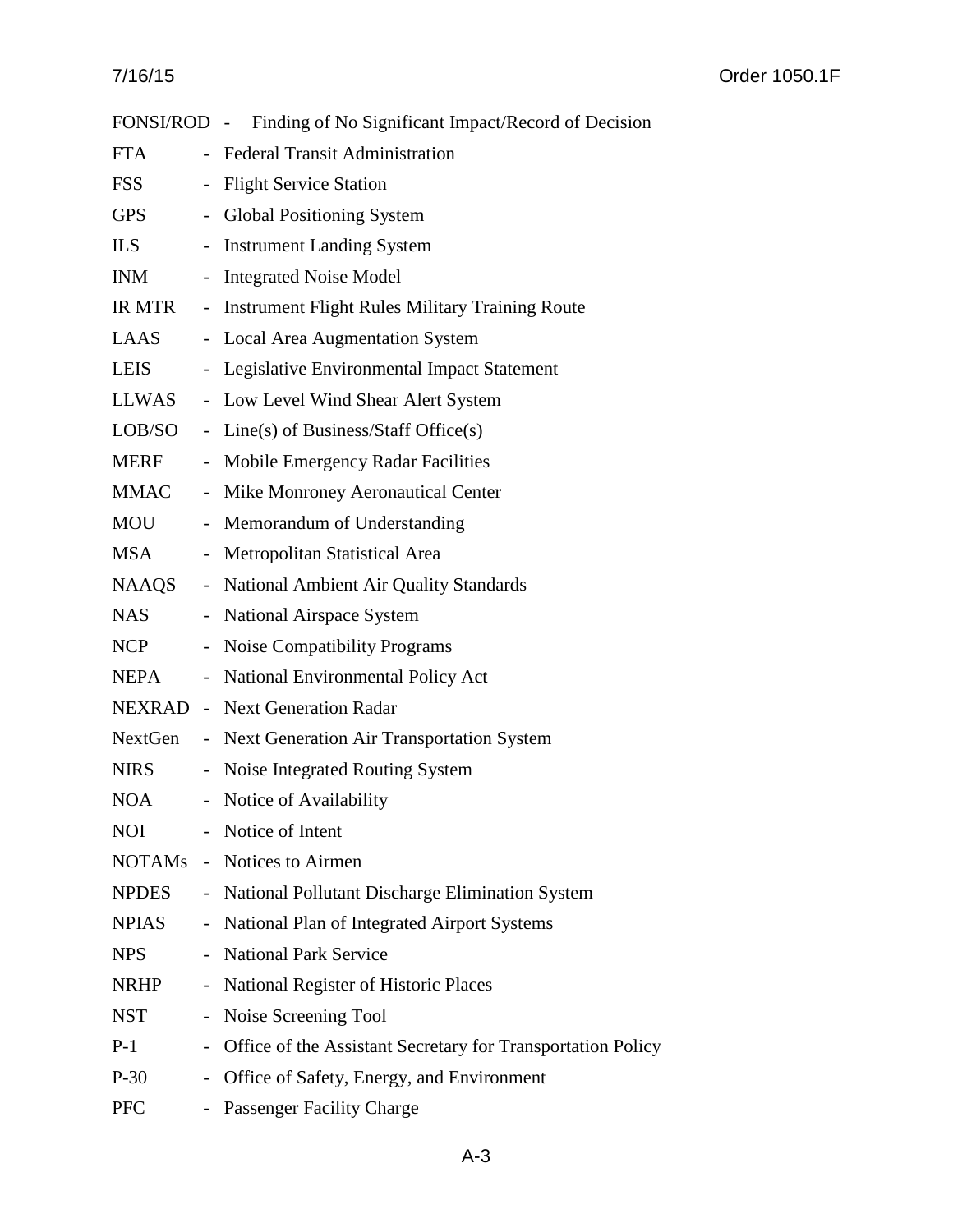| PRM        |                     | - Precision Runway Monitor                                 |
|------------|---------------------|------------------------------------------------------------|
| <b>PVD</b> | $\sim$              | <b>Plan View Displays</b>                                  |
| RBDE       |                     | - Radar Bright Display Equipment                           |
| RCAG       |                     | - Remote Center Air/Ground Communication Facility          |
| <b>RCO</b> | $\sim$              | <b>Remote Communications Outlet</b>                        |
| <b>RFP</b> |                     | - Request for Proposal                                     |
|            |                     | RNAV/RNP - Area Navigation/Required Navigation Performance |
| <b>ROD</b> |                     | - Record of Decision                                       |
| RPZ        |                     | Runway protection zone                                     |
| <b>RSA</b> |                     | Runway safety area                                         |
| RT/R       | $\mathcal{L}^{\pm}$ | <b>Remote Transmitter/Receiver</b>                         |
| RVR        | $\sim$              | <b>Runway Visual Range</b>                                 |
| SAP        | $\sim$              | Sampling and Analysis Plan                                 |
| SAWS       | $\sim$              | <b>Stand Alone Weather Sensors</b>                         |
| SHPO       | $\sim$              | <b>State Historic Preservation Officer</b>                 |
| <b>SUA</b> | $\sim$              | Special Use Airspace                                       |
| TACAN      | $\sim$              | <b>Tactical Aircraft Control and Navigation</b>            |
| TDWR       | $\pm$ .             | <b>Terminal Doppler Weather Radar</b>                      |
| THPO       | $\overline{a}$      | <b>Tribal Historic Preservation Officer</b>                |
| TSOs       |                     | Technical standard orders                                  |
| U.S.C.     |                     | - United States Code                                       |
| <b>UST</b> |                     | - Underground storage tank                                 |
| <b>VOR</b> |                     | - Very High Frequency Omnidirectional Range                |
|            |                     | VORTAC - Co-located VOR and TACAN (See VOR and TACAN)      |
| <b>VOT</b> |                     | - VOR Test Facility (See VOR)                              |
| WAAS       |                     | - Wide Area Augmentation System                            |
| WR.        |                     | - Written Re-evaluation                                    |
|            |                     | WR/ROD - Written Re-evaluation/Record of Decision          |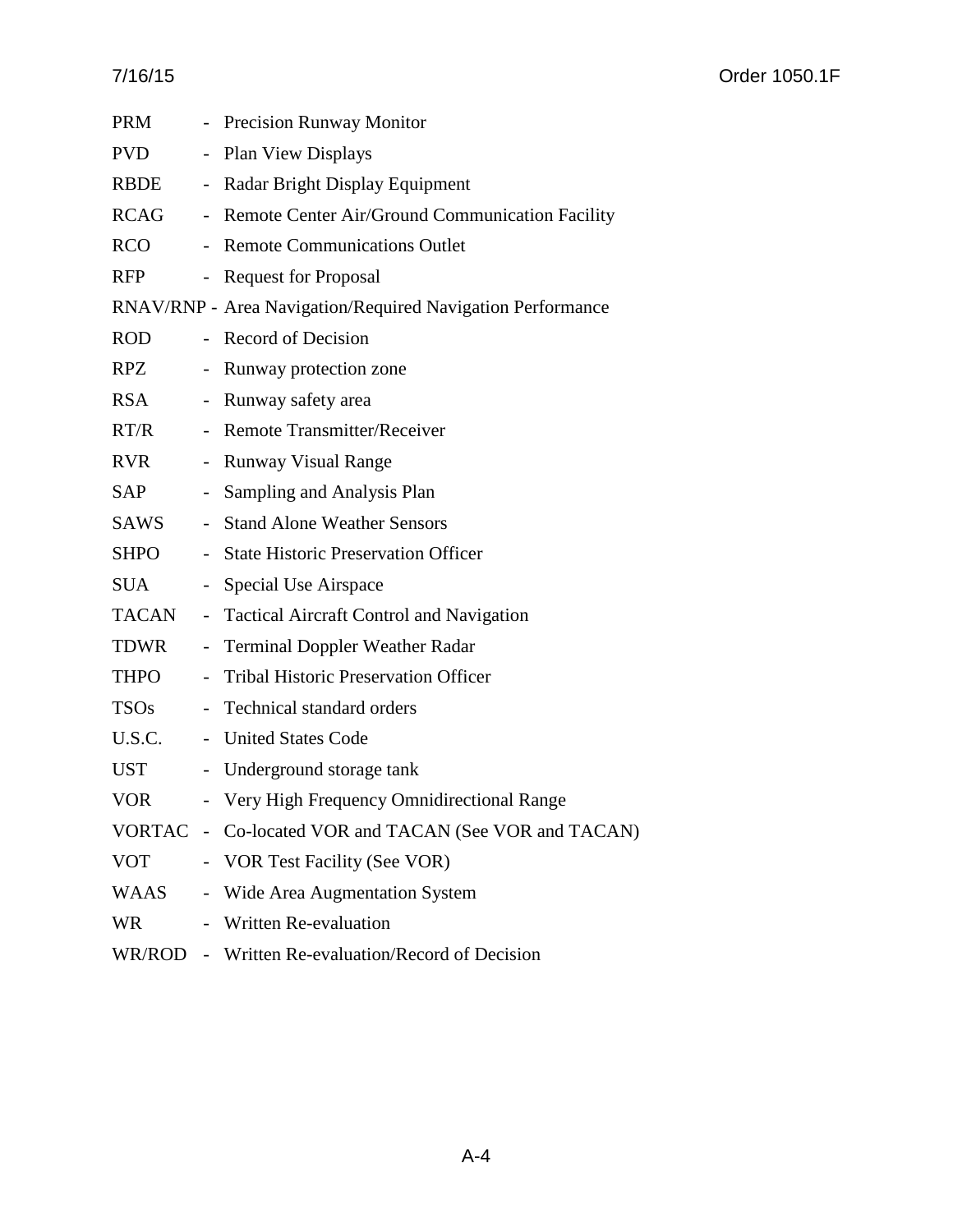#### **Appendix B. Federal Aviation Administration Requirements for Assessing Impacts Related to Noise and Noise-Compatible Land Use and Section 4(f) of the Department of Transportation Act (49 U.S.C. § 303)**

This appendix contains the Federal Aviation Administration (FAA) requirements for Noise and Noise-Compatible Land Use as well as compliance with Section 4(f), and describes related requirements to provide appropriate context. These requirements are also included in the 1050.1F Desk Reference<sup>15</sup>, which provides comprehensive guidance regarding the analysis of impacts in specific environmental impact categories. Practitioners should use the 1050.1F Desk Reference in analyzing these impacts.

### **B-1. Noise and Noise-Compatible Land Use**

For aviation noise analyses, the FAA has determined that the cumulative noise energy exposure of individuals to noise resulting from aviation activities must be established in terms of Yearly Day Night Average Sound Level (DNL), the FAA's primary noise metric. The Community Noise Equivalent Level (CNEL) may be used in lieu of DNL for FAA actions in California. The compatibility of existing and planned land uses with proposed aviation actions is usually determined in relation to the level of aircraft noise. Federal compatible land use guidelines for a variety of land uses are provided in Table 1 in Appendix A of 14 Code of Federal Regulations (CFR) part 150, *Land Use Compatibility with Yearly Day-Night Average Sound*. These guidelines are included in the Noise and Noise-Compatible Land Use Chapter of the 1050.1F Desk Reference.

No noise analysis is needed for projects involving Design Group I and II airplanes (wingspan less than 79 feet) in Approach Categories A through D (landing speed less than 166 knots) operating at airports whose forecast operations in the period covered by the NEPA document do not exceed 90,000 annual propeller operations (247 average daily operations) or 700 annual jet operations (2 average daily operations). Also, no noise analysis is needed for projects involving existing heliports or airports whose forecast helicopter operations in the period covered by the NEPA document do not exceed 10 annual daily average operations with hover times not exceeding 2 minutes.

## **B-1.1. Aircraft Noise Screening.**

Aircraft noise screening may rule out the need for more detailed noise analysis and provide documented support for a Categorical Exclusion (CATEX) if screening shows no potential for significant noise impacts. The FAA has multiple noise screening tools (NSTs) and methodologies. A list of available FAA screening tools is provided in the 1050.1F Desk Reference. To use screening tools or equivalent screening methodologies that are not listed in the 1050.1F Desk Reference, prior written approval from the Office of Environment and Energy (AEE) is required.

<sup>&</sup>lt;sup>15</sup> The Desk Reference is available on the FAA website at  $\overline{a}$ 

<span id="page-111-0"></span>http://www.faa.gov/about/office\_org/headquarters\_offices/apl/environ\_policy\_guidance/policy/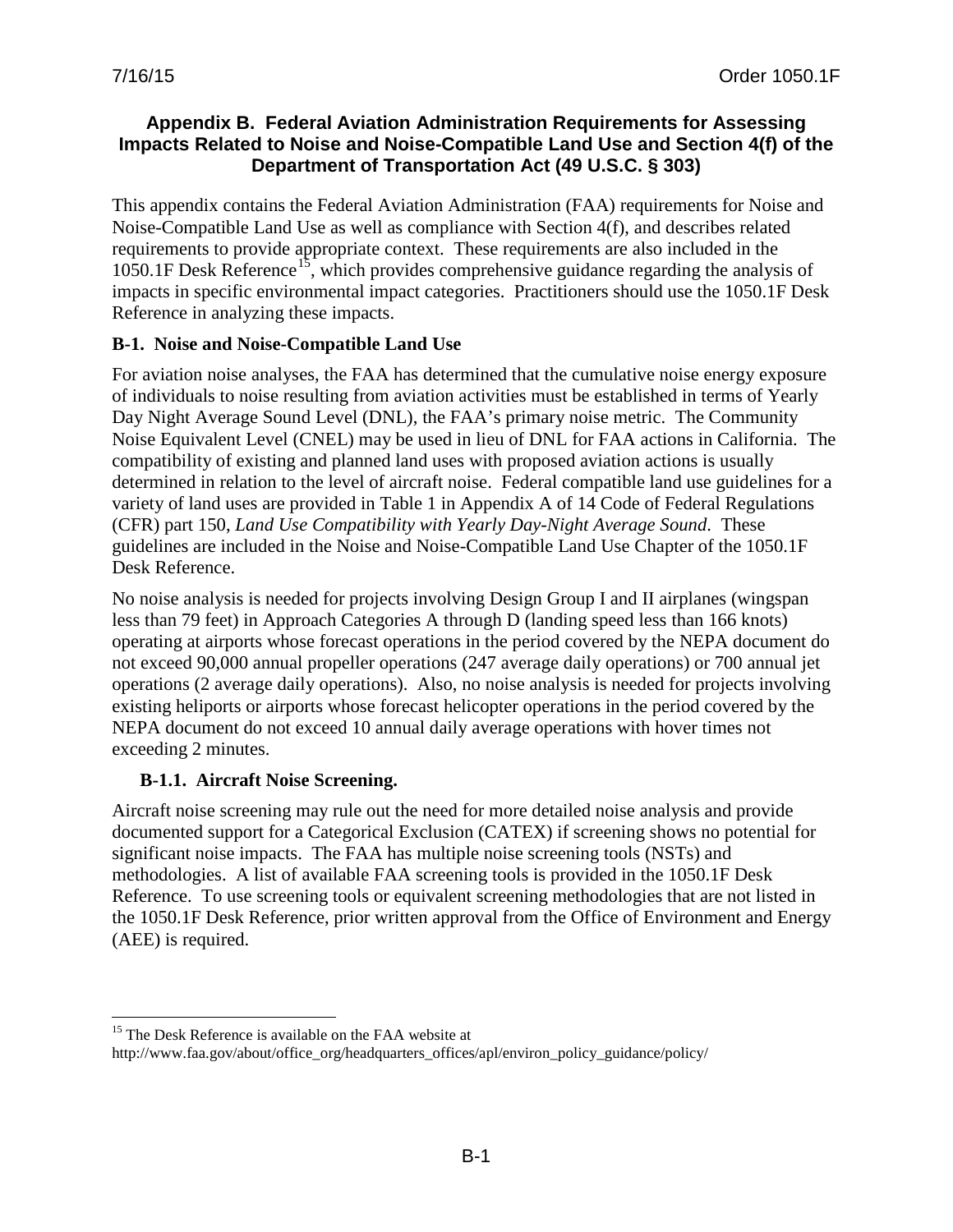#### **B-1.2. Federal Aviation Administration Approved Models for Detailed Noise Analysis.**

AEE has approved models for use for detailed noise analysis. Prior written approval from AEE is required to use another equivalent methodology or computer model. When requesting the use of an alternative model, justification of appropriateness of the use of that model over the use of the models listed in the 1050.1F Desk Reference is required. Unless it can be justified, all noise analyses must be performed using the standard and default data. Modification to standard or default data in FAA-approved models requires prior written approval from AEE. Guidance for submitting changes to the standard or default data is included in the 1050.1F Desk Reference.

Input documentation for the noise analysis with one copy of the input data files and corresponding output files used in the noise analysis should be provided to the responsible FAA official on electronic media specified by that official. If other equivalent methodologies or the use of non-standard or non-default data are approved, a description of the methodology or additional, non-standard or non-default data must be submitted along with a copy of AEE's approval to the responsible FAA official.

Noise monitoring data is not required for FAA noise analyses, but may optionally be included in a National Environmental Policy Act (NEPA) document. Noise monitoring data should not be used to calibrate the noise model.

#### **B-1.3. Affected Environment.**

The study area for noise is the three dimensional geographic area with the potential to be impacted by noise from the proposed project. The study area can vary in size from an airport's environs to a larger scale airspace redesign that includes multiple airports. An airport environs study area must be large enough to include the area within the DNL 65 decibels (dB) contour, and may be larger. The study area for the noise analysis of a proposed change in air traffic procedures or airspace redesign may extend vertically from the ground to 10,000 feet above ground level (AGL), or up to 18,000 feet AGL if the proposed action or alternative(s) are over a national park or wildlife refuge where other noise is very low and a quiet setting is a generally recognized purpose and attribute.

Noise compatibility or non-compatibility of land use is determined by comparing the aircraft DNL values at a site to the values in the land use compatibility guidelines in 14 CFR part 150, Appendix A, Table 1. Special consideration needs to be given to noise sensitive areas within Section 4(f) properties (including, but not limited to, noise sensitive areas within national parks; national wildlife and waterfowl refuges; and historic sites, including traditional cultural properties) where the land use compatibility guidelines in 14 CFR part 150 are not relevant to the value, significance, and enjoyment of the area in question. For example, the land use categories in the guidelines are not sufficient to determine the noise compatibility of areas within a national park or national wildlife refuge where other noise is very low and a quiet setting is a generally recognized purpose and attribute.

Local land use jurisdictions may have noise and land use compatibility standards that differ from the FAA's land use compatibility guidelines with respect to DNL 65 dB in 14 CFR part 150, Appendix A, Table 1. Such local standards must be disclosed to the extent required under 40 CFR 1502.16(c) and 1506.2(d), the CEQ Regulations. However, the FAA does not use local land use compatibility standards to determine the significance of noise impacts. Pertinent land use plans and a general overview of existing and planned uses of the land should be described.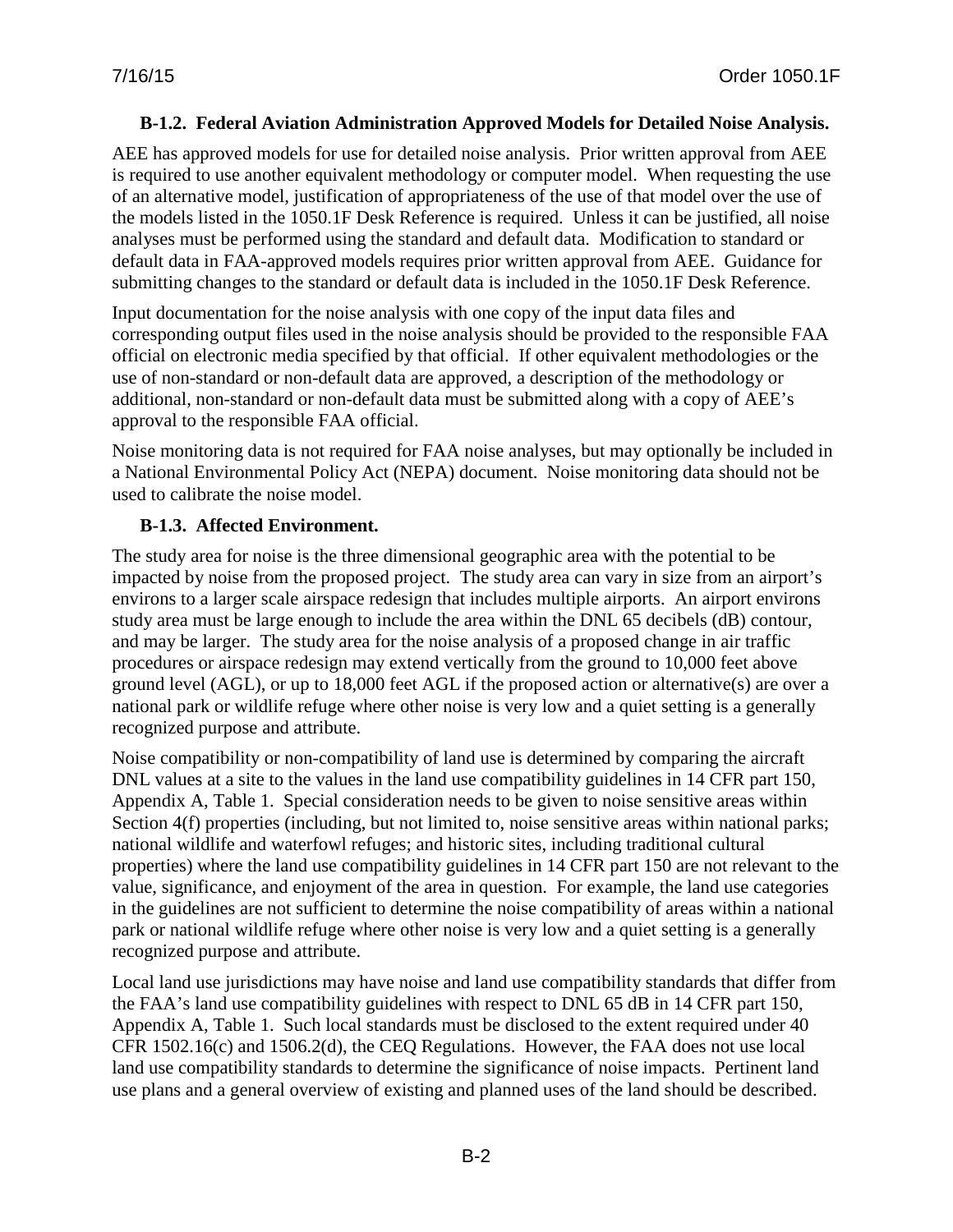The description of current noise conditions includes:

- DNL contours or noise grid points showing existing aircraft noise levels. Noise exposure contours must include DNL 65, 70, and 75 dB levels (additional contours may be provided on a case-by-case basis). Noise grids are sized to cover the study area for noise analysis. Multiple grids may be created, but at least one grid consists of population centroids from the U.S. Census blocks. The differences in noise analysis for proposed airport development and other actions in the immediate vicinity of an airport and for air traffic airspace and procedure actions in a larger study area are described more fully in the 1050.1F Desk Reference under the Environmental Consequences paragraph (section 11.3);
- The number of residences or people residing within each noise contour where aircraft noise exposure is at or above DNL 65 dB; or for a larger scale air traffic airspace and procedure action, the population within areas exposed at or above DNL 65 dB, at or above DNL 60 but less than DNL 65 dB, and at or above DNL 45 dB but less than DNL 60 dB;
- The location and number of noise sensitive uses in addition to residences (e.g., schools, hospitals, parks, recreation areas) that could be significantly impacted by noise; and
- Maps and other means to depict land uses within the noise study area. The addition of flight tracks may be helpful. Illustrations should be sufficiently large and clear to be readily understood.

The description of current noise conditions is usually confined to aircraft noise. However, the inclusion of other noise data, such as background or ambient noise or notable levels of noise in the study area from other sources (e.g., highways, industrial uses) is appropriate where such noise data is pertinent to understanding the affected environment and to considering the environmental impacts of the proposed action and alternative(s).

#### **B-1.4. Environmental Consequences.**

The environmental consequences section of the NEPA document will include the analysis of the potential noise impacts of the proposed action and alternative(s) for each timeframe evaluated. The noise analysis will include DNL contours, grid point, and/or change-of-exposure analysis for the proposed action and each alternative compared to the no action alternative for the same future timeframe.

For proposed airport development and other actions in the immediate vicinity of an airport, the AEDT is used to provide noise exposure contours at the DNL 65, 70, and 75 dB levels (additional contours may be provided on a case-by-case basis). For all comparisons analyzed, the analysis will identify noise increases of DNL 1.5 dB or more over noise sensitive areas that are exposed to noise at or above the DNL 65 dB noise exposure level, or that would be exposed at or above the DNL 65 dB level due to a 1.5 dB or greater increase, when compared to the no action alternative for the same timeframe.

For actions in the immediate vicinity of an airport, the following information must be disclosed for each modeled scenario that is analyzed: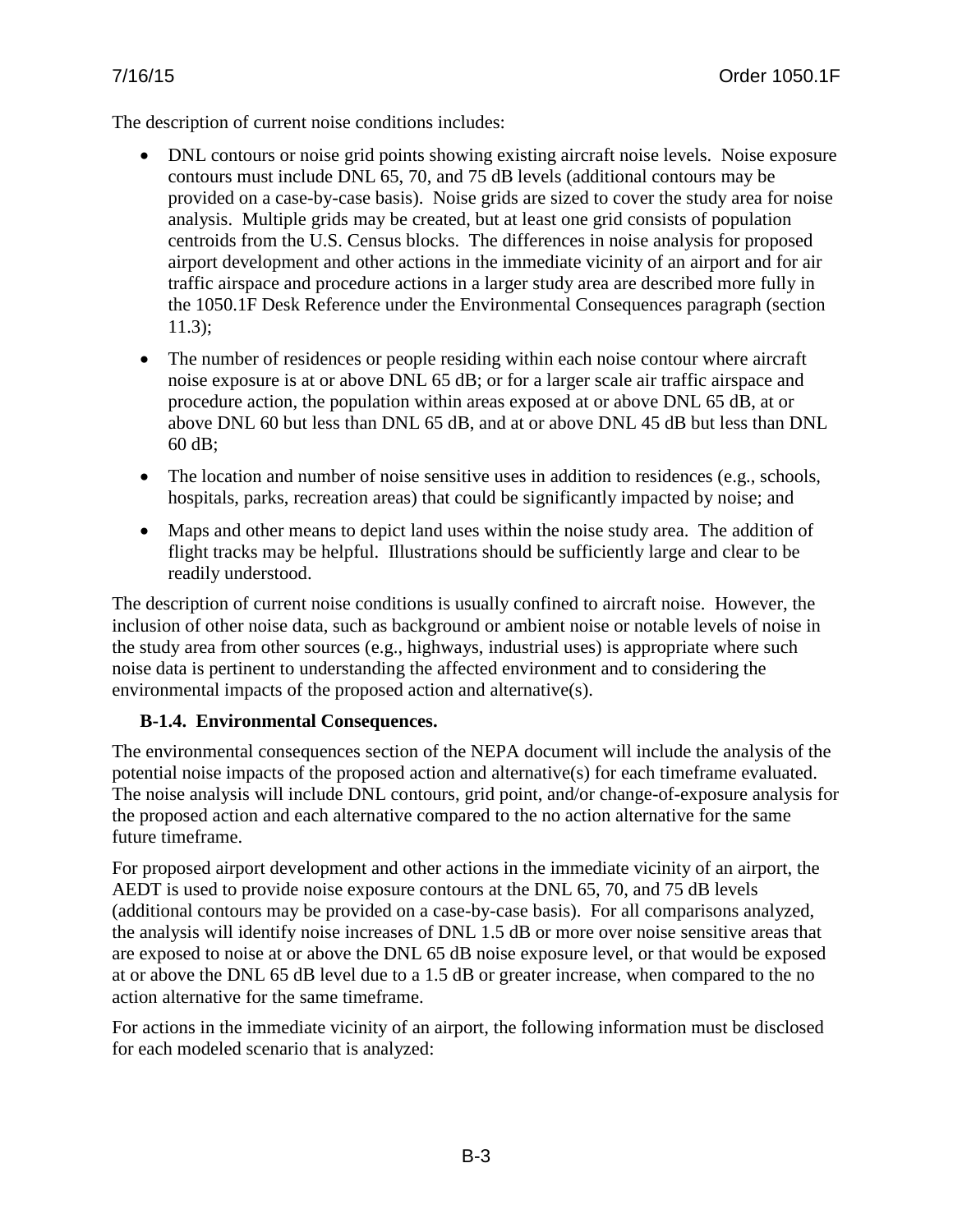- The number of residences or people residing within each noise contour where aircraft noise exposure is at or above DNL 65 dB and the net increase or decrease in the number of people or residences exposed to that level of noise;
- The location and number of noise sensitive uses in addition to residences (e.g., schools, hospitals, parks, recreation areas) exposed to DNL 65 dB or greater;
- The identification of noise sensitive areas within the DNL 60 dB contour that are exposed to aircraft noise at or above DNL 60 dB but below DNL 65 dB and are projected to experience a noise increase of DNL 3 dB or more, only when DNL 1.5 dB increases are documented within the DNL 65 dB contour;
- Discussion of the noise impact on noise sensitive areas within the DNL 65 dB contour; and
- Maps and other means to depict land uses within the noise study area. The addition of flight tracks is helpful. Illustrations should be sufficiently large and clear to be readily understood.

For air traffic airspace and procedure actions where the study area is larger than the immediate vicinity of an airport, incorporates more than one airport, and/or includes actions above 3,000 feet AGL, an FAA-approved model must be used. The noise analysis will focus on a change-inexposure analysis, which examines the change in noise levels as compared to population and demographic information at population points throughout the study area. This is normally a noise grid analysis. Multiple grids may be created, but at least one grid must consist of population centroids from the U.S. Census blocks. Discrete receptor points<sup>[16](#page-114-0)</sup> can also represent select noise sensitive area(s) or comprise a general receptor grid over the study area, either densely or sparsely spaced. Noise contours may be created at the FAA's discretion; however, noise contours are not required and are not normally used for the analysis of larger scale air traffic airspace and procedure actions. If the study encompasses a large geographical area, it is not recommended that contours be created for the representation of results below DNL 55 dB due to fidelity of receptor sets needed to create an accurate representation of the contour.

For air traffic airspace and procedure actions evaluated as described above, change-of-exposure tables and maps at population centers are provided to identify where noise will change by the following specified amounts:

- For DNL 65 dB and higher:  $+1.5$  dB
- For DNL 60 dB to <65 dB:  $\pm 3$  dB<sup>[17](#page-114-1)</sup>
- For DNL 45 dB to <60 dB:  $+5$  dB<sup>[18](#page-114-2)</sup>

<span id="page-114-0"></span><sup>&</sup>lt;sup>16</sup> Receptors are locations where noise is modeled. A collection of receptors are known as receptor sets. Grid points are an example of a receptor set.  $\overline{a}$ 

<span id="page-114-2"></span><span id="page-114-1"></span> $17, 19$  The FAA refers to noise changes meeting these criteria as "reportable."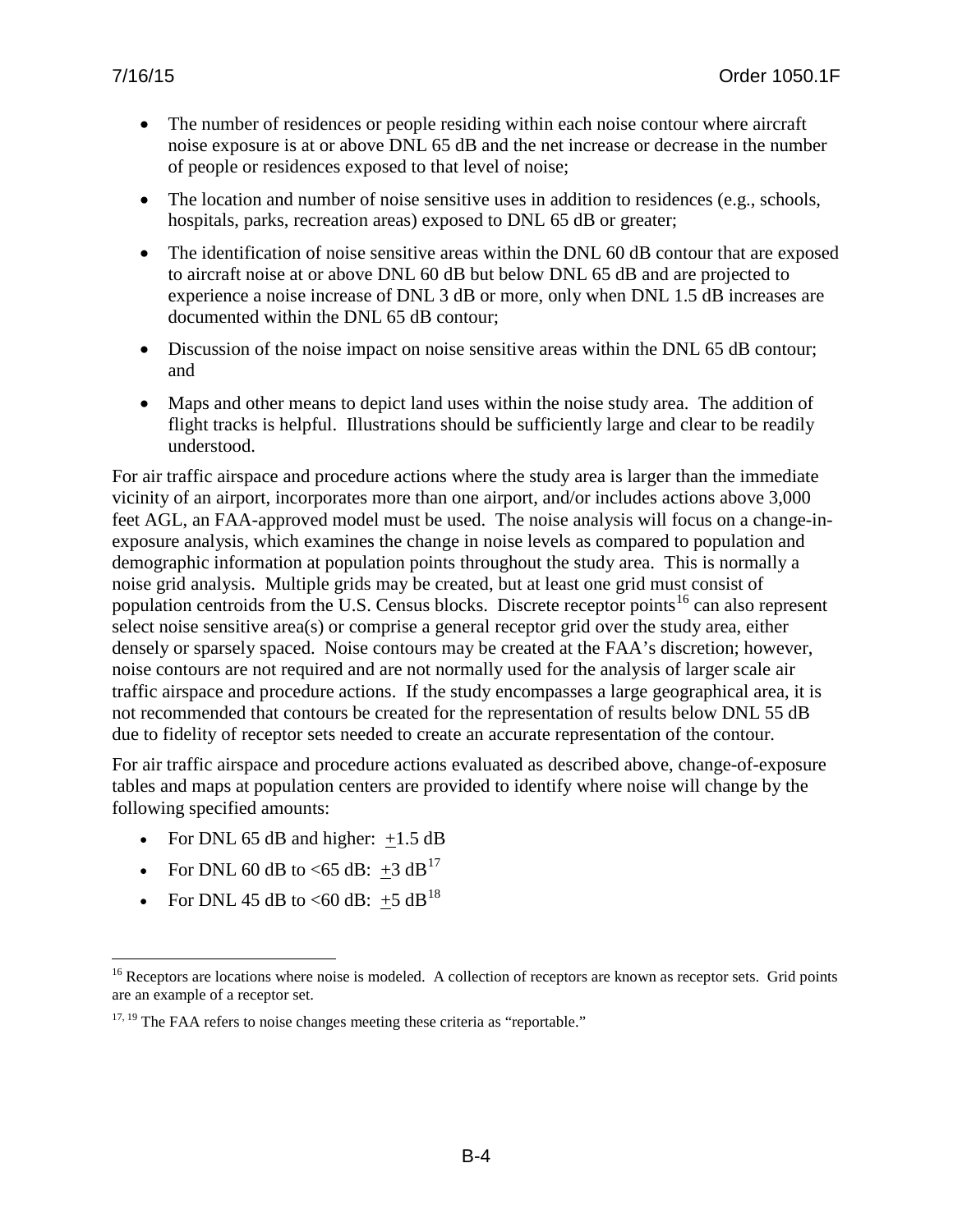The location and number of noise sensitive uses (e.g., schools, churches, hospitals, parks, recreation areas, etc.) exposed to DNL 65dB or greater must be disclosed for each modeling scenario that is analyzed.

The noise compatibility of land use is determined by comparing the aircraft DNL values at a site to the values in the land use compatibility guidelines in 14 CFR part 150, Appendix A, Table 1. EAs and EISs must disclose newly non-compatible land use regardless of whether there is a significant noise impact (see Paragraph B-1.5). Special consideration needs to be given to noise sensitive areas within Section 4(f) properties (including, but not limited to, noise sensitive areas within national parks; national wildlife and waterfowl refuges; and historic sites, including traditional cultural properties) where the land use compatibility guidelines in 14 CFR part 150 are not relevant to the value, significance, and enjoyment of the area in question. For example, the land use categories in the guidelines are not sufficient to determine the noise compatibility of areas within a national park or national wildlife refuge where other noise is very low and a quiet setting is a generally recognized purpose and attribute.

### **B-1.5. Significance Determination.**

Exhibit 4-1 of FAA Order 1050.1F provides the FAA's significance threshold for noise: *The action would increase noise by DNL 1.5 dB or more for a noise sensitive area that is exposed to noise at or above the DNL 65 dB noise exposure level, or that will be exposed at or above the DNL 65 dB level due to a 1.5 dB or greater increase, when compared to the no action alternative for the same timeframe.* For example, an increase from DNL 65.5 dB to 67 dB is considered a significant impact, as is an increase from DNL 63.5 dB to 65 dB. The determination of significance must be obtained through the use of noise contours and/or grid point analysis along with local land use information and general guidance contained in Appendix A of 14 CFR part 150.

Special consideration needs to be given to the evaluation of the significance of noise impacts on noise sensitive areas within Section 4(f) properties (including, but not limited to, noise sensitive areas within national parks; national wildlife and waterfowl refuges; and historic sites, including traditional cultural properties) where the land use compatibility guidelines in 14 CFR part 150 are not relevant to the value, significance, and enjoyment of the area in question. For example, the DNL 65 dB threshold does not adequately address the impacts of noise on visitors to areas within a national park or national wildlife and waterfowl refuge where other noise is very low and a quiet setting is a generally recognized purpose and attribute.

When the proposed action or alternative(s) would result in a significant noise increase and the proposed action or alternative is highly controversial on this basis, the EIS should include, as appropriate in light of the specific proposal under analysis, information on the human response to noise. Inclusion of data on background or ambient noise, as well as other noise in the area, may be helpful.

Compatible or non-compatible land use is determined by comparing the aircraft DNL values at a site to the values in the part 150 land use compatibility guidelines (see Appendix A of 14 CFR part 150). The part 150 guidelines include uses that may be protected under Section 4(f). The part 150 guidelines may be used to determine the significance of noise impacts on properties protected under Section 4(f) to the extent that the land uses specified in the guidelines bear relevance to the value, significance, and enjoyment of the lands in question. Special consideration needs to be given to noise sensitive areas within Section 4(f) properties (including,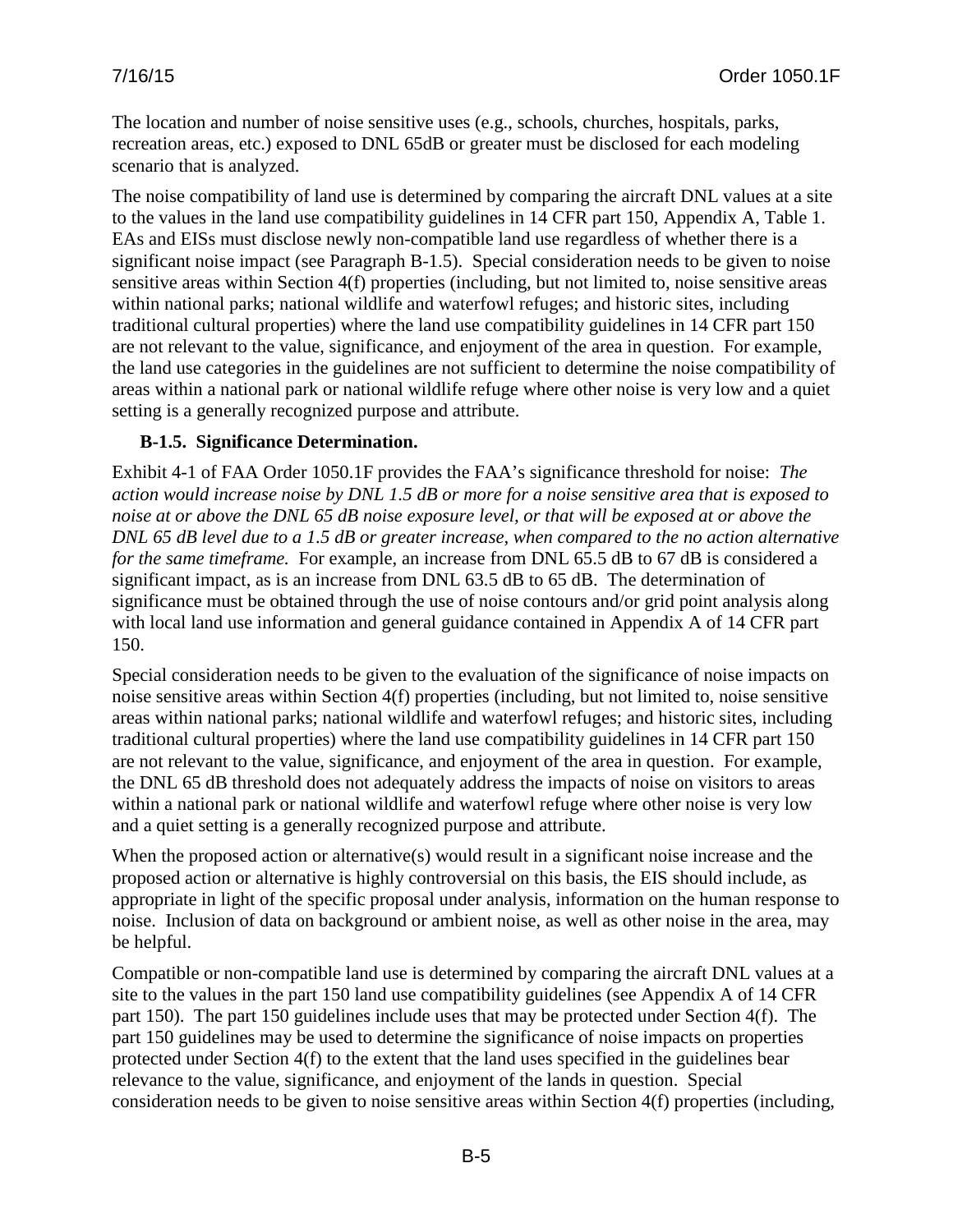but not limited to, noise sensitive areas within national parks; national wildlife and waterfowl refuges; and historic sites, including traditional cultural properties) where the land use compatibility guidelines in 14 CFR part 150 are not relevant to the value, significance, and enjoyment of the area in question. For example, the part 150 land use categories are not sufficient to determine the noise compatibility of areas within a national park or national wildlife refuge where other noise is very low and a quiet setting is a generally recognized purpose and attribute, or to address noise impacts on wildlife. When instances arise in which aircraft noise is a concern with respect to wildlife impacts, established scientific practices, including review of available studies dealing with specific species of concern, should be used in the analysis. With respect to historic sites, the FAA may rely upon the part 150 guidelines to determine noise impacts on historic properties that are in use as residences. However, the part 150 guidelines may not be sufficient to determine the impact of noise on historic properties where a quiet setting is a generally recognized purpose and attribute, such as a historic village preserved specifically to convey the atmosphere of rural life in an earlier era or a traditional cultural property.

If the noise and noise-compatible land use analysis concludes that there is no significant impact, usually a similar conclusion may be drawn with respect to land use in general. However, if the proposal would result in other impacts that have land use ramifications, for example, disruption of communities, relocation, or induced socioeconomic impacts, the impacts on land use should be analyzed in this context and described accordingly under the appropriate impact category.

### **B-1.6. Supplemental Noise Analysis.**

DNL analysis may optionally be supplemented on a case-by-case basis to characterize specific noise impacts. There is no single supplemental methodology that is preferable in all situations and these metrics often do not reflect the magnitude, duration, or frequency of the noise events under study.

In addition, the FAA will consider the use of appropriate supplemental noise analysis when it identifies, within the study area of a proposed action or alternative(s), one or more Section 4(f) properties (including, but not limited to, noise sensitive areas within national parks; national wildlife and waterfowl refuges; and historic sites including traditional cultural properties) where a quiet setting is a generally recognized purpose and attribute. In considering the use of supplemental noise analysis for such properties, the FAA will consult with the officials having jurisdiction over the properties. Such supplemental noise analysis is not, by itself, a measure of adverse aircraft noise or significant aircraft noise impact. The Line(s) of Business/Staff Office(s) (LOB/SOs) within the FAA must consult with and receive approval from AEE in determining the appropriate supplemental noise analysis for use in such cases.

Potential metrics for supplemental noise analyses are listed in the 1050.1F Desk Reference.

## **B-1.7. Noise from Sources Other than Aircraft Departures and Arrivals.**

For some noise analyses, it may be necessary to include noise sources other than aircraft departures and arrivals in the noise analysis. Some examples are engine run-ups, aircraft taxiing, construction noise, and noise from related roadway work and roadway noise. The inclusion of these sources should be considered on a case-by-case basis, as appropriate.

If engine run-ups or aircraft taxiing noise are analyzed as part of the study, an FAA-approved model must be used. If an alternative model or methodology is desired, prior AEE approval is needed. If appropriate, an analysis of surface transportation impacts, including construction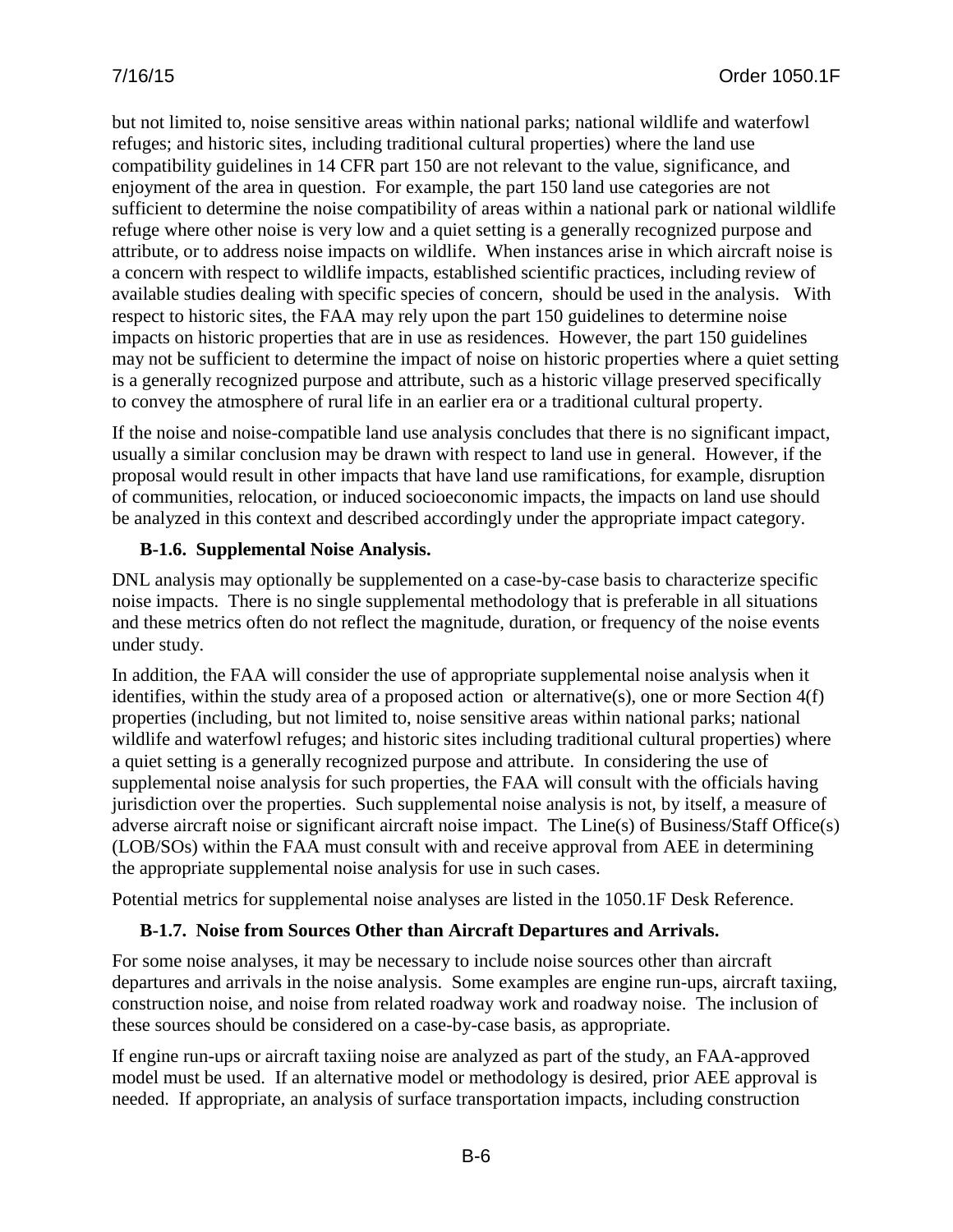noise, should be conducted using accepted methodologies from the appropriate modal administration, such as the Federal Highway Administration for highway noise. Further guidance on acceptable methodologies for surface transportation projects is provided in the 1050.1F Desk Reference.

For information on facility and equipment noise emissions see Paragraph B-1.11 below. For noise associated with commercial space actions see Paragraph B-1.10 below.

## **B-1.8. 14 CFR Part 150 Noise Proposals.**

If the proposal requiring an Environmental Assessment (EA) or Environmental Impact Statement (EIS) is the result of a recommended noise mitigation measure included in an FAA-approved part 150 noise compatibility program (NCP), the noise analysis developed in the program will normally be incorporated in the EA or EIS. The responsible FAA official must determine whether this is sufficient for EA or EIS noise analysis purposes.

## **B-1.9. Airport Actions.**

For airport actions, documentation must be included to support the required airport sponsor's assurance under 49 United States Code (U.S.C.) § 47107(a)(10), formerly Section 511(a)(5) of the Airport and Airway Improvement Act of 1982, that appropriate action, including the adoption of zoning laws, has been or will be taken, to the extent reasonable, to restrict the use of land adjacent to or in the immediate vicinity of the airport to activities and purposes compatible with normal airport operations, including takeoff and landing of aircraft. The assurance must be related to existing and planned land uses. The NEPA document should address what is being done by the jurisdiction(s) with land use control authority, including an update on any prior assurance.

## **B-1.10. Commercial Space.**

If the project involves commercial space launch vehicles reaching supersonic speeds, the potential for sonic boom impacts should be discussed.<sup>[19](#page-117-0)</sup>

## **B-1.11. Facility and Equipment Noise Emissions.**

For facility and equipment noise emissions, the provisions of the Noise Control Act of 1972 (42 U.S.C. §§ 4901-4918), as amended, apply. State and local standards can be used as a guide for particular activities if these standards are at least as stringent as Federal standards.

#### **B-1.12. Flight Standards.**

## **B-1.12.1. Operations Specifications.**

In preparing a noise analysis, the Flight Standards District Office (FSDO) personnel normally will collect information from the operator that includes the airport, types of aircraft and engines, number of scheduled operations per day, and the number of day/night operations. The information should also include the operator's long-range plans and operation assumptions that are sufficiently conservative to encompass reasonably foreseeable changes in operations.

<span id="page-117-0"></span><sup>&</sup>lt;sup>19</sup> Please note that part 91 prohibits supersonic flight for civil aircraft. Part 91, Appendix B provides guidance for applying for a special flight authorization to exceed Mach 1.  $\overline{a}$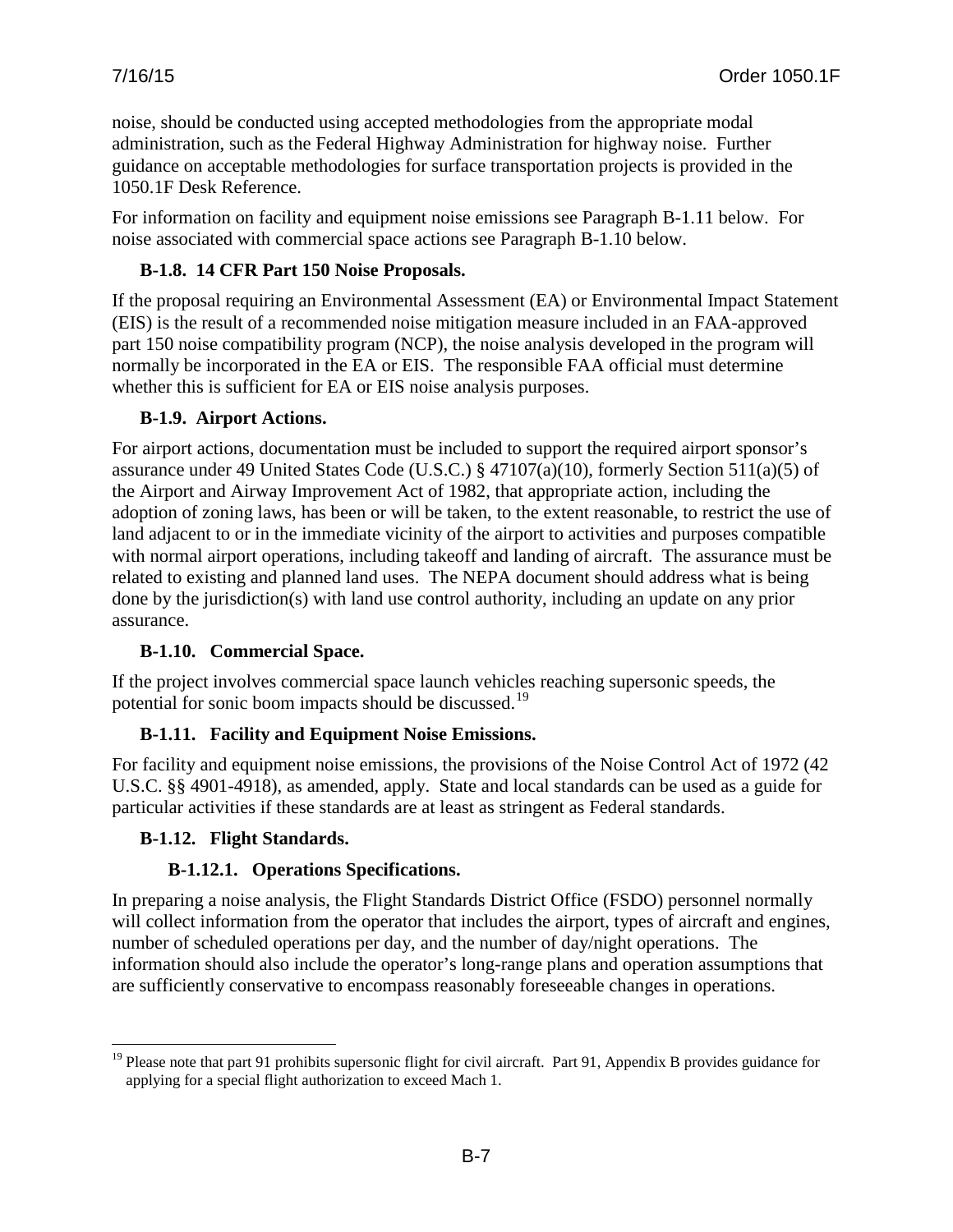If the carrier declines to furnish the information, or if the furnished information on operations at the airport does not realistically address night operations (in view of the carrier's proposal and pattern of activity at that airport), or if the information otherwise patently understates the potential operations (when compared with carrier's operations at other airports or with other carrier's operations at that airport), the responsible FAA official will develop an operational assumption that includes night operations and is otherwise consistent with the typical operations of similar carriers at similar airports. This operational assumption will be used in the NEPA review after coordination with the affected air carrier. If the air carrier objects to the use of this operational assumption in the NEPA review, the carrier may specify that a lesser level of operations be used in the analysis, provided that the carrier agrees that this lesser level will serve as a limit on the operations specifications. If the carrier refuses such a limitation, the FAA will include all reasonably foreseeable operations in the analysis. In this situation, the NEPA review should state that the operational assumption was developed solely for the purpose of environmental analyses and that it is not to be viewed as a service commitment by the carrier.

If an EIS is required, the affected operator should be advised as soon as possible and should be requested to provide any additional required information. District Office personnel will coordinate, as necessary, any activity with the operator. The operations specifications will not be approved until all issues and questions associated with the EIS are fully resolved and the regional Flight Standards Division manager has concurred with the approval.

### **B-1.12.2. Aerobatic Practice Areas.**

Due to the unique nature of the practice routines used in aerobatic practice areas (APA), the standard and default data in the Integrated Noise Model (INM) is not appropriate for use when modeling the noise consequences of the aircraft performing in the APA. For guidance on performing noise analysis for APAs, see the October 17, 2012 FAA guidance memorandum titled, "Approval of Aerobatic Practice Area (APA) noise equivalent methodology."

## **B-1.13. Noise Mitigation.**

 $\overline{a}$ 

Common measures to mitigate noise are listed in the 1050.1F Desk Reference.

Local land use actions are within the purview of local governments. The FAA encourages local governments to take actions to reduce and prevent land uses around airports that are not compatible with airport operation and aircraft noise. Airports receiving grant funding have a compatible land use obligation.

When a noise analysis in the immediate vicinity of an airport identifies noise sensitive areas that would have an increase of DNL 3 dB or more from DNL 60 dB up to DNL 65 dB noise exposure, the potential for mitigating noise in those areas should be considered, including consideration of the same range of mitigation options available at DNL 65 dB and higher and eligibility for Federal funding. This is not to be interpreted as a commitment to fund or otherwise implement mitigation measures in any particular area.<sup>[20](#page-118-0)</sup>

<span id="page-118-0"></span><sup>&</sup>lt;sup>20</sup> Federal Interagency Committee On Noise: Federal Agency Review of Selected Airport Noise Analysis Issues (August 1992), page 3-7.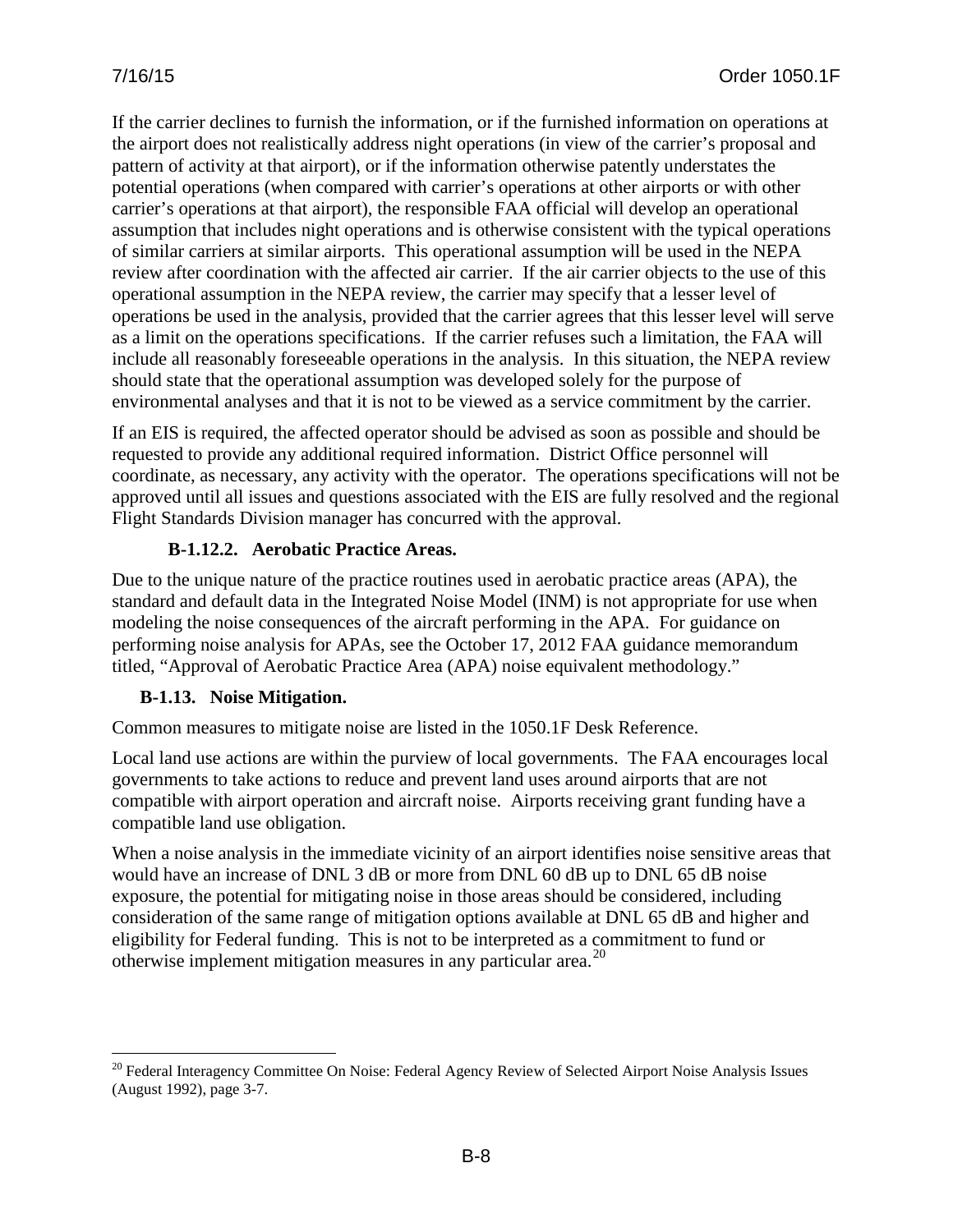# **B-2. Section 4(f), 49 U.S.C. § 303**

Section 4(f) of the U.S. Department of Transportation Act of 1966 (now codified at 49 U.S.C. § 303) protects significant publicly owned parks, recreational areas, wildlife and waterfowl refuges, and public and private historic sites. Section 4(f) provides that the Secretary of Transportation may approve a transportation program or project that requires the use of any publicly owned land from a public park, recreation area, or wildlife or waterfowl refuge of national, state, or local significance, or land from any publicly or privately owned historic site of national, state, or local significance, only if there is no feasible and prudent alternative to the use of such land and the program or project includes all possible planning to minimize harm resulting from the use.

The Federal Highway Administration (FHWA) and the Federal Transit Administration (FTA) issued Section 4(f) implementing regulations in 23 CFR part 774 that are not binding on the FAA. However, the FAA may use them as guidance to the extent relevant to aviation.

Section 4(f) applies only to agencies within the U.S. Department of Transportation (DOT). Following consultation and assessment of potential impacts, the FAA is solely responsible for Section 4(f) applicability and determinations for projects within its purview. If the FAA is engaged with a non-DOT agency on the NEPA review of a proposed project involving Section 4(f), the FAA must take the lead on Section 4(f) compliance.

## **B-2.1. Affected Environment.**

The FAA should identify as early as practicable in the planning process section 4(f) properties that implementation of the proposed action and alternative(s) could affect.

A property must be a significant resource for Section 4(f) to apply. Any part of a Section 4(f) property is presumed to be significant unless there is a statement of insignificance relative to the entire property by the Federal, state, or local official having jurisdiction over the property. Any statement of insignificance is subject to review by the FAA.

Section 4(f) protects only those historic or archeological properties that are listed, or eligible for inclusion, on the National Register of Historic Places (NRHP), except in unusual circumstances. Historic sites are normally identified during the process required under Section 106 of the National Historic Preservation Act, 54 U.S.C. § 306108, and its implementing regulations (36 CFR part 800). If an official formally provides information to indicate that a historic site not on or eligible for inclusion on the NRHP is significant, the responsible FAA official may determine that it is appropriate to apply Section 4(f). If the responsible FAA official finds that Section 4(f) does not apply, the NEPA document should include the basis for this finding (which may be based on reasons why the property was not eligible for the NRHP).

Where Federal lands are administered for multiple uses, the Federal official having jurisdiction over the lands shall determine whether the lands are in fact being used for park, recreation, wildlife, waterfowl, or historic purposes. National wilderness areas may serve similar purposes and shall be considered subject to Section 4(f) unless the controlling agency specifically determines that the lands are not being used for Section 4(f) purposes.

When a property is owned by and currently designated for use by a transportation agency and a park or recreation use of the land is being made only on an interim basis, the property would not ordinarily be considered to be subject to Section 4(f). The responsible FAA official or applicant should ensure that any lease or agreement includes specific terms clarifying that the use of the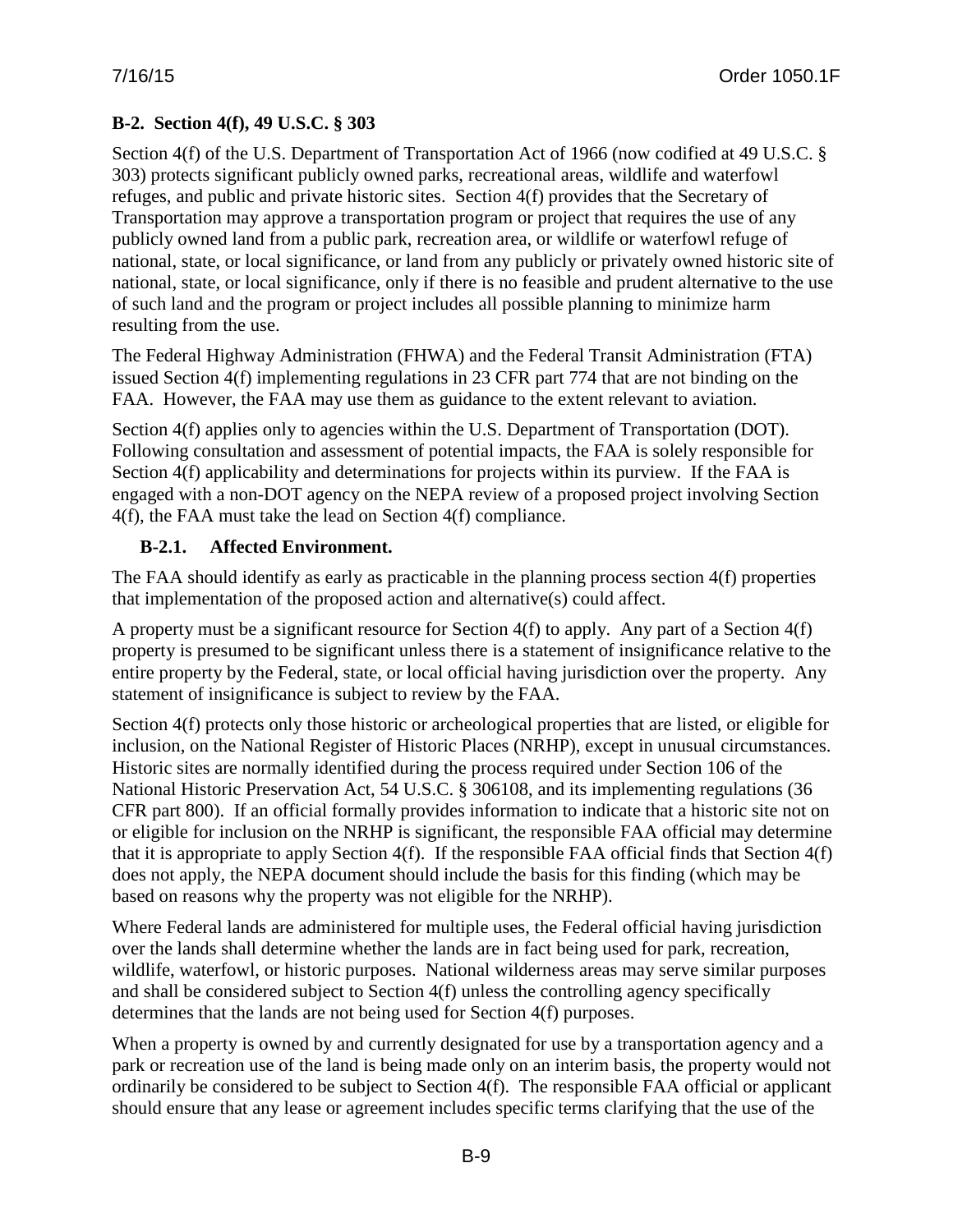property for a park or recreational purpose is temporary. A use that extends over a period of years may be sufficiently long that it would no longer be considered to be interim or temporary, if challenged.

Where the use of a property is changed by a state or local agency from a Section 4(f) type use to a transportation use in anticipation of a request for FAA approval, Section 4(f) will be considered to apply, even though the change in use may have taken place prior to the request for approval or prior to any FAA action on the matter. This is especially true where the change in use appears to have been undertaken in an effort to avoid the application of Section 4(f).

### **B-2.2. Environmental Consequences.**

An initial assessment should be made to determine whether the proposed action and alternative(s) would result in the use of any of the properties to which Section 4(f) applies. If physical use or constructive use of a Section 4(f) property is involved, as further described in B-2.2.1 and B-2.2.2 below, the potential impacts of the proposed action and alternative(s) on the Section 4(f) property must be described in detail. The description of the affected Section 4(f) property should include the location, size, activities, patronage, access, unique or irreplaceable qualities, relationship to similarly used lands in the vicinity, jurisdictional entity, and other factors necessary to understand and convey the extent of the impacts on the resource. Maps, plans, photos, or drawings may assist in describing the property and understanding the potential use, whether physical taking or constructive use. Any statements regarding the property's significance by officials having jurisdiction should be documented and attached.

## **B-2.2.1. Physical Use of Section 4(f) Property.**

A Section 4(f) use would occur if the proposed action or alternative(s) would involve an actual physical taking of Section 4(f) property through purchase of land or a permanent easement, physical occupation of a portion or all of the property, or alteration of structures or facilities on the property.

A temporary occupancy of a Section 4(f) property for project construction-related activities is usually so minimal that it does not constitute a use within the meaning of Section 4(f). However, a temporary occupancy would be considered a use if:

- The duration of the occupancy of the Section  $4(f)$  property is greater than the time needed to build a project and there is a change in ownership of the land;
- The nature and magnitude of changes to the 4(f) property are more than minimal;
- Anticipated permanent adverse physical impacts would occur and a temporary or permanent interference with Section 4(f) activities or purposes would occur;
- The land use is not fully returned to existing condition; or
- There is no documented agreement with appropriate agencies having jurisdiction over the Section 4(f) property.

If a project would physically occupy an NRHP-listed or eligible property containing archeological resources that warrant preservation in place, there would be a Section 4(f) use. However, although there may be some physical taking of land, Section 4(f) does not apply to NRHP-listed or eligible archeological properties where the responsible FAA official, after consultation with the State Historic Preservation Officer (SHPO)/Tribal Historic Preservation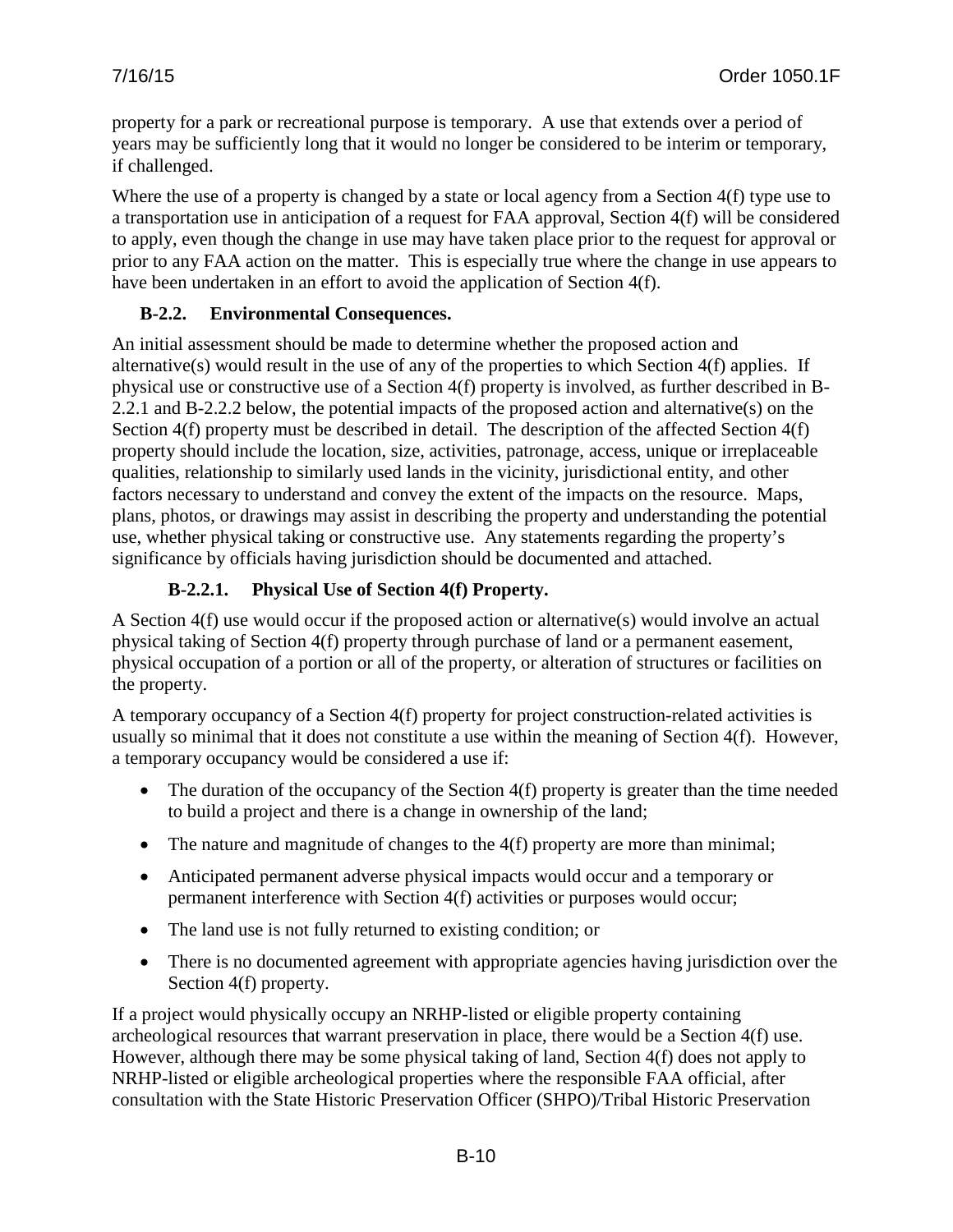Officer (THPO), determines that the archeological resource is important chiefly for data recovery and is not important for preservation in place.

## **B-2.2.2. Constructive Use of Section 4(f) Property.**

Use, within the meaning of Section 4(f), includes not only the physical taking of such property, but also "constructive use." The concept of constructive use is that a project that does not physically use land in a park, for example, may still, by means of noise, air pollution, water pollution, or other impacts, dissipate its aesthetic value, harm its wildlife, restrict its access, and take it in every practical sense. Constructive use occurs when the impacts of a project on a Section 4(f) property are so severe that the activities, features, or attributes that qualify the property for protection under Section 4(f) are substantially impaired. Substantial impairment occurs only when the protected activities, features, or attributes of the Section 4(f) property that contribute to its significance or enjoyment are substantially diminished. This means that the value of the Section 4(f) property, in terms of its prior significance and enjoyment, is substantially reduced or lost. For example, noise would need to be at levels high enough to have negative consequences of a substantial nature that amount to a taking of a park or portion of a park for transportation purposes.

The responsible FAA official must consult all appropriate Federal, state, and local officials having jurisdiction over the affected Section 4(f) properties when determining whether projectrelated impacts would substantially impair the resources. Following consultation and assessment of potential impacts, the FAA is solely responsible for Section 4(f) applicability and determinations.

The land use compatibility guidelines in 14 CFR part 150 (the part 150 guidelines) may be relied upon by the FAA to determine whether there is a constructive use under Section 4(f) where the land uses specified in the part 150 guidelines are relevant to the value, significance, and enjoyment of the Section 4(f) lands in question. The FAA may rely on the part 150 guidelines in evaluating constructive use of lands devoted to traditional recreational activities. The FAA may primarily rely upon the DNL in part 150 rather than single event noise analysis because DNL: (1) is the best measure of significant impact on the quality of the human environment, (2) is the only noise metric with a substantial body of scientific data on the reaction of people to noise, and (3) has been systematically related to Federal compatible land use guidelines.

The FAA may also rely on the part 150 guidelines to evaluate impacts on historic properties that are in use as residences. The part 150 guidelines may be insufficient to determine the noise impact on historic properties where a quiet setting is a generally recognized purpose and attribute, such as a historic village preserved specifically to convey the atmosphere of rural life in an earlier era or a traditional cultural property. If architecture is the relevant characteristic of a historic neighborhood, then project-related noise would not substantially impair the characteristics that led to eligibility for or listing on the NRHP. As a result, noise would not constitute a constructive use, and Section 4(f) would not be triggered. A historic property would not be considered to be constructively used for Section 4(f) purposes when the FAA issues a finding of no historic properties affected or no adverse effect under Section 106 of the National Historic Preservation Act, 54 U.S.C. § 306108. Findings of adverse effects do not automatically trigger Section 4(f) unless the effects would substantially impair the affected resource's historical integrity. Although there may be some physical taking of land, Section 4(f) does not apply to NRHP-listed or eligible archeological properties where the responsible FAA official, after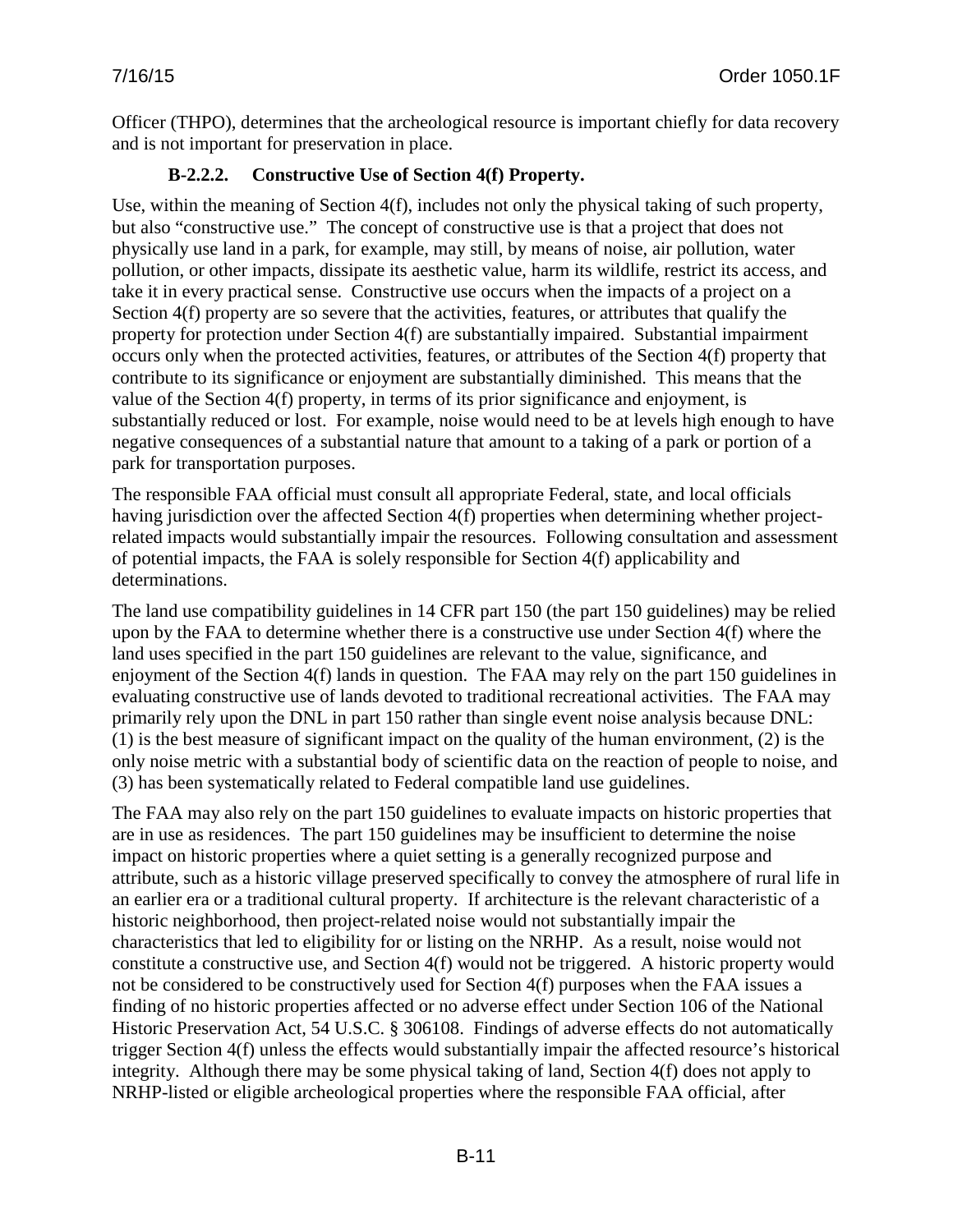consultation with the SHPO/THPO, determines that the archeological resource is important chiefly for data recovery and is not important for preservation in place.

When assessing use of Section 4(f) properties located in a quiet setting and where the setting is a generally recognized feature or attribute of the site's significance, the FAA carefully evaluates reliance on the part 150 guidelines. The FAA must weigh additional factors in determining whether to apply the thresholds listed in the part 150 guidelines to determine the significance of noise impacts on noise sensitive areas within Section 4(f) properties (including, but not limited to, noise sensitive areas within national parks; national wildlife and waterfowl refuges; and historic sites including traditional cultural properties). The FAA may use the part 150 land use compatibility table as a guideline to determine the significance of noise impacts on Section 4(f) properties to the extent that the land uses specified bear relevance to the value, significance, and enjoyment of the lands in question. However, the part 150 guidelines may not be sufficient for all historic sites as described above, and the part 150 guidelines do not adequately address the impacts of noise on the expectations and purposes of people visiting areas within a national park or national wildlife refuge where other noise is very low and a quiet setting is a generally recognized purpose and attribute. When determining constructive use, noise resulting from the proposed project would need to be at levels high enough to have negative consequences of a substantial nature that amount to a taking of a park or portion of a park for transportation purposes.

## **B-2.2.3.** *De Minimis* **Impact Determination.**

The FAA may make a *de minimis* impact determination with respect to a physical use of Section 4(f) property if, after taking into account any measures to minimize harm, the result is either:

- A determination that the project would not adversely affect the activities, features, or attributes qualifying a park, recreation area, or wildlife or waterfowl refuge for protection under Section 4(f); or
- A Section 106 finding of no adverse effect or no historic properties affected.

The FAA's NEPA document must include documentation sufficient to support the above results, including the measures to minimize harm that the FAA is relying on to make the *de minimis*  impact determination. The FAA must ensure that mitigation measures are implemented. A *de minimis* impact determination is not a full and complete Section 4(f) evaluation. It does not require an analysis and finding that there are no feasible and prudent alternatives or a finding that all possible planning has been done to minimize harm.

A *de minimis* impact determination is not appropriate for constructive use of a Section 4(f) property because constructive use is defined as substantial impairment, and substantial impairment cannot be considered to be a *de minimis* impact.

A *de minimis* impact determination requires agency coordination and public involvement. For parks, recreation areas, and wildlife and waterfowl refuges, the officials with jurisdiction over the property must be informed of the FAA's intent to make a *de minimis* impact determination, after which the FAA must provide an opportunity for public review and comment. After considering any public comments and if the officials with jurisdiction concur in writing that the project would not adversely affect the activities, features, or attributes that make the property eligible for Section 4(f) protection, the FAA may finalize a *de minimis* impact determination. For historic sites, the FAA must consult the consulting parties identified in accordance with 36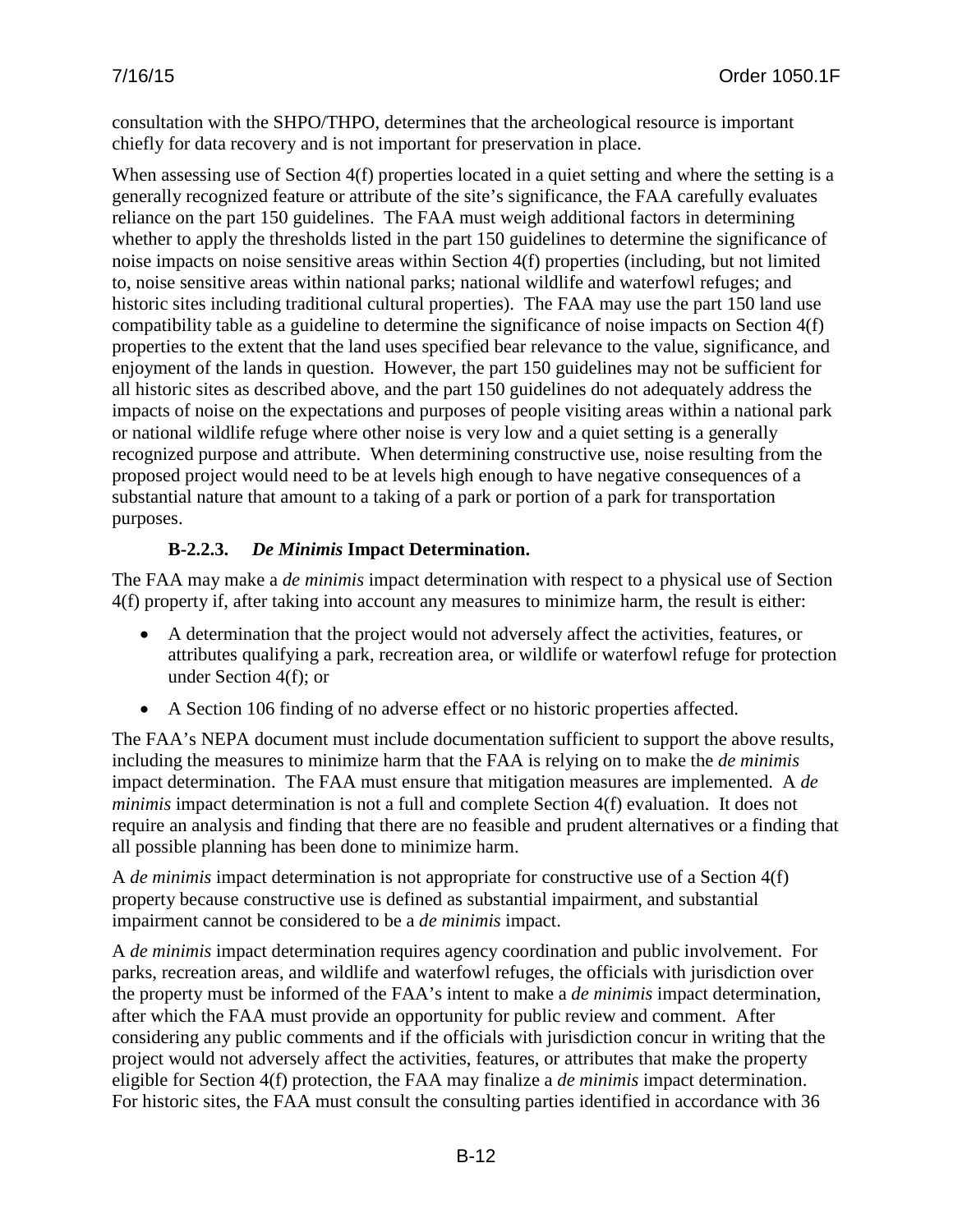CFR part 800, and inform the officials with jurisdiction of the intent to make a *de minimis* impact determination and must concur in a finding of no adverse effect or no historic properties affected. Compliance with 36 CFR part 800 satisfies the public involvement and agency coordination requirement for *de minimis* findings for historic sites.

### **B-2.3. Section 4(f) Evaluation.**

When a project would involve the use of a Section 4(f) property and the FAA cannot make a *de minimis* impact determination, the FAA must prepare a Section 4(f) evaluation. The FAA should incorporate the evaluation into the FAA's NEPA review and process to the fullest extent possible, but may prepare a stand-alone Section 4(f) evaluation (referred to as a Section 4(f) statement).

The Section 4(f) evaluation must sufficiently explain the purpose and need for the project. The Section 4(f) evaluation must also include adequate discussion of alternatives to support an FAA determination regarding the availability of feasible and prudent alternatives to the use of the Section 4(f) property. The no action alternative is one avoidance alternative. An alternative that would involve any use of Section 4(f) property is not an avoidance alternative.

The evaluation must determine if there is a feasible and prudent alternative that would avoid the use of the Section 4(f) property. According to the FHWA/FTA regulation at 23 CFR § 774.17:

(1) *a feasible and prudent* alternative is one that avoids using Section 4(f) property and does not cause other severe problems of a magnitude that substantially outweighs the importance of protecting the Section 4(f) property. In assessing the importance of protecting the Section 4(f) property, it is appropriate to consider the relative value of the property (i.e., some Section 4(f) properties are worthy of a greater degree of protection than others).

(2) an alternative is not feasible if it cannot be built as a matter of sound engineering judgment.

(3) an alternative is not prudent if it:

- Compromises the project to such a degree that it is unreasonable to proceed with the project in view of its stated purpose and need (i.e., the alternative does not address the purpose and need of the project);
- Results in unacceptable safety or operational problems;
- Causes, after reasonable mitigation:
	- o Severe social, economic, or environmental impacts,
	- o Severe disruption to established communities,
	- o Severe or disproportionate impacts to minority or low-income populations, or
	- o Severe impacts to environmental resources protected under other Federal statutes;
- Results in additional construction, maintenance, or operational costs of an extraordinary magnitude;
- Causes other unique problems or unusual factors; or
- Involves multiple factors above that, although individually minor, cumulatively cause unique problems or impacts of extraordinary magnitude.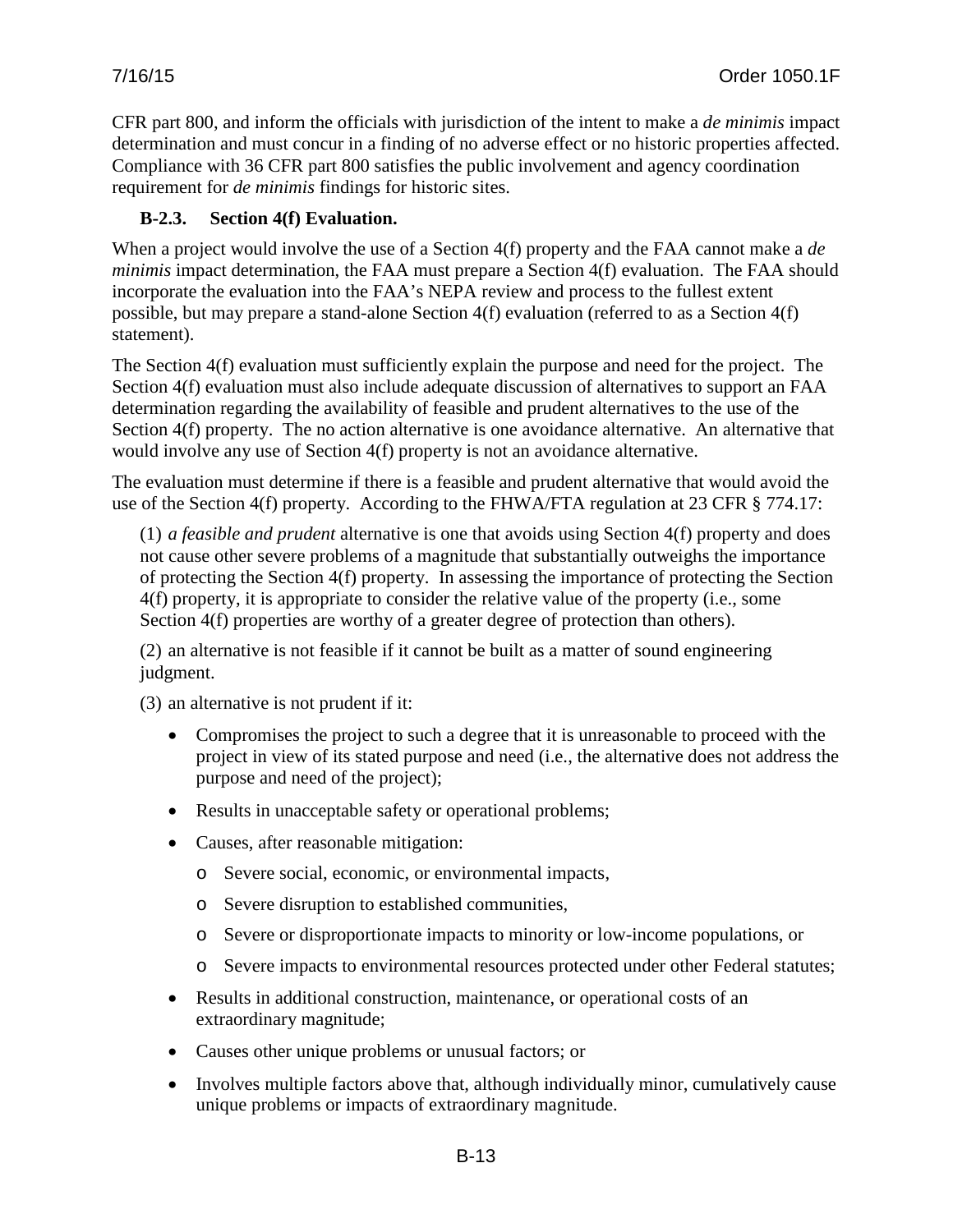Supporting documentation is required in the Section 4(f) evaluation for findings of no feasible and prudent alternatives. If the Section 4(f) evaluation identifies a feasible and prudent alternative that avoids Section 4(f) properties, the FAA may not select an alternative that uses a Section 4(f) property. If there is no feasible and prudent alternative that avoids all Section 4(f) property, the FAA may approve only the alternative that meets the purpose and need and causes the least overall harm to Section 4(f) property. The FHWA/FTA regulation at 23 CFR § 774.3(c) identifies the following factors to be balanced in determining the alternative that causes the least overall harm:

- The ability to mitigate adverse impacts to each Section 4(f) property (including any measures that result in benefits to the property);
- The relative severity of the remaining harm, after mitigation, to the protected activities, attributes, or features that qualify each Section 4(f) property for protection;
- The relative significance of each Section 4(f) property;
- The views of the official(s) with jurisdiction over each Section  $4(f)$  property;
- The degree to which each alternative meets the purpose and need for the project;
- After reasonable mitigation, the magnitude of any adverse impacts to resources not protected by Section 4(f); and
- Substantial differences in costs among the alternatives.

In evaluating the degree of harm to Section 4(f) properties, the FAA will consider the views of officials having jurisdiction over each Section 4(f) property. The Section 4(f) evaluation will describe how the FAA considered the seven factors to determine the least overall harm, including the extent to which each alternative meets the project purpose and need. The final Section 4(f) evaluation must document the analysis and identification of the alternative that has the least overall harm.

If the Section 4(f) evaluation concludes there are no feasible and prudent alternatives to the use of Section 4(f) property, it must also document that the project includes all possible planning to minimize harm to Section 4(f) property. As defined in 23 CFR § 774.17, *all possible planning* means that all reasonable measures to minimize harm or mitigate adverse impacts must be included in the project. Mitigation measures may include those described in Paragraph B-2.7 below. In evaluating the reasonableness of measures to minimize harm, the responsible FAA official will consider the preservation purpose of the statute, the views of officials having jurisdiction over the Section 4(f) property, whether the cost of measures is a reasonable public expenditure in view of the adverse impacts on the Section 4(f) property and the benefits of the measures to the property, and impacts or benefits of the measures to communities or environmental resources outside the Section 4(f) property.

# **B-2.4. Section 4(f) Finding.**

In order for the FAA to approve an action that would use Section 4(f) property, the Section 4(f) evaluation must conclude with the required finding that there is no feasible and prudent alternative that would avoid the use of Section 4(f) property and that the project includes all possible planning to minimize harm resulting from the use. Where a Finding of No Significant Impact (FONSI) is prepared, this finding must be included in the FONSI, if not included in the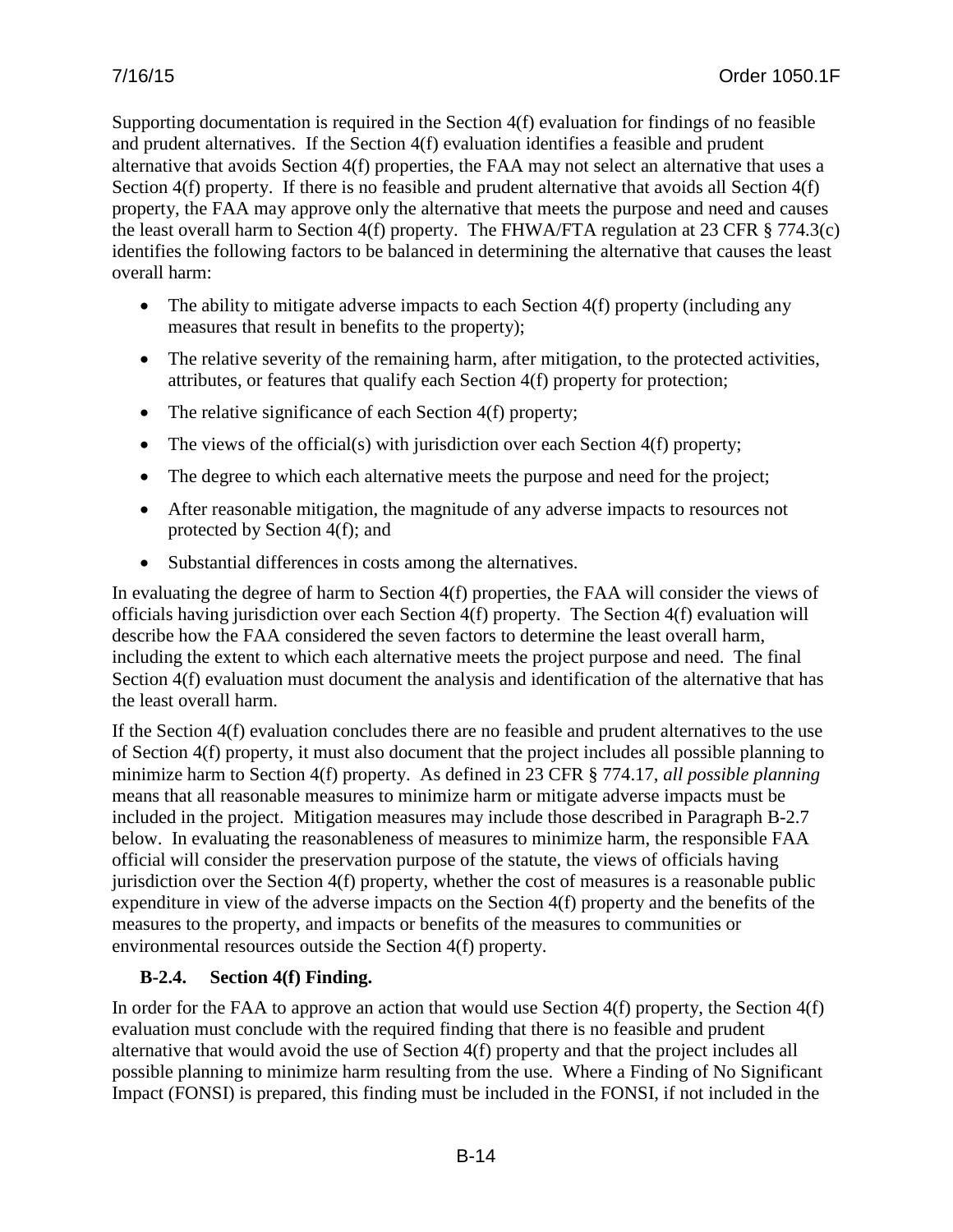EA (see FAA Order 1050.1F, Paragraph 6-3.b(4)). Where an EIS is prepared, this finding must be included in the final EIS if possible, and in the Record of Decision (ROD) (see FAA Order 1050.1F, Paragraphs 7-1.2.g and 7-2.2.e). When a CATEX is used for an action (see FAA Order 1050.1F, Chapter 5), the Section 4(f) finding may either be included in documentation prepared to support the use of the CATEX (see FAA Order 1050.1F, Paragraph 5-3) or documented separately.

### **B-2.5. Requirements under Section 6(f) of the Land and Water Conservation Fund Act.**

A project that would use Section 4(f) parks or recreation areas must also comply with Section 6(f) of the Land and Water Conservation Fund, 16 U.S.C. §§ 4601-8(f), if the property was acquired or developed with financial assistance under the Land and Water Conservation Fund State Assistance Program. Section 6(f), administered by the National Park Service (NPS), requires that areas funded through the program remain for public outdoor recreation use or be replaced by lands of equal value, location, and recreation usefulness.

A request to convert Land and Water Conservation Fund-assisted properties in whole or in part to uses other than public outdoor recreation must be submitted to the appropriate NPS Regional Director in writing. NPS approval is required to convert Section 6(f) lands. The NPS will consider conversion requests if the request complies with Section 4(f), information is provided that is needed to make findings required under Section 6(f), and coordination is carried out with the NPS and the state agency responsible for the Section 6(f) property. The Section 4(f) evaluation should also include evidence that applicable requirements of Section 6(f) have been met.

# **B-2.6. Section 4(f) Significance Determination.**

Exhibit 4-1 of FAA Order 1050.1F provides the FAA's significance threshold for Section 4(f) properties. A significant impact would occur when: *The action involves more than a minimal physical use of a Section 4(f) resource or constitutes a "constructive use" based on an FAA determination that the aviation project would substantially impair the Section 4(f) resource. [21](#page-125-0)* A significant impact under NEPA would not occur if mitigation measures eliminate or reduce the impacts of the use below the threshold of significance. If a project would physically use Section 4(f) property, the FAA is responsible for complying with Section 4(f) even if the impacts are less than significant for NEPA purposes.

# **B-2.7. Section 4(f) Mitigation.**

 $\overline{a}$ 

Section 4(f) use requires all possible planning to minimize harm. The NEPA document should provide detailed measures to minimize harm and include evidence of concurrence or efforts to obtain concurrence of appropriate officials having jurisdiction over the affected Section 4(f)

<span id="page-125-0"></span> $^{21}$  A "minimal physical use" is part of the FAA's significance threshold that has been continued from FAA Order 1050.1E. It is not the same as a *de minimis* impact determination established in Section 6009 of the Safe, Accountable, Flexible, Efficient Transportation Equity Act: A Legacy for Users (SAFETY-LU). A *de minimis* impact determination is described in Appendix B, B-2.2.3.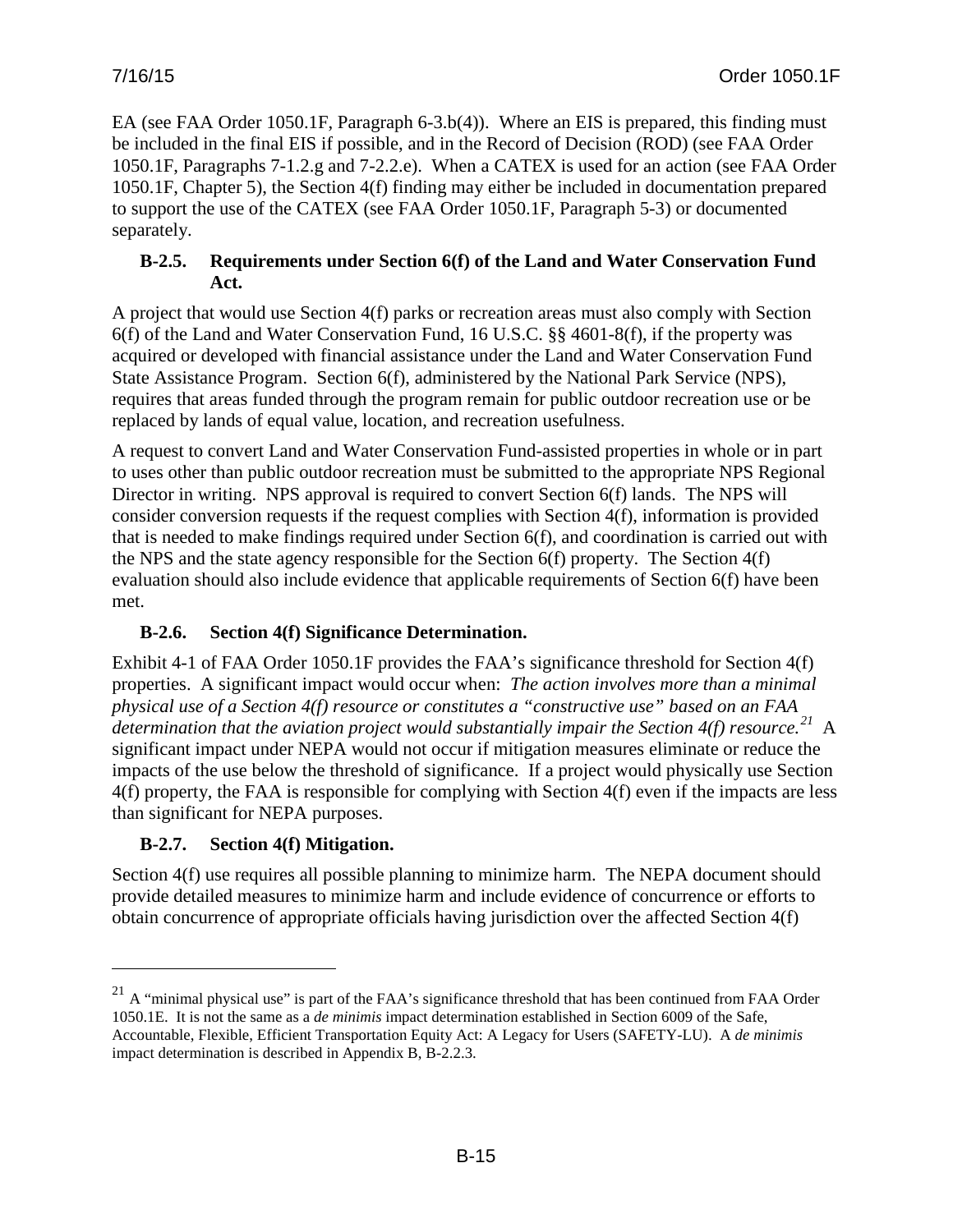property regarding such measures. Some examples of potential measures to mitigate impacts to Section 4(f) properties include:

- Changing project design to lessen the impact on the Section 4(f) property;
- Replacement of land or facilities (e.g., replacement of a neighborhood park);
- Monetary compensation to enhance the remaining segments of the affected Section 4(f) property;
- Building noise walls or installing visual or vegetative buffers to lessen adverse impacts; or
- Enhancing project access the jurisdictional agency supports (i.e., disabled access ramps).

Mitigation of historic sites usually consists of measures necessary to preserve the historic integrity of the site and agreed to in accordance with 36 CFR part 800 by the FAA, the SHPO/THPO, and other consulting parties. Equal replacement of a Section 6(f) property that will be converted is required to satisfy Section 6(f) requirements. The replacement area must be at least equal to that of the converted property, including equal location and usefulness.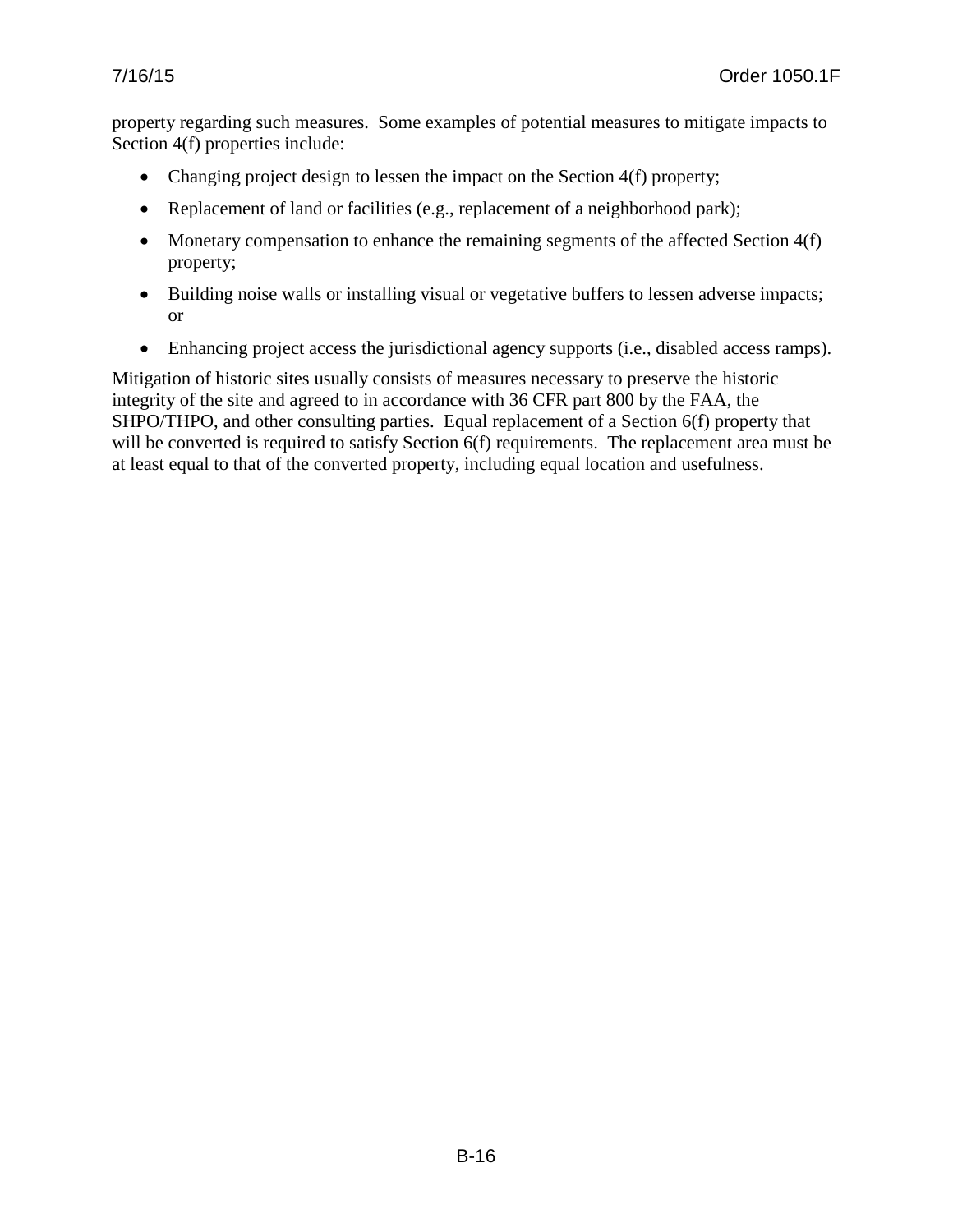### **Appendix C. Federal Aviation Administration Guidance on Third Party Contracting for Environmental Impact Statement Preparation**

#### **1. Introduction.**

a. Section 1506.5(c) of the Council on Environmental Quality's Regulations for Implementing the Provisions of the National Environmental Policy Act (CEQ Regulations) states that any environmental impact statement (EIS) prepared pursuant to the requirements of the National Environmental Policy Act (NEPA) shall be prepared directly by a lead agency; by a cooperating agency upon request of the lead agency; or by a contractor selected by the lead or a cooperating agency.

b. The intent of Section 1506.5(c) is to avoid conflicts of interest by those preparing EISs. Contractors must be able to sign a disclosure statement specifying that they have no financial or other interest in the outcome of the project.

c. The following guidance is provided to ensure the FAA's continued compliance with the CEQ Regulations and NEPA.

#### **2. General Guidance.**

a. The FAA must either prepare an EIS in-house (utilizing agency personnel and resources) or select a contractor to prepare the EIS. One method of selecting a contractor that may be used is known as "third party contracting."

b. "Third party contracting" refers to the preparation of an EIS by a contractor selected by the FAA and under contract to and paid by an applicant. Through the statement of work, the contractor is responsible for assisting the FAA in preparing an EIS that meets the requirements of the CEQ Regulations, the FAA's NEPA procedures, and all other appropriate Federal, state, and local laws. Since this process is purely voluntary, it is recommended that a Memorandum of Understanding (MOU) among the FAA, contractor, and the applicant be used to establish a scope of work, and delineate the FAA, contractor, and applicant responsibilities. In such situations, the FAA retains oversight of the EIS. CEQ recognizes the third party contracting arrangement as a legitimate method of EIS preparation in which the non-Federal applicant actually executes the contract and pays for the cost of preparing the EIS (see number 16 in CEQ's *Forty Most Asked Questions Concerning CEQ's National Environmental Policy Act Regulations*, 46 *Federal Register* 18026 (March 23, 1981) and CEQ Guidance Regarding NEPA Regulations, 48 *Federal Register* 34263 (July 28, 1983) available at [http://energy.gov/nepa/downloads/guidance-regarding-nepa](http://energy.gov/nepa/downloads/guidance-regarding-nepa-regulations)[regulations\)](http://energy.gov/nepa/downloads/guidance-regarding-nepa-regulations).

c. The FAA may select a contractor under this process by evaluating a pre-selection list ("short list") of contractors submitted to the FAA by an applicant based on the applicant's request for proposal (RFP) and evaluation. The applicant may submit the list of candidates to the FAA ranked according to the applicant's evaluation of the contractor's qualifications. The FAA, however, is under no obligation to make a selection based on this ranking. The applicant also may submit the list of candidates to the FAA in an unranked form. The FAA recommends the selection procedures summarized below: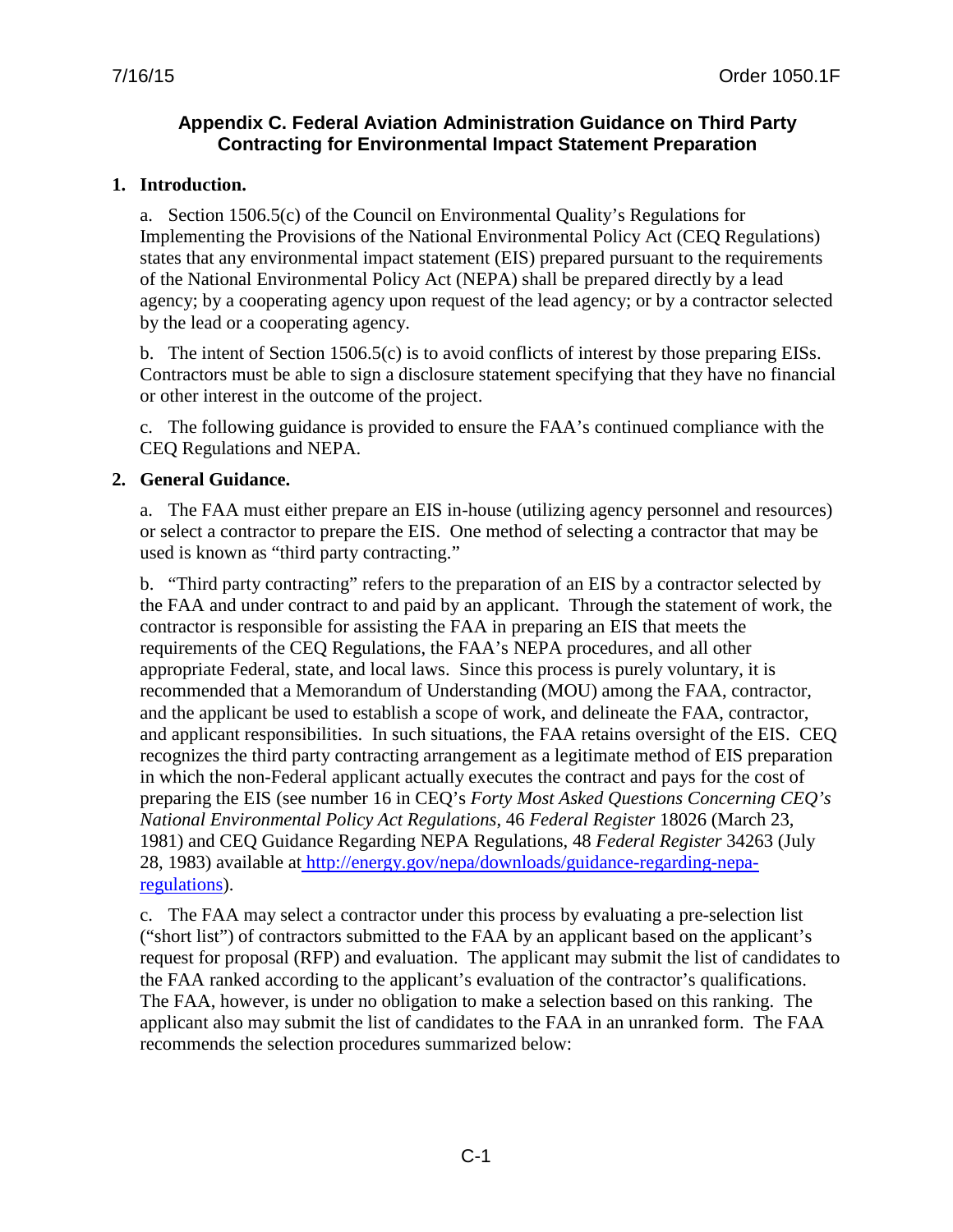(1) The FAA should provide the proposed scope of work.

(2) If the applicant prepares a short list of contractors, the FAA should concur with the evaluation criteria prepared by the applicant.

(3) Using the previously agreed upon evaluation criteria, the FAA should independently evaluate and rank the contractors on the short list in order of preference, based on qualifications.

(4) The FAA should advise the applicant and the contractor of the FAA's selection, and the applicant can then advise and initiate discussions with the selected contractor regarding project cost and scope.

(5) The FAA should prepare an internal selection report for the project administrative file, which should include the disclosure statement executed with the selected contractor.

d. The applicant pays the costs for preparing the EIS. For airport development projects and related activities, the EIS may be funded by either Airport Improvement Plan (AIP) funds or local funds including Passenger Facility Charge (PFC) revenues. While AIP funds may be used to pay for costs associated with EIS preparation by a contractor selected by the FAA, Federal procurement requirements do not apply. Federal agencies are permitted under 40 CFR part 18 to substitute their judgment for that of the grantee (i.e., airport) if the matter is primarily a "Federal concern" (i.e., consultant selection by the FAA to comply with the requirements of the CEQ Regulations 40 CFR § 1506.5(c) is a "Federal concern").

e. Guidance provided in the most current version of FAA Advisory Circular 150/5100-14, *Architectural, Engineering and Planning Consultant Services for Airport Grants Projects*, must be followed in selecting a contractor for EIS preparation.

f. When a contractor prepares an EIS, the FAA is still responsible for:

(1) Obtaining a "disclosure statement" from the contractor;

(2) Exercising oversight of the contractor to ensure that a conflict of interest does not exist;

(3) Taking the lead in the scoping process;

(4) Furnishing guidance and participating in the preparation of the EIS;

(5) Independently evaluating the EIS and verifying environmental information provided by the applicant, or others, adding its expertise through review and revision;

(6) Approving the EIS; and

(7) Taking responsibility for the scope and content of the EIS.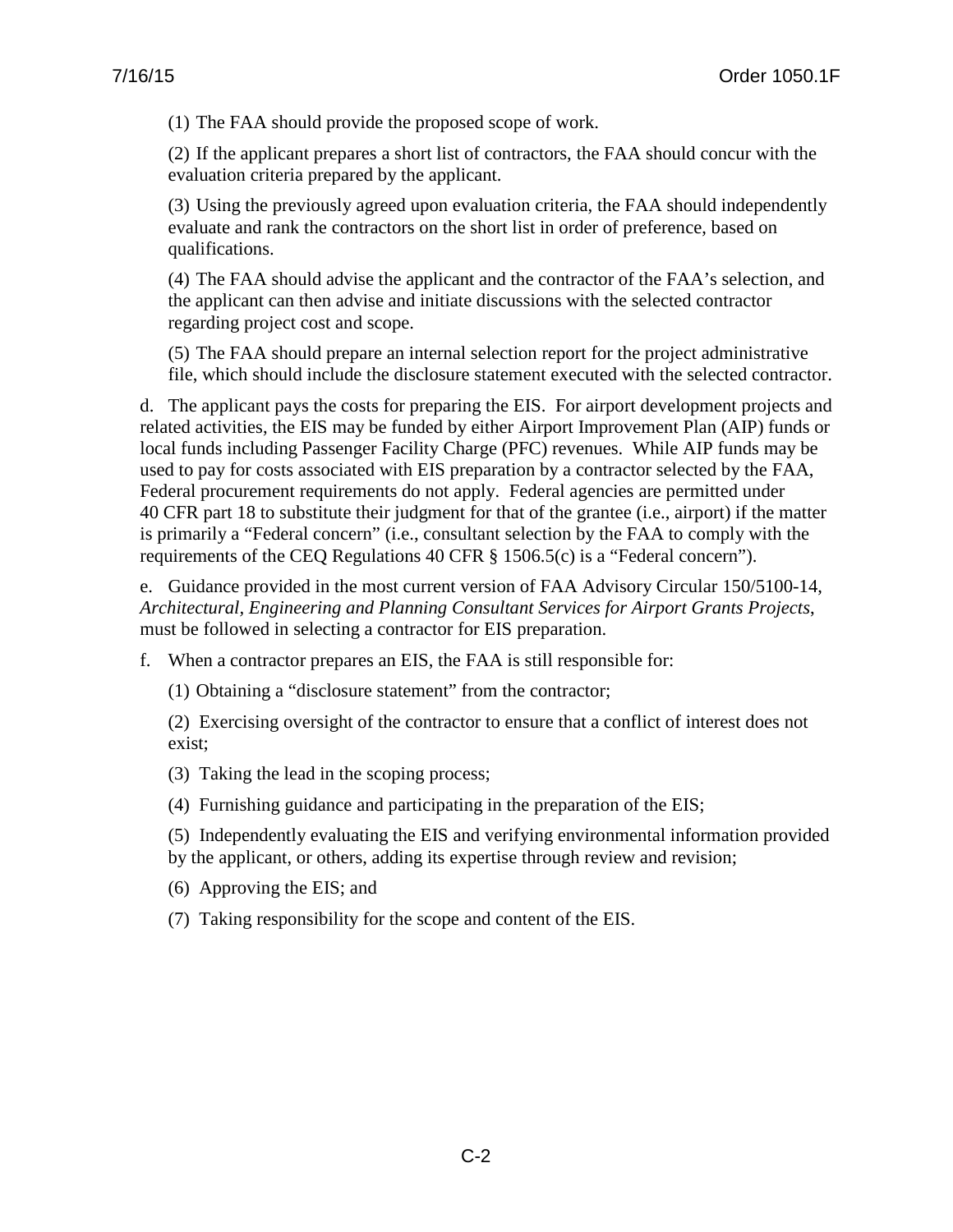### **Appendix D. National Environmental Policy Act Process Flowcharts**



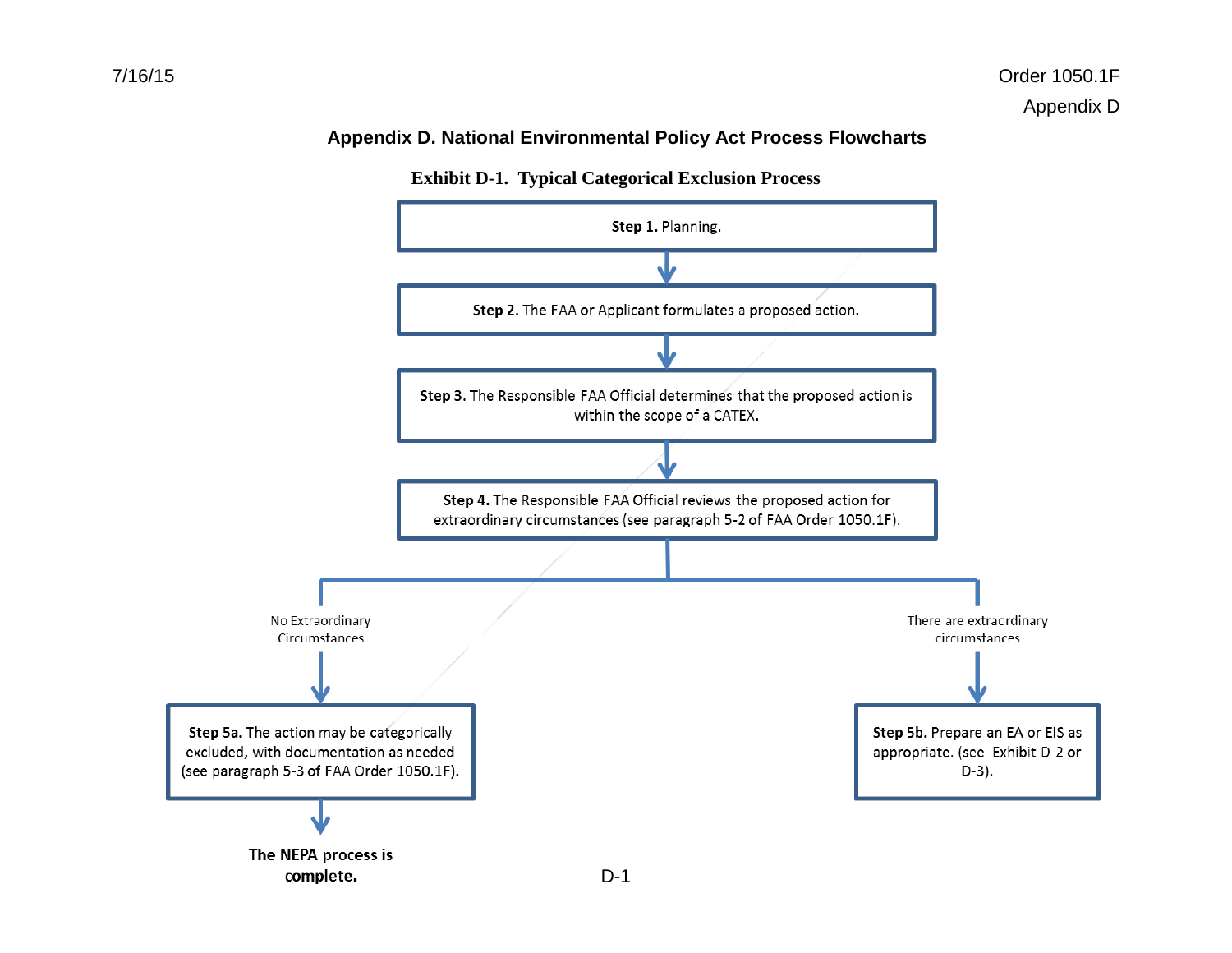